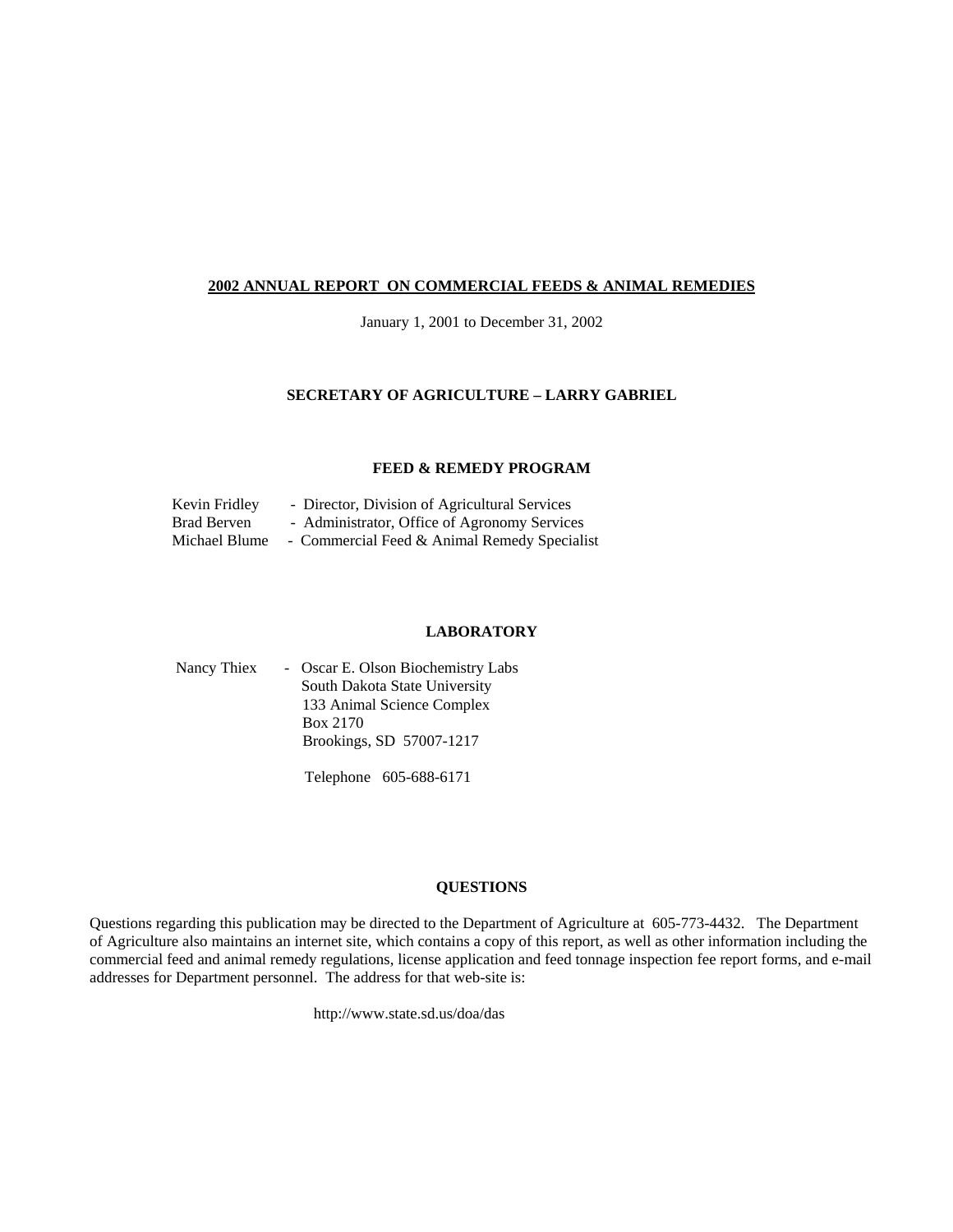#### **2002 COMMERCIAL FEED & ANIMAL REMEDY ANNUAL REPORT**

#### TABLE OF CONTENTS

The pages in this report aren't numbered. The sections are found in the book in the order described below:

- I. Commercial Feed results
	- A. 2002 Summary of total feed tonnage reported
	- B. List of 2002 feed analytes
	- C. Summary of sample results by manufacturer
	- D. Individual sample results

#### II. Animal Remedy results

- A. List of 2002 remedy analytes
- A. Summary of sample results by manufacturer
- B. Individual sample results

#### III. Animal Feed & Drug Contaminants Monitoring Program

- A. Adulteration by Noxious Weed Seeds
	- 1. Summary of weed seed occurrence in commercial feeds and feed ingredients
	- 2. Individual sample results for weed seed analysis
- B. Mycotoxin in grain and feed ingredients
	- 1. Summary and results of Mycotoxin analysis of feeds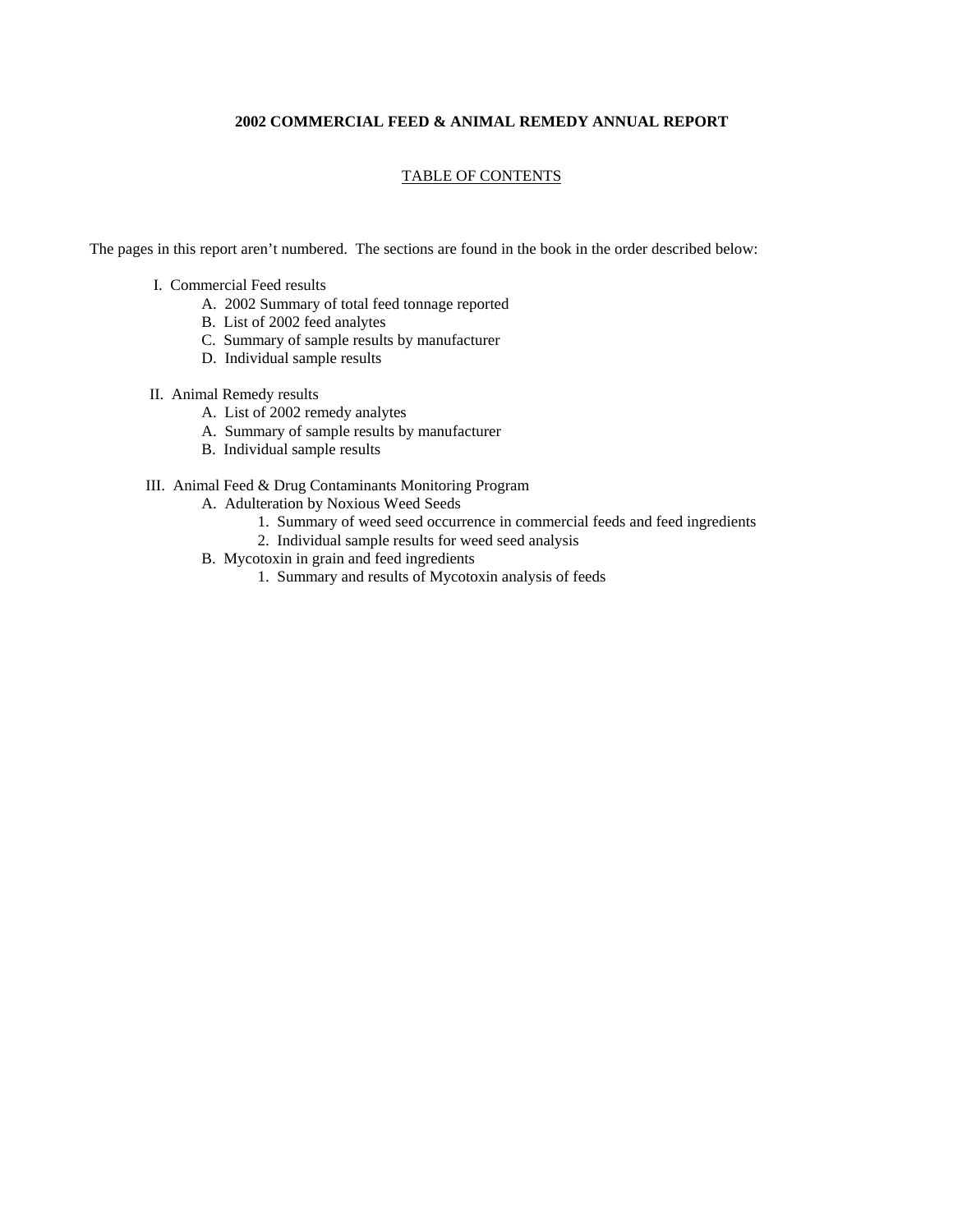# **SOUTH DAKOTA DEPARTMENT OF AGRICULTURE COMMERCIAL FEED TONNAGE REPORT 2002 TOTAL – 1,355,968 TONS**

|                         |                | <b>TONS</b>     | <b>TONS</b>       | <b>FEED INGREDIENTS</b>       |             |
|-------------------------|----------------|-----------------|-------------------|-------------------------------|-------------|
| <b>FORMULA FEED</b>     |                | <b>COMPLETE</b> | <b>SUPPLEMENT</b> | (CONTINUED)                   | <b>TONS</b> |
| Starter-Grower          |                | 599             | 315               | <b>Beet Products</b>          | 2197        |
| <b>Broiler</b>          |                | 360             | 191               | <b>Brewery Products</b>       | 14058       |
| Layer-Breeder           |                | 955             | 93                | <b>Citrus Products</b>        |             |
| Turkey                  |                | 3726            | 13251             | <b>Corn Products</b>          | 39738       |
| <b>Beef</b>             |                | 157653          | 172927            | <b>Cottonseed Products</b>    | 1676        |
| Dairy                   |                | 15355           | 28816             | <b>Distillers Products</b>    | 357289      |
| Swine                   |                | 17052           | 39432             | Drugs                         | 2611        |
| Sheep                   |                | 1878            | 18031             | Fats & Oils Products          | 15268       |
| Mineral                 |                |                 | 20486             | <b>Grain Sorghum Products</b> | 531         |
| <b>Vitamins</b>         |                |                 | 369               | Lespedeza Products            |             |
| Vitamins & Minerals     |                |                 | 3072              | Linseed & Flax Products       | 7           |
| <b>Calf Feeds</b>       |                | 2982            |                   | <b>Marine Products</b>        | 1329        |
| Pet Foods               |                | 19674           |                   | <b>Milk Products</b>          | 2654        |
| Horse & Mule            |                | 5889            |                   | Minerals                      | 53538       |
| Scratch                 |                | 562             |                   | <b>Molasses</b>               | 26455       |
| <b>Liquid Feeds</b>     |                |                 | 43306             | <b>Oat Products</b>           | 2224        |
| Mink & Chinchilla       |                |                 |                   | <b>Peanut Products</b>        |             |
| Silage Additive         |                |                 | 45                | <b>Rice Products</b>          |             |
| Miscellaneous           |                | 12601           | 1196              | <b>Rye Products</b>           |             |
|                         |                |                 |                   | Soybean Products              | 200985      |
|                         |                |                 |                   | Urea                          | 1913        |
| <b>TOTAL</b>            | <b>FORMULA</b> | 239286          | 341530            | <b>Vitamins</b>               | 884         |
| <b>FEED</b>             |                |                 |                   | <b>Wheat Products</b>         | 11528       |
|                         |                | <b>TONS</b>     |                   | <b>Yeast Products</b>         | 301         |
| <b>FEED INGREDIENTS</b> |                |                 |                   |                               |             |
| Alfalfa Products        |                | 7192            |                   | Miscellaneous                 | 13984       |
| <b>Animal Products</b>  |                | 18681           |                   |                               |             |
| <b>Bakery Products</b>  |                | 100             |                   |                               |             |
| <b>Barley Products</b>  |                | 8               |                   | <b>TOTAL INGREDIENTS</b>      | 775152      |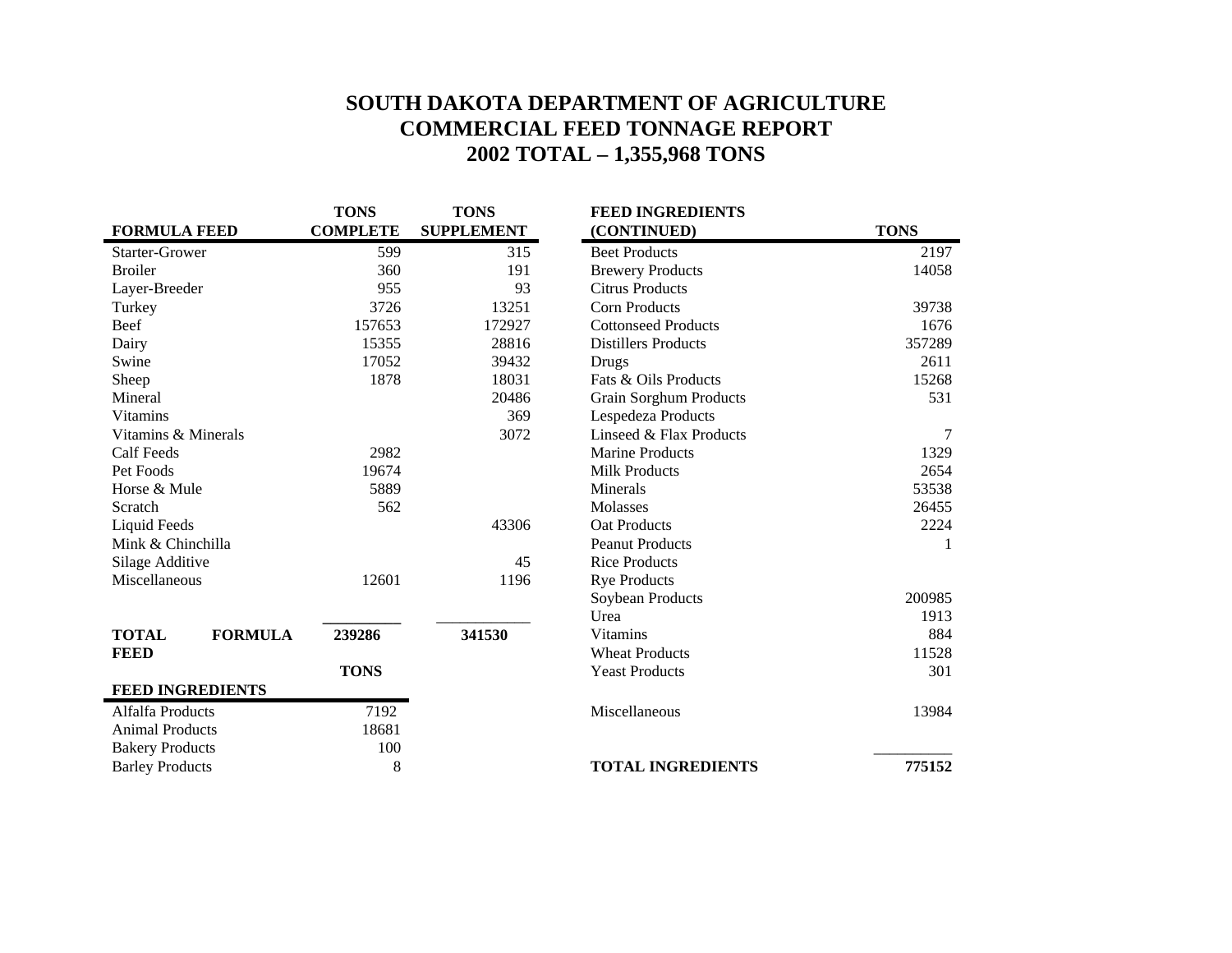

### **2002 INGREDIENTS 775,152 TONS**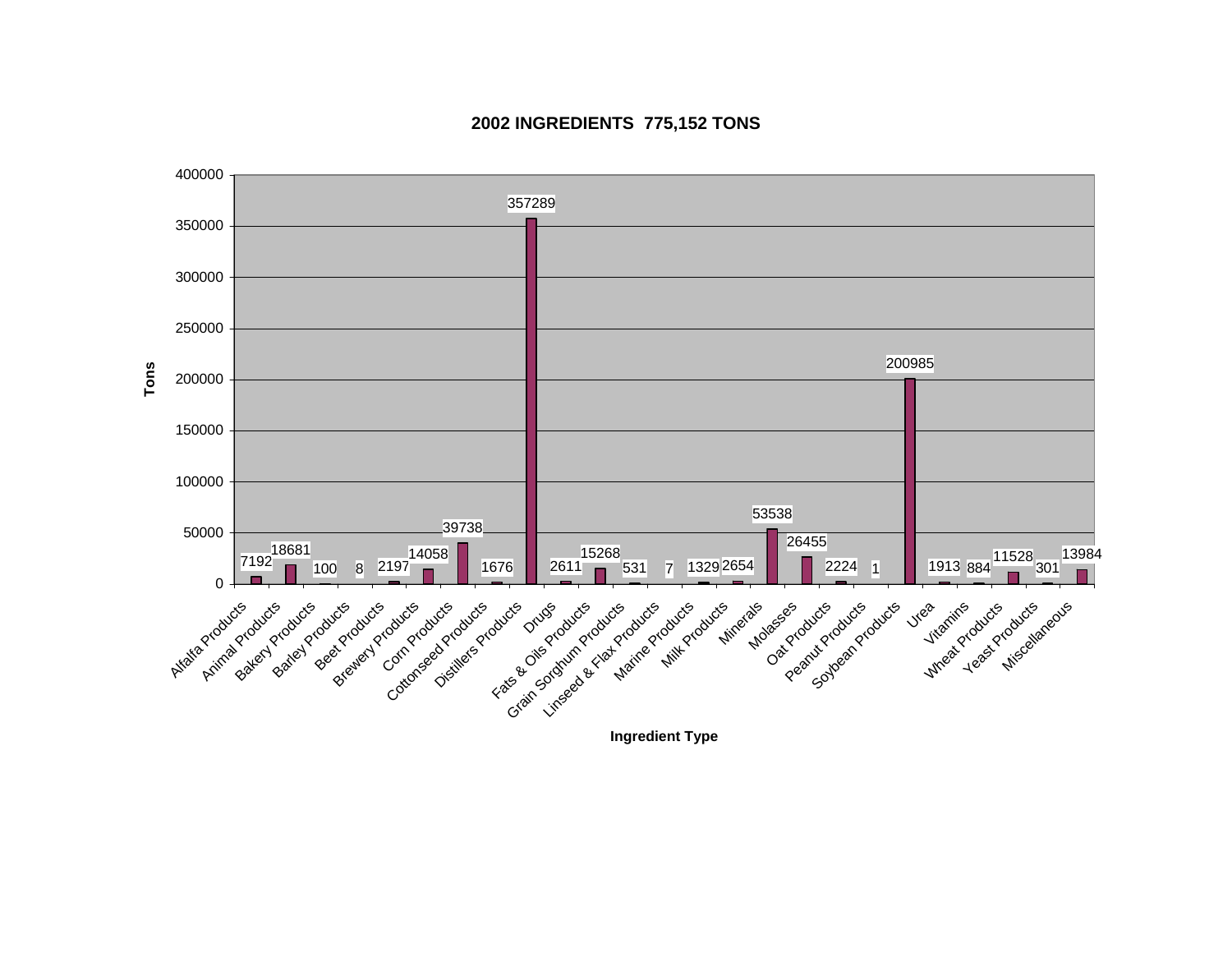

# **2002 COMPLETE FEED 239,286 TONS**

**Feed Type**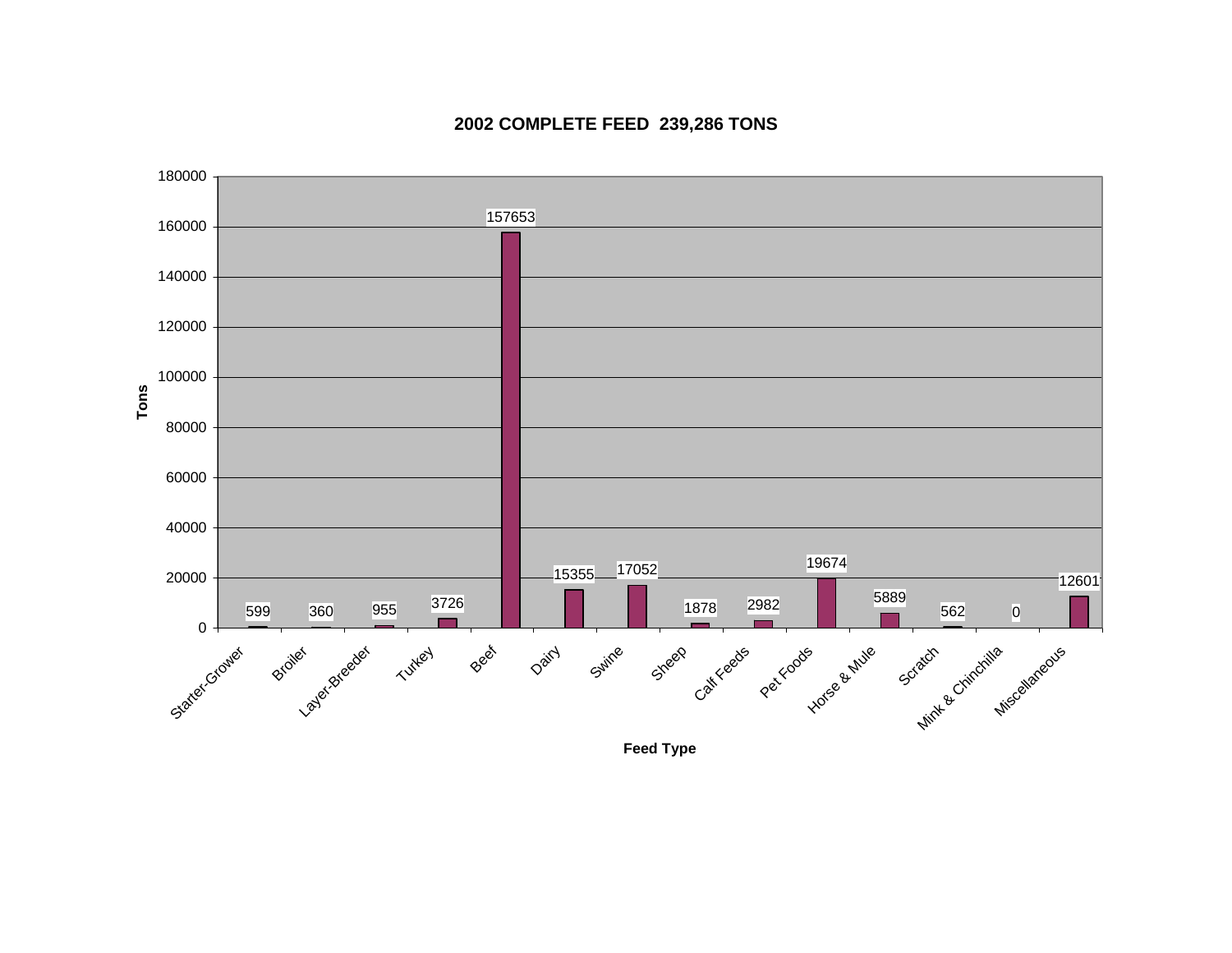

# **2002 SUPPLEMENT FEED 341,530 TONS**

**Supplement Type**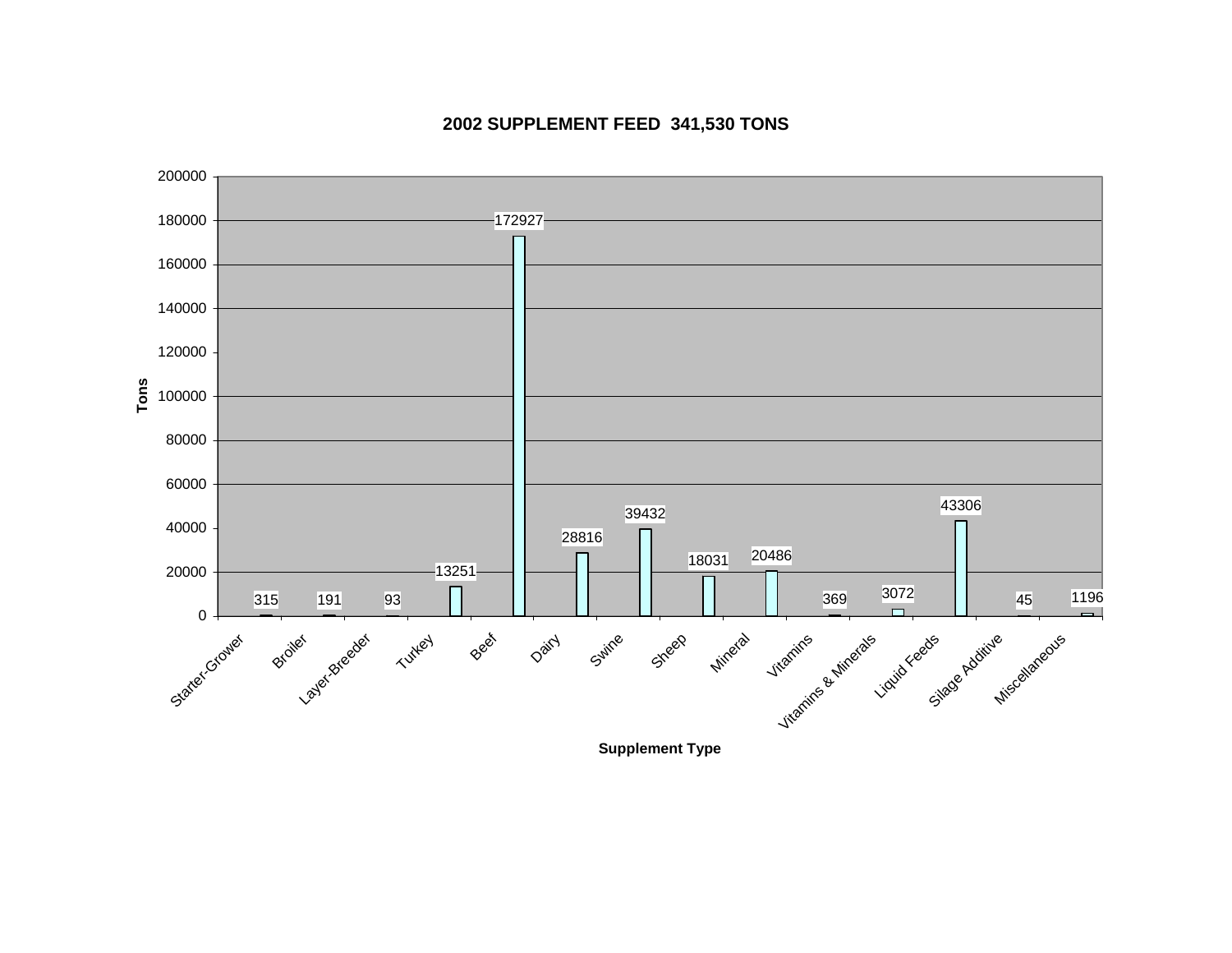# **Regulatory Analyte Totals**

| <b>Feeds Samples</b>                     | <b>Units</b> | Received From 1/1/2002 To 12/31/2002 |
|------------------------------------------|--------------|--------------------------------------|
| <b>15-Acetyl DON</b>                     | ug/g (ppm)   | 50                                   |
| 3-Acetyl DON                             | ug/g (ppm)   | 50                                   |
| <b>Acid Detergent Fiber</b>              | $\%$         | 17                                   |
| <b>Aflatoxins</b>                        | ug/g (ppm)   | 50                                   |
| <b>Aflatoxin-ELISA</b>                   | ng/g (ppb)   | 50                                   |
| <b>Alanine - Total</b>                   | $\%$         | $\overline{2}$                       |
| <b>Amprolium</b>                         | $\%$         | 7                                    |
| <b>Arginine - Total</b>                  | $\%$         | $\overline{4}$                       |
| Ash                                      | %            | 36                                   |
| <b>Aspartic Acid-Total</b>               | $\%$         | $\overline{c}$                       |
| <b>Bacitracin Methylene Disalicylate</b> | g/ton        | $\mathbf{1}$                         |
| <b>Calcium</b>                           | $\%$         | 194                                  |
| <b>Carbadox</b>                          | g/ton        | 5                                    |
| <b>Chromium</b>                          | ug/g (ppm)   | $\mathbf{1}$                         |
| <b>Cobalt</b>                            | ug/g (ppm)   | $\mathbf{1}$                         |
| <b>Copper</b>                            | ug/g (ppm)   | $\mathbf{1}$                         |
| <b>Crude Fiber</b>                       | $\%$         | 142                                  |
| <b>Chlortetracycline</b>                 | g/ton        | 13                                   |
| <b>Chlortetracycline</b>                 | g/lb         | 29                                   |
| <b>Cystine - Total</b>                   | $\%$         | 3                                    |
| <b>DAS</b>                               | ug/g (ppm)   | 50                                   |
| <b>Decoquinate</b>                       | g/ton        | 8                                    |
| <b>Decoquinate</b>                       | $\%$         | $\mathbf{1}$                         |
| <b>Dextrose</b>                          | $\%$         | $\mathbf{1}$                         |
| Deoxynivalenol-ELISA                     | ug/g (ppm)   | 50                                   |
| <b>Deoxynivalenol</b>                    | ug/g (ppm)   | 50                                   |
| <b>Equiv Crude Protein</b>               | %            | 45                                   |
| <b>Fat: Acid Hydrolysis</b>              | $\%$         | 24                                   |
| <b>Crude Fat (Ether Extract)</b>         | %            | 75                                   |
| <b>Fat: Roese Gottlieb</b>               | %            | 12                                   |
| Fenbendazole                             | $\%$         | $\mathbf{1}$                         |
| <b>Fumonisin-ELISA</b>                   | ug/g (ppm)   | 50                                   |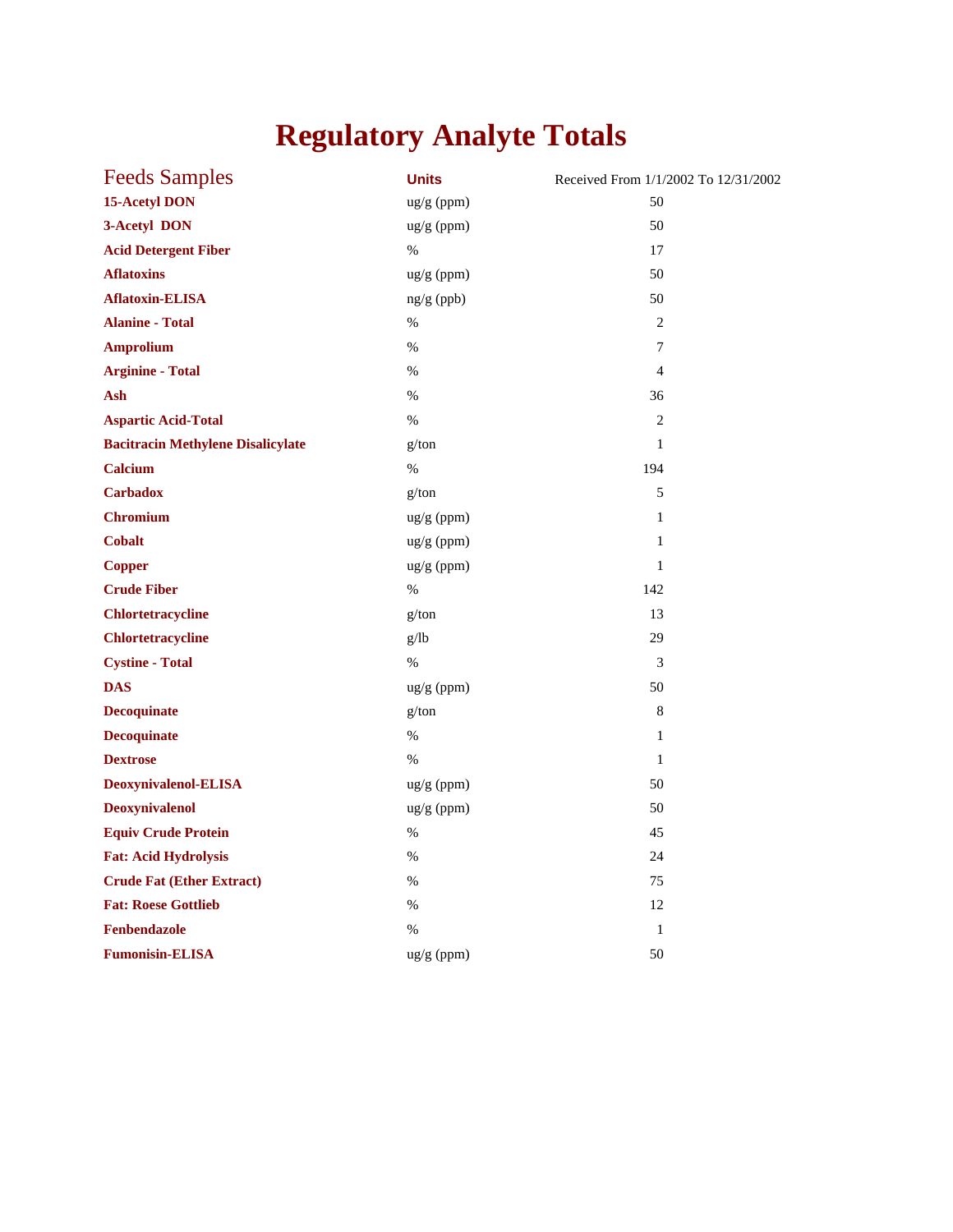| <b>Feeds Samples</b>         | <b>Units</b> | Received From 1/1/2002 To 12/31/2002 |
|------------------------------|--------------|--------------------------------------|
| <b>Fumonisin B1</b>          | ug/g (ppm)   | 50                                   |
| <b>Fusarenone-X</b>          | ug/g (ppm)   | 50                                   |
| <b>Glutamic Acid-Total</b>   | $\%$         | 2                                    |
| <b>Glycine - Total</b>       | $\%$         | 3                                    |
| <b>Histidine - Total</b>     | $\%$         | $\overline{4}$                       |
| HT-2 Toxin                   | ug/g (ppm)   | 50                                   |
| <b>Isoleucine - Total</b>    | $\%$         | $\overline{4}$                       |
| <b>Iron</b>                  | $\%$         | $\mathbf{1}$                         |
| Iso T-2 Toxin                | ug/g (ppm)   | 50                                   |
| <b>Lasalocid</b>             | g/ton        | 30                                   |
| <b>Leucine - Total</b>       | $\%$         | $\overline{4}$                       |
| <b>Linoleic Acid 18:2</b>    | $\%$         | 5                                    |
| <b>Lysine - Total</b>        | $\%$         | 44                                   |
| <b>Magnesium</b>             | $\%$         | 24                                   |
| <b>Manganese</b>             | $ug/g$ (ppm) | $\mathbf{1}$                         |
| <b>Methionine - Total</b>    | $\%$         | 26                                   |
| <b>S-Methoprene</b>          | $\%$         | -1                                   |
| <b>Oven Moisture</b>         | $\%$         | 77                                   |
| <b>Vacuum Moisture</b>       | $\%$         | 17                                   |
| <b>Moisture</b>              | $\%$         | 8                                    |
| <b>Monensin</b>              | g/lb         | 1                                    |
| <b>Monensin</b>              | mg/lb        | $\mathbf{1}$                         |
| <b>Monensin</b>              | g/ton        | 28                                   |
| <b>Total Fat</b>             | $\%$         | 6                                    |
| <b>Neosolaniol</b>           | ug/g (ppm)   | 50                                   |
| <b>Nitrogen Free Extract</b> | $\%$         | $\mathbf{1}$                         |
| <b>Total Nitrogen</b>        | $\%$         | 3                                    |
| <b>Nivalenol</b>             | ug/g (ppm)   | 50                                   |
| <b>Omega-3 Fatty Acids</b>   | $\%$         | $\,8\,$                              |
| <b>Omega-6 Fatty Acids</b>   | $\%$         | $7\phantom{.0}$                      |
| Oxytetracycline              | g/ton        | $\overline{4}$                       |
| Oxytetracycline              | g/lb         | 4                                    |
| pH                           |              | $\mathbf{1}$                         |
| <b>Phenylalanine-Total</b>   | $\%$         | $\overline{4}$                       |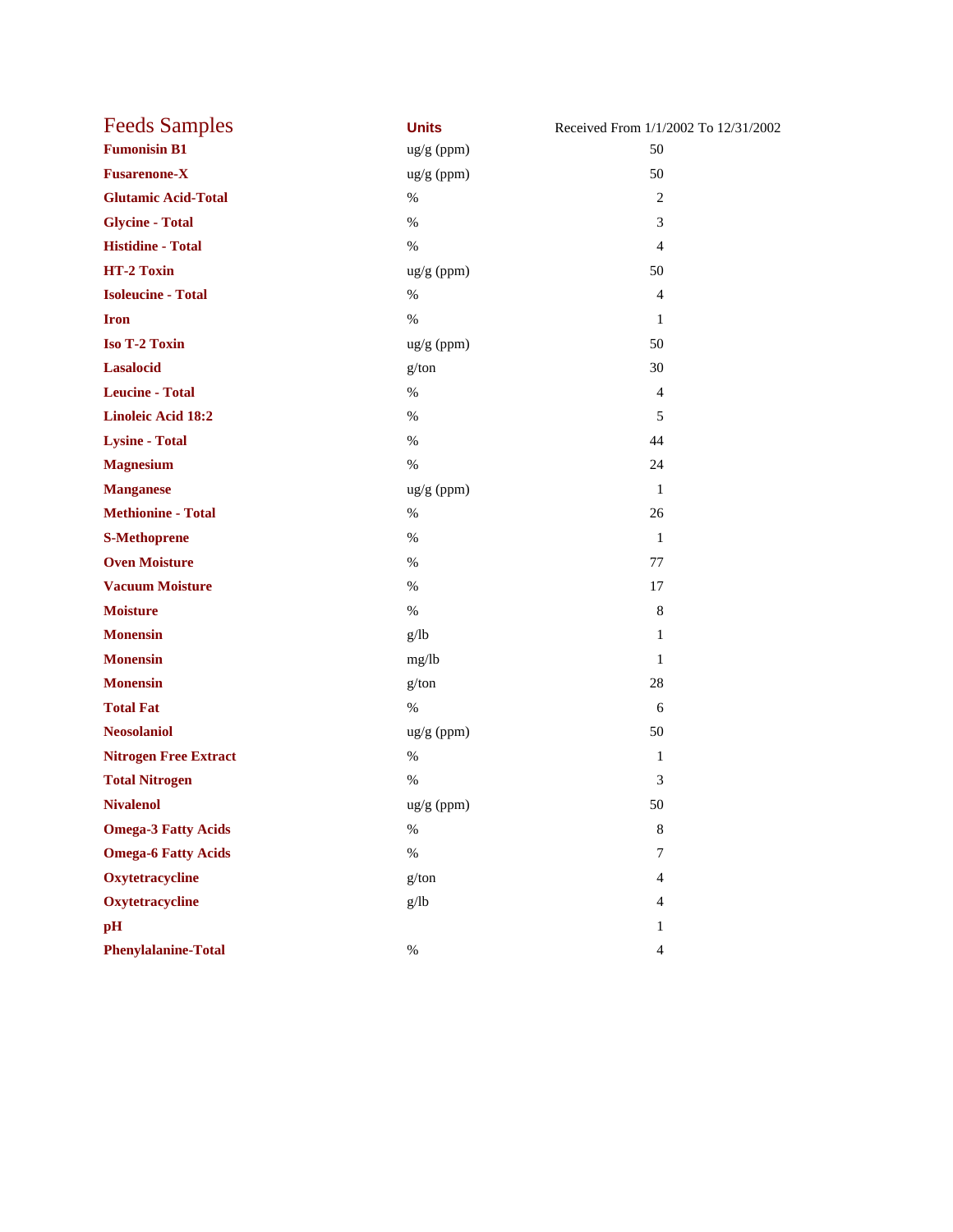| <b>Feeds Samples</b>          | <b>Units</b> | Received From 1/1/2002 To 12/31/2002 |
|-------------------------------|--------------|--------------------------------------|
| <b>Phosphorus</b>             | $\%$         | 89                                   |
| <b>Piperazine</b>             | $\%$         | $\mathbf{1}$                         |
| <b>Potassium</b>              | $\%$         | 23                                   |
| <b>Proline - Total</b>        | $\%$         | $\mathfrak{2}$                       |
| <b>Crude Protein</b>          | $\%$         | 386                                  |
| <b>Pyrantel Tartrate</b>      | g/ton        | 3                                    |
| Salt (Chloride X 1.65)        | $\%$         | 26                                   |
| Salt (Sodium X 2.54)          | $\%$         | 125                                  |
| <b>Salt by Sodium</b>         | lb/ton       | $\mathbf{1}$                         |
| 15-Acet-Scirp                 | ug/g (ppm)   | 50                                   |
| <b>Scirpentriol</b>           | ug/g (ppm)   | 50                                   |
| <b>Selenium</b>               | $\%$         | $\mathbf{2}$                         |
| <b>Selenium</b>               | ug/g (ppm)   | 56                                   |
| <b>Serine - Total</b>         | $\%$         | $\mathfrak{2}$                       |
| <b>Sodium</b>                 | $\%$         | $\mathbf{1}$                         |
| <b>Sodium</b>                 | $\%$         | $18\,$                               |
| <b>Starch</b>                 | $\%$         | $\mathbf{1}$                         |
| <b>Sucrose</b>                | $\%$         | $\mathbf{1}$                         |
| <b>Sulfamethazine</b>         | g/lb         | 5                                    |
| <b>Sulfamethazine</b>         | $\%$         | 3                                    |
| <b>Sulfur</b>                 | $\%$         | 5                                    |
| <b>Sulfathiazole</b>          | g/lb         | $\mathbf{1}$                         |
| <b>Sulfathiazole</b>          | g/ton        | $\overline{4}$                       |
| <b>T-2 Toxin</b>              | ug/g (ppm)   | 50                                   |
| <b>Acetyl T-2</b>             | ug/g (ppm)   | 50                                   |
| <b>T-2 Tetraol</b>            | ug/g (ppm)   | 50                                   |
| <b>T-2 Triol</b>              | ug/g (ppm)   | 50                                   |
| <b>Taurine - Total</b>        | $\%$         | $\,8\,$                              |
| <b>TDN</b> (Proximate)        | $\%$         | $\mathbf{1}$                         |
| <b>Threonine - Total</b>      | $\%$         | $\overline{4}$                       |
| <b>Tryptophan - Total</b>     | $\%$         | $\mathfrak{2}$                       |
| <b>Total Sugars as Invert</b> | $\%$         | 19                                   |
| <b>Tylosin</b>                | g/lb         | $\mathbf{1}$                         |
| <b>Tylosin</b>                | g/ton        | $\sqrt{6}$                           |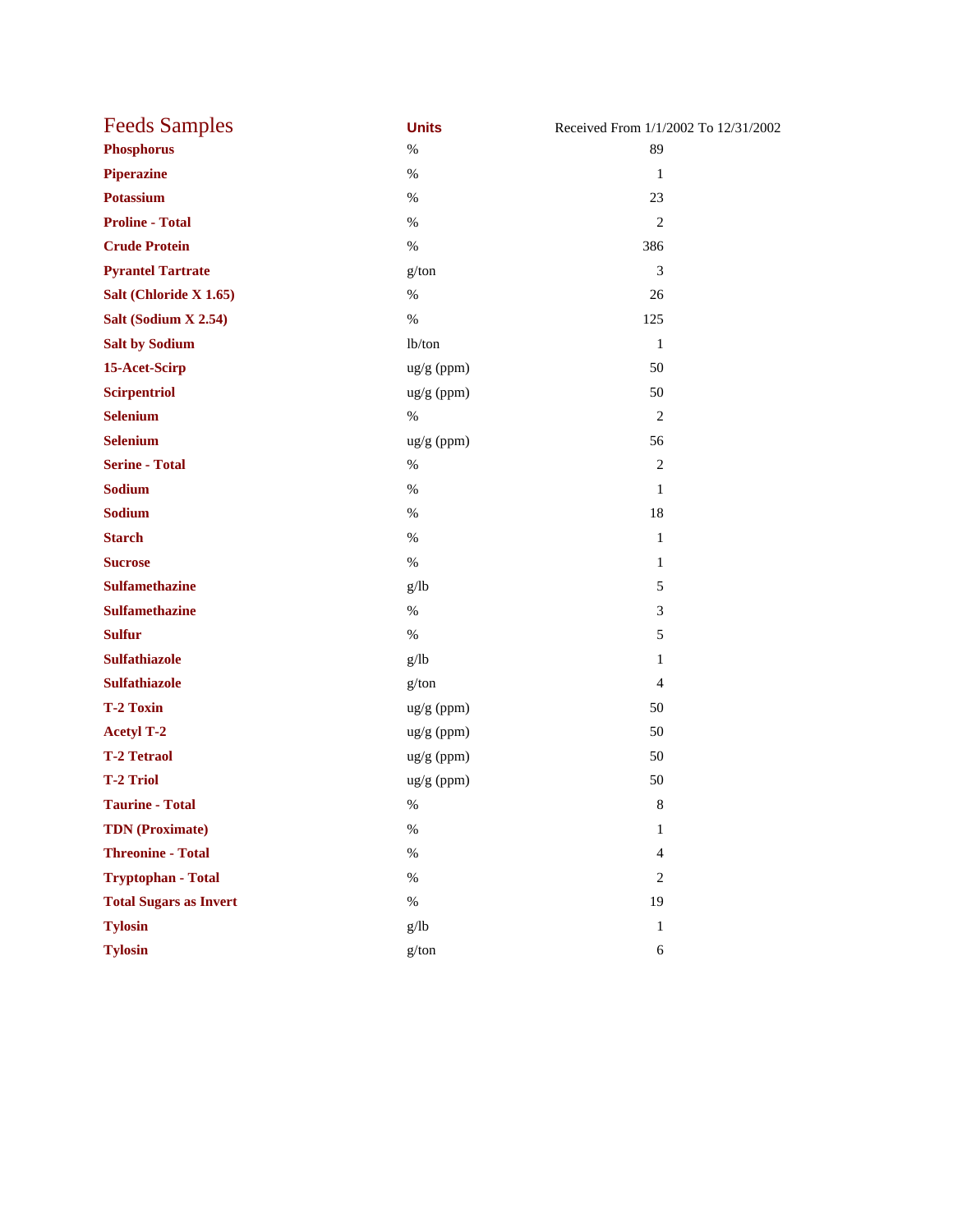| <b>Feeds Samples</b>    | <b>Units</b>         | Received From 1/1/2002 To 12/31/2002 |
|-------------------------|----------------------|--------------------------------------|
| <b>Tyrosine - Total</b> | %                    | 4                                    |
| <b>Valine - Total</b>   | $\%$                 | 4                                    |
| <b>Vitamin A</b>        | IU/lb                | 161                                  |
| <b>Vitamin A</b>        | mg/tablet            |                                      |
| <b>Zearalenol</b>       | $\frac{ug}{g}$ (ppm) | 50                                   |
| <b>Zearalenone</b>      | $\frac{ug}{g}$ (ppm) | 50                                   |
| <b>Zinc</b>             | $\%$                 | $\mathcal{D}_{\mathcal{L}}$          |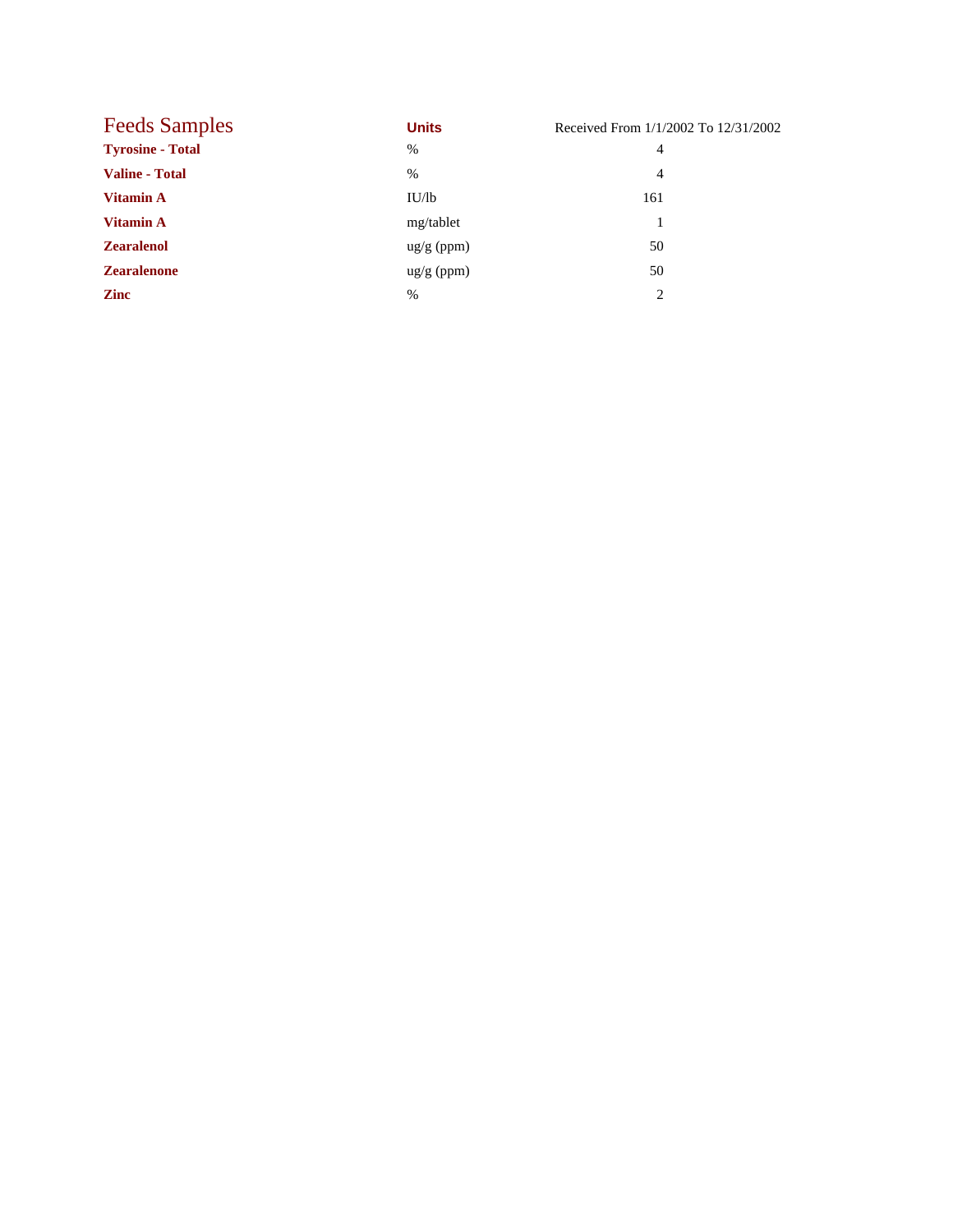# **Sample Count Report**

## **Feeds Sampled From 1/1/2002 To 12/31/2002**

| <b>Manufacturer and Location</b>     |                          |           | <b>Sample</b>  | <b>Passed</b>  | <b>Not</b>       |
|--------------------------------------|--------------------------|-----------|----------------|----------------|------------------|
| 8 In 1 Pet Products, Inc.            | Hauppauge                | NY        | 5              | 1              | 4                |
| ADM Animal Health & Nutrition        | Des Moines               | IA        | 1              | 1              | $\overline{0}$   |
| Ag Processing Inc                    | Omaha                    | <b>NE</b> | 1              | 1              | $\overline{0}$   |
| <b>Agra Partners LTD</b>             | <b>West Des</b>          | <b>IA</b> | $\overline{2}$ | $\overline{2}$ | 0                |
| Alpharma Inc                         | Fort Lee                 | NJ        | $\overline{c}$ | $\overline{c}$ | $\boldsymbol{0}$ |
| American Agco                        | <b>St Paul</b>           | <b>MN</b> | $\overline{2}$ | 1              | 1                |
| American Crystal Sugar Company       | Moorhead                 | MN        | 1              | 1              | $\overline{0}$   |
| American Protein Corporation         | Ames                     | IA        | 3              | 3              | 0                |
| Antler King Trophy Prod.             | <b>Black River Falls</b> | WI        | 1              | 1              | 0                |
| <b>Arco Dehydrating Company</b>      | Lake Park                | IA        | 2              | 1              | 1                |
| <b>Babers Vis-Vita Sales</b>         | Sioux City               | IA        | $\mathbf{1}$   | 1              | $\overline{0}$   |
| <b>Baltzell Ag Products</b>          | Omaha                    | Ne.       | 1              | 1              | $\boldsymbol{0}$ |
| <b>Bay State Milling</b>             | Quincy                   | MA        | 1              | 1              | $\boldsymbol{0}$ |
| <b>BCA Products</b>                  | Sleepy Eye               | <b>MN</b> | $\overline{c}$ | 2              | $\boldsymbol{0}$ |
| Biologic                             | <b>West Point</b>        | <b>MS</b> | 1              | 1              | 0                |
| <b>Birdola Products</b>              | NW Grand                 | MI        | 1              | 1              | 0                |
| Broin Enterprises Inc                | Scotland                 | <b>SD</b> | 1              | 1              | $\boldsymbol{0}$ |
| Buckeye Feed Mills Inc               | Dalton                   | <b>OH</b> | 1              | 1              | $\boldsymbol{0}$ |
| C & S Products Company               | Fort Dodge               | <b>IA</b> | 6              | 6              | 0                |
| <b>Cammack Ranch Supply</b>          | <b>Union Center</b>      | <b>SD</b> | 1              | 1              | $\boldsymbol{0}$ |
| Canova Coop                          | Canova                   | <b>SD</b> | 1              | 1              | $\overline{0}$   |
| Cargill - Nutrena Feed Division      | Minneapolis              | <b>MN</b> | 1              | 1              | $\boldsymbol{0}$ |
| Cargill Inc                          | Minneapolis              | ΜN        | 12             | 10             | 2                |
| Cargill Inc                          | Sioux City               | IA        | 1              | 1              | $\boldsymbol{0}$ |
| Cargill Inc.                         | West Fargo               | ND        | $\mathbf{1}$   | 1              | $\boldsymbol{0}$ |
| Cargill/Nutrena Feed Division        | Minneapolis              | ΜN        | 1              | 0              | 1                |
| <b>Central Bi-Products</b>           | <b>Redwood Falls</b>     | <b>MN</b> | 1              | 1              | $\boldsymbol{0}$ |
| <b>CK Processing Company</b>         | Muscatine                | <b>IA</b> | 1              | 1              | $\boldsymbol{0}$ |
| Consolidated Nutrition L.C.          | Omaha                    | <b>NE</b> | 6              | 4              | 2                |
| <b>Consumers Supply Dist Company</b> | Sioux City               | IA.       | 1              | 1              | 0                |
| Corner Feed & Seed                   | Tripp                    | <b>SD</b> | 1              | 1              | $\boldsymbol{0}$ |
| Country Acres Feed Co.               | Brentwood                | MO        | 1              | 1              | $\boldsymbol{0}$ |
| <b>Custom Feed and Supply</b>        | Hoven                    | SD.       | 1              | 1              | $\overline{0}$   |
| D & D Commodities                    | Stephen                  | ΜN        | $\overline{c}$ | 1              | 1                |
| Dakota Best Inc                      | Redfield                 | <b>SD</b> | 1              | $\overline{0}$ | 1                |
| <b>Dakota Commodities</b>            | Scotland                 | <b>SD</b> | 1              | 1              | $\overline{0}$   |
| Dakota Mill and Grain                | Sturgis                  | <b>SD</b> | 1              | 1              | 0                |
| <b>Dakotaland Feeds</b>              | Huron                    | <b>SD</b> | 10             | 9              | 1                |
| Delane Brands Inc.                   | Delane                   | <b>MN</b> | $\mathbf{1}$   | 1              | $\overline{0}$   |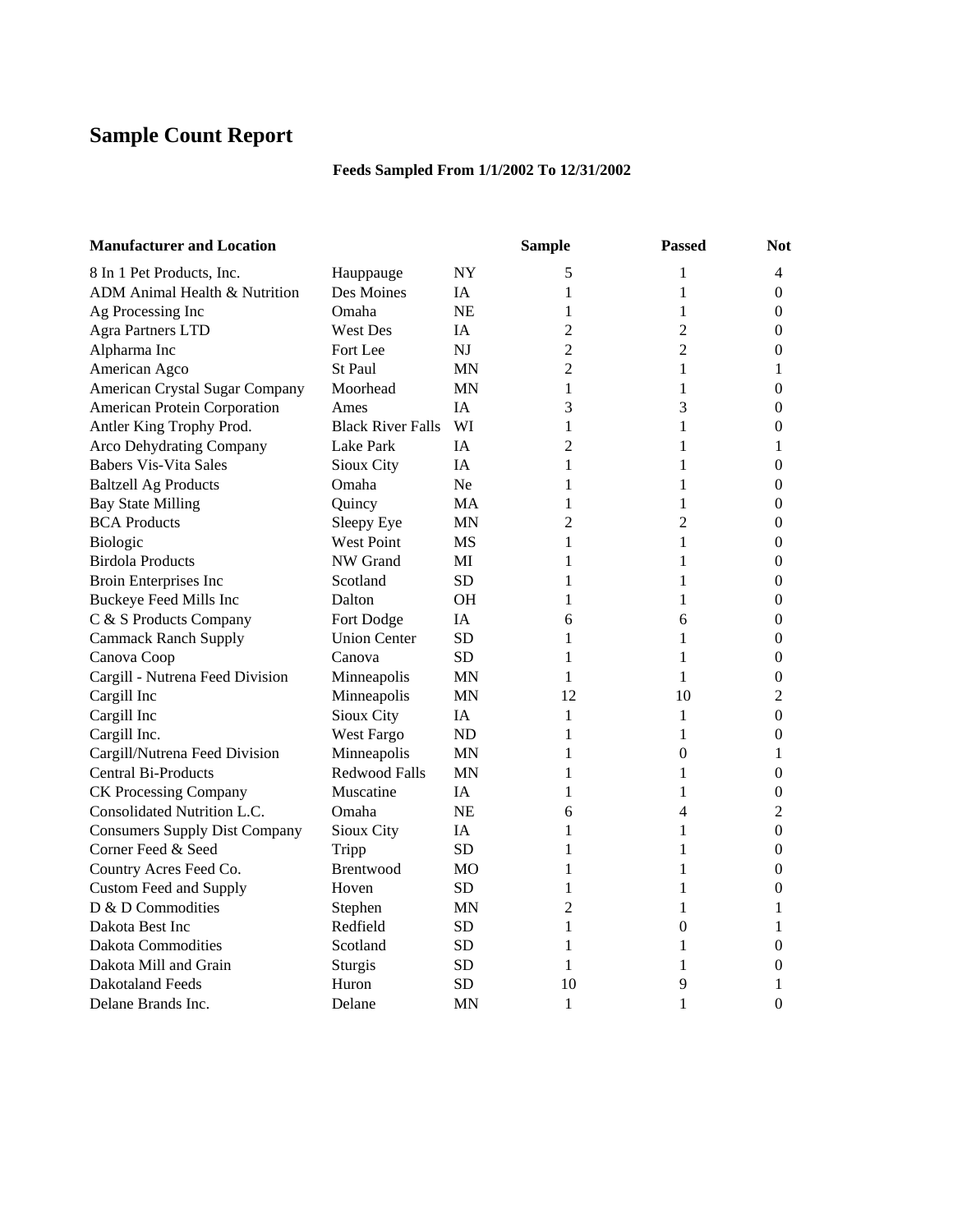| <b>Manufacturer and Location</b>  |                      |                | <b>Sample</b>  | <b>Passed</b>    | <b>Not</b>       |
|-----------------------------------|----------------------|----------------|----------------|------------------|------------------|
| Diamond Pet Foods                 | Meta                 | M <sub>O</sub> | 2              | 2                | $\boldsymbol{0}$ |
| Doboy Domain Inc                  | New Richmond         | WI             | 1              | 1                | $\boldsymbol{0}$ |
| East-Man Feeds                    | <b>Sioux Falls</b>   | <b>SD</b>      | 1              | $\boldsymbol{0}$ | 1                |
| <b>Elanco Animal Health</b>       | Indianapolis         | IN             | 3              | 3                | 0                |
| <b>Evolved Habitats</b>           | New Roads            | LA             | 3              | $\overline{c}$   | 1                |
| Farmers Coop                      | Gordon               | <b>NE</b>      | 3              | 3                | $\mathbf{0}$     |
| Farmers Feed+Supply               | Boyden               | IA             | 1              | $\boldsymbol{0}$ | 1                |
| <b>Farmland Industries</b>        | Kansas City          | MO             | 1              | 1                | 0                |
| <b>Farmland Industries Inc</b>    | Kansas City          | <b>MO</b>      | 3              | 3                | $\boldsymbol{0}$ |
| <b>Farnam Companies</b>           | Phoenix              | AZ             | 5              | 5                | $\boldsymbol{0}$ |
| <b>Florence Farmers Elevator</b>  | Florence             | <b>SD</b>      | 1              | 1                | $\mathbf{0}$     |
| <b>Fremar Farmers Coop</b>        | Freeman              | <b>SD</b>      | 2              | 2                | $\boldsymbol{0}$ |
| <b>Friskies Pet Care Products</b> | Glendale             | CA             | 1              | 1                | $\boldsymbol{0}$ |
| <b>Furst-McNess Company</b>       | Freeport             | IL             | 1              | 1                | $\mathbf{0}$     |
| <b>Gimpet Pet Specialties</b>     | Atlanta              | <b>GA</b>      | 1              | 1                | $\mathbf{0}$     |
| Gold Eagle                        | <b>Eagle Grove</b>   | IA             | 2              | 1                | 1                |
| Golden Sun Feeds                  | Esterville           | IA             | 1              | 1                | $\boldsymbol{0}$ |
| Golden Sun Feeds Inc              | Estherville          | IA             | 10             | 8                | $\overline{2}$   |
| Golden Sun Feeds Inc              | <b>Sioux Falls</b>   | <b>SD</b>      | 1              | 1                | $\boldsymbol{0}$ |
| Gutwein and Co                    | Francesville         | IN             | 1              | 1                | $\mathbf{0}$     |
| Hartz Mountain Corp               | Secaucus             | N <sub>J</sub> | 7              | 7                | $\overline{0}$   |
| <b>Harvest States</b>             | Fort Dodge           | IA             | 1              | $\overline{0}$   | 1                |
| <b>Harvest States</b>             | Gettysburg           | <b>SD</b>      | 2              | 1                | 1                |
| <b>Harvest States</b>             | <b>Sioux Falls</b>   | <b>SD</b>      | 32             | 29               | 3                |
| <b>Harvest States Feeds</b>       | <b>Brandon</b>       | <b>SD</b>      | 1              | $\theta$         | 1                |
| <b>Heartland Grain Fuels</b>      | Aberdeen             | <b>SD</b>      | 1              | 1                | $\boldsymbol{0}$ |
| <b>Heinz Pet Products</b>         | Newport              | KY             | 1              | 1                | 0                |
| Heinz Pet Products                | Pittsburgh           | <b>PA</b>      | 2              | $\overline{2}$   | $\mathbf{0}$     |
| Hergert Milling, Inc.             | <b>Scotts Bluff</b>  | <b>NE</b>      | 1              | $\boldsymbol{0}$ | 1                |
| Hi-Plains Nutrition Service       | Whitewood            | <b>SD</b>      | 2              | 2                | $\boldsymbol{0}$ |
| Hill's Pet Nutrition              | Topeka               | <b>KS</b>      | 3              | 3                | $\mathbf{0}$     |
| Holly Sugar Corp.                 | Sidney               | MT             | 1              | 1                | $\mathbf{0}$     |
| <b>Howard Farmers Coop Assn</b>   | Howard               | <b>SD</b>      | 1              | 1                | $\boldsymbol{0}$ |
| Hubbard Feed Inc.                 | Watertown            | <b>SD</b>      | 6              | 6                | $\boldsymbol{0}$ |
| Hubbard Feeds Inc.                | Huron                | <b>SD</b>      | $\overline{2}$ | 1                | 1                |
| Hubbard Feeds, Inc.               | Mankato              | MN             | 66             | 51               | 15               |
| Imu-Tek Animal Health Inc         | Ft. Collins          | CO             | 2              | 2                | $\boldsymbol{0}$ |
| <b>J&amp;R</b> Distributing       | Lake Norden          | SD             | 3              | 3                | 0                |
| JRB Food Inc                      | <b>Sharon Center</b> | <b>OH</b>      | 1              | 1                | 0                |
| Kal Kan Foods Inc                 | Vernon               | <b>CA</b>      | 4              | 3                | 1                |
| Kay Dee Feed Company              | Sioux City           | IA             | 8              | 6                | 2                |
| Kaytee Products Inc               | Chilton              | WI             | 7              | 7                | 0                |
| Kent Feeds Inc                    | Muscatine            | IA             | 9              | 8                | 1                |
| L/M Animal Farms                  | Pleasant Plain       | OH             | 1              | $\boldsymbol{0}$ | 1                |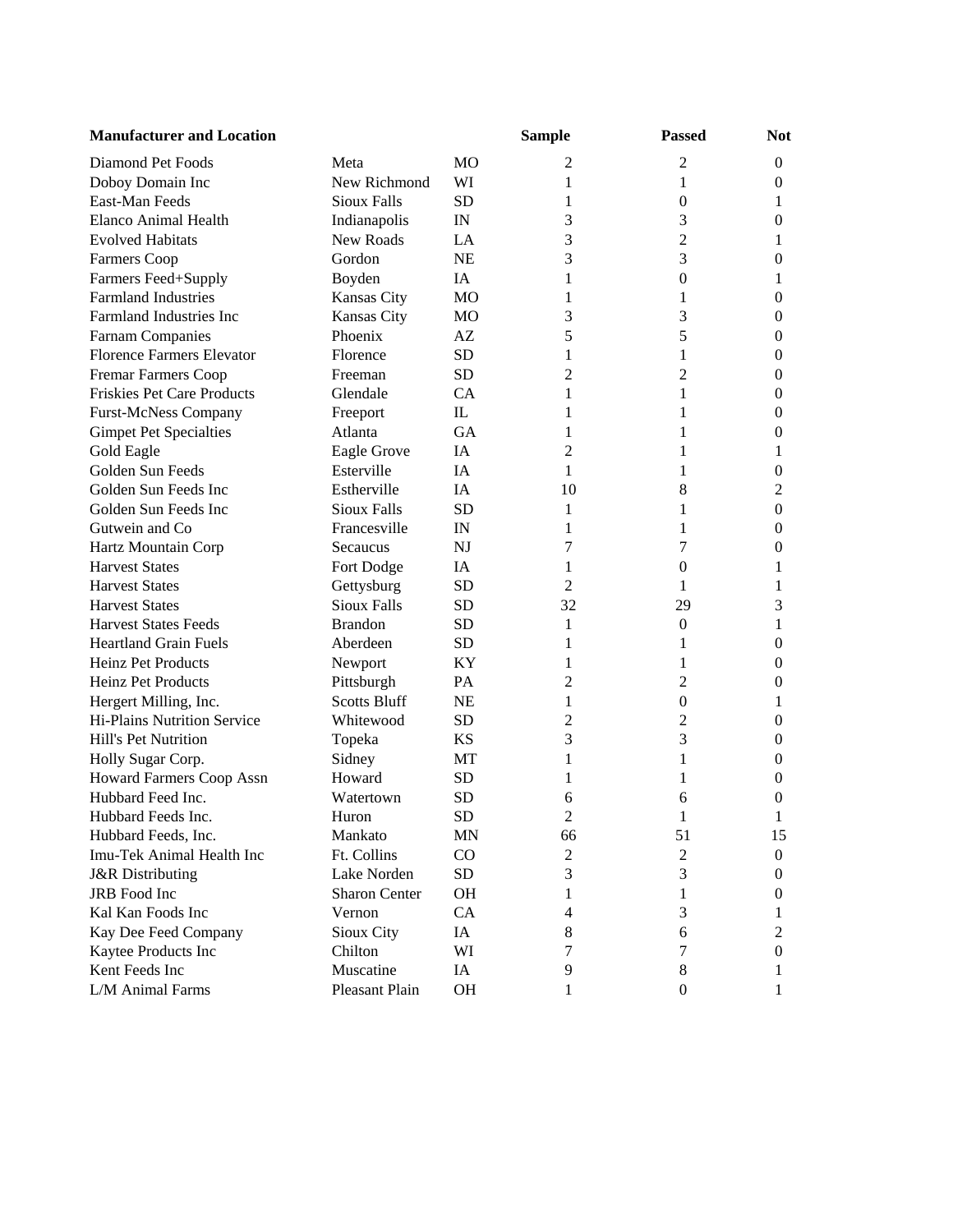| <b>Manufacturer and Location</b>   |                      |                | <b>Sample</b>  | <b>Passed</b>  | <b>Not</b>       |
|------------------------------------|----------------------|----------------|----------------|----------------|------------------|
| Labolt Farmers Grain Waubay        | Waubay               | <b>SD</b>      | 1              | 1              | $\theta$         |
| Lambert Kay                        | Cranbury             | NJ             | 1              | 1              | $\theta$         |
| Land O Lakes Farmland Feed         | Ft. Dodge            | IA             | 31             | 21             | 10               |
| Land O Lakes Farmland Feeds        | Fort Dodge           | IA             | 8              | 7              | 1                |
| Land O Lakes Inc.                  | Fort Dodge           | IA             | 10             | 9              | 1                |
| Land O Lakes/Farmland Feeds        | <b>Sioux Falls</b>   | <b>SD</b>      | $\overline{c}$ | 2              | 0                |
| <b>Land O Lakes/Harvest States</b> | Fort Dodge           | IA             | 1              | 1              | $\boldsymbol{0}$ |
| <b>Land O Lakes/Harvest States</b> | Ft. Dodge            | IA             | 1              | 1              | 0                |
| Lesterville Feed & Grain           | Lesterville          | <b>SD</b>      | 3              | 2              | 1                |
| Manna Pro Corporation              | St. Louis            | M <sub>O</sub> | 7              | 6              | 1                |
| McFleeg Inc                        | Watertown            | <b>SD</b>      | 3              | 2              | 1                |
| Mid-States Distributing Company    | St Paul              | <b>MN</b>      | 6              | 4              | 2                |
| Midwest Agri-Commodities           | Corte Madera         | CA             | 2              | 2              | $\mathbf{0}$     |
| Midwestern Pet Food Inc.           | Evansville           | IN             | 1              | 1              | $\boldsymbol{0}$ |
| <b>Mighty Deer Lick</b>            | Powers               | MI             | 1              | 1              | $\boldsymbol{0}$ |
| Milk Specialties Company           | Dundee               | $\mathbf{L}$   | 2              | 1              | 1                |
| Morton International Inc           | Chicago              | IL             | 1              | 1              | 0                |
| <b>Muellers Feed Mill</b>          | Martin               | <b>SD</b>      | 3              | 2              | 1                |
| Nabisco Foods                      | E Hanover            | <b>NJ</b>      | 1              | 1              | $\mathbf{0}$     |
| Nash Finch                         | Minneapolis          | <b>MN</b>      | $\overline{4}$ | $\overline{4}$ | $\mathbf{0}$     |
| Natura Pet Products                | Santa Clara          | CA             | 2              | 1              | 1                |
| <b>Nestle Purina</b>               | St. Louis            | MO             | 1              | 1              | 0                |
| <b>New Generation Feeds</b>        | <b>Belle Fourche</b> | <b>SD</b>      | 1              | $\theta$       | 1                |
| New Underwood Grain                | New Underwood        | <b>SD</b>      | 1              | 1              | 0                |
| North American Salt Company        | <b>Overland Park</b> | <b>KS</b>      | 1              | 1              | 0                |
| Northern Plains Coop               | Dupree               | <b>SD</b>      | 1              | 1              | 0                |
| Northern Plains Seed               | <b>Sioux Falls</b>   | <b>SD</b>      | 2              | $\overline{c}$ | $\boldsymbol{0}$ |
| Nutrena Feeds                      | Minneapolis          | <b>MN</b>      | 11             | 7              | 4                |
| Nutritec Inc.                      | Vernon Hills         | $_{\rm IL}$    | 1              | 1              | $\mathbf{0}$     |
| <b>Nylabone Products</b>           | Neptune              | NJ             | 1              | $\theta$       | 1                |
| Path Valley Farm                   | Willow Hill          | <b>PA</b>      | 1              | 1              | 0                |
| Penn Pak Inc                       | Madison              | <b>GA</b>      | 1              | 1              | $\boldsymbol{0}$ |
| Pet Pro Products Inc.              | Los Angeles          | CA             | 4              | 0              | 4                |
| <b>PMI</b> Nutrition Inc           | Brentwood            | <b>MO</b>      | 1              | 1              | 0                |
| Prairie Pride                      | Mankato              | <b>MN</b>      | 4              | 3              | 1                |
| <b>Premier Farmtech</b>            | <b>Kansas City</b>   | MO             | 1              | 1              | $\boldsymbol{0}$ |
| Professional Pet Foods             | St. Thomas           | <b>MO</b>      | 1              | 0              | 1                |
| <b>Profile Nutrition</b>           | Arden Hills          | <b>MN</b>      | 3              | 3              | 0                |
| Purina Mills                       | St. Louis            | MO             | 20             | 16             | 4                |
| Pyco Industries, Inc.              | Lubbock              | TX             | 1              | 1              | 0                |
| Quality Liquid Feed                | Menomonie            | WI             | 1              | 1              | 0                |
| Quality Liquid Feeds Inc           | Dodgeville           | WI             | 5              | 2              | 3                |
| <b>Quality Stores</b>              | N. Muskegon          | MI             | 1              | 1              | 0                |
| R.E. Brokers                       | Rushmore             | <b>MN</b>      | 1              | 1              | $\boldsymbol{0}$ |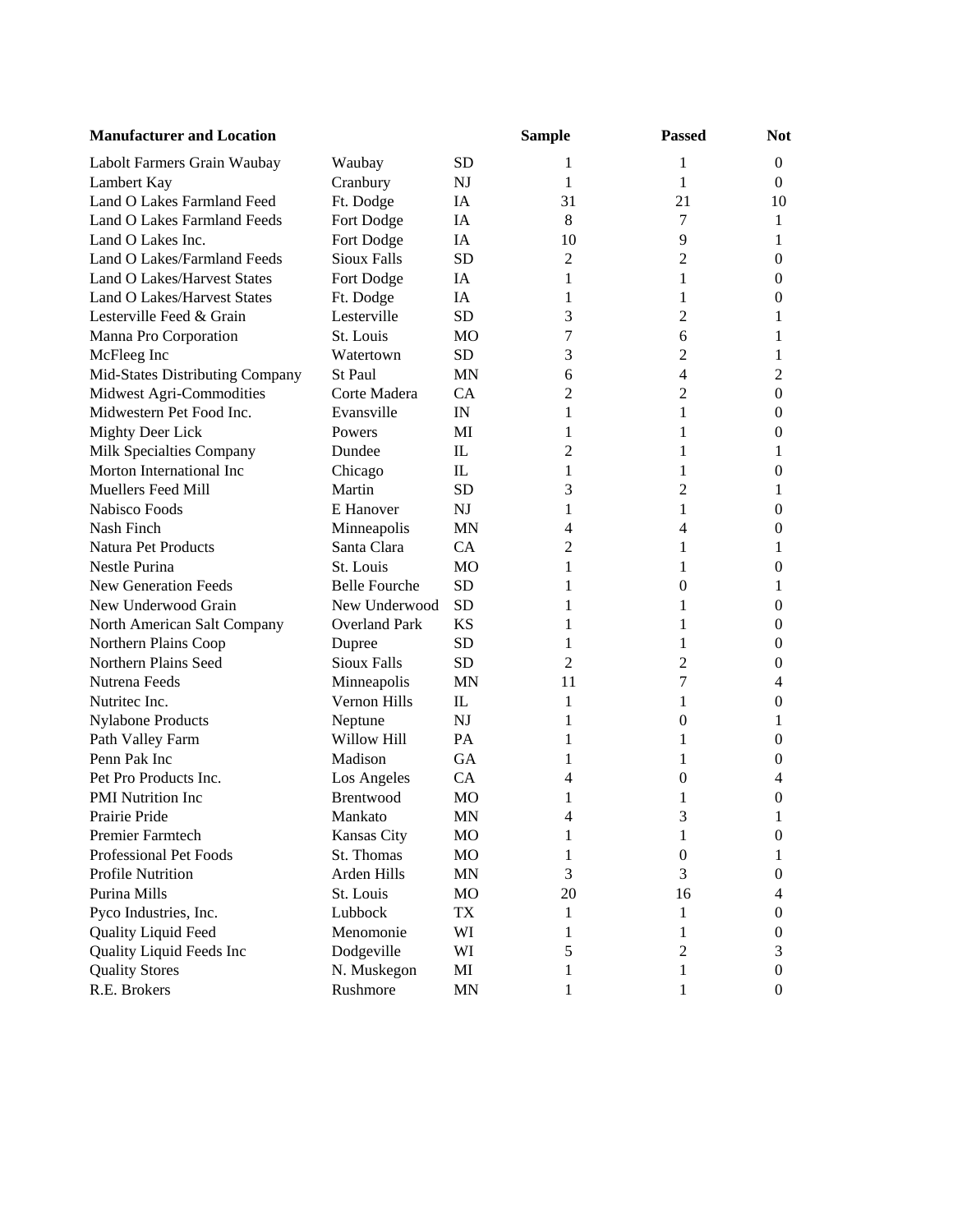| <b>Manufacturer and Location</b>       |                      |                | <b>Sample</b> | <b>Passed</b>    | <b>Not</b>       |
|----------------------------------------|----------------------|----------------|---------------|------------------|------------------|
| Ragland Mills Inc                      | Neosho               | МO             | 2             | 1                | 1                |
| Ramona Warehouse                       | Ramona               | <b>SD</b>      | 1             | 1                | $\Omega$         |
| <b>Ration Maker Products Inc</b>       | Laurens              | ĪΑ             | 1             | 1                | $\theta$         |
| <b>Ridley Block Operations</b>         | Whitewood            | <b>SD</b>      | 2             | $\theta$         | $\overline{2}$   |
| Roche Vitamins & Fine Chemicals        | Parsippany           | <b>NJ</b>      | 1             | 1                | 0                |
| Safeway Inc.                           | Pleasanton           | CA             | 2             | 2                | $\mathbf{0}$     |
| <b>Scranton Equity Exchange</b>        | Scranton             | <b>ND</b>      | 1             | 1                | $\theta$         |
| SD Soybean Processors                  | Volga                | SD             | 2             | 2                | $\theta$         |
| Sea Starr Animal Health, Inc.          | Narragansett         | RI             | 1             | 1                | $\boldsymbol{0}$ |
| Shurfine International                 | Northlake            | $\Pi$ .        | 1             | 1                | $\boldsymbol{0}$ |
| <b>St Paul Pet</b>                     | South St. Paul       | <b>MN</b>      | 1             | 1                | 0                |
| <b>Sterling Technology</b>             | Toronto              | <b>SD</b>      | 1             | $\theta$         | 1                |
| Sun Seed Company Inc                   | <b>Bowling Green</b> | OН             | 1             | 1                | 0                |
| Swift & Company                        | Greeley              | CO             | 2             | 2                | $\boldsymbol{0}$ |
| <b>Tetra Sales</b>                     | Blacksburg           | VA             | 1             | 1                | 0                |
| The Hamilton Horse Cookie              | Groveland            | МA             | 1             | 0                | 1                |
| The Iams Company                       | Dayton               | <b>OH</b>      | 5             | 5                | 0                |
| <b>Tradition Feed Products Company</b> | Mankato              | <b>MN</b>      | 9             | 6                | 3                |
| <b>TSC Stores</b>                      | Nashville            | TN             | 4             | 4                | $\theta$         |
| U.A.P.-BASIN                           | Basin                | <b>WY</b>      | 1             | 1                | $\theta$         |
| <b>United Salt Corp</b>                | Houston              | TX             | 1             | 1                | 0                |
| United Suppliers Inc.                  | Eldora               | IA             | 1             | 1                | 0                |
| Valley Splendor                        | Fargo                | ND             | 1             | 1                | $\theta$         |
| Vigortone Ag Products Inc              | Cedar Rapids         | ĪΑ             | 1             | 1                | $\Omega$         |
| Virboc Alt Inc.                        | Fort Worth           | <b>TX</b>      | 1             | 1                | $\mathbf{0}$     |
| <b>VitaKraft Pet Products</b>          | <b>Bound Brook</b>   | NJ             | 1             | 1                | $\mathbf{0}$     |
| Wal Mart Stores Inc                    | Bentonville          | AR             | 1             | 1                | $\mathbf{0}$     |
| <b>West Central Coop</b>               | Ralston              | ĪΑ             | 1             | 1                | $\theta$         |
| <b>Westway Feed Products</b>           | New Orleans          | LA             | 4             | $\overline{4}$   | $\boldsymbol{0}$ |
| <b>Westway Trading</b>                 | New Orleans          | LA             | 1             | 1                | $\boldsymbol{0}$ |
| Whitetail Inst. of North America       | Pintala              | AL             | 1             | $\boldsymbol{0}$ | 1                |
| Wildlife Sciences Inc.                 | Excelsior            | MN             | 1             | 1                | $\mathbf{0}$     |
| Wildwood Farms                         | Fulton               | IL.            | 1             | 1                | $\mathbf{0}$     |
| Woody's Performance Horse Feed         | Dickinson            | <b>ND</b>      | 3             | 2                | 1                |
| Y-Tex Corporation                      | Cody                 | WY             | 1             | $\boldsymbol{0}$ | 1                |
| Yaggies Inc                            | Yankton              | <b>SD</b>      | 2             | 1                | 1                |
|                                        |                      | <b>Totals:</b> | 512           | 412              | 100              |

**Percent Passed:** 80.5% **Percent Not** 19.5%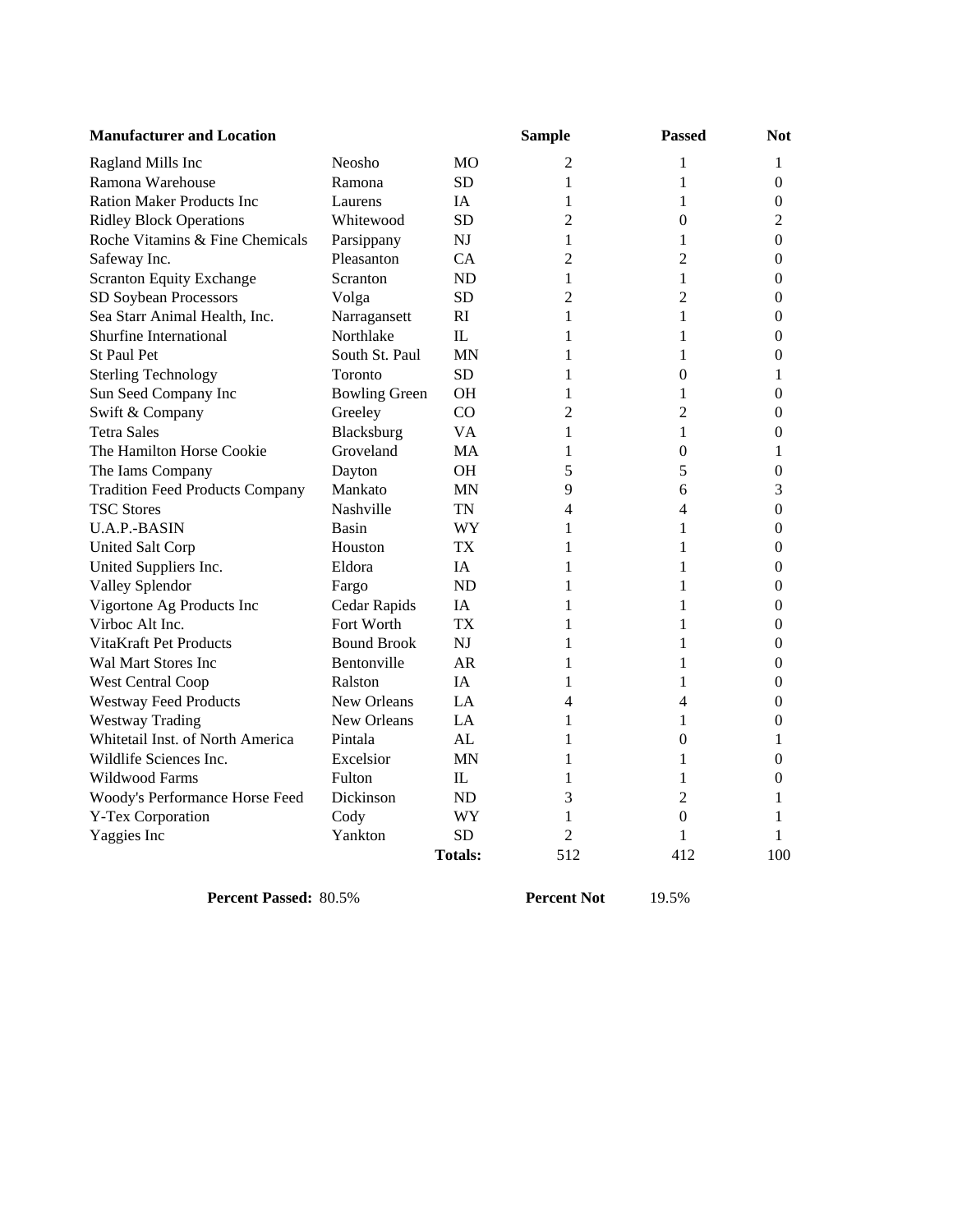| <b>Manufacturer</b><br>Location            | <b>Product</b>          | Analyte                                                | Found     | Claim          |                  |
|--------------------------------------------|-------------------------|--------------------------------------------------------|-----------|----------------|------------------|
| 8 In 1 Pet Products, Inc.<br>Hauppauge, NY |                         |                                                        |           |                |                  |
|                                            | *#* Ferret Diet Premium |                                                        | 02F-00812 |                |                  |
|                                            | Arginine - Total, %     |                                                        | 1.39      | 1.75           | <b>DEFICIENT</b> |
|                                            | Ash, %                  |                                                        | 5.56      | $\overline{7}$ |                  |
|                                            |                         | Fat: Acid Hydrolysis, %                                | 9.20      | 8              |                  |
|                                            | Glycine - Total, %      |                                                        | 1.93      | 2.45           | <b>DEFICIENT</b> |
|                                            | Histidine - Total, %    |                                                        | 0.574     | 0.5            |                  |
|                                            |                         | Isoleucine - Total. %                                  | 1.15      | 0.9            |                  |
|                                            | Leucine - Total, %      |                                                        | 3.94      | 1.85           |                  |
|                                            | Lysine - Total, %       |                                                        | 1.05      | 1.3            |                  |
|                                            |                         | Methionine - Total, %                                  | 0.706     | 0.5            |                  |
|                                            | Oven Moisture, %        |                                                        | 6.13      | 10             |                  |
|                                            |                         | Phenylalanine-Total, %                                 | 1.54      | $\mathbf{1}$   |                  |
|                                            | Crude Protein, %        |                                                        | 33.4      | 30             |                  |
|                                            |                         | Threonine - Total, %                                   | 1.25      | $\mathbf{1}$   |                  |
|                                            |                         | Tryptophan - Total, %                                  | 0.189     | 0.25           | <b>DEFICIENT</b> |
|                                            | Tyrosine - Total, %     |                                                        | 1.23      | 0.8            |                  |
|                                            | Valine - Total, %       |                                                        | 1.41      | 1              |                  |
| *#* Song Food Plus                         |                         |                                                        | 02F-00905 |                |                  |
|                                            | Alanine - Total, %      |                                                        | 0.955     | 1              |                  |
|                                            | Arginine - Total, %     |                                                        | 1.11      | 1              |                  |
|                                            |                         | Aspartic Acid-Total, %                                 | 1.44      | 1.25           |                  |
|                                            | Cystine - Total, %      |                                                        | 0.206     | 0.4            | <b>DEFICIENT</b> |
|                                            | Crude Fat, %            |                                                        | 26.6      | 20             |                  |
|                                            |                         | Glutamic Acid-Total, %                                 | 3.59      | 3              |                  |
|                                            | Glycine - Total, %      |                                                        | 0.809     | 1.1            | <b>DEFICIENT</b> |
|                                            | Histidine - Total, %    |                                                        | 0.361     | 0.4            |                  |
|                                            |                         | Isoleucine - Total, %                                  | 0.668     | 0.7            |                  |
|                                            | Leucine - Total, %      |                                                        | 1.35      | 1.2            |                  |
|                                            | Lysine - Total, %       |                                                        | 0.741     | 0.85           |                  |
|                                            |                         | Methionine - Total, %                                  | 0.372     | 0.35           |                  |
|                                            | Oven Moisture, %        |                                                        | 7.29      | 10             |                  |
|                                            |                         | Phenylalanine-Total, %                                 | 0.666     | 0.9            | <b>DEFICIENT</b> |
|                                            | Proline - Total, %      |                                                        | 1.01      | 1.2            |                  |
|                                            | Crude Protein, %        |                                                        | 18.9      | 18             |                  |
|                                            | Serine - Total, %       |                                                        | 0.822     | 0.85           |                  |
|                                            |                         | Threonine - Total, %                                   | 0.736     | 0.7            |                  |
|                                            |                         | Tryptophan - Total, %                                  | 0.218     | 0.25           | <b>DEFICIENT</b> |
|                                            | Tyrosine - Total, %     |                                                        | 0.442     | 0.65           |                  |
|                                            | Valine - Total, %       |                                                        | 0.856     | 0.85           |                  |
|                                            |                         | *#* 8 in 1 Ferretvite High Calorie Vitamin Concentrate | 02F-02928 |                |                  |
|                                            |                         | Taurine - Total, mg/oz                                 | 116.      | 200            | <b>DEFICIENT</b> |
|                                            | Vitamin A, IU/oz        |                                                        | 309000.   | 1700           |                  |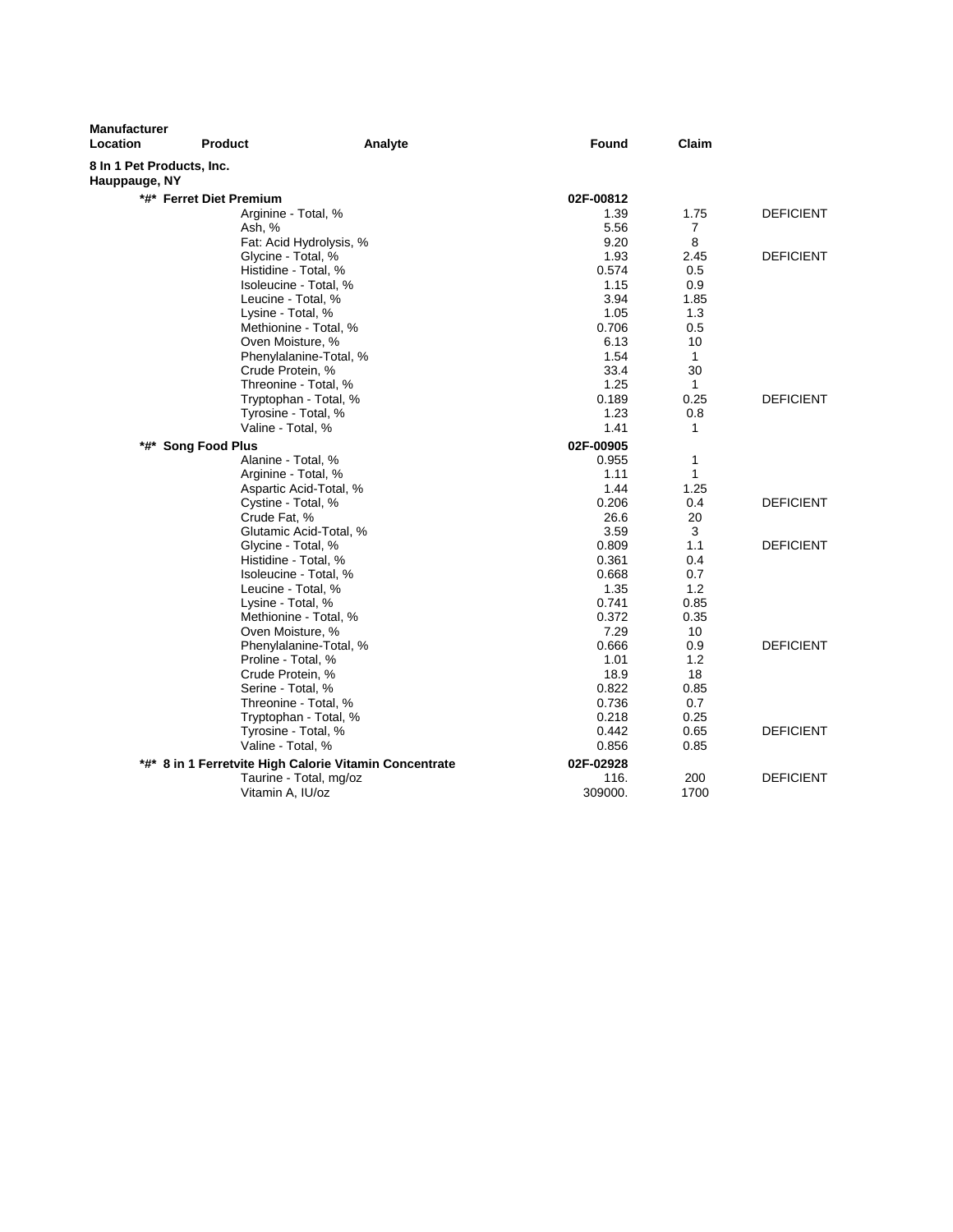| <b>Manufacturer</b>                                    |                               |                                                   |               |              |                  |
|--------------------------------------------------------|-------------------------------|---------------------------------------------------|---------------|--------------|------------------|
| Location                                               | <b>Product</b>                | Analyte                                           | Found         | Claim        |                  |
|                                                        | <b>Ultra Blend</b>            |                                                   | 02F-12861     |              |                  |
|                                                        |                               | Alanine - Total, %                                | 0.944         | 0.9          |                  |
|                                                        |                               | Arginine - Total, %                               | 1.15          | $\mathbf{1}$ |                  |
|                                                        |                               | Aspartic Acid-Total, %                            | 1.56          | 1.25         |                  |
|                                                        |                               | Crude Fiber, %<br>Cystine - Total, %              | 8.20<br>0.271 | 12<br>0.25   |                  |
|                                                        |                               | Crude Fat, %                                      | 15.4          | 12           |                  |
|                                                        |                               | Glutamic Acid-Total, %                            | 3.62          | 2.7          |                  |
|                                                        |                               | Glycine - Total, %                                | 0.785         | 0.65         |                  |
|                                                        |                               | Histidine - Total, %                              | 0.376         | 0.3          |                  |
|                                                        |                               | Isoleucine - Total, %                             | 0.628         | 0.55         |                  |
|                                                        |                               | Leucine - Total, %                                | 1.34          | $\mathbf{1}$ |                  |
|                                                        |                               | Lysine - Total, %                                 | 0.650         | 0.5          |                  |
|                                                        |                               | Methionine - Total, %                             | 0.312         | 0.25         |                  |
|                                                        |                               | Oven Moisture, %                                  | 9.76          | 10           |                  |
|                                                        |                               | Phenylalanine-Total, %                            | 0.794         | 0.75         |                  |
|                                                        |                               | Proline - Total, %                                | 0.863         | 0.7          |                  |
|                                                        |                               | Crude Protein, %                                  | 17.6          | 15           |                  |
|                                                        |                               | Serine - Total, %                                 | 0.861         | 0.7          |                  |
|                                                        |                               | Threonine - Total, %                              | 0.583         | 0.55         |                  |
|                                                        |                               | Tyrosine - Total, %                               | 0.545         | 0.45         |                  |
|                                                        |                               | Valine - Total, %                                 | 0.777         | 0.8          |                  |
|                                                        | *#* 8 N 1 Vitabites           |                                                   | 02F-17195     |              |                  |
|                                                        |                               | Calcium, %                                        | 7.41          | 4-6          | <b>EXCESSIVE</b> |
|                                                        |                               | Fat: Acid Hydrolysis, %                           | 6.06          |              |                  |
|                                                        |                               | Linoleic Acid 18:2, mg/tablet                     | 4.49          | 15           | <b>DEFICIENT</b> |
|                                                        |                               | Phosphorus, %                                     | 6.85          | 3            |                  |
|                                                        |                               | Vitamin A, IU/tablet                              | 1130.         | 500          |                  |
| Des Moines, IA                                         |                               | <b>ADM Animal Health &amp; Nutrition Division</b> |               |              |                  |
|                                                        | Aureozol 250                  |                                                   | 02F-02491     |              |                  |
|                                                        |                               | Chlortetracycline, g/lb                           | 9.72          | 10           |                  |
|                                                        |                               | Sulfathiazole, %                                  | 2.06          | 2.2          |                  |
| <b>Ag Processing Inc</b><br>Omaha, NE                  |                               |                                                   |               |              |                  |
|                                                        |                               |                                                   |               |              |                  |
|                                                        | 46.5 Soybean Meal             |                                                   | 02F-05764     | 8            |                  |
|                                                        |                               | Ash, %<br>Crude Protein, %                        | 6.14<br>46.8  | 46.5         |                  |
|                                                        |                               |                                                   |               |              |                  |
| <b>Agra Partners LTD</b><br><b>West Des Moines, IA</b> |                               |                                                   |               |              |                  |
|                                                        | Cocci-Med 568                 |                                                   | 02F-14978     |              |                  |
|                                                        |                               | Crude Fiber, %                                    | 10.9          | 15           |                  |
|                                                        |                               | Decoquinate, %                                    | 0.122         | 0.125        |                  |
|                                                        | <b>CTC-Medicated Crumbles</b> |                                                   | 03F-00102     |              |                  |
|                                                        |                               | Crude Fiber, %                                    | 10.9          | 15           |                  |
|                                                        |                               | Chlortetracycline, g/lb                           | 3.61          | 4            |                  |
| Alpharma Inc                                           |                               |                                                   |               |              |                  |
| Fort Lee, NJ                                           |                               |                                                   |               |              |                  |
|                                                        | Aureomycin 100                |                                                   | 02F-04819     |              |                  |
|                                                        |                               | Chlortetracycline, q/lb                           | 106.          | 100          |                  |
|                                                        | Aureomycin                    |                                                   | 02F-06768     |              |                  |
|                                                        |                               | Chlortetracycline, g/lb                           | 51.2          | 50           |                  |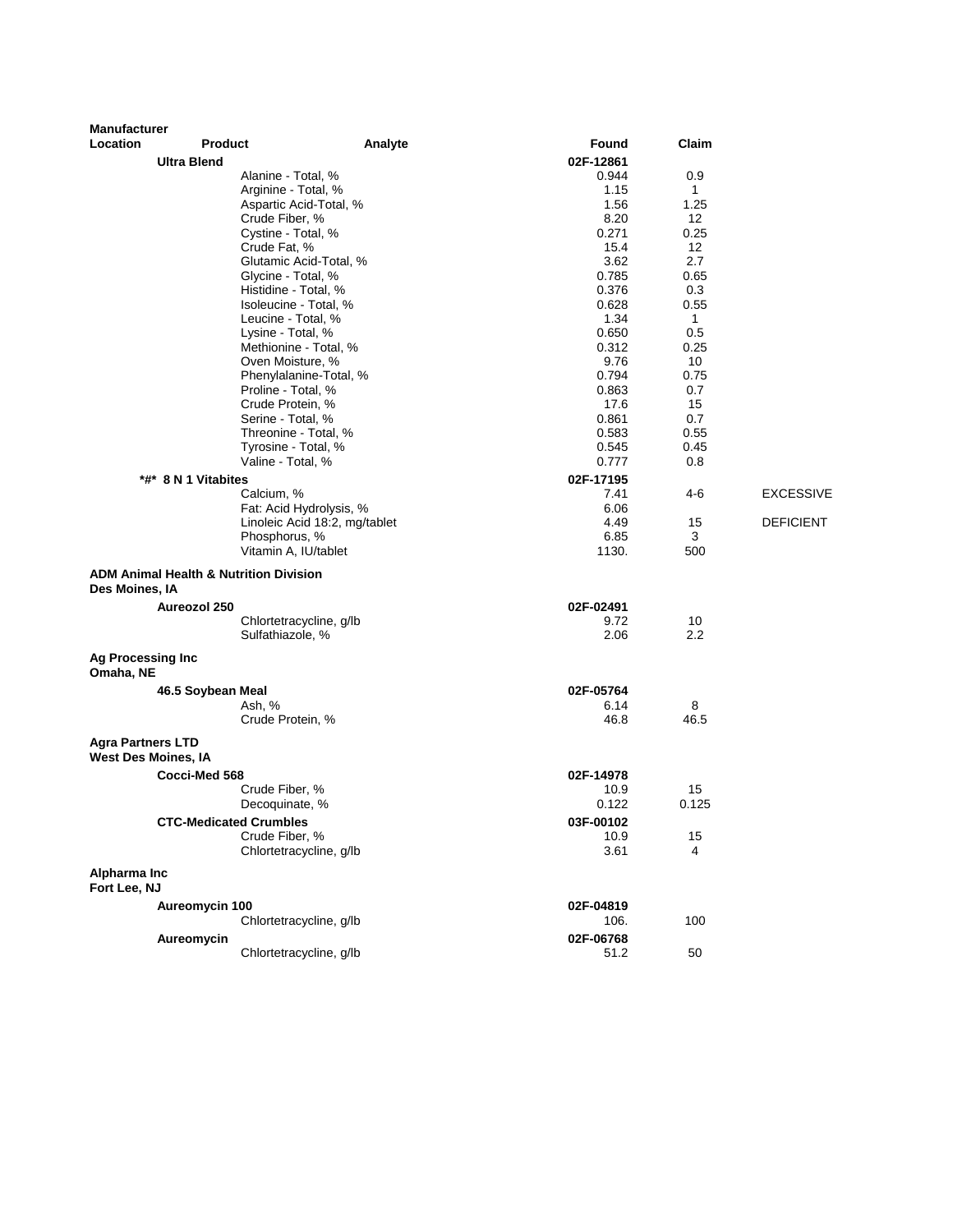| <b>Manufacturer</b><br>Location                | <b>Product</b>                                         | Analyte | Found             | Claim |                  |
|------------------------------------------------|--------------------------------------------------------|---------|-------------------|-------|------------------|
| <b>American Agco</b><br>St Paul, MN            |                                                        |         |                   |       |                  |
|                                                | *#* 17% Breeder/Layer Crumbs                           |         | 02F-04518         |       |                  |
|                                                | Calcium, %                                             |         | 2.89              | 3-4   |                  |
|                                                | Lysine - Total, %                                      |         | 0.842             | 0.85  |                  |
|                                                | Methionine - Total, %                                  |         | 0.308             | 0.4   | <b>DEFICIENT</b> |
|                                                | Crude Protein, %                                       |         | 18.3              | 17    |                  |
|                                                | <b>Wild Bird Feed</b>                                  |         | 02F-06787         |       |                  |
|                                                | Crude Fiber, %                                         |         | 3.13              | 10    |                  |
|                                                | Crude Protein, %                                       |         | 9.70              | 10    |                  |
| Moorhead, MN                                   | American Crystal Sugar Company                         |         |                   |       |                  |
|                                                | <b>Beet Pulp Shreds w/molasses</b>                     |         | 02F-05806         |       |                  |
|                                                | Ash, %                                                 |         | 5.88              |       |                  |
|                                                | Crude Fiber, %                                         |         | 16.9              | 22    |                  |
|                                                | Fat: Roese Gottlieb, %                                 |         | 0.74              | 0.3   |                  |
|                                                | Oven Moisture, %                                       |         | 7.74              |       |                  |
|                                                | Nitrogen Free Extrct, %                                |         | 60.5              |       |                  |
|                                                | Crude Protein, %                                       |         | 8.26              | 6     |                  |
|                                                | TDN (Prox), %                                          |         | 64.4              | 65    |                  |
| Ames, IA                                       | <b>American Protein Corporation</b>                    |         |                   |       |                  |
|                                                | <b>Lifeline Calf Nutritional Colostrum Supplement</b>  |         | 02F-03531         |       |                  |
|                                                | Crude Protein, %                                       |         | 45.1              | 40    |                  |
|                                                | <b>Life Line</b>                                       |         | 02F-06913         |       |                  |
|                                                | Crude Protein, %                                       |         | 46.3              | 40    |                  |
|                                                | Life Line Calf Nutritional Colostrum Supplement        |         | 02F-07177         |       |                  |
|                                                | Crude Protein, %                                       |         | 44.4              | 40    |                  |
| <b>Black River Falls, WI</b>                   | Antler King Trophy Prod.                               |         |                   |       |                  |
|                                                | <b>Antler King Trophy Deer/Elk Pellets</b>             |         | 02F-03226         |       |                  |
|                                                | Crude Fiber, %                                         |         | 7.72              | 14    |                  |
|                                                | Crude Protein, %                                       |         | 19.2              | 18.5  |                  |
| Lake Park, IA                                  | <b>Arco Dehydrating Company</b>                        |         |                   |       |                  |
|                                                | <b>Alfalfa Pellets</b>                                 |         | 02F-06791         |       |                  |
|                                                | Crude Fiber, %                                         |         | 25.3              | 30    |                  |
|                                                | Crude Protein, %                                       |         | 21.3              | 17    |                  |
|                                                | *#* Alfalfa Pellets - Dehydrated                       |         | 02F-12513         |       |                  |
|                                                | Crude Fiber, %                                         |         | 27.7              | 30    |                  |
|                                                | Crude Protein, %                                       |         | 16.1              | 17    | <b>DEFICIENT</b> |
| <b>Babers Vis-Vita Sales</b><br>Sioux City, IA |                                                        |         |                   |       |                  |
|                                                | 60% Fish Meal                                          |         |                   |       |                  |
|                                                | Crude Fat, %                                           |         | 02F-05815<br>6.74 | 6.5   |                  |
|                                                | Crude Protein, %                                       |         | 65.1              | 60    |                  |
| <b>Baltzell Ag Products</b><br>Omaha, Ne       |                                                        |         |                   |       |                  |
|                                                |                                                        |         |                   |       |                  |
|                                                | Feed Grade Monoammonium Phosphate<br>Total Nitrogen, % |         | 02F-05816<br>11.5 | 10    |                  |
|                                                | Phosphorus, %                                          |         | 23.1              | 24    |                  |
|                                                |                                                        |         |                   |       |                  |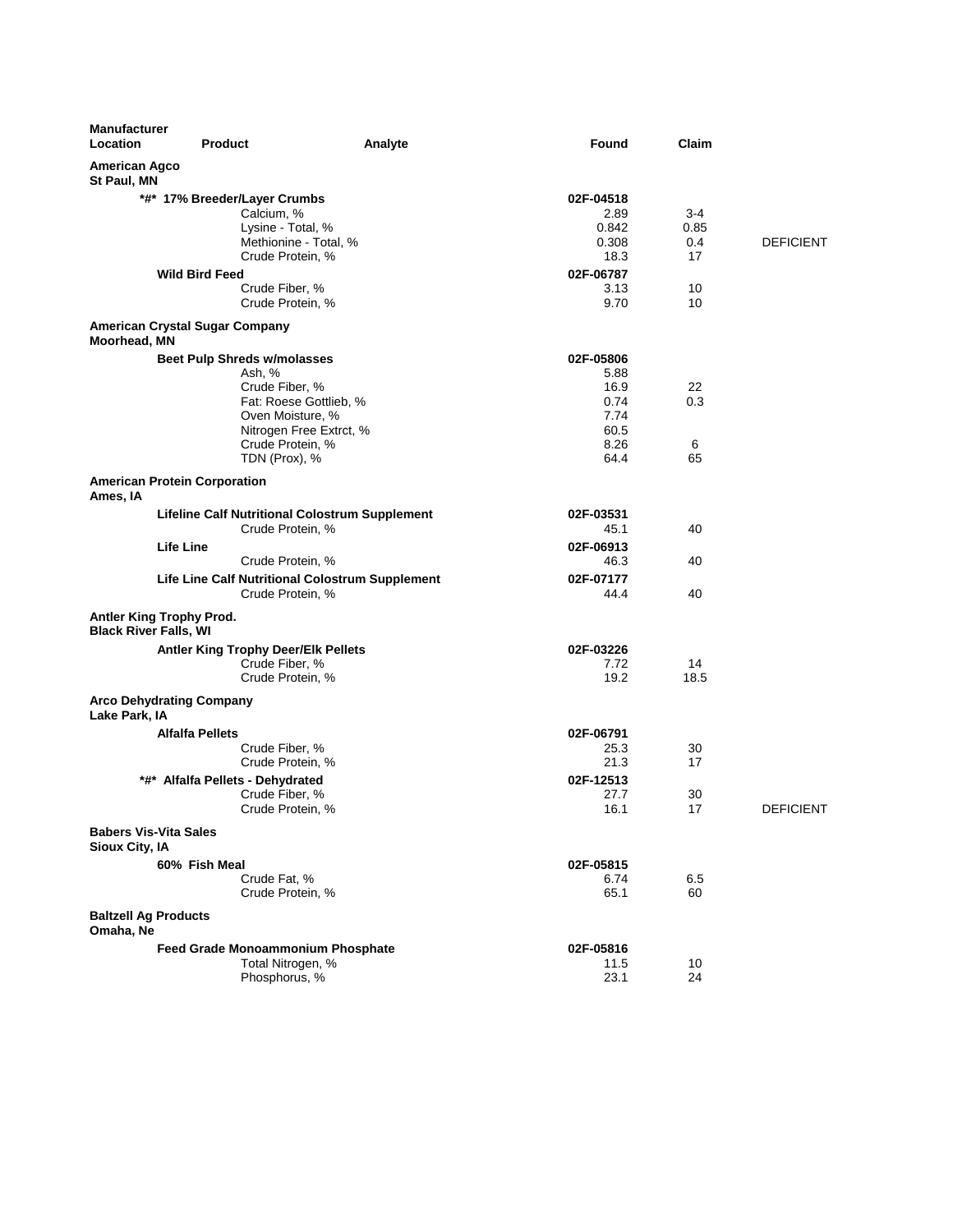| <b>Manufacturer</b><br>Location                       | <b>Product</b>                                                      | Analyte<br>Found                    | Claim                   |
|-------------------------------------------------------|---------------------------------------------------------------------|-------------------------------------|-------------------------|
| <b>Bay State Milling</b><br>Quincy, MA                |                                                                     |                                     |                         |
|                                                       | <b>WinGold Bakers Bran</b><br>Crude Fiber, %<br>Crude Protein, %    | 02F-05805<br>11.4<br>17.6           | 12<br>14.5              |
| <b>BCA Products</b><br>Sleepy Eye, MN                 |                                                                     |                                     |                         |
| <b>Wild Bird Food</b>                                 | Crude Fiber, %<br>Crude Protein, %                                  | 02F-00817<br>9.73<br>11.4           | 12<br>10                |
|                                                       | <b>Premium Wild Bird Food</b><br>Crude Fiber, %<br>Crude Protein, % | 02F-05791<br>6.16<br>10.4           | 12<br>10                |
| <b>Biologic</b><br><b>West Point, MS</b>              |                                                                     |                                     |                         |
| <b>White Tail Addiction</b>                           | Salt (Sodium X 2.54), %<br>Sodium, %                                | 02F-08679<br>97.4<br>38.4           | 93-97<br>39-40          |
| <b>Birdola Products</b><br><b>NW Grand Rapids, MI</b> |                                                                     |                                     |                         |
|                                                       | <b>Birdola Finch Black Gold</b><br>Crude Fat, %<br>Crude Protein, % | 02F-07363<br>31.6<br>24.2           | 13<br>15                |
| <b>Broin Enterprises Inc</b><br>Scotland, SD          |                                                                     |                                     |                         |
| <b>Distiller</b>                                      | Crude Protein, %                                                    | 02F-05773<br>29.6                   | 26                      |
| <b>Buckeye Feed Mills Inc</b><br>Dalton, OH           |                                                                     |                                     |                         |
| <b>Harvest Salt</b>                                   | Salt (ChlorideX1.65), %<br>Salt (Sodium X 2.54), %<br>Selenium, %   | 02F-00492<br>97.3<br>92.8<br>0.0038 | 96-98<br>96-98<br>0.004 |
| C & S Products Company<br>Fort Dodge, IA              |                                                                     |                                     |                         |
|                                                       | <b>Sweet Corn Squirrel Log</b><br>Crude Protein, %                  | 02F-00749<br>9.14                   | 8                       |
|                                                       | C & S Raisin Delight Sueet for Year Round Wild Bird<br>Crude Fat, % | 02F-07359<br>24.8                   | 14                      |
| <b>Cand S Finch Snack</b>                             | Crude Fat, %<br>Crude Protein, %                                    | 02F-07360<br>18.1<br>21.1           | 20<br>18                |
|                                                       | <b>Cand S Oriole Delight</b><br>Crude Fat, %<br>Crude Protein, %    | 02F-07361<br>32.8<br>11.7           | 15<br>6                 |
|                                                       | <b>Cand S High Energy Suet</b><br>Crude Fiber, %<br>Crude Fat, %    | 02F-07362<br>6.45<br>39.0           | 12<br>30                |
| <b>Berry Treat</b>                                    | Crude Fiber, %<br>Crude Fat, %                                      | 02F-14731<br>3.15<br>36.0           | 12<br>25                |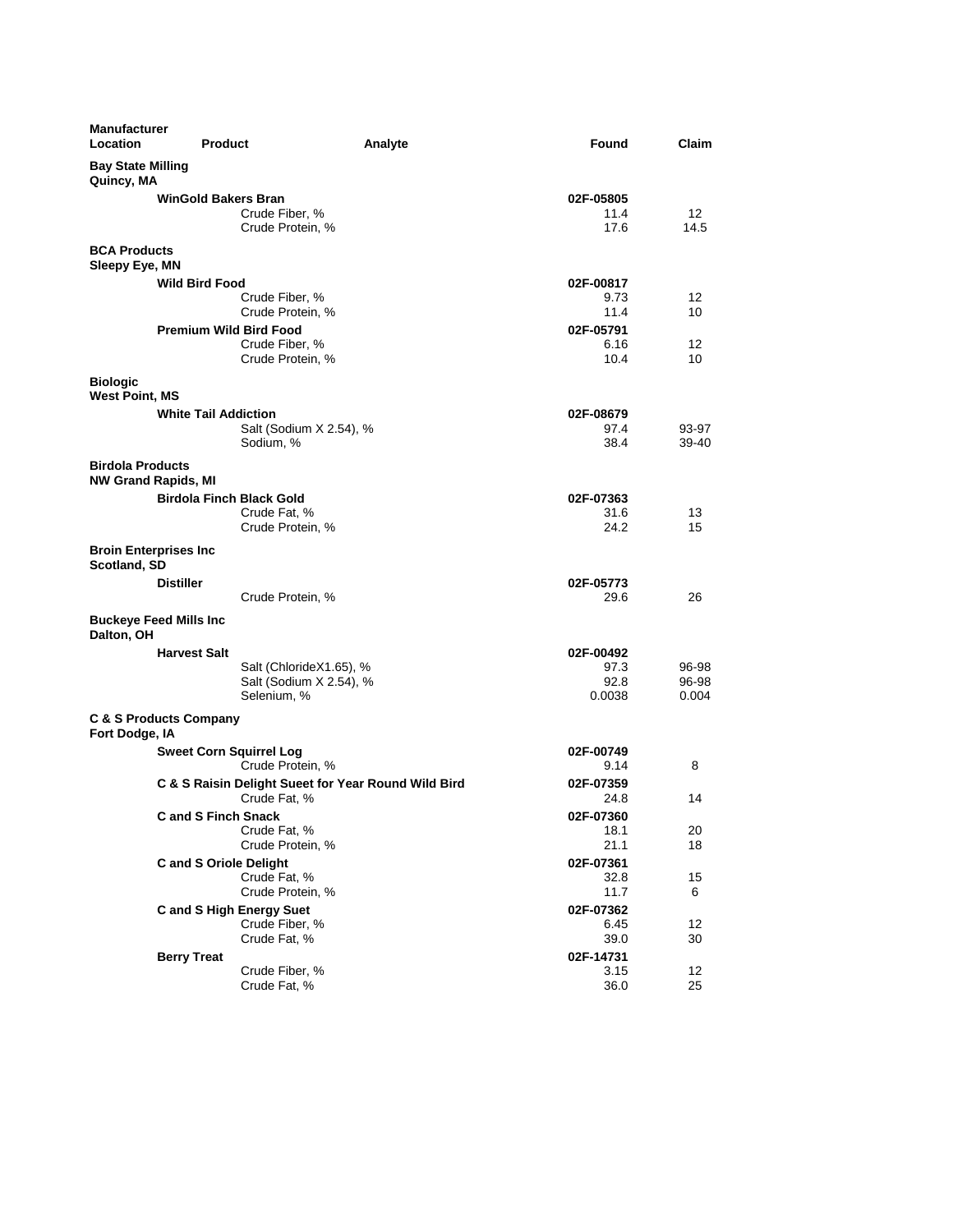| <b>Manufacturer</b><br>Location       | <b>Product</b>                                   | Analyte                                                   | Found          | Claim               |                  |
|---------------------------------------|--------------------------------------------------|-----------------------------------------------------------|----------------|---------------------|------------------|
| <b>Canova Coop</b><br>Canova, SD      |                                                  |                                                           |                |                     |                  |
|                                       | <b>Custom Feed</b>                               |                                                           | 02F-04803      |                     |                  |
|                                       |                                                  | Chlortetracycline, g/ton                                  | 413.           | 399                 |                  |
| Minneapolis, MN                       | Cargill - Nutrena Feed Division                  |                                                           |                |                     |                  |
|                                       | Nutrena 20% Range Block                          |                                                           | 02F-04040      |                     |                  |
|                                       | Calcium, %                                       |                                                           | 3.14           | $2.5 - 3.5$         |                  |
|                                       | Crude Protein, %                                 |                                                           | 20.0           | 20                  |                  |
|                                       | Vitamin A, IU/lb                                 | Salt (Sodium X 2.54), %                                   | 13.2<br>22200. | $11 - 12$<br>30000  |                  |
| <b>Cargill Inc</b><br>Minneapolis, MN |                                                  |                                                           |                |                     |                  |
|                                       | <b>Trace Mineral Salt Blk</b>                    |                                                           | 02F-00743      |                     |                  |
|                                       |                                                  | Salt (Sodium X 2.54), %                                   | 93.4           | 94-98.5             |                  |
|                                       | Sodium, %                                        |                                                           | 36.8           | 37-38.75            |                  |
|                                       |                                                  | Beefcake 32 (NU)(NS) Supplement Custom Medicated          | 02F-00908      |                     |                  |
|                                       | Lasalocid, g/ton                                 |                                                           | 387.           | 400                 |                  |
|                                       | Crude Protein, %<br>Vitamin A, IU/lb             |                                                           | 32.0<br>28000. | 32<br>30000         |                  |
|                                       |                                                  | <b>CLS Controlled Release 32 Liquid Supplement (ON)</b>   | 02F-00910      |                     |                  |
|                                       |                                                  | Equiv Crude Protein, %                                    | 19.9           | 22.4                |                  |
|                                       | Vacuum Moisture, %                               |                                                           | 32.0           | 32                  |                  |
|                                       | Crude Protein, %                                 |                                                           | 33.2           | 32                  |                  |
|                                       |                                                  | Total Sugars(Invert), %                                   | 30.9           | 29.5                |                  |
|                                       | <b>Champions Choice Trace Mineral Salt</b>       |                                                           | 02F-02217      |                     |                  |
|                                       |                                                  | Salt (Sodium X 2.54), %                                   | 95.1           | 94-98.5             |                  |
|                                       | Sodium, %                                        |                                                           | 37.4           | 37-38.75            |                  |
|                                       |                                                  | *#* Swine Custom Mix Feed # 471009 MM TT Swine Gro Fin    | 02F-03848      |                     |                  |
|                                       | Calcium, %<br>Lysine - Total, %                  |                                                           | 18.8<br>2.81   | 19-20<br>3.24       |                  |
|                                       | Phosphorus, %                                    |                                                           | 8.26           | 8                   |                  |
|                                       | Crude Protein, %                                 |                                                           | 4.76           | 5                   |                  |
|                                       |                                                  | Salt (ChlorideX1.65), %                                   | 11.5           | 10.5-11.5           |                  |
|                                       |                                                  | Salt (Sodium X 2.54), %                                   | 7.91           | 10.5-11.5           | <b>DEFICIENT</b> |
|                                       |                                                  | Selenium, ug/g (ppm)                                      | 16.2           | 8.5                 |                  |
|                                       | Sodium, %                                        |                                                           | 3.12           | 4-5                 | <b>DEFICIENT</b> |
|                                       |                                                  | TriTech Custom Beef TT Nutra Beef Start 36 30mg/lb Deccox | 02F-03849      |                     |                  |
|                                       | Calcium, %<br>Crude Fiber, %                     |                                                           | 2.00<br>12.5   | $2 - 2.5$<br>12.5   |                  |
|                                       | Decoquinate, g/ton                               |                                                           | 53.8           | 60                  |                  |
|                                       | Crude Protein, %                                 |                                                           | 35.3           | 36                  |                  |
|                                       | Sodium, %                                        |                                                           | 0.650          | $0.5 - 1$           |                  |
|                                       | Vitamin A, IU/lb                                 |                                                           | 92000.         | 115000              |                  |
|                                       | Soybean Meal                                     |                                                           | 02F-05772      |                     |                  |
|                                       | Crude Protein, %                                 |                                                           | 45.7           | 46.5                |                  |
|                                       | <b>Cargill Urea Feed Grade</b>                   |                                                           | 02F-05813      |                     |                  |
|                                       |                                                  | Equiv Crude Protein, %                                    | 280.           | 287                 |                  |
|                                       | Total Nitrogen, %                                |                                                           | 46.7           | 46                  |                  |
|                                       | <b>Trace Mineral Salt Brick Champions Choice</b> |                                                           | 02F-07375      |                     |                  |
|                                       | Sodium, %                                        | Salt (Sodium X 2.54), %                                   | 94.6<br>37.2   | 94-98.5<br>37-38.75 |                  |
|                                       |                                                  |                                                           |                |                     |                  |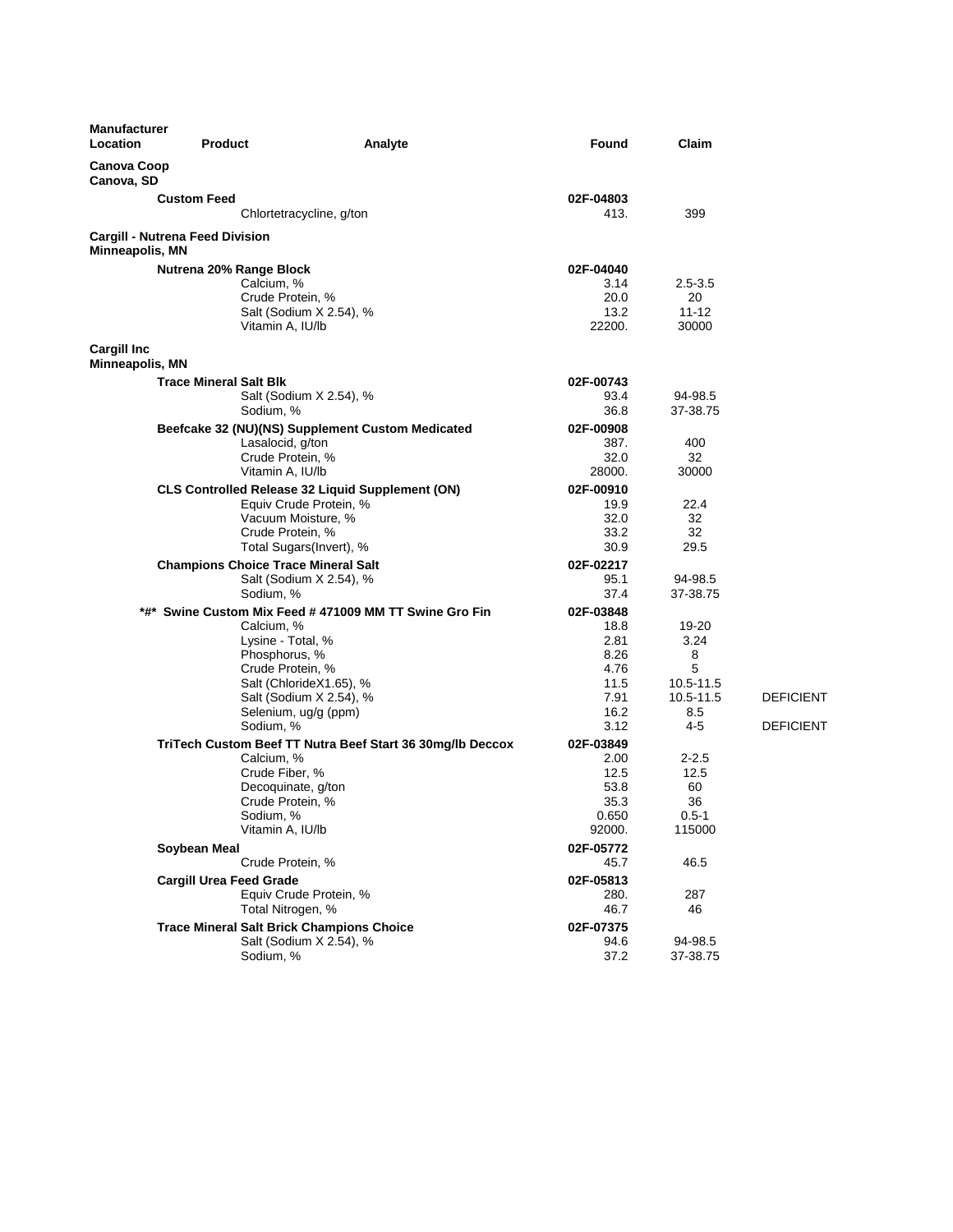| <b>Manufacturer</b>                                    |                                            |                         |                 |                       |                  |
|--------------------------------------------------------|--------------------------------------------|-------------------------|-----------------|-----------------------|------------------|
| Location                                               | <b>Product</b>                             | Analyte                 | Found           | Claim                 |                  |
|                                                        | 40/50 Swine Concentrate                    |                         | 02F-15290       |                       |                  |
|                                                        | Calcium, %                                 |                         | 4.86            | 4.65-4.75             |                  |
|                                                        | Lysine - Total, %                          |                         | 3.08            | 3.12                  |                  |
|                                                        | Phosphorus, %<br>Crude Protein, %          |                         | 2.41            | 2.35                  |                  |
|                                                        |                                            | Salt (Sodium X 2.54), % | 40.0<br>3.15    | 40<br>$2.5 - 3$       |                  |
|                                                        | Sodium, %                                  |                         | 1.24            | $1 - 1.4$             |                  |
|                                                        | *#* Custom Feed                            |                         | 02F-15291       |                       |                  |
|                                                        |                                            | Acid Detergent Fiber, % | 9.43            | 9                     |                  |
|                                                        | Crude Fat, %                               |                         | 5.24            | 6.5                   | <b>DEFICIENT</b> |
|                                                        | Crude Protein, %                           |                         | 36.0            | 36                    |                  |
|                                                        | Vitamin A, IU/lb                           |                         | 19700.          | 25000                 |                  |
|                                                        | <b>Right Now Bronze ATL</b>                |                         | 02F-15292       |                       |                  |
|                                                        | Calcium, %                                 |                         | 12.0            | $11 - 13$             |                  |
|                                                        | Magnesium, %                               |                         | 3.32            | 3                     |                  |
|                                                        | Phosphorus, %                              |                         | 9.54            | 10                    |                  |
|                                                        | Potassium, %                               |                         | 1.86            | 2                     |                  |
|                                                        |                                            | Salt (Sodium X 2.54), % | 13.0            | 11.5-12.5             |                  |
|                                                        |                                            | Selenium, ug/g (ppm)    | 26.6            | 30                    |                  |
|                                                        | Sodium, %<br>Vitamin A, IU/lb              |                         | 5.13<br>231000. | $4.5 - 5.5$<br>200000 |                  |
|                                                        |                                            |                         |                 |                       |                  |
| <b>Cargill Inc</b><br>Sioux City, IA                   |                                            |                         |                 |                       |                  |
|                                                        | <b>Extracted Soybean Meal</b>              |                         | 02F-04814       |                       |                  |
|                                                        | Crude Protein, %                           |                         | 47.0            | 46.5                  |                  |
| Cargill Inc.<br>West Fargo, ND                         |                                            |                         |                 |                       |                  |
|                                                        | 32% Solvent Extracted Sunflower Meal       |                         | 02F-02603       |                       |                  |
|                                                        | Crude Fiber, %                             |                         | 21.2            | 21                    |                  |
|                                                        | Crude Protein, %                           |                         | 32.0            | 32                    |                  |
| Minneapolis, MN                                        | <b>Cargill/Nutrena Feed Division</b>       |                         |                 |                       |                  |
|                                                        | *#* Native Habitat Deer Block              |                         | 02F-07366       |                       |                  |
|                                                        | Crude Fiber, %                             |                         | 8.31            | 12                    |                  |
|                                                        |                                            | Salt (ChlorideX1.65), % | 37.7            | 45-50                 | <b>DEFICIENT</b> |
|                                                        |                                            | Salt (Sodium X 2.54), % | 39.0            | 45-50                 | <b>DEFICIENT</b> |
|                                                        |                                            | Total Sugars(Invert), % | 23.8            | 16                    |                  |
| <b>Central Bi-Products</b><br><b>Redwood Falls, MN</b> |                                            |                         |                 |                       |                  |
|                                                        | <b>Gro-Mor Hydrolyzed Poultry Feathers</b> |                         | 02F-04815       |                       |                  |
|                                                        | Ash, %                                     |                         | 2.58            | 6                     |                  |
|                                                        | Crude Protein, %                           |                         | 81.7            | 80                    |                  |
| <b>Muscatine, IA</b>                                   | <b>CK Processing Company</b>               |                         |                 |                       |                  |
|                                                        | <b>Econolass Granules</b>                  |                         | 02F-07218       |                       |                  |
|                                                        | Crude Fiber, %                             |                         | 16.3            | 20                    |                  |
|                                                        | Crude Protein, %                           |                         | 9.40            | 6                     |                  |
| Omaha, NE                                              | <b>Consolidated Nutrition L.C.</b>         |                         |                 |                       |                  |
|                                                        | Game Bird Starter 80069AAH                 |                         | 02F-05762       |                       |                  |
|                                                        | Amprolium, %                               |                         | 0.0155          | 0.0175                |                  |
|                                                        | Crude Protein, %                           |                         | 28.4            | 28                    |                  |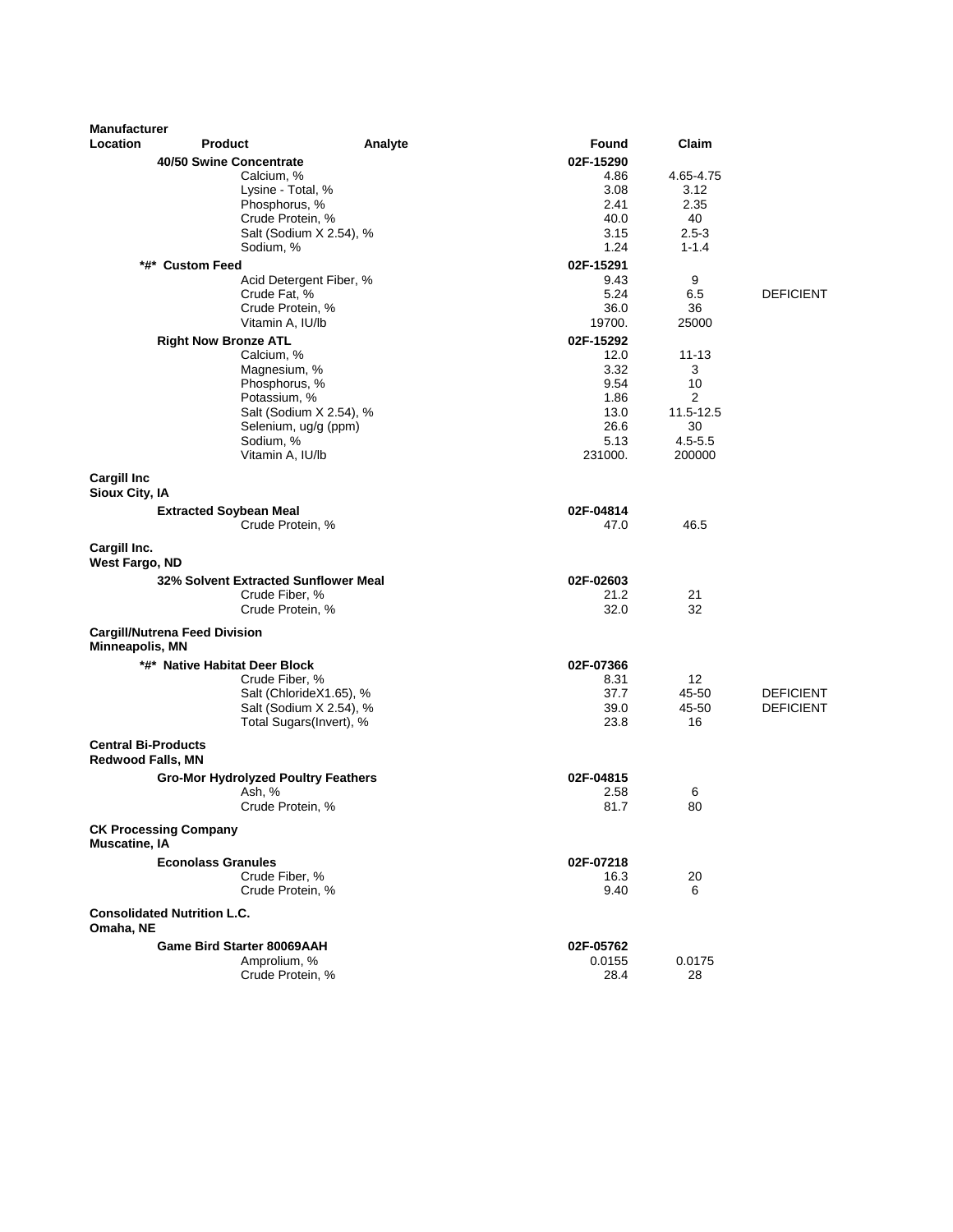| <b>Manufacturer</b><br>Location            |                                      |                                           |         |              | Claim             |                  |
|--------------------------------------------|--------------------------------------|-------------------------------------------|---------|--------------|-------------------|------------------|
|                                            | <b>Product</b>                       |                                           | Analyte | <b>Found</b> |                   |                  |
|                                            |                                      | *#* Egg Maker Concentrate 80101AAA        |         | 02F-05763    |                   |                  |
|                                            |                                      | Calcium, %<br>Crude Fiber, %              |         | 2.63<br>5.24 | $2.8 - 3.8$<br>10 |                  |
|                                            |                                      | Crude Fat, %                              |         | 6.41         | 5                 |                  |
|                                            |                                      | Lysine - Total, %                         |         | 1.71         | 2                 |                  |
|                                            |                                      | Methionine - Total, %                     |         | 0.858        | 0.85              |                  |
|                                            |                                      | Crude Protein, %                          |         | 35.7         | 38                | <b>DEFICIENT</b> |
|                                            | *#* Range Fortifier 20 Blk.          |                                           |         | 02F-05765    |                   |                  |
|                                            |                                      | Calcium, %                                |         | 4.23         | 3-4               |                  |
|                                            |                                      | Crude Protein, %                          |         | 20.1         | 20                |                  |
|                                            |                                      | Salt (Sodium X 2.54), %                   |         | 18.0         | 15-17             |                  |
|                                            |                                      | Selenium, ug/g (ppm)                      |         | 4.92         | 4                 |                  |
|                                            |                                      | Vitamin A, IU/lb                          |         | 29700.       | 50000             | <b>DEFICIENT</b> |
|                                            |                                      | <b>Total Balance Mineral 16-16</b>        |         | 02F-05793    |                   |                  |
|                                            |                                      | Calcium, %                                |         | 15.9         | $15 - 17$         |                  |
|                                            |                                      | Magnesium, %                              |         | 2.55         | 2.5               |                  |
|                                            |                                      | Phosphorus, %                             |         | 14.8         | 16                |                  |
|                                            |                                      | Selenium, ug/g (ppm)                      |         | 18.8<br>1.56 | 17.5<br>1.5       |                  |
|                                            |                                      | Sulfur, %<br>Vitamin A, IU/lb             |         | 311000.      | 400000            |                  |
|                                            |                                      | G/F 3.15 Concentrate HME                  |         | 02F-05794    |                   |                  |
|                                            |                                      | Calcium, %                                |         | 3.21         | 3-4               |                  |
|                                            |                                      | Crude Fat, %                              |         | 8.54         | 7.5               |                  |
|                                            |                                      | Lysine - Total, %                         |         | 3.13         | 3.15              |                  |
|                                            |                                      | Crude Protein, %                          |         | 41.3         | 42                |                  |
|                                            | <b>Ultra Balance</b>                 |                                           |         | 02F-07232    |                   |                  |
|                                            |                                      | Calcium, %                                |         | 15.2         | 14.5-17.4         |                  |
|                                            |                                      | Phosphorus, %                             |         | 15.2         | 16                |                  |
|                                            |                                      | Vitamin A, IU/lb                          |         | 119000.      | 120000            |                  |
| Sioux City, IA                             | <b>Consumers Supply Dist Company</b> |                                           |         |              |                   |                  |
|                                            | <b>Dehydrated Alfalfa Pellets</b>    |                                           |         | 02F-00712    |                   |                  |
|                                            |                                      | Crude Fiber, %                            |         | 25.2         | 27                |                  |
|                                            |                                      | Crude Protein, %                          |         | 18.8         | 17                |                  |
| <b>Corner Feed &amp; Seed</b><br>Tripp, SD |                                      |                                           |         |              |                   |                  |
|                                            |                                      | <b>Dry Extruded Whole Soybeans</b>        |         | 02F-05781    |                   |                  |
|                                            |                                      | Crude Fat, %                              |         | 19.3         | 18                |                  |
|                                            |                                      | Crude Protein, %                          |         | 35.9         | 36                |                  |
| <b>Brentwood, MO</b>                       | <b>Country Acres Feed Co.</b>        |                                           |         |              |                   |                  |
|                                            | <b>Horse Feed</b>                    |                                           |         | 02F-02600    |                   |                  |
|                                            |                                      | Crude Fiber, %                            |         | 9.29         | 15                |                  |
|                                            |                                      | Crude Protein, %                          |         | 11.8         | 12                |                  |
| Hoven, SD                                  | <b>Custom Feed and Supply</b>        |                                           |         |              |                   |                  |
|                                            |                                      | <b>Custom Gestation Mineral (Cow Mix)</b> |         | 02F-03355    |                   |                  |
|                                            |                                      | Calcium, %                                |         | 13.8         | 12-13.5           |                  |
|                                            |                                      | Magnesium, %                              |         | 2.04         | 2.2               |                  |
|                                            |                                      | Phosphorus, %                             |         | 7.84         | 8                 |                  |
|                                            |                                      | Selenium, ug/g (ppm)                      |         | 25.0         | 26                |                  |
|                                            |                                      | Vitamin A, IU/lb                          |         | 416000.      | 300000            |                  |
|                                            |                                      | Zinc, %                                   |         | 1.03         | 1                 |                  |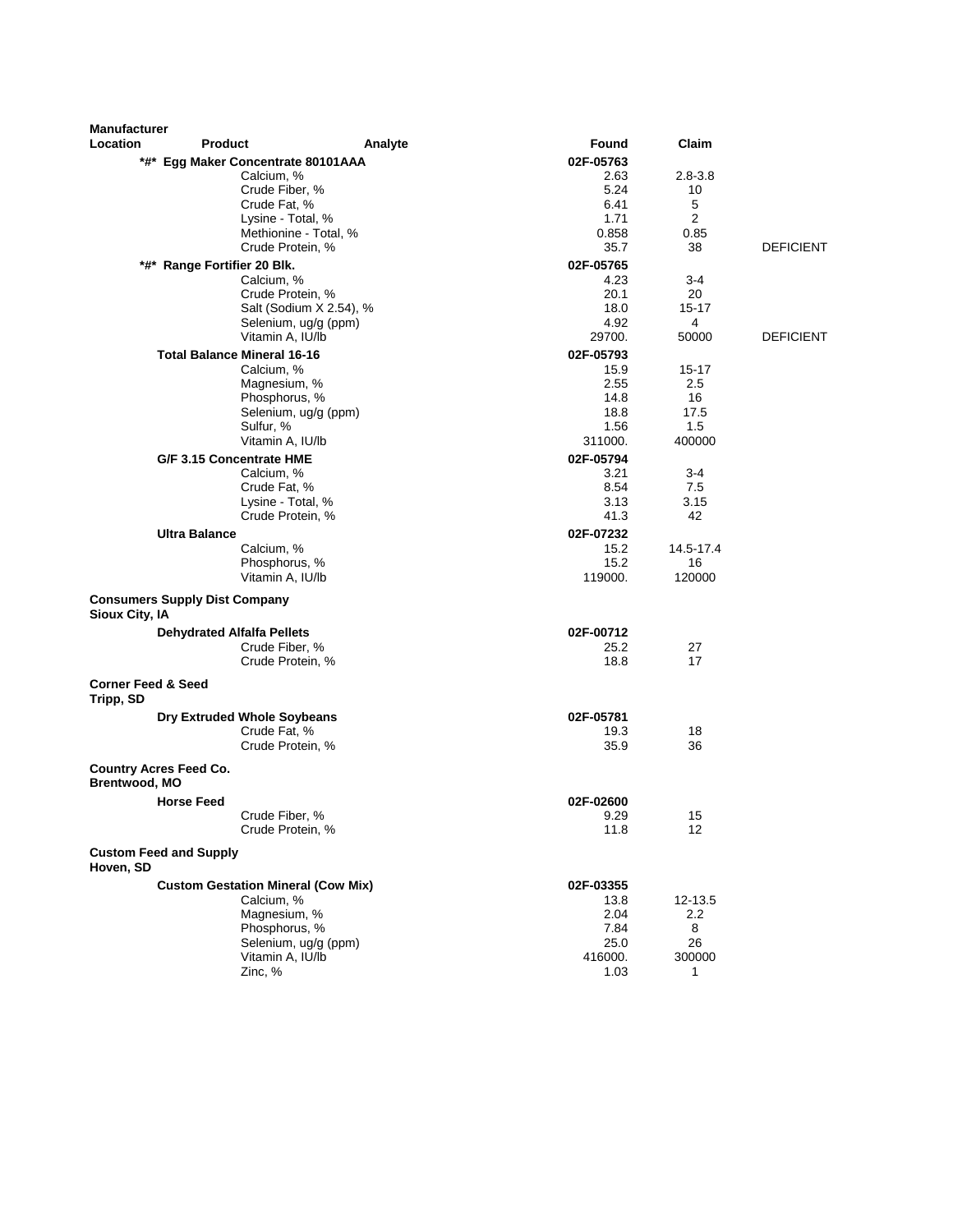| <b>Manufacturer</b><br>Location           | <b>Product</b>                   |                                                                                                                                                  | Analyte | <b>Found</b>                                                        | Claim                                              |                  |
|-------------------------------------------|----------------------------------|--------------------------------------------------------------------------------------------------------------------------------------------------|---------|---------------------------------------------------------------------|----------------------------------------------------|------------------|
| D & D Commodities<br>Stephen, MN          |                                  |                                                                                                                                                  |         |                                                                     |                                                    |                  |
|                                           |                                  | L'Avian Plus - Premium Finch Food<br>Crude Fat, %<br>Oven Moisture, %<br>Crude Protein, %<br>*#* L'Avian Plus - Premium Canary Food              |         | 02F-07357<br>6.16<br>10.2<br>13.1<br>02F-07358                      | 6<br>12<br>13                                      |                  |
|                                           |                                  | Crude Fat, %<br>Oven Moisture, %<br>Crude Protein, %                                                                                             |         | 8.92<br>10.2<br>16.4                                                | 11<br>12<br>16                                     | <b>DEFICIENT</b> |
| <b>Dakota Best Inc.</b><br>Redfield, SD   |                                  |                                                                                                                                                  |         |                                                                     |                                                    |                  |
|                                           |                                  | *#* Dakota Best 26% Poultry Balancer<br>Calcium, %<br>Crude Protein, %                                                                           |         | 02F-07417<br>1.96<br>25.4                                           | 2.35-3.35<br>26                                    | <b>DEFICIENT</b> |
| <b>Dakota Commodities</b><br>Scotland, SD |                                  |                                                                                                                                                  |         |                                                                     |                                                    |                  |
|                                           | <b>Corn Distillers Dry Grain</b> | Crude Fiber, %<br>Crude Fat, %<br>Oven Moisture, %<br>Crude Protein, %                                                                           |         | 02F-06416<br>5.98<br>12.6<br>10.2<br>26.5                           | 12<br>10<br>12.5<br>26                             |                  |
| Dakota Mill and Grain<br>Sturgis, SD      |                                  |                                                                                                                                                  |         |                                                                     |                                                    |                  |
|                                           | <b>Hen Scratch</b>               | Crude Protein, %                                                                                                                                 |         | 02F-03220<br>10.2                                                   | 10.5                                               |                  |
| <b>Dakotaland Feeds</b><br>Huron, SD      |                                  |                                                                                                                                                  |         |                                                                     |                                                    |                  |
|                                           |                                  | Soybean Meal 46.5% Protein<br>Ash, %<br>Crude Protein, %                                                                                         |         | 02F-02218<br>6.06<br>46.6                                           | 8<br>46.5                                          |                  |
|                                           |                                  | Soybean Meal 46.5% Protein<br>Ash, %<br>Crude Protein, %                                                                                         |         | 02F-05311<br>6.14<br>47.7                                           | 8<br>46.5                                          |                  |
|                                           | 40-0Ca R400                      | Equiv Crude Protein, %<br>Oven Moisture, %<br>Monensin, g/ton<br>Potassium, %<br>Crude Protein, %<br>Salt (Sodium X 2.54), %<br>Vitamin A, IU/lb |         | 02F-06357<br>36.7<br>42.3<br>405.<br>2.53<br>41.7<br>4.60<br>34600. | 39<br>40<br>400<br>2<br>40<br>$4.5 - 5.5$<br>36320 |                  |
|                                           | 50% Meat & Bone Meal             | Calcium, %<br>Crude Fat, %<br>Phosphorus, %<br>Crude Protein, %                                                                                  |         | 02F-06359<br>8.13<br>13.2<br>4.14<br>53.7                           | $9 - 9.2$<br>8<br>4.1<br>50                        |                  |
|                                           |                                  | *#* Soybean Meal 46.5% Protein<br>Ash, %<br>Crude Protein, %                                                                                     |         | 02F-06361<br>5.82<br>44.6                                           | 8<br>46.5                                          | <b>DEFICIENT</b> |
|                                           | Soybean Meal                     | Ash, %<br>Crude Protein, %                                                                                                                       |         | 02F-06790<br>5.97<br>46.9                                           | 8<br>46.5                                          |                  |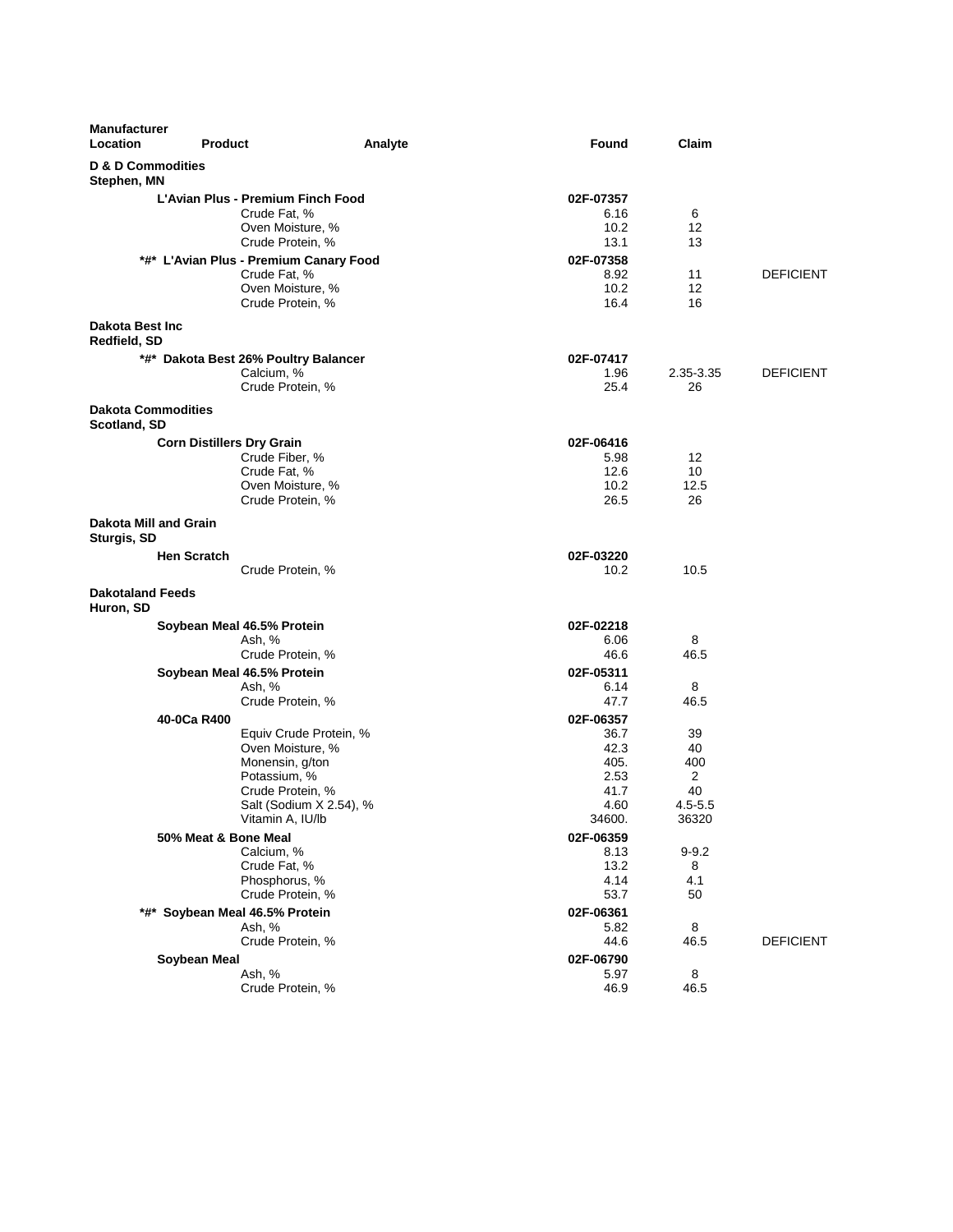| <b>Manufacturer</b>                          |                             |                                                           |         |                   |                |                  |
|----------------------------------------------|-----------------------------|-----------------------------------------------------------|---------|-------------------|----------------|------------------|
| <b>Location</b>                              | <b>Product</b>              |                                                           | Analyte | Found             | Claim          |                  |
|                                              | Soybean Meal                |                                                           |         | 02F-07229         |                |                  |
|                                              |                             | Ash, %<br>Crude Protein, %                                |         | 6.34<br>47.6      | 8<br>46.5      |                  |
|                                              |                             |                                                           |         |                   |                |                  |
|                                              | Soymeal Meal 46.5 Protein   | Ash, %                                                    |         | 02F-07231<br>6.30 | 8              |                  |
|                                              |                             | Crude Protein, %                                          |         | 47.0              | 46.5           |                  |
|                                              | Chlormax 10gm med.          |                                                           |         | 02F-17137         |                |                  |
|                                              |                             | Calcium, %                                                |         | 7.59              | $6 - 7$        |                  |
|                                              |                             | Crude Fiber, %                                            |         | 20.8              | 29             |                  |
|                                              |                             | Chlortetracycline, g/lb                                   |         | 10.5              | 10             |                  |
|                                              |                             | Crude Protein, %                                          |         | 14.4              | 7              |                  |
|                                              | Soybean meal 46.5%          | Ash, %                                                    |         | 02F-17138<br>6.31 | 8              |                  |
|                                              |                             | Crude Protein, %                                          |         | 48.7              | 46.5           |                  |
|                                              |                             |                                                           |         |                   |                |                  |
| Delane Brands Inc.<br>Delane, MN             |                             |                                                           |         |                   |                |                  |
|                                              | <b>Wild Deer Mix</b>        |                                                           |         | 02F-02598         |                |                  |
|                                              |                             | Crude Fiber, %                                            |         | 9.87              | 10             |                  |
|                                              |                             | Crude Protein, %                                          |         | 9.97              | 10             |                  |
| <b>Diamond Pet Foods</b><br>Meta, MO         |                             |                                                           |         |                   |                |                  |
|                                              |                             | <b>Diamond Maintenance for Cats</b>                       |         | 02F-02486         |                |                  |
|                                              |                             | Ash, %                                                    |         | 4.54              | 6              |                  |
|                                              |                             | Fat: Acid Hydrolysis, %                                   |         | 17.4              | 15             |                  |
|                                              |                             | Oven Moisture, %<br>Omega-3 Fatty Acids, %                |         | 6.98<br>0.400     | 10<br>0.4      |                  |
|                                              |                             | Omega-6 Fatty Acids, %                                    |         | 3.97              | 2.4            |                  |
|                                              |                             | Crude Protein, %                                          |         | 29.7              | 30             |                  |
|                                              |                             | Taurine - Total, %                                        |         | 0.125             | 0.1            |                  |
|                                              |                             | Diamond Pet Foods - Beef Formula for Dogs<br>Crude Fat, % |         | 02F-07373<br>9.24 | 5              |                  |
|                                              |                             | Oven Moisture, %                                          |         | 72.4              | 78             |                  |
|                                              |                             | Crude Protein, %                                          |         | 13.4              | 9              |                  |
| <b>Doboy Domain Inc.</b><br>New Richmond, WI |                             |                                                           |         |                   |                |                  |
|                                              |                             | Doboy R Calf Scour Stop-R (Code 307)                      |         | 02F-03224         |                |                  |
|                                              |                             | Fat: Roese Gottlieb, %                                    |         | 15.2              | 15             |                  |
|                                              |                             | Oxytetracycline, g/ton                                    |         | 589.              | 800            |                  |
|                                              |                             | Crude Protein, %<br>Vitamin A, IU/lb                      |         | 19.8<br>21200.    | 20<br>30000    |                  |
| <b>East-Man Feeds</b><br>Sioux Falls, SD     |                             |                                                           |         |                   |                |                  |
|                                              | *#* PreGrow 120             |                                                           |         | 02F-00711         |                |                  |
|                                              |                             | Calcium, %                                                |         | 14.9              | 15.5-17.5      |                  |
|                                              |                             | Phosphorus, %                                             |         | 7.38              | $\overline{7}$ |                  |
|                                              |                             | Salt (ChlorideX1.65), %                                   |         | 9.58              | $7 - 8.4$      | <b>EXCESSIVE</b> |
|                                              |                             | Salt (Sodium X 2.54), %                                   |         | 5.55              | $7 - 8.4$      | <b>DEFICIENT</b> |
|                                              |                             | Vitamin A, IU/lb                                          |         | 73200.            | 73500          |                  |
| Indianapolis, IN                             | <b>Elanco Animal Health</b> |                                                           |         |                   |                |                  |
|                                              | Tylan-40                    |                                                           |         | 02F-02490         |                |                  |
|                                              |                             | Tylosin, g/lb                                             |         | 37.8              | 40             |                  |
|                                              | <b>Rumensin 80</b>          |                                                           |         | 02F-02601         |                |                  |
|                                              |                             | Monensin, g/lb                                            |         | 78.1              | 80             |                  |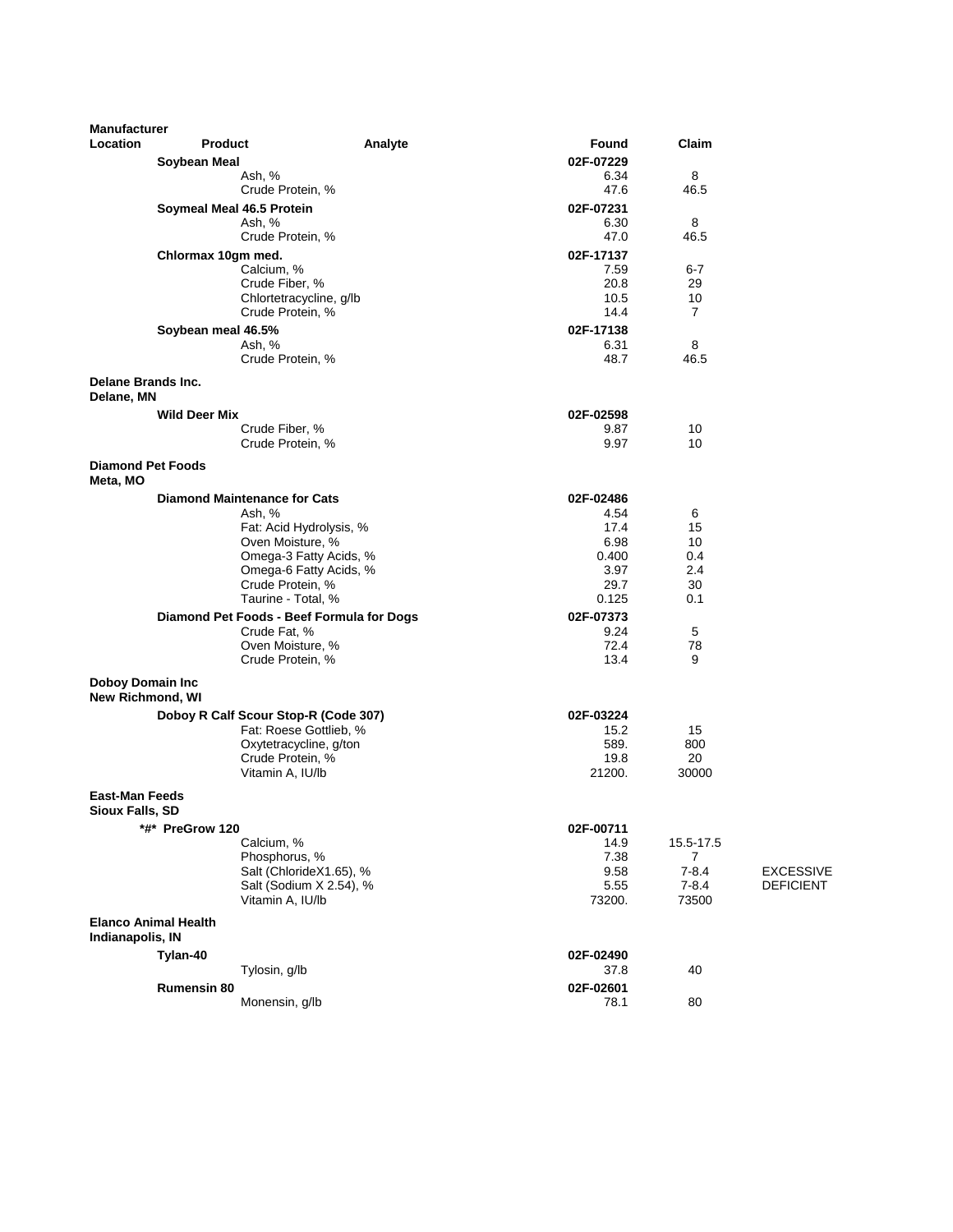| <b>Manufacturer</b>                           |                                 |                                                    |                   |                  |                  |
|-----------------------------------------------|---------------------------------|----------------------------------------------------|-------------------|------------------|------------------|
| Location                                      | <b>Product</b>                  | Analyte                                            | Found             | Claim            |                  |
|                                               | <b>Rumensin 80</b>              |                                                    | 02F-04818         |                  |                  |
|                                               |                                 | Monensin, g/lb                                     | 77.3              | 80               |                  |
| <b>Evolved Habitats</b><br>New Roads, LA      |                                 |                                                    |                   |                  |                  |
|                                               | Deer Cane Blk                   |                                                    | 02F-08681         |                  |                  |
|                                               |                                 | Salt (ChlorideX1.65), %                            | 56.7              | 50-55            |                  |
|                                               |                                 | Salt (Sodium X 2.54), %                            | 98.0              | 50-55            | <b>EXCESSIVE</b> |
|                                               |                                 | Sodium, %                                          | 38.6              | 30-35            |                  |
|                                               | *#* Rack-Up                     |                                                    | 02F-08682<br>14.7 | 13.75-16.5       |                  |
|                                               |                                 | Calcium, %<br>Phosphorus, %                        | 7.22              | 7                |                  |
|                                               |                                 | Salt (ChlorideX1.65), %                            | 8.47              | $5.6 - 6.7$      | <b>EXCESSIVE</b> |
|                                               |                                 | Salt (Sodium X 2.54), %                            | 29.8              | $5.6 - 6.7$      | <b>EXCESSIVE</b> |
|                                               |                                 | Sodium, %                                          | 11.7              | 9.8-11.75        |                  |
|                                               | Rack Up                         |                                                    | 02F-14715         |                  |                  |
|                                               |                                 | Calcium, %                                         | 15.1              | 13.75-16.5       |                  |
|                                               |                                 | Phosphorus, %                                      | 6.63<br>7.01      | 7<br>$5.6 - 6.7$ |                  |
|                                               |                                 | Salt (ChlorideX1.65), %<br>Salt (Sodium X 2.54), % | 30.6              | $5.6 - 6.7$      | <b>EXCESSIVE</b> |
|                                               |                                 | Sodium, %                                          | 12.0              | 9.8-11.75        |                  |
| <b>Farmers Coop</b>                           |                                 |                                                    |                   |                  |                  |
| Gordon, NE                                    |                                 |                                                    |                   |                  |                  |
|                                               | <b>Hen Scratch Mix</b>          |                                                    | 02F-02599         |                  |                  |
|                                               |                                 | Crude Protein, %                                   | 9.94              | 9.5              |                  |
|                                               | <b>Hen Scratch Mix</b>          |                                                    | 02F-12862         |                  |                  |
|                                               |                                 | Crude Protein, %                                   | 9.77              | 9.5              |                  |
|                                               | 17% Dehydrated Alfalfa          | Crude Fiber, %                                     | 02F-12892<br>11.1 | 30               |                  |
|                                               |                                 | Crude Protein, %                                   | 16.5              | 17               |                  |
| Boyden, IA                                    | <b>Farmers Feed+Supply</b>      |                                                    |                   |                  |                  |
| *#*                                           | <b>Dairyland Special Mixer</b>  |                                                    | 02F-07342         |                  |                  |
|                                               |                                 | Calcium, %                                         | 15.9              | 16.9-20          |                  |
|                                               |                                 | Iron, %                                            | 0.96              | 1.6              | <b>DEFICIENT</b> |
|                                               |                                 | Magnesium, %<br>Phosphorus, %                      | 2.55<br>13.4      | 2<br>15          | <b>DEFICIENT</b> |
|                                               |                                 | Sulfur, %                                          | 2.52              | 2.2              |                  |
|                                               |                                 | Vitamin A, IU/lb                                   | 340000.           | 250000           |                  |
| <b>Farmland Industries</b><br>Kansas City, MO |                                 |                                                    |                   |                  |                  |
|                                               |                                 | Creep Pasture Gest 14 B68                          | 02F-05305         |                  |                  |
|                                               |                                 | Crude Fiber, %                                     | 21.2              | 25               |                  |
|                                               |                                 | Lasalocid, g/ton                                   | 66.5              | 68               |                  |
|                                               |                                 | Crude Protein, %                                   | 16.0              | 14               |                  |
| Kansas City, MO                               | <b>Farmland Industries Inc.</b> |                                                    |                   |                  |                  |
|                                               | <b>Adult Dog Food Right</b>     |                                                    | 02F-05785         |                  |                  |
|                                               |                                 | Fat: Acid Hydrolysis, %                            | 10.1              | 10               |                  |
|                                               |                                 | Crude Protein, %                                   | 23.8              | 22               |                  |
|                                               |                                 | W. Sps. - Christensen Salt Mix-Zn                  | 02F-06358         |                  |                  |
|                                               |                                 | Salt (ChlorideX1.65), %                            | 76.2              | 82.25-87.25      |                  |
|                                               |                                 | Salt (Sodium X 2.54), %                            | 75.2              | 82.25-87.25      |                  |
|                                               |                                 | Selenium, ug/g (ppm)                               | 18.2              | 22               |                  |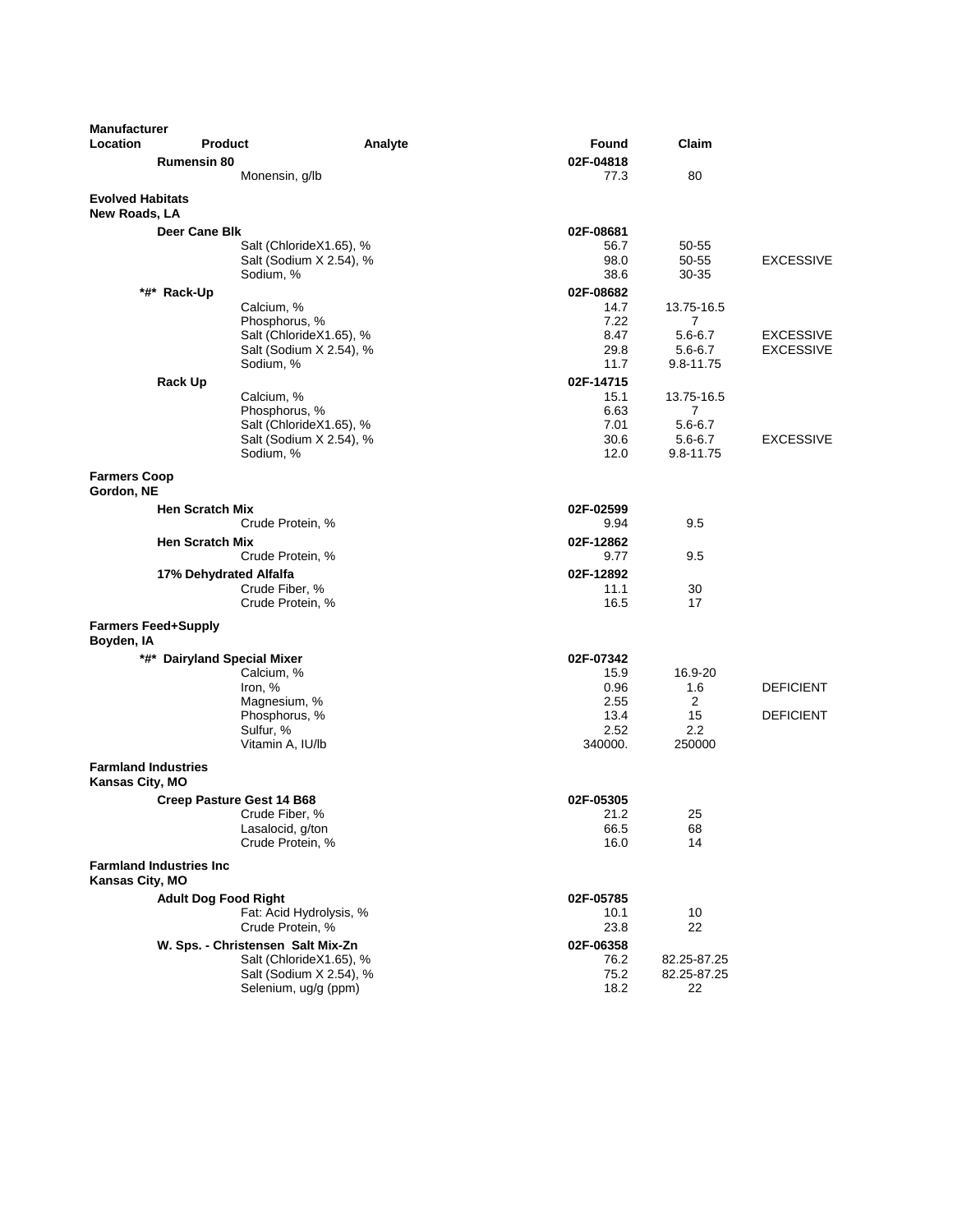| <b>Manufacturer</b><br>Location        | <b>Product</b>                    | Analyte                                            | Found        | Claim          |                  |
|----------------------------------------|-----------------------------------|----------------------------------------------------|--------------|----------------|------------------|
|                                        |                                   | CoPass BF 36-13 R-800 Custom Mix                   | 02F-17140    |                |                  |
|                                        |                                   | Calcium, %                                         | 4.10         | 3.25-4.25      |                  |
|                                        |                                   | Crude Fiber, %                                     | 5.07         | 18             |                  |
|                                        |                                   | Equiv Crude Protein, %                             | 11.4         | 13             |                  |
|                                        |                                   | Monensin, g/ton                                    | 736.         | 800            |                  |
|                                        |                                   | Crude Protein, %                                   | 35.5         | 36             |                  |
|                                        |                                   | Salt (ChlorideX1.65), %                            | 3.65         |                |                  |
|                                        |                                   | Salt (Sodium X 2.54), %                            | 3.28         | $4.1 - 4.9$    | <b>DEFICIENT</b> |
|                                        |                                   | Vitamin A, IU/lb                                   | 60400.       | 30000          |                  |
| <b>Farnam Companies</b><br>Phoenix, AZ |                                   |                                                    |              |                |                  |
|                                        |                                   | <b>Vita-Min Biotin Nutritional Crumbles</b>        | 02F-07212    |                |                  |
|                                        |                                   | Calcium, %                                         | 8.12         | 8-9            |                  |
|                                        |                                   | Crude Fiber, %                                     | 14.6         | 17.5           |                  |
|                                        |                                   | Crude Protein, %                                   | 13.2         | 10.5           |                  |
|                                        |                                   | Mrs. Allen's Shed Stop Dietary Supplement for Dogs | 02F-07348    |                |                  |
|                                        |                                   | Crude Fat, %                                       | 99.8         | 86             |                  |
|                                        |                                   | Oven Moisture, %                                   | 0.26         | $\mathbf{1}$   |                  |
|                                        |                                   | Omega-3 Fatty Acids, %                             | 5.59         | 4              |                  |
|                                        |                                   | Omega-6 Fatty Acids, %                             | 47.3         | 32             |                  |
|                                        |                                   | Apple Flavored Alfalfa Pellet Horse Wormer         | 02F-14711    |                |                  |
|                                        |                                   | Piperazine, %                                      | 21.7         | 21             |                  |
|                                        | <b>Farnam Apple Treats</b>        |                                                    | 02F-14717    |                |                  |
|                                        |                                   | Ash, %                                             | 2.15         | $\overline{2}$ |                  |
|                                        |                                   | Moisture, %                                        | 6.85         | 10             |                  |
|                                        |                                   | Crude Protein, %                                   | 8.67         | $\overline{7}$ |                  |
|                                        |                                   | Vitamin A, IU/lb                                   | 109000.      | 75000          |                  |
|                                        | <b>Just Born Milk Replacer</b>    |                                                    | 02F-15316    |                |                  |
|                                        |                                   | Ash, %<br>Fat: Roese Gottlieb, %                   | 1.60         | 2.5            |                  |
|                                        |                                   | Oven Moisture, %                                   | 6.65<br>75.3 | 6.5<br>78      |                  |
|                                        |                                   | Crude Protein, %                                   | 7.16         | 6.5            |                  |
|                                        | <b>Florence Farmers Elevator</b>  |                                                    |              |                |                  |
| Florence, SD                           |                                   |                                                    |              |                |                  |
|                                        | Soybean Meal                      |                                                    | 02F-07411    |                |                  |
|                                        |                                   | Ash, %                                             | 5.79         | 8              |                  |
|                                        |                                   | Crude Protein, %                                   | 44.3         | 44             |                  |
|                                        | <b>Fremar Farmers Coop</b>        |                                                    |              |                |                  |
| Freeman, SD                            |                                   |                                                    |              |                |                  |
|                                        | <b>Custom Feed Mix</b>            |                                                    | 02F-05352    |                |                  |
|                                        |                                   | Chlortetracycline, g/ton                           | 394.         | 390            |                  |
|                                        | <b>Custom Feed</b>                |                                                    | 02F-05360    |                |                  |
|                                        |                                   | Bacitracin (BMD), g/ton                            | 27.3         | 30             |                  |
| Glendale, CA                           | <b>Friskies Pet Care Products</b> |                                                    |              |                |                  |
|                                        | Alpo Chew-Eez Beef Basted         |                                                    | 02F-01225    |                |                  |
|                                        |                                   | Fat: Acid Hydrolysis, %                            | 2.64         | $1.5 - 6$      |                  |
|                                        |                                   | Oven Moisture, %                                   | 5.11         | 18             |                  |
|                                        |                                   | Crude Protein, %                                   | 89.0         | 70             |                  |
| Freeport, IL                           | <b>Furst-McNess Company</b>       |                                                    |              |                |                  |
|                                        |                                   | Custom Pig Starter Supplement 20-50 No. 2180       | 02F-03356    |                |                  |
|                                        |                                   | Calcium, %                                         | 4.72         | $4.5 - 5.5$    |                  |
|                                        |                                   | Lysine - Total, %                                  | 3.06         | 2.8            |                  |
|                                        |                                   | Crude Protein, %                                   | 25.7         | 22.5           |                  |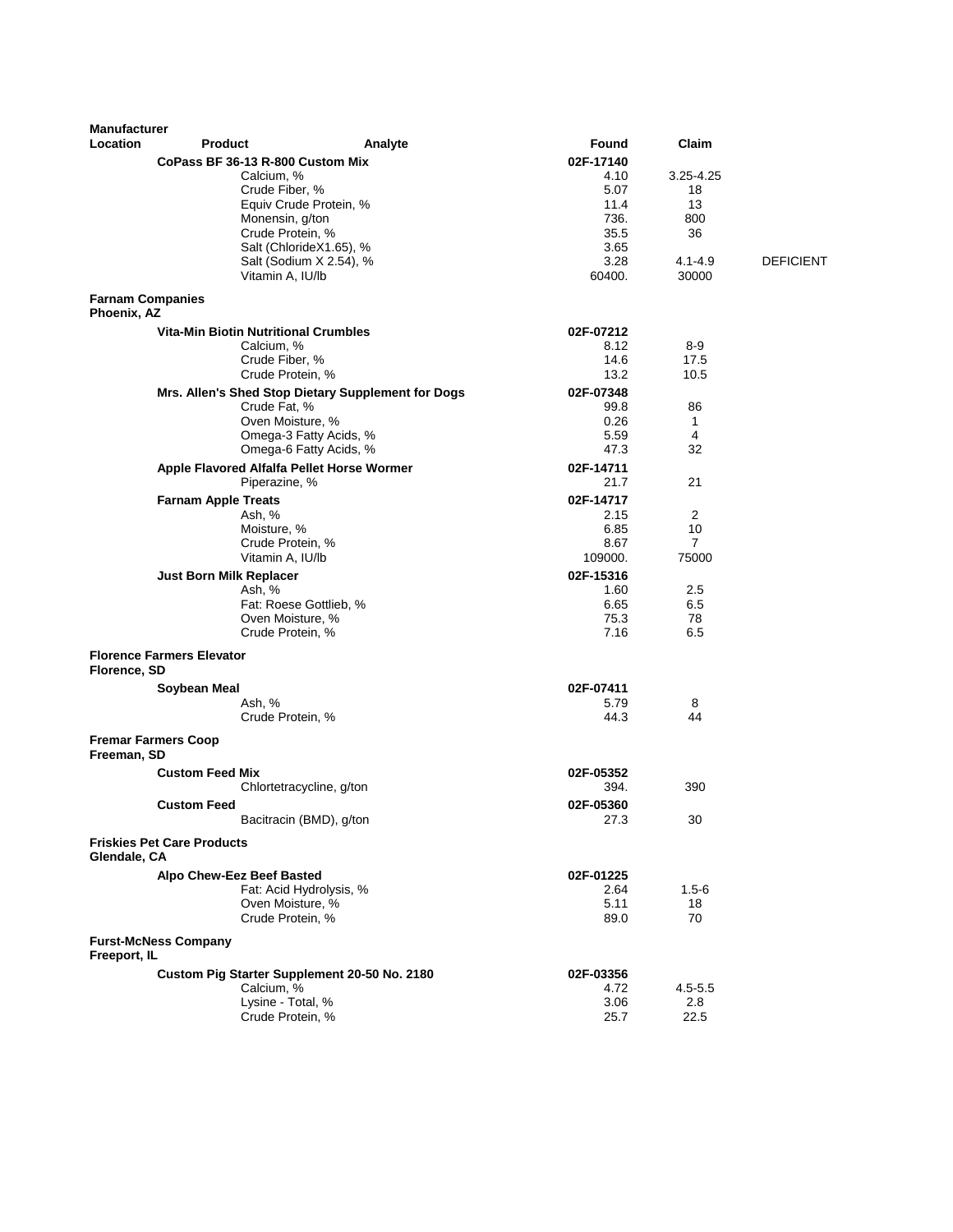| <b>Manufacturer</b><br><b>Location</b>       | <b>Product</b>                                     | Analyte | Found             | Claim           |                  |
|----------------------------------------------|----------------------------------------------------|---------|-------------------|-----------------|------------------|
| <b>Gimpet Pet Specialties</b><br>Atlanta, GA |                                                    |         |                   |                 |                  |
|                                              | <b>Beef Liver Treats</b>                           |         | 02F-00755         |                 |                  |
|                                              | Crude Fat, %                                       |         | 12.0              | 5               |                  |
|                                              | Oven Moisture, %                                   |         | 6.24              | 6               |                  |
|                                              | Crude Protein, %                                   |         | 64.1              | 50              |                  |
| <b>Gold Eagle</b><br>Eagle Grove, IA         |                                                    |         |                   |                 |                  |
|                                              | All-Veg Block 28                                   |         | 02F-03350         |                 |                  |
|                                              | Calcium, %                                         |         | 2.05              | $1.9 - 2.4$     |                  |
|                                              | Crude Protein, %<br>Salt (Sodium X 2.54), %        |         | 28.0<br>10.0      | 28<br>$10 - 12$ |                  |
|                                              | Vitamin A, IU/lb                                   |         | 23300.            | 27000           |                  |
|                                              | *#* All Veg Block 28                               |         | 02F-05287         |                 |                  |
|                                              | Calcium, %                                         |         | 2.98              | $1.9 - 2.4$     | <b>EXCESSIVE</b> |
|                                              | Crude Protein, %                                   |         | 25.8              | 28              | <b>DEFICIENT</b> |
|                                              | Salt (Sodium X 2.54), %                            |         | 11.0              | $10 - 12$       |                  |
|                                              | Vitamin A, IU/lb                                   |         | 23300.            | 27000           |                  |
| <b>Golden Sun Feeds</b><br>Esterville, IA    |                                                    |         |                   |                 |                  |
|                                              | Golden Aide CTC 10G                                |         | 02F-06417         |                 |                  |
|                                              | Acid Detergent Fiber, %                            |         | 16.5              | 23              |                  |
|                                              | Calcium, %                                         |         | 7.87              | 7-8             |                  |
|                                              | Crude Fiber, %<br>Chlortetracycline, g/lb          |         | 10.2<br>10.1      | 20<br>10        |                  |
|                                              | Crude Protein, %                                   |         | 11.1              | 5               |                  |
| Golden Sun Feeds Inc<br>Estherville, IA      |                                                    |         |                   |                 |                  |
|                                              | <b>Hi Plains Breeder</b>                           |         | 02F-04812         |                 |                  |
|                                              | Calcium, %                                         |         | 12.3              | $12 - 13$       |                  |
|                                              | Phosphorus, %                                      |         | 8.82              | 9               |                  |
|                                              | Selenium, ug/g (ppm)<br>Vitamin A, IU/lb           |         | 28.6<br>490000.   | 30<br>400000    |                  |
|                                              | Selenium Mineral and E                             |         | 02F-04842         |                 |                  |
|                                              | Calcium, %                                         |         | 9.90              | $11 - 13$       |                  |
|                                              | Phosphorus, %                                      |         | 13.0              | 12              |                  |
|                                              | Salt (Sodium X 2.54), %                            |         | 19.2              | 19-22           |                  |
|                                              | Selenium, ug/g (ppm)                               |         | 19.3              | 20              |                  |
|                                              | Vitamin A, IU/lb                                   |         | 335000.           | 200000          |                  |
|                                              | <b>Hi-Plains Stocker</b><br>Calcium, %             |         | 02F-04843<br>13.0 | 13-14           |                  |
|                                              | Lasalocid, g/ton                                   |         | 1500.             | 1440            |                  |
|                                              | Phosphorus, %                                      |         | 6.78              | 7               |                  |
|                                              | Salt (Sodium X 2.54), %                            |         | 20.9              | 20-22           |                  |
|                                              | Selenium, ug/g (ppm)                               |         | 20.4              | 22              |                  |
|                                              | Vitamin A, IU/lb                                   |         | 325000.           | 300000          |                  |
|                                              | *#* 32 Golden Beef - Pr.<br>Equiv Crude Protein, % |         | 02F-05776<br>22.6 | 29              |                  |
|                                              | Vacuum Moisture, %                                 |         | 35.6              | 35              |                  |
|                                              | Potassium, %                                       |         | 1.70              | 2.5             | <b>DEFICIENT</b> |
|                                              | Crude Protein, %                                   |         | 35.1              | 32              |                  |
|                                              | Salt (Sodium X 2.54), %                            |         | 5.73              | $4.5 - 5.5$     |                  |
|                                              | Vitamin A, IU/lb                                   |         | 51700.            | 36000           |                  |
|                                              | <b>Med-A Mix CTC-4G</b>                            |         | 02F-05777         |                 |                  |
|                                              | Calcium, %<br>Chlortetracycline, g/lb              |         | 3.32<br>4.38      | 3-4<br>4        |                  |
|                                              | Crude Protein, %                                   |         | 41.6              | 40              |                  |
|                                              |                                                    |         |                   |                 |                  |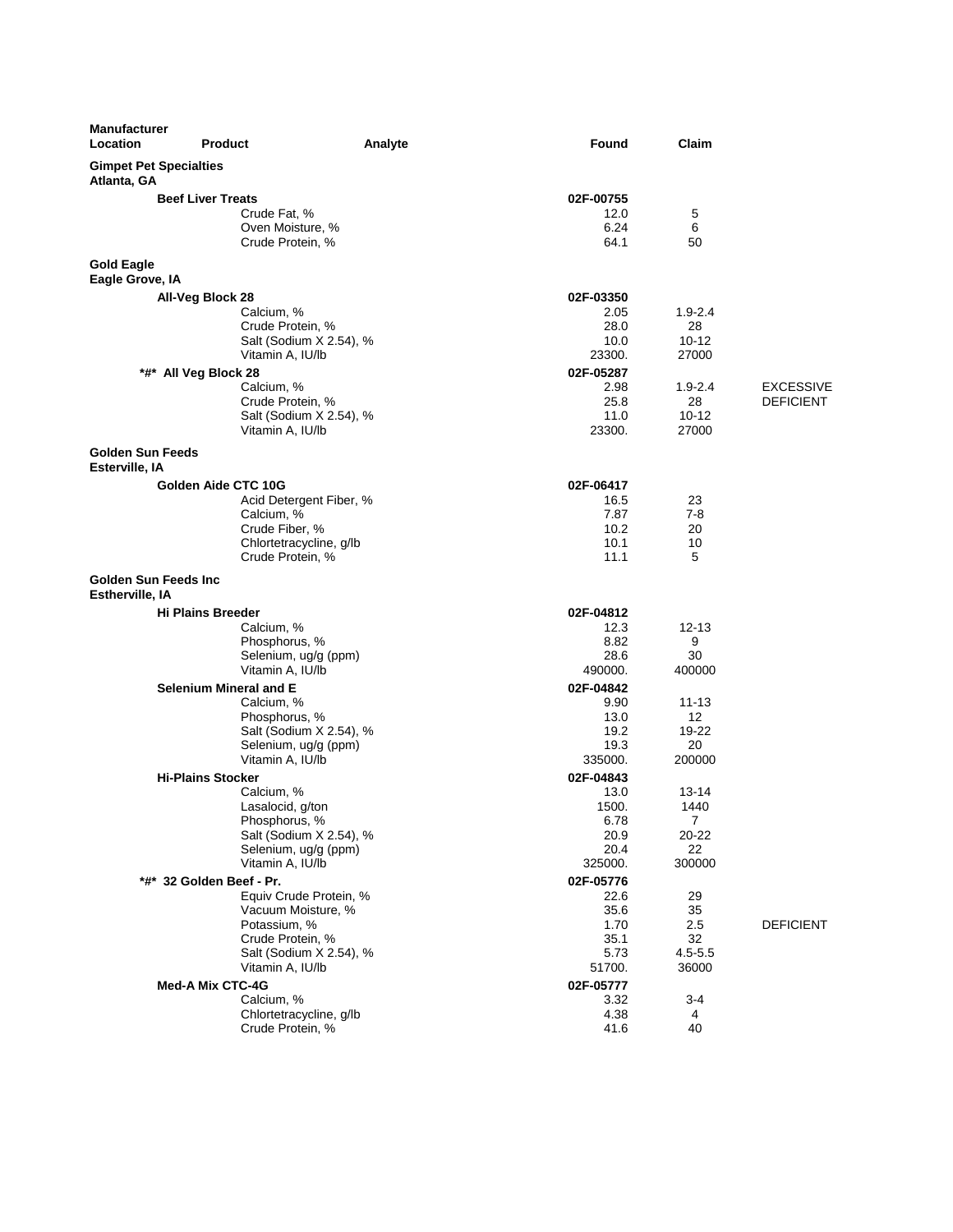| <b>Manufacturer</b>                              |                                          |                                                  |                   |                                |                  |
|--------------------------------------------------|------------------------------------------|--------------------------------------------------|-------------------|--------------------------------|------------------|
| Location                                         | <b>Product</b>                           | Analyte                                          | Found             | Claim                          |                  |
|                                                  | <b>Bettin Birds Cat Food</b>             |                                                  | 02F-05778         |                                |                  |
|                                                  |                                          | Fat: Acid Hydrolysis, %                          | 9.91              | 8                              |                  |
|                                                  |                                          | Crude Protein, %                                 | 32.2              | 30                             |                  |
|                                                  | Calf'N Bulk 80 R                         |                                                  | 02F-05798         |                                |                  |
|                                                  | Calcium, %                               |                                                  | 2.53              | $2.5 - 3$<br>$12 \overline{ }$ |                  |
|                                                  |                                          | Crude Fiber, %<br>Monensin, g/ton                | 9.58<br>85.7      | 80                             |                  |
|                                                  |                                          | Crude Protein, %                                 | 27.6              | 27                             |                  |
|                                                  |                                          | Vitamin A, IU/lb                                 | 38700.            | 30000                          |                  |
|                                                  |                                          | *#* Golden Pig Nursery Formula 1300 CSP 250      | 02F-05799         |                                |                  |
|                                                  |                                          | Chlortetracycline, g/ton                         | 85.3              | 100                            |                  |
|                                                  | Crude Fat, %                             |                                                  | 5.18              | 5                              |                  |
|                                                  |                                          | Crude Protein, %                                 | 21.0              | 19.5                           |                  |
|                                                  |                                          | Sulfathiazole, %                                 | 0.00821           | 0.011                          | <b>DEFICIENT</b> |
|                                                  | 34% Lamb Supplement LM 150Bov            |                                                  | 02F-05800         |                                |                  |
|                                                  | Calcium, %                               |                                                  | 3.09              | 2.75-3.75                      |                  |
|                                                  |                                          | Lasalocid, g/ton<br>Crude Protein, %             | 155.<br>34.6      | 150<br>34                      |                  |
|                                                  |                                          | Vitamin A, IU/lb                                 | 26500.            | 20000                          |                  |
|                                                  | Golden Lean 40                           |                                                  | 02F-16189         |                                |                  |
|                                                  | Calcium, %                               |                                                  | 3.02              | 3-4                            |                  |
|                                                  |                                          | Lysine - Total, %                                | 2.36              | 2.5                            |                  |
|                                                  |                                          | Crude Protein, %                                 | 43.0              | 40                             |                  |
| <b>Sioux Falls, SD</b>                           | Golden Sun Feeds Inc.                    |                                                  |                   |                                |                  |
|                                                  | <b>Golden Lean Concentrate HL</b>        |                                                  | 02F-05775         |                                |                  |
|                                                  | Calcium, %                               |                                                  | 3.09              | $3.3 - 4$                      |                  |
|                                                  |                                          | Lysine - Total, %                                | 2.97              | 3                              |                  |
|                                                  |                                          | Crude Protein, %                                 | 40.2              | 40                             |                  |
| <b>Gutwein and Co</b><br><b>Francesville, IN</b> |                                          |                                                  |                   |                                |                  |
|                                                  | <b>Morning Song Wild Bird Mini-Snack</b> |                                                  | 02F-05214         |                                |                  |
|                                                  |                                          | Crude Fiber, %                                   | 3.95              | 12                             |                  |
|                                                  |                                          | Crude Protein, %                                 | 11.3              | 8                              |                  |
| <b>Hartz Mountain Corp</b><br>Secaucus, NJ       |                                          |                                                  |                   |                                |                  |
|                                                  | <b>Natures Gold Ferret Food</b>          |                                                  | 02F-00195         |                                |                  |
|                                                  | Crude Fat, %                             |                                                  | 11.0              | 10                             |                  |
|                                                  |                                          | Oven Moisture, %                                 | 9.02              | 10                             |                  |
|                                                  |                                          | Crude Protein, %                                 | 34.2              | 32                             |                  |
|                                                  |                                          | Hartz Nurse Maid Liquid Milk Formula for Kittens | 02F-00816         |                                |                  |
|                                                  |                                          | Oven Moisture, %                                 | 80.8<br>7.03      | 83<br>7                        |                  |
|                                                  | <b>Wardley Goldfish Flakes</b>           | Crude Protein, %                                 |                   |                                |                  |
|                                                  |                                          | Oven Moisture, %                                 | 02F-01226<br>3.86 | $\boldsymbol{9}$               |                  |
|                                                  |                                          | Crude Protein, %                                 | 37.2              | 34                             |                  |
|                                                  | <b>Wardley Goldfish Pellets</b>          |                                                  | 02F-01815         |                                |                  |
|                                                  |                                          | Oven Moisture, %                                 | 7.46              | 10                             |                  |
|                                                  |                                          | Crude Protein, %                                 | 38.2              | 36                             |                  |
|                                                  | <b>Wardley's Tubifex Worms</b>           |                                                  | 02F-01817         |                                |                  |
|                                                  | Crude Fat, %                             |                                                  | 4.99              | 5                              |                  |
|                                                  |                                          | Oven Moisture, %                                 | 4.38              | 5                              |                  |
|                                                  |                                          | Crude Protein, %                                 | 56.9              | 50                             |                  |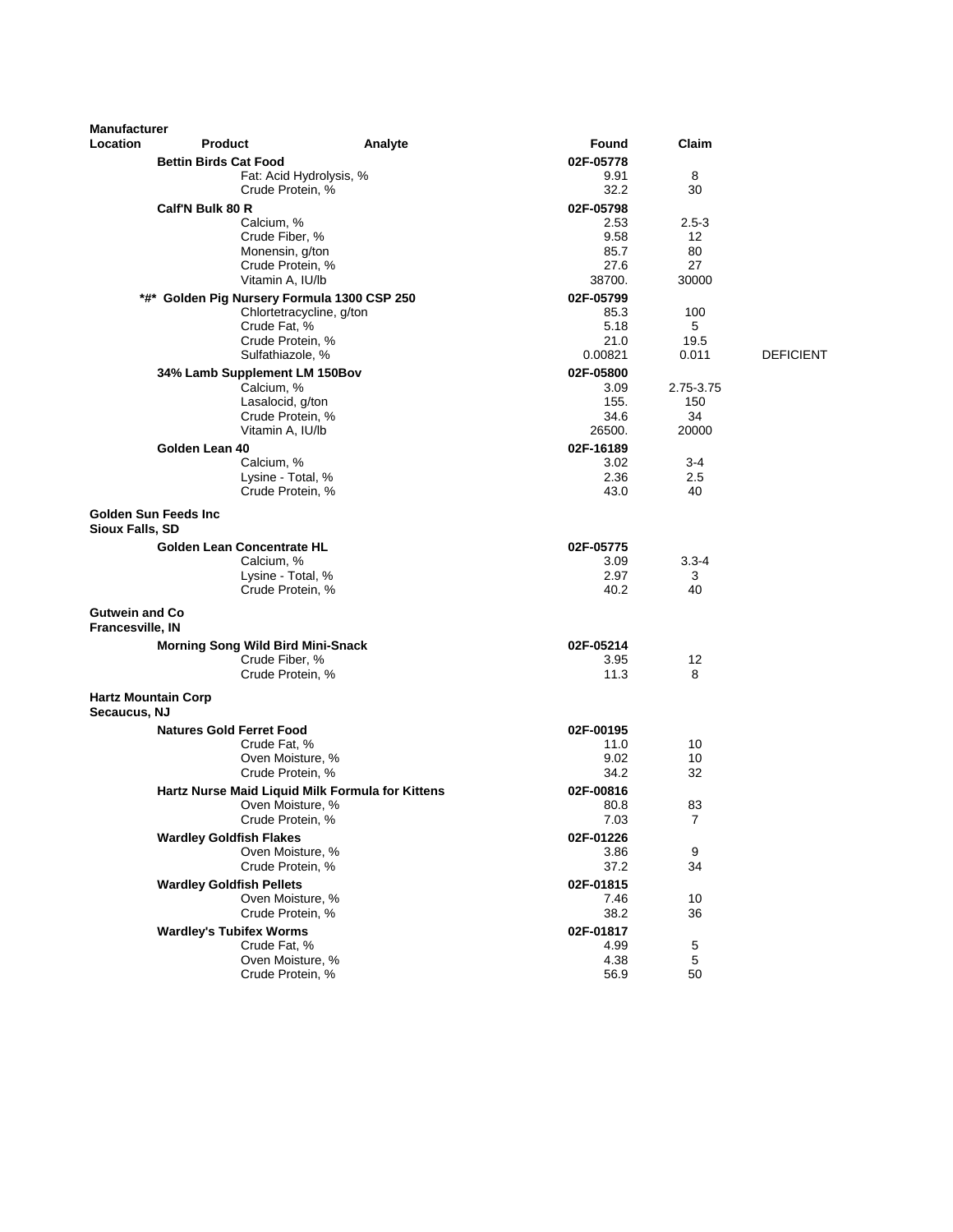| <b>Manufacturer</b>                             |                                                |         |                   |                      |                  |
|-------------------------------------------------|------------------------------------------------|---------|-------------------|----------------------|------------------|
| Location                                        | <b>Product</b>                                 | Analyte | <b>Found</b>      | Claim                |                  |
|                                                 | <b>Hartz Cockatiel Diet</b>                    |         | 02F-17191         |                      |                  |
|                                                 | Crude Fiber, %                                 |         | 7.12              | 11                   |                  |
|                                                 | Crude Fat, %                                   |         | 14.6              | 7                    |                  |
|                                                 | Moisture, %<br>Crude Protein, %                |         | 9.55<br>16.0      | 10<br>15             |                  |
|                                                 |                                                |         |                   |                      |                  |
|                                                 | <b>Wardley Tropical Flakes</b><br>Crude Fat, % |         | 02F-17192<br>9.52 | 5                    |                  |
|                                                 | Moisture, %                                    |         | 4.84              | 9                    |                  |
|                                                 | Crude Protein, %                               |         | 49.8              | 46                   |                  |
| <b>Harvest States</b><br>Fort Dodge, IA         |                                                |         |                   |                      |                  |
|                                                 | *#* Jerard 5-15 Mineral                        |         | 02F-00225         |                      |                  |
|                                                 | Calcium, %                                     |         | 4.89              | $5.5 - 6.5$          |                  |
|                                                 | Magnesium, %                                   |         | 2.60              | 2.75                 |                  |
|                                                 | Phosphorus, %                                  |         | 14.5              | 15                   |                  |
|                                                 | Salt (Sodium X 2.54), %                        |         | 12.1<br>97400.    | 12-14<br>150000      | <b>DEFICIENT</b> |
|                                                 | Vitamin A, IU/lb                               |         |                   |                      |                  |
| <b>Harvest States</b>                           |                                                |         |                   |                      |                  |
| Gettysburg, SD                                  |                                                |         |                   |                      |                  |
|                                                 | <b>Calf Creep B60</b><br>Crude Fiber, %        |         | 02F-12515<br>13.2 | 18                   |                  |
|                                                 | Lasalocid, g/ton                               |         | 63.7              | 60                   |                  |
|                                                 | Crude Protein, %                               |         | 15.5              | 14                   |                  |
|                                                 | *#* Ranger 20N                                 |         | 02F-12523         |                      |                  |
|                                                 | Crude Fiber, %                                 |         | 10.1              | 12                   |                  |
|                                                 | Crude Protein, %                               |         | 20.6              | 20                   |                  |
|                                                 | Vitamin A, IU/lb                               |         | 12900.            | 20000                | <b>DEFICIENT</b> |
| <b>Harvest States</b><br><b>Sioux Falls, SD</b> |                                                |         |                   |                      |                  |
|                                                 | Soybean Meal                                   |         | 02F-00223         |                      |                  |
|                                                 | Ash, %                                         |         | 5.81              | 8<br>46.5            |                  |
|                                                 | Crude Protein, %                               |         | 46.7              |                      |                  |
|                                                 | <b>Million - Ade</b><br>Crude Fiber, %         |         | 02F-00224<br>10.8 | 15                   |                  |
|                                                 | Crude Protein, %                               |         | 14.9              | 10                   |                  |
|                                                 | Vitamin A, IU/lb                               |         | 1020000.          | 1000000              |                  |
|                                                 | <b>Triple 12 Mineral</b>                       |         | 02F-00226         |                      |                  |
|                                                 | Calcium, %                                     |         | 13.0              | 12-14                |                  |
|                                                 | Magnesium, %                                   |         | 2.80              | 2.75                 |                  |
|                                                 | Phosphorus, %                                  |         | 11.9              | 12                   |                  |
|                                                 | Salt (Sodium X 2.54), %<br>Vitamin A, IU/lb    |         | 13.0<br>136000.   | 12-14<br>150000      |                  |
|                                                 | 12-6 Cattle Mineral CTC 5600 Medicated         |         | 02F-02276         |                      |                  |
|                                                 | Calcium, %                                     |         | 11.2              | 10-12                |                  |
|                                                 | Chlortetracycline, g/ton                       |         | 5560.             | 5600                 |                  |
|                                                 | Phosphorus, %                                  |         | 6.10              | 6                    |                  |
|                                                 | Salt (Sodium X 2.54), %                        |         | 20.3              | 18-20                |                  |
|                                                 | Vitamin A, IU/lb                               |         | 242000.           | 150000               |                  |
|                                                 | S-700 26 Medicated                             |         | 02F-02277         |                      |                  |
|                                                 | Crude Fiber, %<br>Chlortetracycline, g/lb      |         | 13.5<br>1.75      | 13<br>$\overline{2}$ |                  |
|                                                 | Crude Protein, %                               |         | 14.1              | 13                   |                  |
|                                                 | Sulfamethazine, %                              |         | 0.382             | 0.44                 |                  |
|                                                 | Vitamin A, IU/lb                               |         | 212000.           | 250000               |                  |
|                                                 | Soybean Meal Solvent Dehulled                  |         | 02F-02278         |                      |                  |
|                                                 | Ash, %                                         |         | 5.86              | 8                    |                  |
|                                                 | Crude Protein, %                               |         | 46.7              | 46.5                 |                  |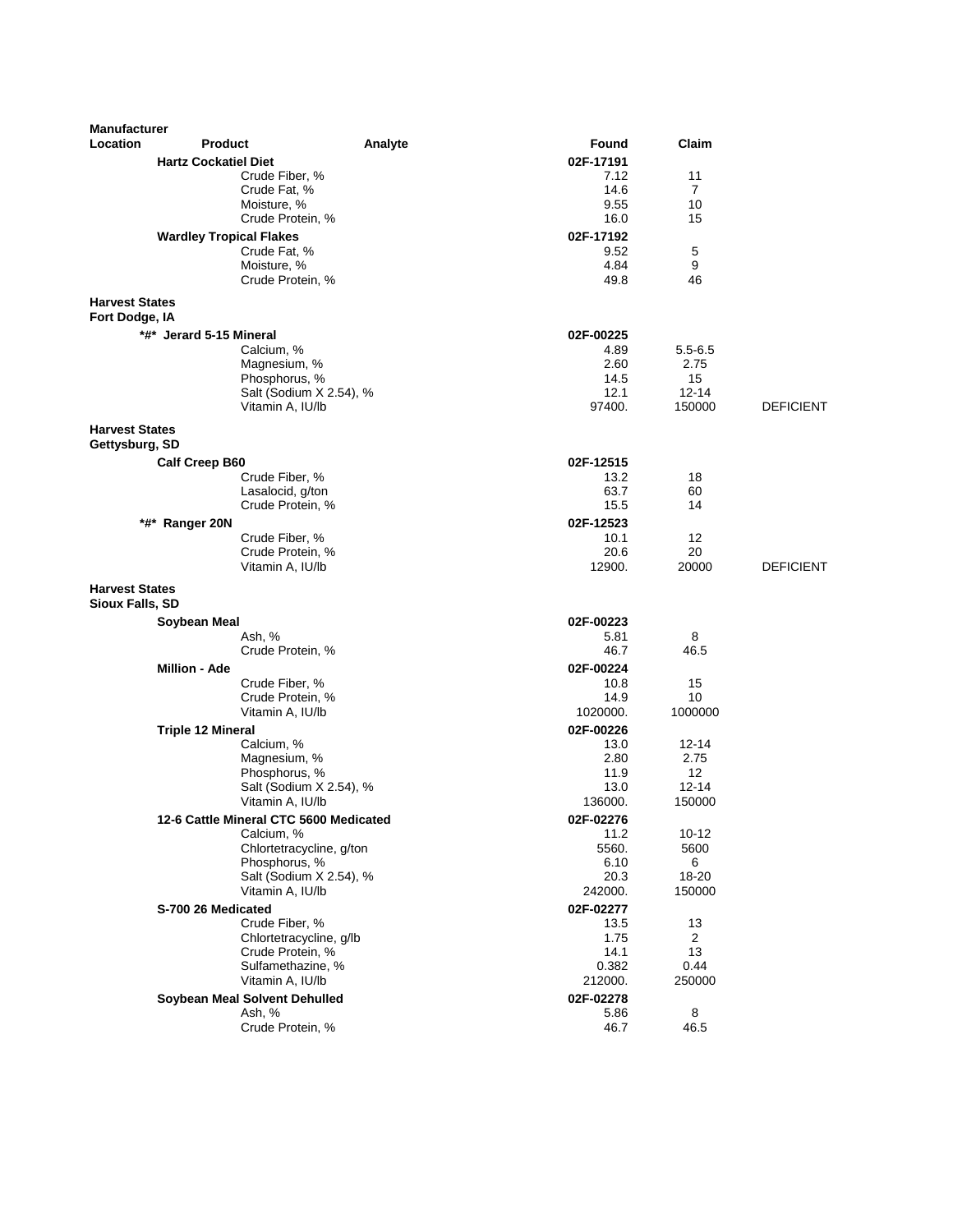| <b>Manufacturer</b> |                                 |                                             |                   |                     |
|---------------------|---------------------------------|---------------------------------------------|-------------------|---------------------|
| <b>Location</b>     | <b>Product</b>                  | Analyte                                     | Found             | Claim               |
|                     | <b>Hi-Mag Mineral</b>           |                                             | 02F-02279         |                     |
|                     | Calcium, %                      |                                             | 10.4              | 10-12               |
|                     | Phosphorus, %                   |                                             | 5.55              | 6                   |
|                     |                                 | Salt (Sodium X 2.54), %<br>Vitamin A, IU/lb | 13.5<br>266000.   | $12 - 14$<br>250000 |
|                     |                                 |                                             |                   |                     |
|                     | 44% Soybean Meal<br>Ash, %      |                                             | 02F-03222<br>5.67 | 8                   |
|                     |                                 | Crude Protein, %                            | 43.7              | 44                  |
|                     | Ranger 20N                      |                                             | 02F-03239         |                     |
|                     | Crude Fiber, %                  |                                             | 7.23              | 12                  |
|                     |                                 | Crude Protein, %                            | 21.2              | 20                  |
|                     |                                 | Vitamin A. IU/lb                            | 20800.            | 20000               |
|                     | Beef Balancer B1440 (Medicated) |                                             | 02F-03240         |                     |
|                     | Calcium, %                      |                                             | 7.68              | 8-9                 |
|                     | Crude Fiber, %                  | Lasalocid, g/ton                            | 6.11<br>1450.     | 11<br>1440          |
|                     |                                 | Crude Protein, %                            | 11.8              | 8                   |
|                     |                                 | Salt (Sodium X 2.54), %                     | 5.22              | 5-6                 |
|                     |                                 | Vitamin A, IU/lb                            | 86200.            | 80000               |
|                     | <b>Beef Grower Medic.</b>       |                                             | 02F-03937         |                     |
|                     | Calcium. %                      |                                             | 4.59              | 4-5                 |
|                     | Crude Fiber, %                  |                                             | 6.23              | 15                  |
|                     |                                 | Equiv Crude Protein, %                      | 12.8<br>474.      | 13                  |
|                     |                                 | Lasalocid, g/ton<br>Crude Protein, %        | 39.4              | 500<br>38           |
|                     |                                 | Salt (Sodium X 2.54), %                     | 3.51              | $3.5 - 4.5$         |
|                     |                                 | Vitamin A, IU/lb                            | 34600.            | 40000               |
|                     | <b>Limpert Buffalo Mineral</b>  |                                             | 02F-03938         |                     |
|                     | Calcium, %                      |                                             | 8.38              | $8.5 - 9.5$         |
|                     | Phosphorus, %                   |                                             | 8.02              | 8                   |
|                     |                                 | Crude Protein, %                            | 12.2              | 10                  |
|                     | <b>Calf Creep</b>               |                                             | 02F-04338         |                     |
|                     | Crude Fiber, %                  | Crude Protein, %                            | 15.4<br>14.9      | 18<br>14            |
|                     | Beef Mix H-1.0                  |                                             | 02F-04362         |                     |
|                     | Calcium, %                      |                                             | 3.71              | $3.5 - 4.5$         |
|                     | Crude Fiber, %                  |                                             | 11.6              | 12                  |
|                     |                                 | Crude Protein, %                            | 13.3              | 10                  |
|                     | <b>Beef Balancer R1200</b>      |                                             | 02F-04363         |                     |
|                     | Calcium, %                      |                                             | 7.80              | 8-9                 |
|                     | Crude Fiber, %                  |                                             | 8.92              | 11                  |
|                     |                                 | Monensin, g/ton<br>Crude Protein, %         | 1160.<br>11.6     | 1200<br>8           |
|                     |                                 | Salt (Sodium X 2.54), %                     | 5.58              | 5-6                 |
|                     |                                 | Vitamin A, IU/lb                            | 67000.            | 80000               |
|                     | Six-in-One                      |                                             | 02F-04364         |                     |
|                     | Calcium, %                      |                                             | 3.84              | $3.5 - 4.5$         |
|                     |                                 | Lysine - Total, %                           | 2.31              | 2.75                |
|                     |                                 | Crude Protein, %                            | 39.5              | 38                  |
|                     |                                 | Salt (Sodium X 2.54), %                     | 2.38              | $2 - 2.5$           |
|                     | Ranger 14 Blox                  | Crude Protein, %                            | 02F-05203<br>15.2 | 14                  |
|                     |                                 | Salt (Sodium X 2.54), %                     | 10.3              | $11 - 13$           |
|                     | OTC 4G                          |                                             | 02F-05387         |                     |
|                     | Crude Fiber, %                  |                                             | 14.1              | 15                  |
|                     |                                 | Oxytetracycline, g/lb                       | 3.56              | 4                   |
|                     |                                 | Crude Protein, %                            | 13.0              | 12                  |
|                     |                                 | Vitamin A, IU/lb                            | 80500.            | 100000              |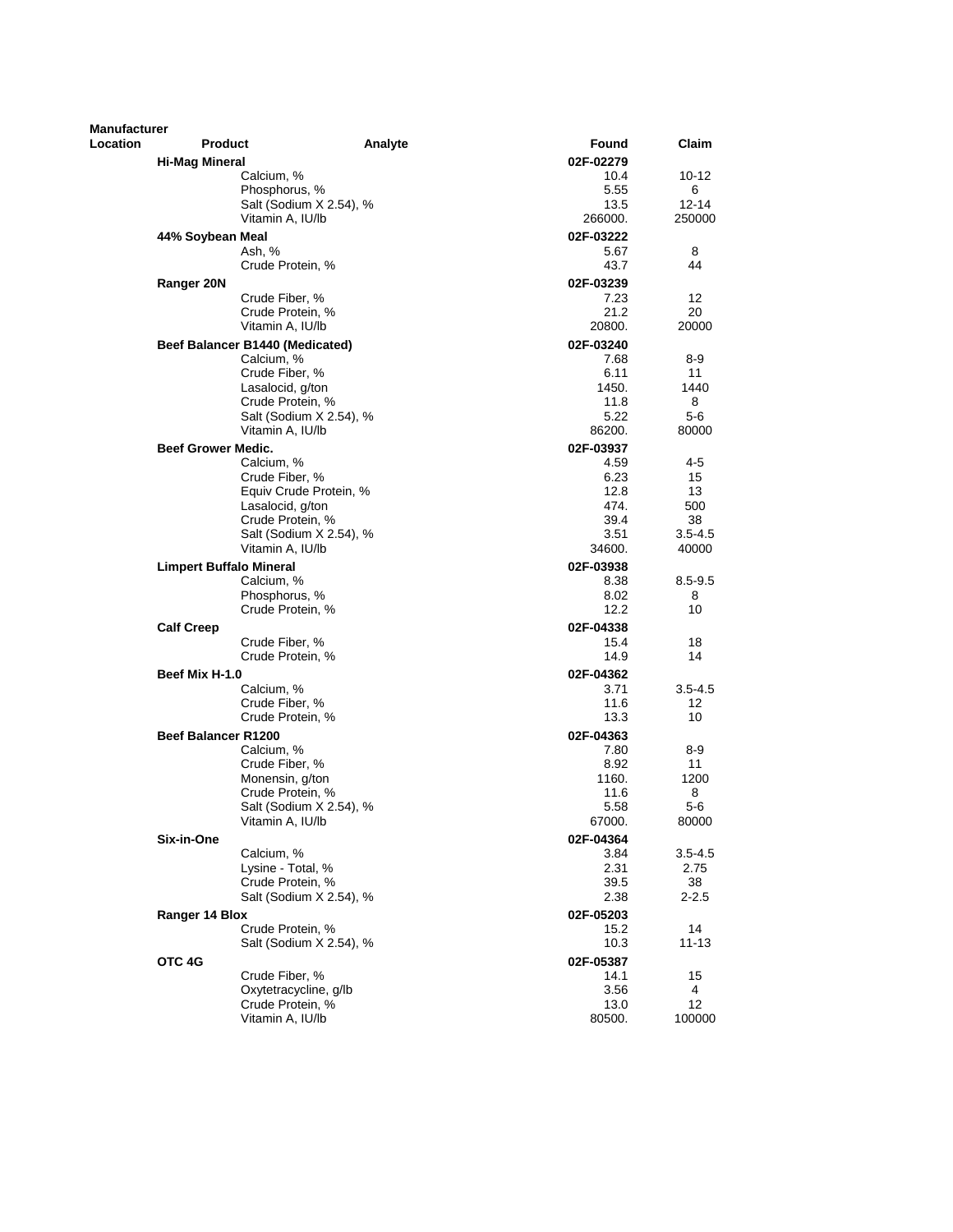| <b>Manufacturer</b> |                                                     |                         |                    |                 |                  |
|---------------------|-----------------------------------------------------|-------------------------|--------------------|-----------------|------------------|
| <b>Location</b>     | <b>Product</b>                                      | Analyte                 | Found              | Claim           |                  |
|                     | <b>Triple 12 Cattle Mineral</b>                     |                         | 02F-05388          |                 |                  |
|                     | Calcium, %                                          |                         | 12.8               | 12-14           |                  |
|                     | Magnesium, %                                        |                         | 2.55               | 2.75            |                  |
|                     | Phosphorus, %                                       |                         | 12.2<br>11.8       | 12<br>$12 - 14$ |                  |
|                     | Salt (Sodium X 2.54), %<br>Vitamin A, IU/lb         |                         | 131000.            | 150000          |                  |
|                     |                                                     |                         |                    |                 |                  |
|                     | Soybean Meal Solvent Dehulled Pellets               |                         | 02F-07204          | 8               |                  |
|                     | Ash, %<br>Crude Protein, %                          |                         | 6.01<br>46.9       | 46.5            |                  |
|                     |                                                     |                         |                    |                 |                  |
|                     | <b>Duck &amp; Goose Grower</b><br>Lysine - Total, % |                         | 02F-07344<br>0.873 | 0.85            |                  |
|                     | Methionine - Total, %                               |                         | 0.256              | 0.3             |                  |
|                     | Crude Protein, %                                    |                         | 18.2               | 15              |                  |
|                     | <b>Chick Start A (medicated)</b>                    |                         | 02F-07345          |                 |                  |
|                     | Amprolium, %                                        |                         | 0.0042             | 0.004           |                  |
|                     | Lysine - Total, %                                   |                         | 0.966              | 0.87            |                  |
|                     | Methionine - Total, %                               |                         | 0.314              | 0.31            |                  |
|                     | Crude Protein, %                                    |                         | 18.6               | 18              |                  |
|                     | <b>EFC Swine Balancer</b>                           |                         | 02F-07346          |                 |                  |
|                     | Calcium, %                                          |                         | 3.89               | $3.5 - 4.5$     |                  |
|                     | Lysine - Total, %                                   |                         | 2.57               | 2.65            |                  |
|                     | Phosphorus, %                                       |                         | 2.03               | 2               |                  |
|                     | Crude Protein, %                                    |                         | 38.6               | 30              |                  |
| *#*                 | <b>EFC Pig Concentrate</b>                          |                         | 02F-07347          |                 |                  |
|                     | Calcium, %                                          |                         | 2.07               | $2 - 2.5$       |                  |
|                     | Crude Fat, %                                        |                         | 7.32               | 7               |                  |
|                     | Lysine - Total, %                                   |                         | 2.74               | 2.8             |                  |
|                     | Crude Protein, %                                    |                         | 32.9               | 34              | <b>DEFICIENT</b> |
|                     | Faith Dupree Millenium Mineral                      |                         | 02F-12519          |                 |                  |
|                     | Calcium, %<br>Magnesium, %                          |                         | 14.5<br>2.40       | 15-17<br>2.5    |                  |
|                     | Phosphorus, %                                       |                         | 14.4               | 14              |                  |
|                     |                                                     | Salt (Sodium X 2.54), % | 4.75               | $4 - 5$         |                  |
|                     | Vitamin A, IU/lb                                    |                         | 170000.            | 200000          |                  |
|                     | *#* Roughage pro 52-15                              |                         | 02F-15303          |                 |                  |
|                     | Calcium, %                                          |                         | 2.46               | 3.75-4.75       | <b>DEFICIENT</b> |
|                     | Phosphorus, %                                       |                         | 1.52               | 2               | <b>DEFICIENT</b> |
|                     | Potassium, %                                        |                         | 1.93               | 2.5             | <b>DEFICIENT</b> |
|                     | Crude Protein, %                                    |                         | 56.5               | 52              |                  |
|                     |                                                     | Salt (ChlorideX1.65), % | 4.74               |                 |                  |
|                     |                                                     | Salt (Sodium X 2.54), % | 2.92               | $5-6$           | <b>DEFICIENT</b> |
|                     | Selenium, ug/g (ppm)<br>Vitamin A, IU/lb            |                         | 6.53<br>73100.     | 6.6<br>70000    |                  |
|                     |                                                     |                         |                    |                 |                  |
|                     | <b>Triple 12 Cattle</b>                             |                         | 02F-15304          |                 |                  |
|                     | Calcium, %<br>Magnesium, %                          |                         | 13.1<br>2.69       | 12-14<br>2.75   |                  |
|                     | Phosphorus, %                                       |                         | 11.4               | 12              |                  |
|                     |                                                     | Salt (Sodium X 2.54), % | 13.8               | $12 - 14$       |                  |
|                     | Vitamin A, IU/lb                                    |                         | 342000.            | 250000          |                  |
|                     | Ranger 20N                                          |                         | 02F-15305          |                 |                  |
|                     | Crude Fiber, %                                      |                         | 12.0               | 12              |                  |
|                     | Crude Protein, %                                    |                         | 20.2               | 20              |                  |
|                     | Vitamin A, IU/lb                                    |                         | 19500.             | 20000           |                  |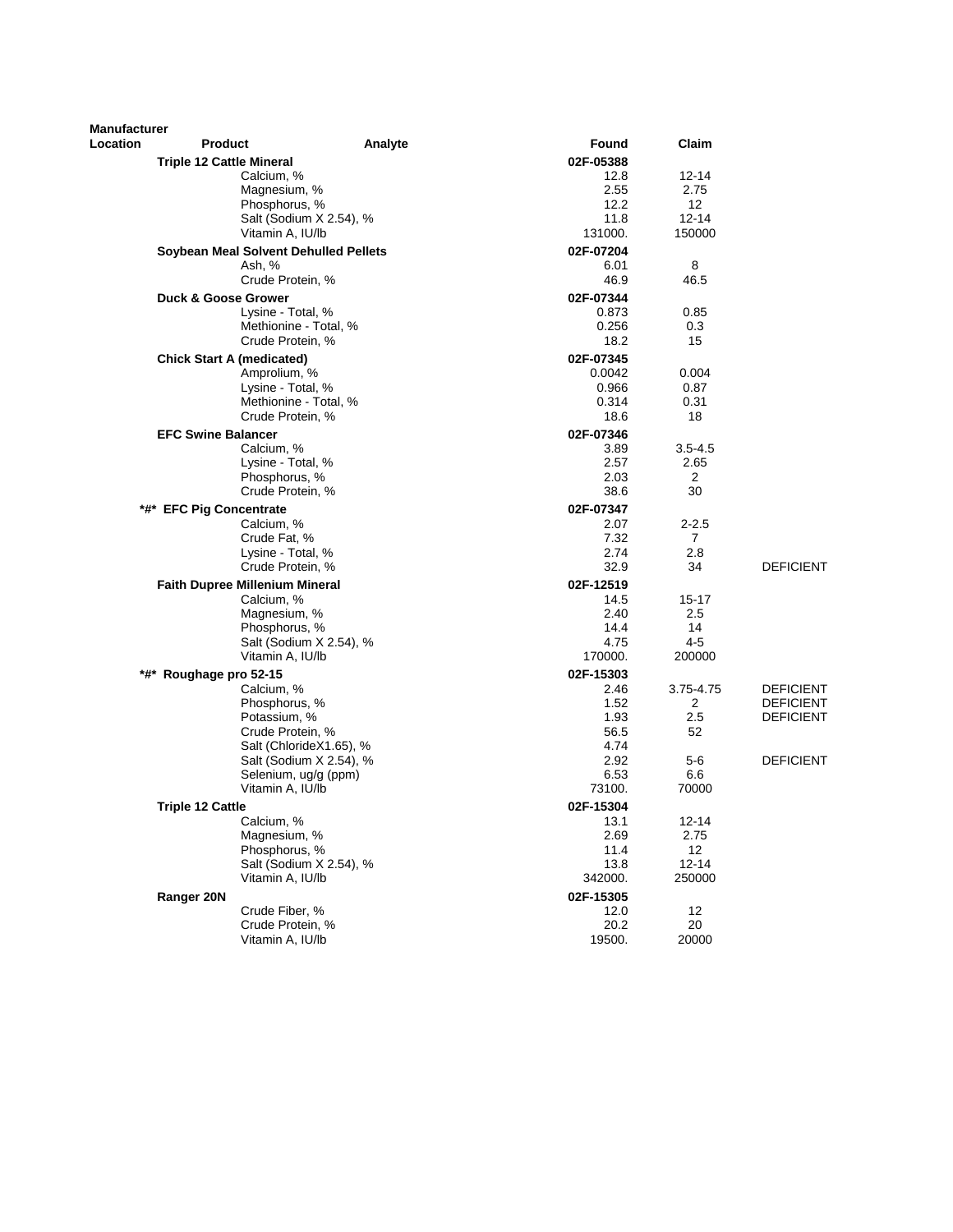| <b>Manufacturer</b>                               |                                                |                         |           |                   |                  |
|---------------------------------------------------|------------------------------------------------|-------------------------|-----------|-------------------|------------------|
| <b>Location</b>                                   | <b>Product</b>                                 | Analyte                 | Found     | Claim             |                  |
|                                                   | <b>Cow/Calf Mineral-NDM</b>                    |                         | 02F-17188 |                   |                  |
|                                                   | Calcium, %                                     |                         | 11.1      | $12 - 14$         |                  |
|                                                   | Magnesium, %                                   |                         | 3.06      | 2.5               |                  |
|                                                   | Phosphorus, %                                  |                         | 11.1      | $12 \overline{ }$ |                  |
|                                                   |                                                | Salt (Sodium X 2.54), % | 11.8      | $12 - 14$         |                  |
|                                                   | Vitamin A, IU/lb                               |                         | 414000.   | 250000            |                  |
|                                                   | <b>Headstart OTC200</b>                        |                         | 03F-00103 |                   |                  |
|                                                   | Crude Fiber, %                                 |                         | 17.0      | 22                |                  |
|                                                   |                                                | Oxytetracycline, g/ton  | 161.      | 200               |                  |
|                                                   | Crude Protein, %                               |                         | 13.8      | 12                |                  |
|                                                   | *#* Triple 12 Cattle Mineral                   |                         | 03F-00104 |                   |                  |
|                                                   | Calcium, %                                     |                         | 12.8      | $12 - 14$         |                  |
|                                                   | Magnesium, %                                   |                         | 2.98      | 2.5               |                  |
|                                                   | Phosphorus, %                                  |                         | 12.6      | $12 \overline{ }$ |                  |
|                                                   |                                                | Salt (ChlorideX1.65), % | 8.97      | $12 - 14$         | <b>DEFICIENT</b> |
|                                                   |                                                | Salt (Sodium X 2.54), % | 9.15      | $12 - 14$         | <b>DEFICIENT</b> |
|                                                   | Vitamin A, IU/lb                               |                         | 377000.   | 250000            |                  |
|                                                   | Soybean Meal/Solvent Dehulled                  |                         | 03F-00105 |                   |                  |
|                                                   | Ash, %                                         |                         | 5.84      | 8                 |                  |
|                                                   | Crude Protein, %                               |                         | 45.6      | 46.5              |                  |
| <b>Harvest States Feeds</b><br><b>Brandon, SD</b> |                                                |                         |           |                   |                  |
|                                                   | *#* Country Swine 850 BMD30                    |                         | 02F-07371 |                   |                  |
|                                                   | Crude Protein, %                               |                         | 13.9      | 15.5              | <b>DEFICIENT</b> |
|                                                   |                                                |                         |           |                   |                  |
| <b>Heartland Grain Fuels</b><br>Aberdeen, SD      |                                                |                         |           |                   |                  |
|                                                   | <b>Corn Distillers Dry Grain with Solubles</b> |                         | 02F-05282 |                   |                  |
|                                                   | Crude Fiber, %                                 |                         | 7.56      | 11                |                  |
|                                                   | Crude Fat, %                                   |                         | 10.4      | 11                |                  |
|                                                   | Oven Moisture, %                               |                         | 10.8      | 12.5              |                  |
|                                                   | Crude Protein, %                               |                         | 29.2      | 28                |                  |
| <b>Heinz Pet Products</b><br>Newport, KY          |                                                |                         |           |                   |                  |
|                                                   | <b>Canine Carry Outs</b>                       |                         | 03F-00113 |                   |                  |
|                                                   | Crude Fat, %                                   |                         | 8.84      | $\overline{7}$    |                  |
|                                                   | Oven Moisture, %                               |                         | 27.6      | 34                |                  |
|                                                   | Crude Protein, %                               |                         | 14.6      | 12.5              |                  |
| <b>Heinz Pet Products</b><br>Pittsburgh, PA       |                                                |                         |           |                   |                  |
|                                                   | <b>Pur-fections</b>                            |                         | 02F-07221 |                   |                  |
|                                                   | Crude Fat, %                                   |                         | 18.3      | 17                |                  |
|                                                   | Oven Moisture, %                               |                         | 10.9      | 11                |                  |
|                                                   | Crude Protein, %                               |                         | 20.5      | 18                |                  |
|                                                   | <b>Tartar Control</b>                          |                         | 02F-07225 |                   |                  |
|                                                   | Crude Fiber, %                                 |                         | 1.18      | 3                 |                  |
|                                                   |                                                | Fat: Acid Hydrolysis, % | 9.44      | 8                 |                  |
|                                                   | Oven Moisture, %                               |                         | 7.49      | 10                |                  |
|                                                   | Crude Protein, %                               |                         | 31.6      | 29                |                  |
|                                                   |                                                |                         |           |                   |                  |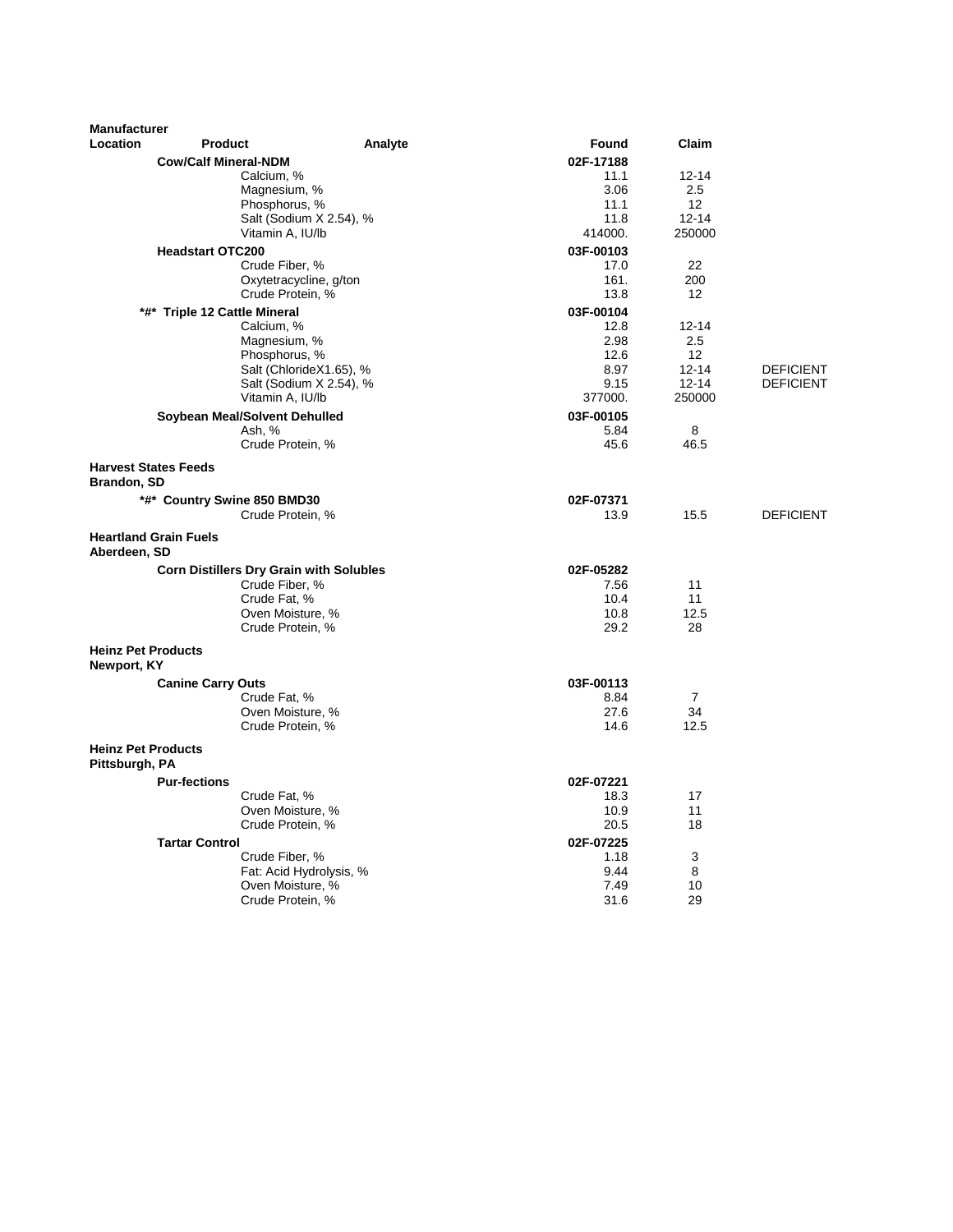| <b>Manufacturer</b><br><b>Location</b>           | <b>Product</b>                                       | Analyte | Found           | Claim                    |                                      |
|--------------------------------------------------|------------------------------------------------------|---------|-----------------|--------------------------|--------------------------------------|
| Hergert Milling, Inc.<br><b>Scotts Bluff, NE</b> |                                                      |         |                 |                          |                                      |
|                                                  | *#* Hergert 12-10 Mineral Block                      |         | 02F-04041       |                          |                                      |
|                                                  | Calcium, %                                           |         | 13.6            | $9-10.8$                 | <b>EXCESSIVE</b>                     |
|                                                  | Phosphorus, %                                        |         | 12.0            | 12                       |                                      |
|                                                  | Salt (ChlorideX1.65), %<br>Salt (Sodium X 2.54), %   |         | 2.39<br>0.73    | 9.5-10.5<br>$9.5 - 10.5$ | <b>DEFICIENT</b><br><b>DEFICIENT</b> |
|                                                  | Selenium, ug/g (ppm)                                 |         | 21.6            | 20                       |                                      |
|                                                  | Vitamin A, IU/lb                                     |         | 63800.          | 200000                   | <b>DEFICIENT</b>                     |
| Whitewood, SD                                    | <b>Hi-Plains Nutrition Service</b>                   |         |                 |                          |                                      |
|                                                  | Hi Plains Mag Mineral PreMix                         |         | 02F-04329       |                          |                                      |
|                                                  | Calcium, %                                           |         | 2.45            | $2 - 3$                  |                                      |
|                                                  | Magnesium, %                                         |         | 9.33            | 10                       |                                      |
|                                                  | Phosphorus, %                                        |         | 5.38            | 5                        |                                      |
|                                                  | Crude Protein, %                                     |         | 12.4            | 11                       |                                      |
|                                                  | Salt (ChlorideX1.65), %                              |         | 20.7            | 18-20                    | <b>EXCESSIVE</b>                     |
|                                                  | Salt (Sodium X 2.54), %<br>Vitamin A, IU/lb          |         | 22.5<br>210000. | 18-20<br>200000          |                                      |
|                                                  |                                                      |         |                 |                          |                                      |
|                                                  | <b>Hi-Plains Cattle Mineral PreMix</b><br>Calcium, % |         | 02F-04330       |                          |                                      |
|                                                  | Phosphorus, %                                        |         | 5.78<br>16.5    | 6-7<br>16                |                                      |
|                                                  | Potassium, %                                         |         | 2.68            | 2.6                      |                                      |
|                                                  | Sulfur, %                                            |         | 2.39            | 1.8                      |                                      |
|                                                  | Vitamin A, IU/lb                                     |         | 770000.         | 640000                   |                                      |
| <b>Hill's Pet Nutrition</b><br>Topeka, KS        |                                                      |         |                 |                          |                                      |
|                                                  | <b>Science Diet Canine Growth Chicken Recipe</b>     |         | 02F-07405       |                          |                                      |
|                                                  | Crude Fat, %                                         |         | 6.29            | 5                        |                                      |
|                                                  | Oven Moisture, %                                     |         | 69.8            | 74                       |                                      |
|                                                  | Crude Protein, %                                     |         | 8.19            | 8                        |                                      |
|                                                  | <b>Science Diet Oral Care</b>                        |         | 02F-15311       |                          |                                      |
|                                                  | Crude Fiber, %                                       |         | 8.17            | 10                       |                                      |
|                                                  | Fat: Acid Hydrolysis, %                              |         | 18.6            | 18.6                     |                                      |
|                                                  | Oven Moisture, %                                     |         | 7.26            | 11                       |                                      |
|                                                  | Crude Protein, %                                     |         | 31.4            | 29.5                     |                                      |
|                                                  | <b>Science Diet Hairball Control</b>                 |         | 02F-15312       |                          |                                      |
|                                                  | Fat: Acid Hydrolysis, %                              |         | 8.18            | 7                        |                                      |
|                                                  | Moisture, %<br>Crude Protein, %                      |         | 7.32<br>37.6    | 11<br>34                 |                                      |
| <b>Holly Sugar Corp.</b>                         |                                                      |         |                 |                          |                                      |
| Sidney, MT                                       |                                                      |         |                 |                          |                                      |
|                                                  | <b>Beet Molasses</b>                                 |         | 02F-01385       |                          |                                      |
|                                                  | Vacuum Moisture, %                                   |         | 20.2            |                          |                                      |
|                                                  | Crude Protein, %                                     |         | 6.54            |                          |                                      |
|                                                  | Total Sugars (Invert), %                             |         | 60.5            | 48                       |                                      |
| Howard, SD                                       | <b>Howard Farmers Coop Assn</b>                      |         |                 |                          |                                      |
|                                                  | <b>Custom blend feed</b>                             |         | 02F-06766       |                          |                                      |
|                                                  | Monensin, g/ton                                      |         | 27.5            | 26                       |                                      |
| <b>Hubbard Feed Inc.</b><br>Watertown, SD        |                                                      |         |                 |                          |                                      |
|                                                  | Calf Creep 14% B60                                   |         | 02F-06420       |                          |                                      |
|                                                  | Crude Fiber, %                                       |         | 9.86            | 15                       |                                      |
|                                                  | Lasalocid, g/ton                                     |         | 60.7            | 60                       |                                      |
|                                                  | Crude Protein, %                                     |         | 16.9            | 14                       |                                      |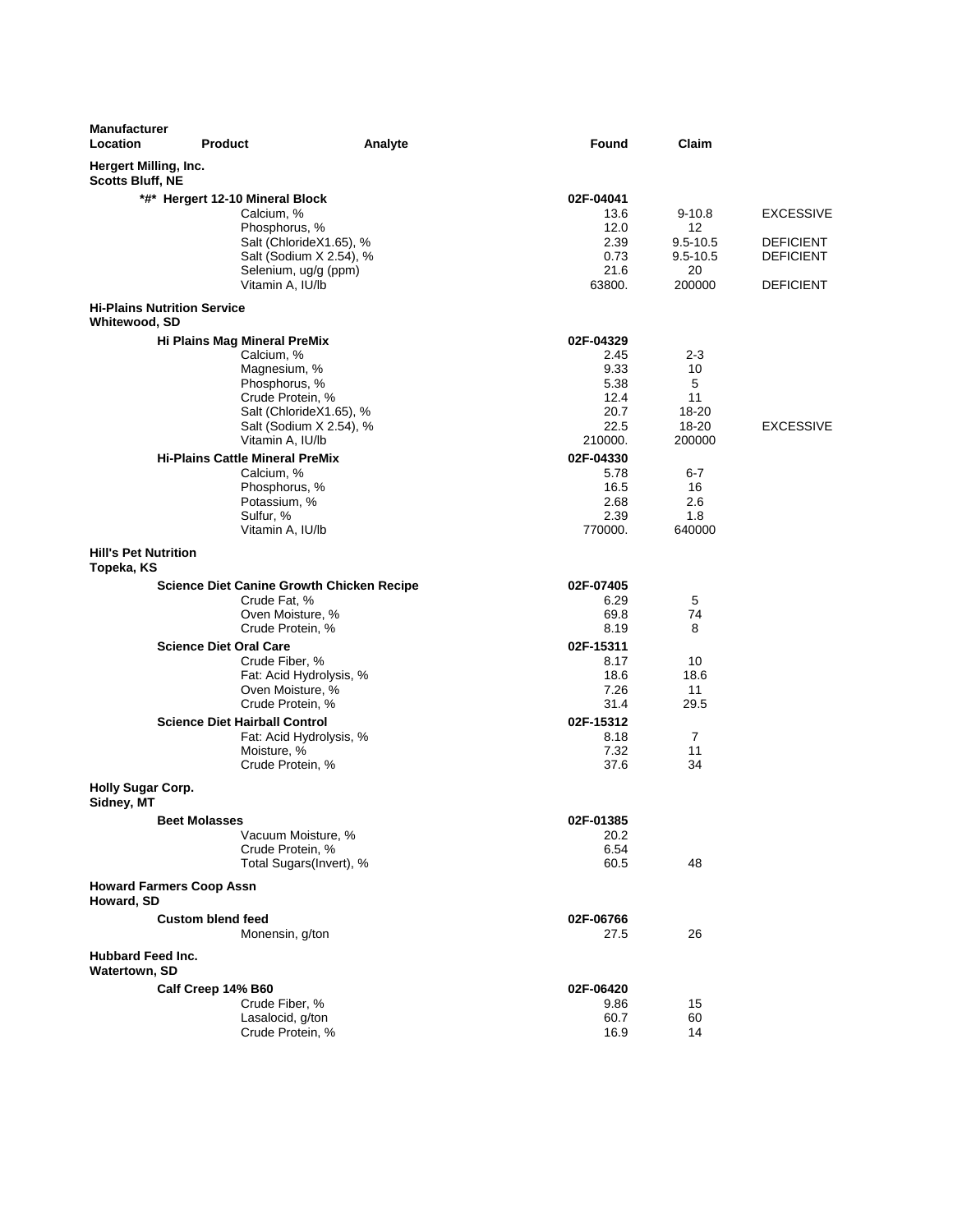| <b>Manufacturer</b>                    |                                                |                          |                   |                   |                  |
|----------------------------------------|------------------------------------------------|--------------------------|-------------------|-------------------|------------------|
| Location                               | <b>Product</b>                                 | Analyte                  | Found             | Claim             |                  |
|                                        | Custom SKMST 12-12-12 Mineral B2000            |                          | 02F-06421         |                   |                  |
|                                        | Lasalocid, g/ton                               |                          | 2220.             | 2000              |                  |
|                                        | <b>Super Phos 15 Mineral</b>                   |                          | 02F-07407         |                   |                  |
|                                        | Calcium, %                                     |                          | 13.0              | 13-15.1           |                  |
|                                        | Phosphorus, %                                  |                          | 14.3              | 15                |                  |
|                                        |                                                | Salt (Sodium X 2.54), %  | 10.1              | $9.5 - 11.4$      |                  |
|                                        | Vitamin A, IU/lb                               | Selenium, ug/g (ppm)     | 27.7<br>154000.   | 35<br>100000      |                  |
|                                        |                                                |                          |                   |                   |                  |
|                                        | Lamb Gro 40% B166 Medicated<br>Calcium, %      |                          | 02F-07408<br>3.46 | $3.5 - 4.5$       |                  |
|                                        | Lasalocid, g/ton                               |                          | 152.              | 166               |                  |
|                                        | Crude Protein, %                               |                          | 40.4              | 40                |                  |
|                                        |                                                | Salt (Sodium X 2.54), %  | 3.61              | $3.5 - 4.5$       |                  |
|                                        | Stockmaster Sweet Phos 12 Aureo 3733 Med       |                          | 02F-07409         |                   |                  |
|                                        | Calcium, %                                     |                          | 12.2              | 11.4-13.6         |                  |
|                                        |                                                | Chlortetracycline, g/ton | 3430.             | 3733              |                  |
|                                        | Phosphorus, %                                  |                          | 11.6              | $12 \overline{ }$ |                  |
|                                        |                                                | Salt (Sodium X 2.54), %  | 12.1              | 11.9-14.2         |                  |
|                                        |                                                | Selenium, ug/g (ppm)     | 18.1              | 20                |                  |
|                                        | Vitamin A, IU/lb                               |                          | 199000.           | 200000            |                  |
|                                        | Calf and Heifer Concentrate B250 Medicated     |                          | 02F-07416         |                   |                  |
|                                        | Calcium, %                                     | Acid Detergent Fiber, %  | 8.35<br>1.90      | 12<br>$1.9 - 2.4$ |                  |
|                                        | Crude Fiber, %                                 |                          | 6.24              | 10                |                  |
|                                        | Lasalocid, g/ton                               |                          | 241.              | 250               |                  |
|                                        | Crude Protein, %                               |                          | 33.8              | 34                |                  |
|                                        | Vitamin A, IU/lb                               |                          | 32800.            | 30000             |                  |
| <b>Hubbard Feeds Inc.</b><br>Huron, SD |                                                |                          |                   |                   |                  |
|                                        | *#* Mol-Mix Prime                              |                          | 02F-02924         |                   |                  |
|                                        |                                                | Equiv Crude Protein, %   | 18.7              | 23.5              |                  |
|                                        |                                                | Vacuum Moisture, %       | 34.3              | 34                |                  |
|                                        | Phosphorus, %                                  |                          | 1.64              | 2                 | <b>DEFICIENT</b> |
|                                        | Potassium, %<br>Crude Protein, %               |                          | 2.24<br>33.0      | 2.5<br>32         |                  |
|                                        |                                                | Total Sugars(Invert), %  | 26.9              | 27                |                  |
|                                        | Vitamin A, IU/lb                               |                          | 21000.            | 40000             | <b>DEFICIENT</b> |
|                                        | <b>Lig Supplement 30%</b>                      |                          | 02F-05767         |                   |                  |
|                                        |                                                | Equiv Crude Protein, %   | 21.3              | 23                |                  |
|                                        |                                                | Vacuum Moisture, %       | 40.3              | 45                |                  |
|                                        | Potassium, %                                   |                          | 4.99              | 3.2               |                  |
|                                        | Crude Protein, %                               |                          | 32.2              | 30                |                  |
|                                        |                                                | Salt (ChlorideX1.65), %  | 3.78              | $3.5 - 4.5$       |                  |
|                                        |                                                | Salt (Sodium X 2.54), %  | 7.26              | $3.5 - 4.5$       | <b>EXCESSIVE</b> |
|                                        | Vitamin A, IU/lb                               |                          | 62300.            | 40000             |                  |
| Hubbard Feeds, Inc.<br>Mankato, MN     |                                                |                          |                   |                   |                  |
|                                        | <b>Hubbard Multu M Perfecta Mineral</b>        |                          | 02F-02216         |                   |                  |
|                                        | Calcium, %                                     |                          | 13.4              | $12 - 14.4$       |                  |
|                                        | Phosphorus. %                                  |                          | 11.6              | 12                |                  |
|                                        |                                                | Salt (Sodium X 2.54), %  | 15.7              | 12-14.4           |                  |
|                                        | Vitamin A, IU/lb                               | Selenium, ug/g (ppm)     | 13.8<br>193000.   | 17.6<br>150000    |                  |
|                                        |                                                |                          |                   |                   |                  |
|                                        | <b>Hubbard Super Gain 14</b><br>Crude Fiber, % |                          | 02F-02922<br>8.30 | 15                |                  |
|                                        | Crude Protein, %                               |                          | 16.4              | 14                |                  |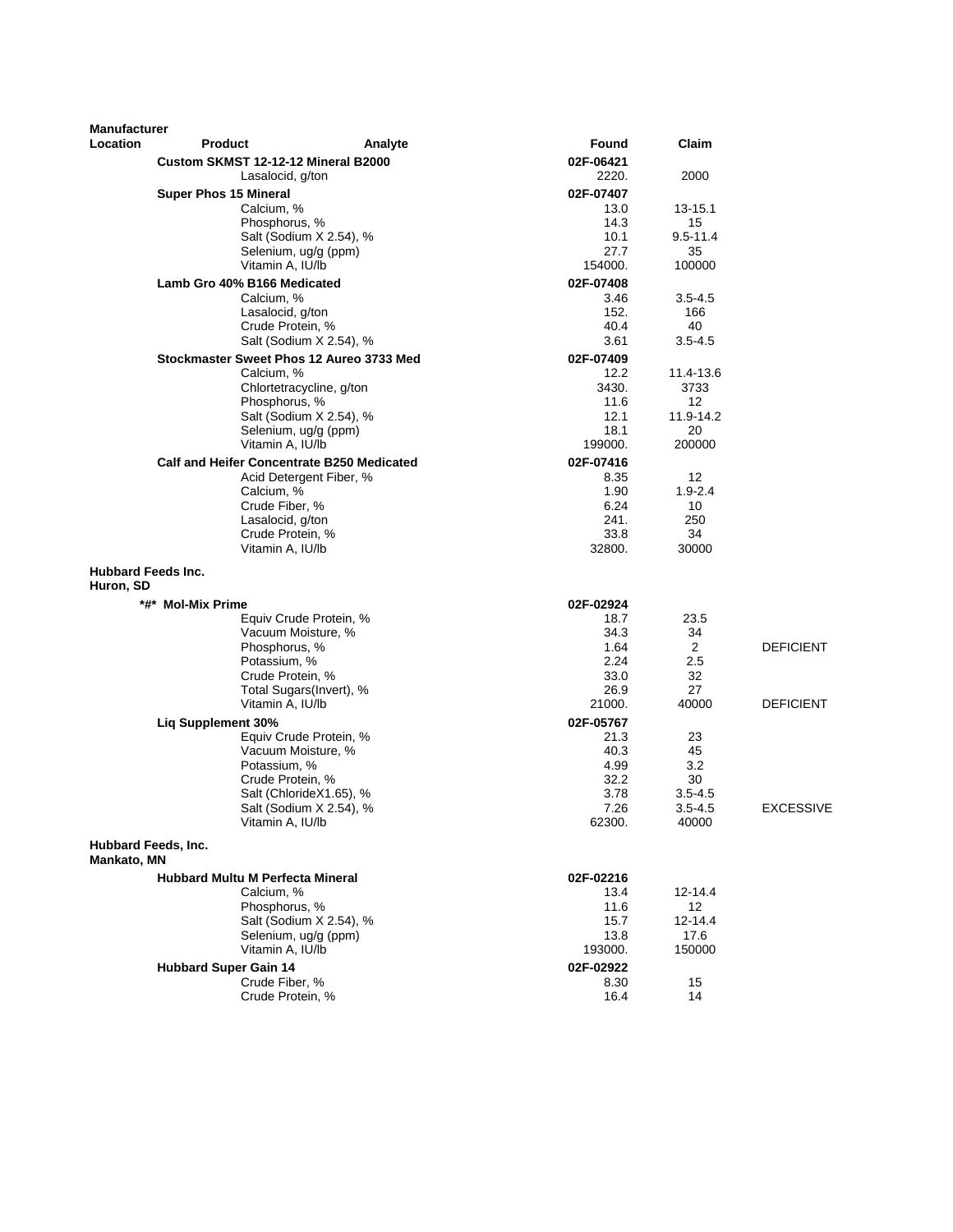| <b>Manufacturer</b> |                                             |                         |                   |                   |                  |
|---------------------|---------------------------------------------|-------------------------|-------------------|-------------------|------------------|
| <b>Location</b>     | <b>Product</b>                              | Analyte                 | Found             | Claim             |                  |
|                     | <b>Hubbard Cheyenne 18% Cake</b>            |                         | 02F-02923         |                   |                  |
|                     | Crude Fiber, %<br>Crude Protein, %          |                         | 8.32<br>19.7      | 15<br>18          |                  |
|                     |                                             |                         |                   |                   |                  |
|                     | <b>Sweet Lassy</b><br>Crude Protein, %      |                         | 02F-02925<br>21.8 | 20                |                  |
|                     |                                             | Salt (Sodium X 2.54), % | 17.6              | $17 - 20$         |                  |
|                     | Hubbard Hyweigh 45 Swine Concentrate        |                         | 02F-03216         |                   |                  |
|                     | Calcium, %                                  |                         | 5.74              | 5.8-6.9           |                  |
|                     | Phosphorus, %                               |                         | 2.56              | 2.7               |                  |
|                     | Crude Protein, %                            |                         | 46.2              | 45                |                  |
|                     | Sweet Lassy Perfecta 12-12-12 Mineral Block |                         | 02F-03218         |                   |                  |
|                     | Calcium, %                                  |                         | 14.2              | 12-14.4           |                  |
|                     | Phosphorus, %                               | Salt (Sodium X 2.54), % | 11.7<br>11.7      | 12<br>$12 - 14.4$ |                  |
|                     | Selenium, ug/g (ppm)                        |                         | 16.1              | 20                |                  |
|                     | Vitamin A, IU/lb                            |                         | 195000.           | 180000            |                  |
|                     | <b>Tradition R Horse Power Pellet</b>       |                         | 02F-03223         |                   |                  |
|                     | Crude Fiber, %                              |                         | 14.0              | 20                |                  |
|                     | Crude Protein, %                            |                         | 14.2              | 12.5              |                  |
|                     | *#* Sheep Mineral Block                     |                         | 02F-03227         |                   |                  |
|                     | Calcium, %                                  |                         | 12.5              | $11.7 - 14$       |                  |
|                     | Phosphorus, %                               |                         | 10.1              | 10                |                  |
|                     | Selenium, ug/g (ppm)                        | Salt (Sodium X 2.54), % | 14.8<br>41.3      | 14-16.8<br>50     |                  |
|                     | Vitamin A, IU/lb                            |                         | 96000.            | 300000            | <b>DEFICIENT</b> |
|                     | <b>MultuM R Cattle Prep-NSE</b>             |                         | 02F-03780         |                   |                  |
|                     | Calcium, %                                  |                         | 13.2              | 12-14.4           |                  |
|                     | Phosphorus, %                               |                         | 11.1              | 12                |                  |
|                     |                                             | Salt (Sodium X 2.54), % | 13.7              | 12-14.4           |                  |
|                     | Vitamin A, IU/lb                            |                         | 410000.           | 300000            |                  |
|                     | *#* Hubbard Prolific Sow Premix             |                         | 02F-03781         |                   |                  |
|                     | Calcium, %<br>Phosphorus, %                 |                         | 14.9<br>8.31      | 15.1-18.1<br>9.3  | <b>DEFICIENT</b> |
|                     |                                             | Salt (Sodium X 2.54), % | 10.7              | $9.4 - 11.2$      |                  |
|                     | Selenium, ug/g (ppm)                        |                         | 9.59              | 6                 |                  |
|                     | Vitamin A, IU/lb                            |                         | 115000.           | 100000            |                  |
|                     | 536 Tend-R-Lean Ultra Finisher R240T120     |                         | 02F-03782         |                   |                  |
|                     | Calcium, %                                  |                         | 7.04              | $6.5 - 7.5$       |                  |
|                     | Crude Fiber, %                              |                         | 8.57              | 13                |                  |
|                     | Monensin, g/ton<br>Crude Protein, %         |                         | 237.<br>37.6      | 240<br>36         |                  |
|                     | Tylosin, g/ton                              |                         | 95.8              | 120               |                  |
|                     | Vitamin A, IU/lb                            |                         | 36800.            | 40000             |                  |
| *#*                 | <b>Tradition Game Bird Starter</b>          |                         | 02F-03783         |                   |                  |
|                     | Lysine - Total, %                           |                         | 1.40              | 1.5               |                  |
|                     | Methionine - Total, %                       |                         | 0.498             | 0.5               |                  |
|                     | Crude Protein, %                            |                         | 25.9              | 28                | <b>DEFICIENT</b> |
|                     | Soybean Meal 46%                            |                         | 02F-03785         |                   |                  |
|                     | Oven Moisture, %<br>Crude Protein, %        |                         | 10.4<br>46.4      | 13<br>46          |                  |
|                     | *#* Mol Mix Prime Liq. Feed Supp. #635      |                         | 02F-03787         |                   |                  |
|                     |                                             | Equiv Crude Protein, %  | 18.9              | 24                |                  |
|                     | Vacuum Moisture, %                          |                         | 35.7              | 34                |                  |
|                     | Phosphorus, %                               |                         | 2.24              | 2                 |                  |
|                     | Potassium, %                                |                         | 2.31              | 2                 |                  |
|                     | Crude Protein, %                            |                         | 29.7              | 32                | <b>DEFICIENT</b> |
|                     | Vitamin A, IU/lb                            | Total Sugars(Invert), % | 25.1<br>40700.    | 26<br>40000       |                  |
|                     |                                             |                         |                   |                   |                  |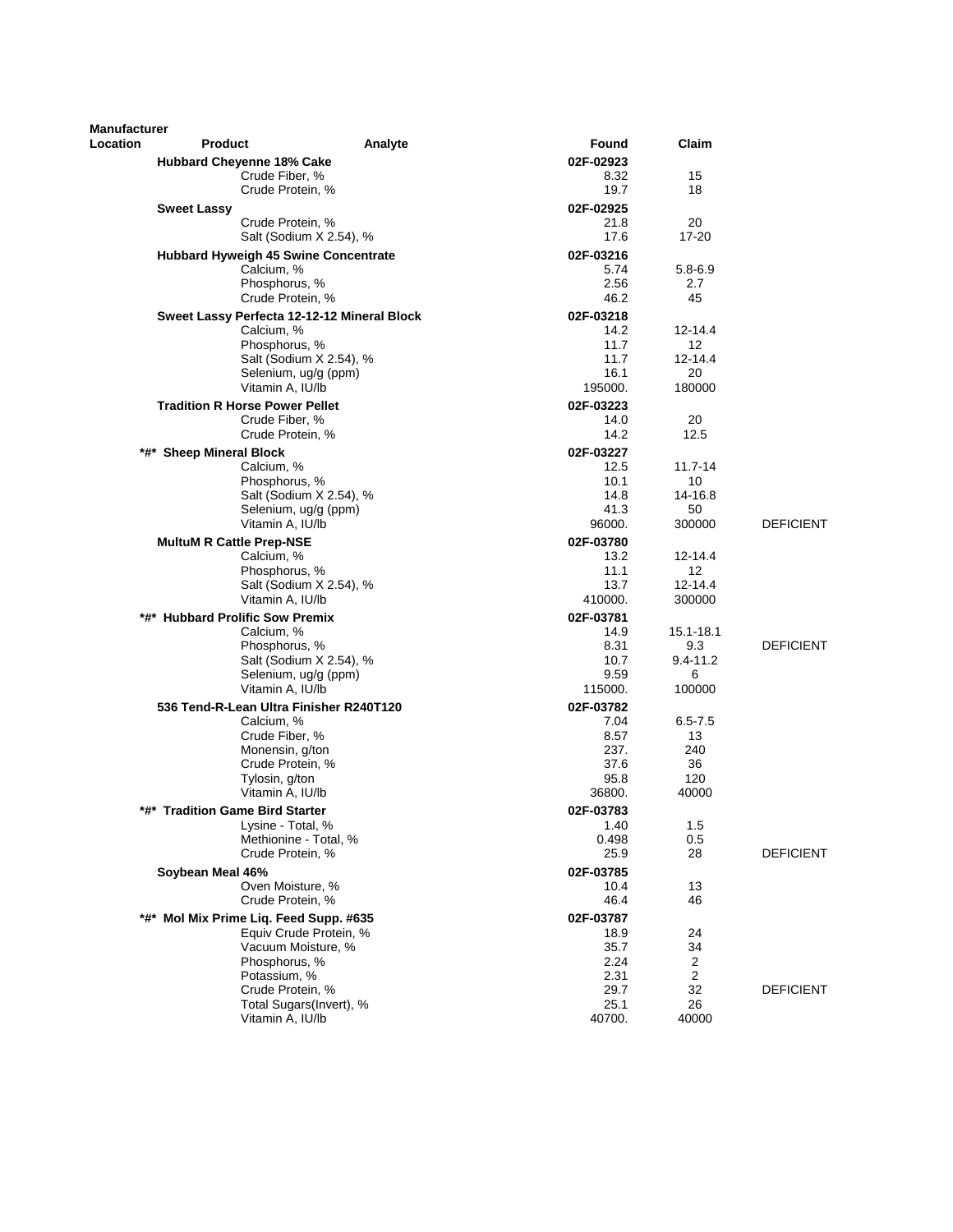| <b>Manufacturer</b> |                                              |                         |                   |                 |                  |
|---------------------|----------------------------------------------|-------------------------|-------------------|-----------------|------------------|
| Location            | <b>Product</b>                               | Analyte                 | Found             | Claim           |                  |
|                     | 15% Rangeland Cake-M                         |                         | 02F-03788<br>1.96 | $2.1 - 2.6$     |                  |
|                     | Calcium, %<br>Crude Fiber, %                 |                         | 7.53              | 10              |                  |
|                     | Crude Protein, %                             |                         | 16.0              | 15              |                  |
|                     | Vitamin A, IU/lb                             |                         | 27000.            | 33000           |                  |
|                     | <b>Alfalfa Pellets</b>                       |                         | 02F-03940         |                 |                  |
|                     | Crude Fiber, %                               |                         | 25.3              | 30              |                  |
|                     | Crude Protein, %                             |                         | 16.1              | 15              |                  |
|                     | <b>Sweet Phos 12</b>                         |                         | 02F-03941         |                 |                  |
|                     | Calcium, %                                   |                         | 12.1              | 11.4-13.6       |                  |
|                     | Phosphorus, %                                |                         | 11.4              | 12              |                  |
|                     |                                              | Salt (Sodium X 2.54), % | 13.7              | 11.9-14.2       |                  |
|                     | Selenium, ug/g (ppm)                         |                         | 17.7              | 20              |                  |
|                     | Vitamin A, IU/lb                             |                         | 223000.           | 200000          |                  |
|                     | <b>Western Sweet</b>                         |                         | 02F-04039         |                 |                  |
|                     | Crude Protein, %                             |                         | 9.56              | 9               |                  |
|                     | Calf Starter D22.7 One Step                  |                         | 02F-04781         |                 |                  |
|                     |                                              | Acid Detergent Fiber, % | 12.9              | 17              |                  |
|                     | Crude Fiber, %<br>Decoquinate, mg/lb         |                         | 10.1<br>20.5      | 15<br>22.7      |                  |
|                     | Crude Protein, %                             |                         | 19.5              | 20              |                  |
|                     | Express Finisher 40:30 R500 (3X94-12)        |                         | 02F-04782         |                 |                  |
|                     | Calcium, %                                   |                         | 9.11              | $9 - 10.8$      |                  |
|                     | Crude Fiber, %                               |                         | 10.2              | 10              |                  |
|                     |                                              | Equiv Crude Protein, %  | 18.6              | 30              |                  |
|                     | Monensin, g/ton                              |                         | 558.              | 500             |                  |
|                     | Potassium, %                                 |                         | 3.14              | 3               |                  |
|                     | Crude Protein, %                             |                         | 40.0              | 40              |                  |
|                     |                                              | Salt (Sodium X 2.54), % | 3.97              | $3.5 - 4.5$     |                  |
|                     | Vitamin A, IU/lb                             |                         | 49400.            | 45000           |                  |
|                     | Beef Pack R1200(8677)                        |                         | 02F-04783         |                 |                  |
|                     | Calcium, %<br>Crude Fiber, %                 |                         | 6.29<br>11.8      | $6 - 7.2$<br>15 |                  |
|                     | Monensin, g/ton                              |                         | 1310.             | 1200            |                  |
|                     | Crude Protein, %                             |                         | 12.2              | 5               |                  |
|                     | Select 40 Feedlot Susp. 7.0 CAM.4R450        |                         | 02F-04784         |                 |                  |
|                     | Calcium, %                                   |                         | 6.62              | 7-8             |                  |
|                     |                                              | Equiv Crude Protein, %  | 35.5              | 37              |                  |
|                     | Vacuum Moisture, %                           |                         | 35.1              | 35              |                  |
|                     | Monensin, g/ton                              |                         | 460.              | 450             |                  |
|                     | Potassium, %                                 |                         | 3.07              | 3               |                  |
|                     | Crude Protein, %                             |                         | 41.7              | 40              |                  |
|                     |                                              | Salt (Sodium X 2.54), % | 5.53<br>40100.    | 4-5<br>40000    |                  |
|                     | Vitamin A, IU/lb                             |                         |                   |                 |                  |
|                     | Hubbard 20% Rangeland Cake - M<br>Calcium, % |                         | 02F-04820         | $1.9 - 2.4$     |                  |
|                     | Crude Fiber, %                               |                         | 2.46<br>10.5      | 10              |                  |
|                     | Crude Protein, %                             |                         | 19.5              | 20              |                  |
|                     | Vitamin A, IU/lb                             |                         | 31300.            | 30000           |                  |
|                     | *#* Multu M Perfecta                         |                         | 02F-04821         |                 |                  |
|                     | Calcium, %                                   |                         | 13.5              | 12-14.4         |                  |
|                     | Phosphorus, %                                |                         | 10.4              | 12              | <b>DEFICIENT</b> |
|                     |                                              | Salt (ChlorideX1.65), % | 20.5              | 12-14.4         | <b>EXCESSIVE</b> |
|                     |                                              | Salt (Sodium X 2.54), % | 17.7              | 12-14.4         | <b>EXCESSIVE</b> |
|                     | Selenium, ug/g (ppm)                         |                         | 17.2              | 17.6            |                  |
|                     | Vitamin A, IU/lb                             |                         | 331000.           | 150000          |                  |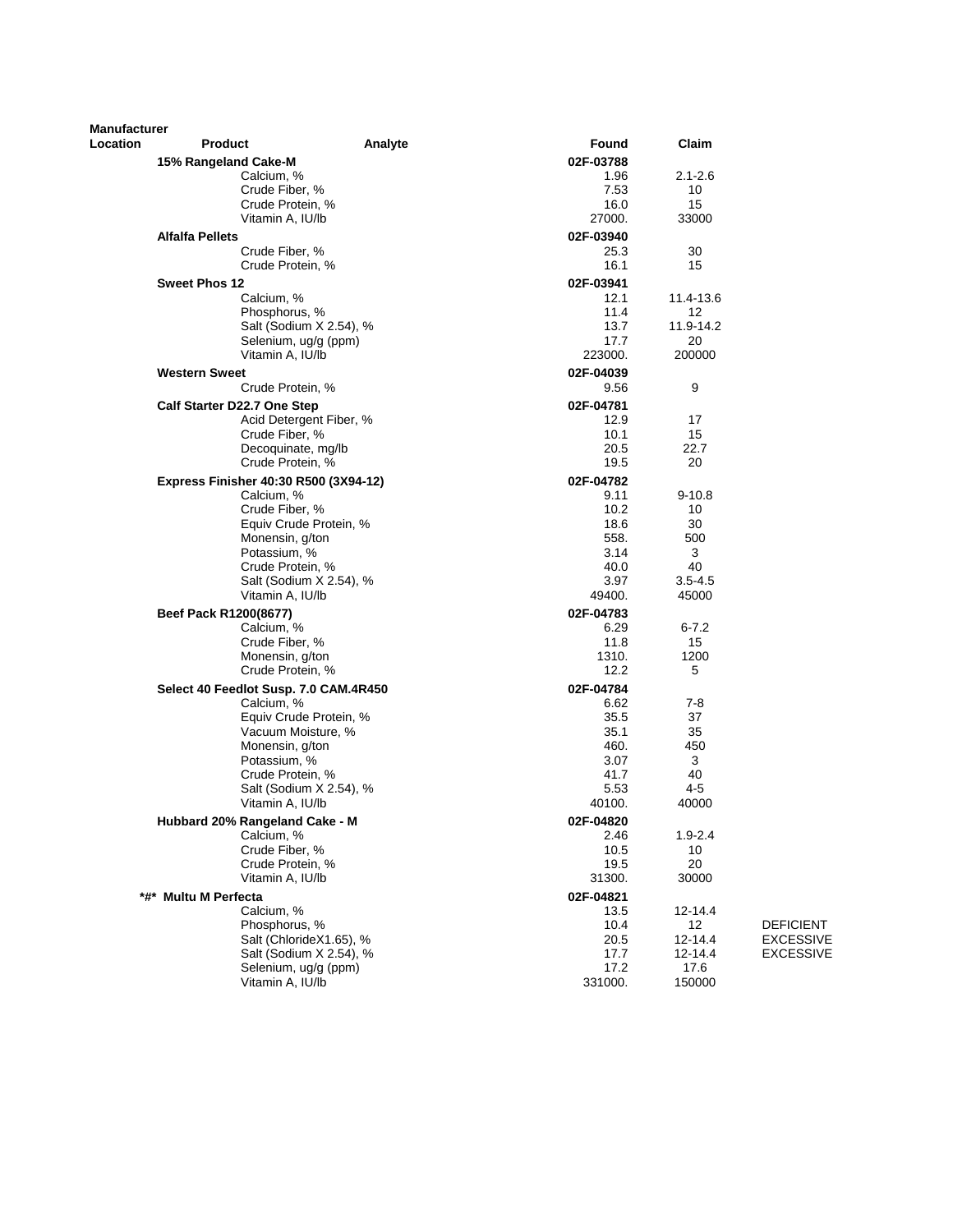| <b>Manufacturer</b> |                                           |                         |                   |                    |                  |
|---------------------|-------------------------------------------|-------------------------|-------------------|--------------------|------------------|
| Location            | <b>Product</b>                            | Analyte                 | Found             | Claim              |                  |
|                     | Milk Flakes - Calf Milk Replacer          |                         | 02F-04822         |                    |                  |
|                     | Crude Fat, %                              |                         | 21.5              | 20<br>21           |                  |
|                     | Crude Protein, %<br>Vitamin A, IU/lb      |                         | 21.6<br>22400.    | 30000              |                  |
|                     |                                           |                         |                   |                    |                  |
|                     | Pro-Gold 12 PHF Phase 3<br>Crude Fat, %   |                         | 02F-04823<br>8.67 | 5                  |                  |
|                     | Crude Protein, %                          |                         | 13.2              | 12                 |                  |
|                     | <b>Tradition Game Bird Breeder</b>        |                         | 02F-05198         |                    |                  |
|                     | Calcium, %                                |                         | 2.43              | $2.3 - 2.8$        |                  |
|                     | Lysine - Total, %                         |                         | 1.08              | 1.1                |                  |
|                     | Methionine - Total, %                     |                         | 0.443             | 0.45               |                  |
|                     | Crude Protein, %                          |                         | 23.1              | 22                 |                  |
|                     | Soybean Meal 46%                          |                         | 02F-05199         |                    |                  |
|                     | Oven Moisture, %                          |                         | 10.0              | 13                 |                  |
|                     | Crude Protein, %                          |                         | 46.9              | 46                 |                  |
|                     | Sheep Nat-Pro Block 24%                   |                         | 02F-05283         |                    |                  |
|                     | Crude Protein, %                          |                         | 25.2              | 24                 |                  |
|                     | Vitamin A, IU/lb                          | Salt (Sodium X 2.54), % | 11.4<br>46200.    | 10.7-12.8<br>50000 |                  |
|                     | Sweet Lassy 20% Natural Block             |                         | 02F-05291         |                    |                  |
|                     | Crude Protein, %                          |                         | 21.9              | 20                 |                  |
|                     |                                           | Salt (Sodium X 2.54), % | 17.0              | 17-20              |                  |
|                     | <b>CTC 4G Crumbles</b>                    |                         | 02F-05353         |                    |                  |
|                     | Calcium, %                                |                         | 6.86              | $5.5 - 6.6$        |                  |
|                     | Crude Fiber, %                            |                         | 13.4              | 29                 |                  |
|                     | Chlortetracycline, g/lb                   |                         | 3.85              | 4                  |                  |
|                     | Crude Protein, %                          |                         | 12.5              | 5                  |                  |
|                     | <b>Hubbard Soybean Meal (Plant)</b>       |                         | 02F-05769         |                    |                  |
|                     | Crude Protein, %                          |                         | 46.2              | 46.5               |                  |
|                     | *#* Super Phos 15 Mineral                 |                         | 02F-05771         |                    |                  |
|                     | Calcium, %                                |                         | 13.6              | 13-15.1            |                  |
|                     | Phosphorus, %                             | Salt (Sodium X 2.54), % | 14.6<br>10.5      | 15<br>$9.5 - 11.4$ |                  |
|                     | Selenium, ug/g (ppm)                      |                         | 31.6              | 35                 |                  |
|                     | Vitamin A, IU/lb                          |                         | 58600.            | 100000             | <b>DEFICIENT</b> |
|                     | 12% Energy Cake                           |                         | 02F-05802         |                    |                  |
|                     | Calcium, %                                |                         | 2.54              | $2.1 - 2.6$        |                  |
|                     | Crude Fiber, %                            |                         | 7.82              | 12                 |                  |
|                     | Crude Protein, %                          |                         | 15.8              | 12                 |                  |
|                     | Vitamin A, IU/lb                          |                         | 20200.            | 20000              |                  |
|                     | <b>OptiCare CTC 4g Crumbles</b>           |                         | 02F-05803         |                    |                  |
|                     | Calcium, %                                |                         | 7.20              | $5.5 - 6.6$        |                  |
|                     | Crude Fiber, %<br>Chlortetracycline, g/lb |                         | 8.23<br>3.54      | 29<br>4            |                  |
|                     | Crude Protein, %                          |                         | 15.1              | 5                  |                  |
|                     | OptiCare Aureo S 700 2g Crumbles          |                         | 02F-05804         |                    |                  |
|                     | Crude Fiber, %                            |                         | 7.61              | 29                 |                  |
|                     | Chlortetracycline, g/lb                   |                         | 1.61              | $\overline{2}$     |                  |
|                     | Crude Protein, %                          |                         | 14.5              | $\boldsymbol{7}$   |                  |
|                     | Sulfamethazine, g/lb                      |                         | 1.76              | 2                  |                  |
|                     | Super Gain 14 B60                         |                         | 02F-07180         |                    |                  |
|                     | Crude Fiber, %                            |                         | 9.48              | 15                 |                  |
|                     | Lasalocid, g/ton                          |                         | 56.8              | 60                 |                  |
|                     | Crude Protein, %                          |                         | 15.4              | 14                 |                  |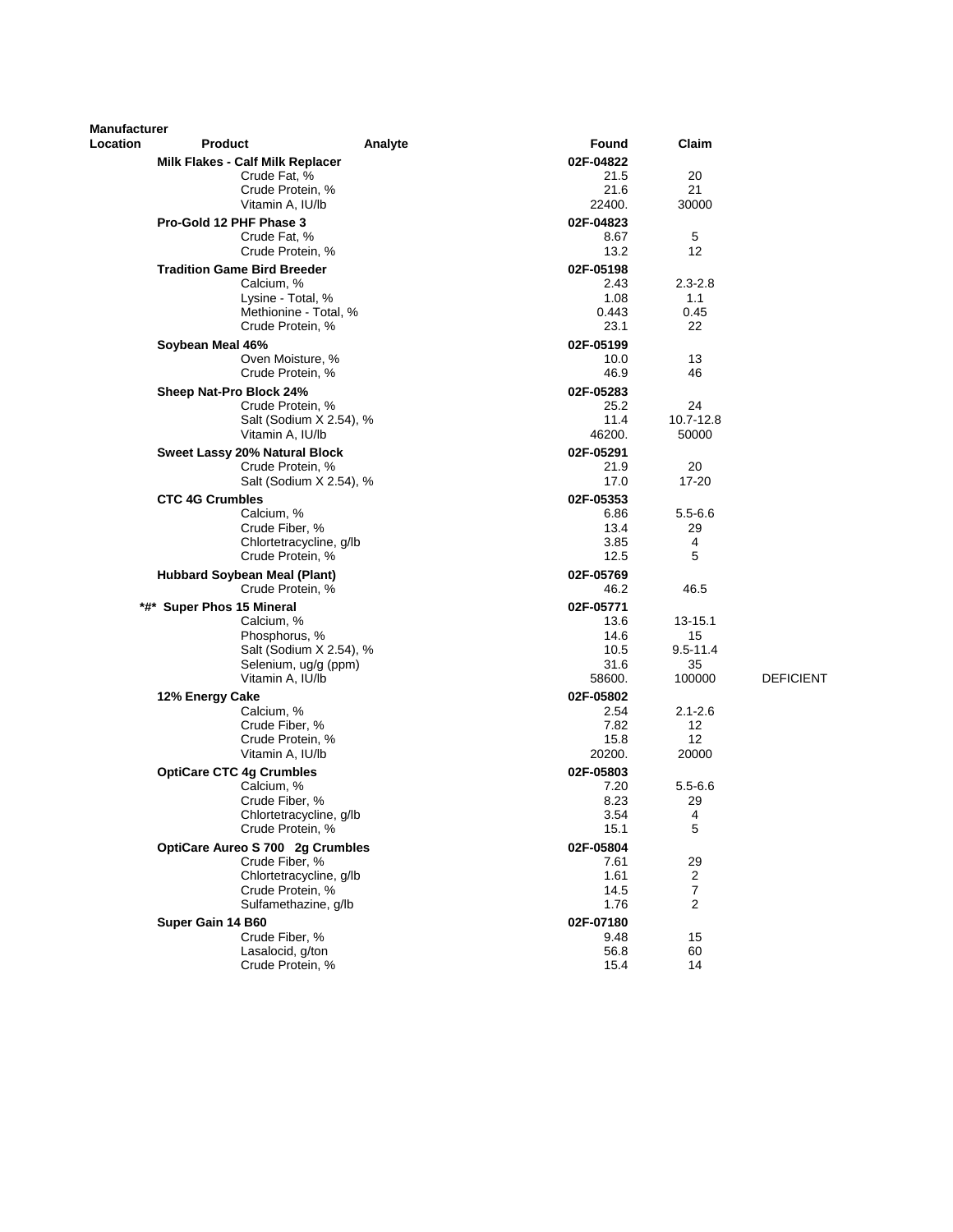| <b>Manufacturer</b><br><b>Location</b> | Product                                      | Analyte                                    | Found             | Claim              |                  |
|----------------------------------------|----------------------------------------------|--------------------------------------------|-------------------|--------------------|------------------|
|                                        | <b>Horse Concentrate</b>                     |                                            | 02F-07230         |                    |                  |
|                                        | Calcium, %                                   |                                            | 3.01              | $3 - 4$            |                  |
|                                        | Crude Fiber, %                               |                                            | 3.43              | 12                 |                  |
|                                        | Crude Protein, %                             |                                            | 35.3              | 35                 |                  |
|                                        | *#* Specialty Diet                           |                                            | 02F-07236         |                    |                  |
|                                        | Lysine - Total, %                            |                                            | 2.54              | 1.5                |                  |
|                                        |                                              | Methionine - Total, %                      | 0.480             | 0.5                |                  |
|                                        | Crude Protein, %                             |                                            | 25.3              | 28                 | <b>DEFICIENT</b> |
|                                        | <b>Farm Flock</b>                            |                                            | 02F-07237         |                    |                  |
|                                        | Calcium, %                                   |                                            | 2.92              | $2.9 - 3.9$        |                  |
|                                        | Crude Protein, %                             |                                            | 16.6              | 17                 |                  |
|                                        | *#* Hubbard Custom Mix                       |                                            | 02F-07242         |                    |                  |
|                                        |                                              | Acid Detergent Fiber, %                    | 18.5              | 16.5               | <b>EXCESSIVE</b> |
|                                        | Calcium, %                                   |                                            | 1.89              | $1.7 - 2.2$        |                  |
|                                        | Crude Fiber, %                               |                                            | 13.6              | 13.4               |                  |
|                                        |                                              | Equiv Crude Protein, %                     | 3.39<br>7.93      | 3.6                |                  |
|                                        | Crude Fat, %<br>Crude Protein, %             |                                            | 30.5              | 8.2<br>30.4        |                  |
|                                        |                                              |                                            |                   |                    |                  |
|                                        | <b>Quality Dairy Nutrition</b><br>Calcium, % |                                            | 02F-07327<br>2.37 | $2.1 - 2.6$        |                  |
|                                        | Crude Fiber, %                               |                                            | 4.73              | 10                 |                  |
|                                        | Crude Protein, %                             |                                            | 35.6              | 36                 |                  |
|                                        | Vitamin A, IU/lb                             |                                            | 46400.            | 50000              |                  |
|                                        | <b>Grower Lamb Supplement</b>                |                                            | 02F-07330         |                    |                  |
|                                        | Calcium, %                                   |                                            | 3.20              | $3 - 4$            |                  |
|                                        | Crude Fiber, %                               |                                            | 7.38              | 10                 |                  |
|                                        |                                              | Equiv Crude Protein, %                     | 1.72              | $\overline{2}$     |                  |
|                                        | Lasalocid, g/ton                             |                                            | 107.              | 120                |                  |
|                                        | Crude Protein, %                             |                                            | 34.8              | 35                 |                  |
|                                        |                                              | Salt (Sodium X 2.54), %                    | 3.87              | $3.5 - 4.5$        |                  |
|                                        |                                              | 534 Tend-R-Lean Finisher R208T 104-SDA Med | 02F-07410         |                    |                  |
|                                        |                                              | Acid Detergent Fiber, %                    | 14.8              | 16                 |                  |
|                                        | Calcium, %<br>Crude Fiber, %                 |                                            | 3.90<br>10.8      | 4-5<br>12          |                  |
|                                        |                                              | Equiv Crude Protein, %                     | 9.20              | 10.25              |                  |
|                                        | Monensin, g/ton                              |                                            | 189.              | 208                |                  |
|                                        | Crude Protein, %                             |                                            | 33.4              | 34                 |                  |
|                                        | Sodium, %                                    |                                            | 0.995             | $0.75 - 1.25$      |                  |
|                                        | Tylosin, g/ton                               |                                            | 77.4              | 104                |                  |
|                                        | Vitamin A, IU/lb                             |                                            | 34900.            | 35000              |                  |
|                                        | *#* Hubbard OTC 10 Gram Medicated            |                                            | 02F-07412         |                    |                  |
|                                        | Calcium, %                                   |                                            | 7.66              | 4.4-5.4            | <b>EXCESSIVE</b> |
|                                        | Crude Fiber, %                               |                                            | 15.9              | 29                 |                  |
|                                        | Oxytetracycline, g/lb                        |                                            | 8.35              | 10                 |                  |
|                                        | Crude Protein, %                             |                                            | 11.5              | 5                  |                  |
|                                        | <b>Stockmaster Sweet Mag 14</b>              |                                            | 02F-12893         |                    |                  |
|                                        | Calcium, %<br>Magnesium, %                   |                                            | 10.7<br>12.8      | $9.6 - 11.5$<br>14 |                  |
|                                        | Phosphorus, %                                |                                            | 4.07              | 4                  |                  |
|                                        |                                              | Salt (Sodium X 2.54), %                    | 18.0              | 18.2-21.8          |                  |
|                                        | 16% Lamb Creep C50                           |                                            | 02F-12894         |                    |                  |
|                                        |                                              | Chlortetracycline, g/ton                   | 42.0              | 50                 |                  |
|                                        | Crude Protein, %                             |                                            | 16.7              | 16                 |                  |
|                                        | *#* Hubbard Steamed Rolled Oats              |                                            | 02F-12895         |                    |                  |
|                                        | Crude Fiber, %                               |                                            | 13.2              | 11                 | <b>EXCESSIVE</b> |
|                                        | Crude Protein, %                             |                                            | 11.8              | 10                 |                  |
|                                        | <b>Hubbard Soybean Meal</b>                  |                                            | 02F-14737         |                    |                  |
|                                        | Crude Protein, %                             |                                            | 46.6              | 46.5               |                  |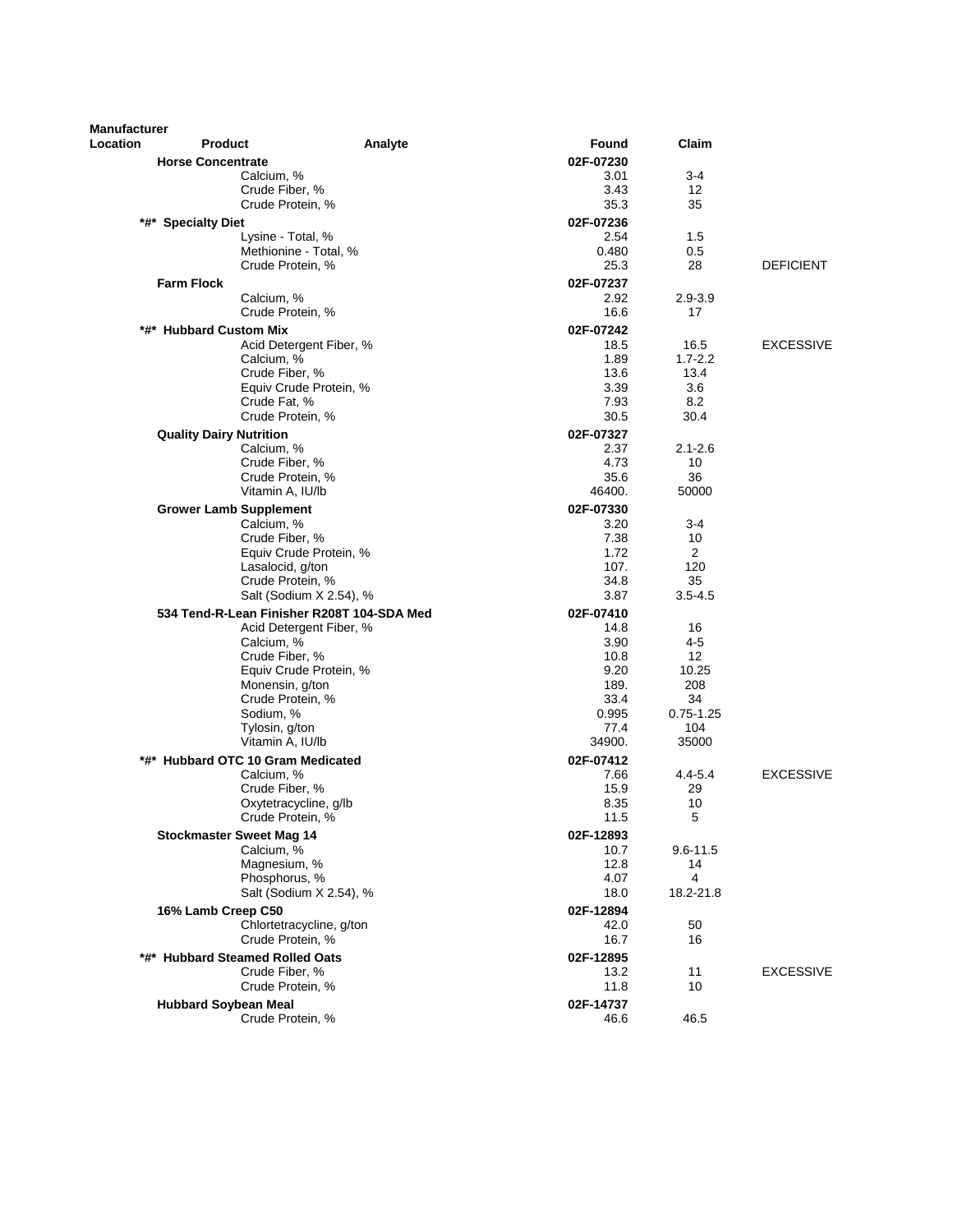| <b>Manufacturer</b><br>Location | <b>Product</b>                                 | Analyte                 | Found             | Claim             |                  |
|---------------------------------|------------------------------------------------|-------------------------|-------------------|-------------------|------------------|
|                                 | *#* 40% Hog Farm Mixer                         |                         | 02F-14738         |                   |                  |
|                                 | Calcium, %                                     |                         | 2.25              | $2.7 - 3.2$       | <b>DEFICIENT</b> |
|                                 | Lysine - Total, %                              |                         | 2.34              | 2.5               |                  |
|                                 | Crude Protein, %                               |                         | 40.4              | 40                |                  |
|                                 | <b>Purple Ribbon Mineral Pellets</b>           |                         | 02F-14739         |                   |                  |
|                                 | Calcium, %                                     |                         | 10.7              | $10 - 12$         |                  |
|                                 | Phosphorus, %                                  |                         | 9.29              | 10                |                  |
|                                 |                                                | Salt (Sodium X 2.54), % | 12.3              | 12.5-15           |                  |
|                                 | Selenium, ug/g (ppm)                           |                         | 36.6              | 35                |                  |
|                                 | Vitamin A, IU/lb                               |                         | 72800.            | 100000            |                  |
|                                 | <b>CTC 4G Crumbles</b>                         |                         | 02F-14740         |                   |                  |
|                                 | Calcium, %                                     |                         | 5.17              | $5.5 - 6.6$       |                  |
|                                 | Crude Fiber, %                                 |                         | 13.8              | 29                |                  |
|                                 | Chlortetracycline, g/lb                        |                         | 3.87              | 4                 |                  |
|                                 | Crude Protein, %                               |                         | 12.4              | 5                 |                  |
|                                 | <b>Aureo S 700 Crumbles</b>                    |                         | 02F-14962         |                   |                  |
|                                 | Crude Fiber, %                                 |                         | 18.9              | 29                |                  |
|                                 | Chlortetracycline, g/lb                        |                         | 1.86              | 2                 |                  |
|                                 | Crude Protein, %<br>Sulfamethazine, g/lb       |                         | 13.6<br>1.94      | 7<br>2            |                  |
|                                 |                                                |                         |                   |                   |                  |
|                                 | Range Extender 14%                             |                         | 02F-14964         |                   |                  |
|                                 | Crude Fiber, %<br>Crude Protein, %             |                         | 7.18<br>18.7      | 17<br>14          |                  |
|                                 |                                                |                         |                   |                   |                  |
|                                 | 20% Rangeland cake                             |                         | 02F-14965         |                   |                  |
|                                 | Calcium, %<br>Crude Fiber, %                   |                         | 2.02<br>5.97      | $1.9 - 2.4$<br>10 |                  |
|                                 | Crude Protein, %                               |                         | 20.6              | 20                |                  |
|                                 | Vitamin A, IU/lb                               |                         | 26500.            | 33000             |                  |
|                                 | <b>MultuM Sweet Phos 12 NSE</b>                |                         | 02F-15300         |                   |                  |
|                                 | Calcium, %                                     |                         | 13.2              | 12.75-13.25       |                  |
|                                 | Phosphorus, %                                  |                         | 11.3              | 12                |                  |
|                                 |                                                | Salt (Sodium X 2.54), % | 14.2              | 12.75-13.25       |                  |
|                                 | Sulfur, %                                      |                         | 1.07              | 1                 |                  |
|                                 | Vitamin A, IU/lb                               |                         | 464000.           | 200000            |                  |
| *#* Milk Flakes                 |                                                |                         | 02F-15301         |                   |                  |
|                                 | Fat: Roese Gottlieb, %                         |                         | 22.5              | 20                |                  |
|                                 | Crude Protein, %                               |                         | 21.2              | 21                |                  |
|                                 | Vitamin A, IU/lb                               |                         | 5690.             | 30000             | <b>DEFICIENT</b> |
| <b>Western Sweet</b>            |                                                |                         | 02F-15302         |                   |                  |
|                                 | Crude Protein, %                               |                         | 9.73              | 9                 |                  |
|                                 | *#*  Multum Perfecta NSE                       |                         | 02F-15307         |                   |                  |
|                                 | Calcium, %                                     |                         | 14.2              | $12 - 14.4$       |                  |
|                                 | Phosphorus, %                                  |                         | 11.1              | 12                |                  |
|                                 |                                                | Salt (ChlorideX1.65), % | 17.1              | 12-14.4           | <b>EXCESSIVE</b> |
|                                 |                                                | Salt (Sodium X 2.54), % | 15.9              | 12-14.4           | <b>EXCESSIVE</b> |
|                                 | Vitamin A, IU/lb                               |                         | 63400.            | 150000            | <b>DEFICIENT</b> |
| <b>Lean Cut Plus</b>            |                                                |                         | 02F-15308         |                   |                  |
|                                 | Calcium, %                                     |                         | 3.80              | $3.1 - 4.1$       |                  |
|                                 | Lysine - Total, %<br>Phosphorus, %             |                         | 2.62<br>1.95      | 2.6<br>2          |                  |
|                                 | Crude Protein, %                               |                         | 41.8              | 41                |                  |
|                                 |                                                |                         |                   |                   |                  |
|                                 | <b>NDM Mol-Mix Prime</b><br>Vacuum Moisture, % |                         | 03F-00107<br>33.6 | 34                |                  |
|                                 | Phosphorus, %                                  |                         | 1.89              | 2                 |                  |
|                                 | Potassium, %                                   |                         | 2.34              | $\overline{2}$    |                  |
|                                 | Crude Protein, %                               |                         | 31.8              | 32                |                  |
|                                 |                                                | Total Sugars(Invert), % | 27.8              | 28                |                  |
|                                 | Vitamin A, IU/lb                               |                         | 47700.            | 40000             |                  |
|                                 |                                                |                         |                   |                   |                  |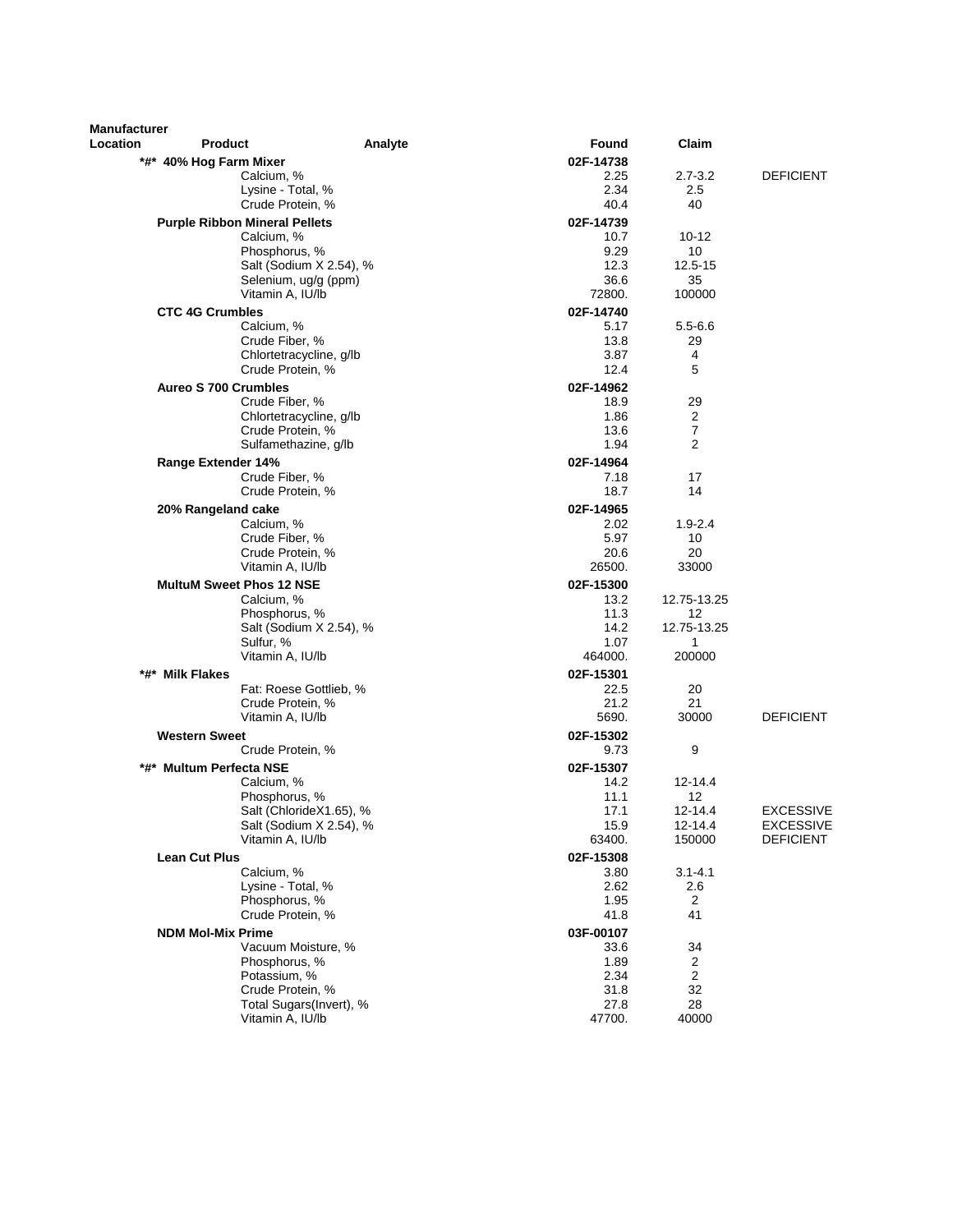| <b>Manufacturer</b><br>Location | <b>Product</b>                 |                                                    | Analyte | Found             | Claim                      |                                      |
|---------------------------------|--------------------------------|----------------------------------------------------|---------|-------------------|----------------------------|--------------------------------------|
|                                 |                                | <b>Express Grower 40:16 B400</b>                   |         | 03F-00108         |                            |                                      |
|                                 |                                | Calcium, %                                         |         | 6.10              | $5.5 - 6.5$                |                                      |
|                                 |                                | Crude Fiber, %                                     |         | 4.94              | 15                         |                                      |
|                                 |                                | Lasalocid, g/ton                                   |         | 334.              | 400                        |                                      |
|                                 |                                | Crude Protein, %                                   |         | 40.5              | 40                         |                                      |
|                                 |                                | Salt (Sodium X 2.54), %                            |         | 3.58              | $3.5 - 4.5$                |                                      |
|                                 |                                | Selenium, ug/g (ppm)<br>Vitamin A, IU/lb           |         | 4.40<br>46700.    | 4<br>45000                 |                                      |
|                                 | *#* Aureo S700 3.56 Crumbles   |                                                    |         |                   |                            |                                      |
|                                 |                                | Calcium, %                                         |         | 03F-00109<br>5.34 | $8.1 - 9.7$                | <b>DEFICIENT</b>                     |
|                                 |                                | Crude Fiber, %                                     |         | 8.71              | 15                         |                                      |
|                                 |                                | Chlortetracycline, g/lb                            |         | 2.58              | 1.75                       | <b>EXCESSIVE</b>                     |
|                                 |                                | Crude Protein, %                                   |         | 15.2              | 5                          |                                      |
|                                 |                                | Sulfamethazine, g/lb                               |         | 2.95              | 1.75                       | <b>EXCESSIVE</b>                     |
| *#*                             | <b>Multum Cattle Prep NSE</b>  |                                                    |         | 03F-00110         |                            |                                      |
|                                 |                                | Calcium, %                                         |         | 11.1              | 12.75-13.25                | <b>DEFICIENT</b>                     |
|                                 |                                | Phosphorus, %                                      |         | 9.65              | 12                         | <b>DEFICIENT</b>                     |
|                                 |                                | Salt (ChlorideX1.65), %<br>Salt (Sodium X 2.54), % |         | 19.6<br>19.0      | 12.75-13.25<br>12.75-13.25 | <b>EXCESSIVE</b><br><b>EXCESSIVE</b> |
|                                 |                                | Sulfur, %                                          |         | 1.26              | 1                          |                                      |
|                                 |                                | Vitamin A. IU/lb                                   |         | 1010000.          | 300000                     |                                      |
|                                 | 16% Hog Grower                 |                                                    |         | 03F-00111         |                            |                                      |
|                                 |                                | Crude Protein, %                                   |         | 17.2              | 16                         |                                      |
| Ft. Collins, CO                 | Imu-Tek Animal Health Inc      |                                                    |         |                   |                            |                                      |
|                                 | <b>Kick Start</b>              |                                                    |         | 02F-00746         |                            |                                      |
|                                 |                                | Ash, %                                             |         | 8.76              | 12                         |                                      |
|                                 |                                | Crude Fat, %                                       |         | 18.0              | 15                         |                                      |
|                                 |                                | Crude Protein, %                                   |         | 17.5              | 18                         |                                      |
|                                 |                                | Vitamin A, IU/lb                                   |         | 1230000.          | 50000                      |                                      |
|                                 | <b>Imu-Tek Kick Start</b>      |                                                    |         | 02F-05129         |                            |                                      |
|                                 |                                | Ash, %                                             |         | 7.89              | 12                         |                                      |
|                                 |                                | Fat: Roese Gottlieb, %<br>Crude Protein, %         |         | 18.9<br>18.6      | 15<br>18                   |                                      |
|                                 |                                | Vitamin A, IU/lb                                   |         | 1140000.          | 50000                      |                                      |
| <b>J&amp;R Distributing</b>     |                                |                                                    |         |                   |                            |                                      |
| Lake Norden, SD                 |                                |                                                    |         |                   |                            |                                      |
|                                 |                                | J&R 42/30 Beef Finisher 500 Bov                    |         | 02F-05370         |                            |                                      |
|                                 |                                | Calcium, %                                         |         | 9.74              | 9-10                       |                                      |
|                                 |                                | Crude Fiber, %                                     |         | 4.71              | 15                         |                                      |
|                                 |                                | Equiv Crude Protein, %<br>Lasalocid, g/ton         |         | 30.6<br>384.      | 30<br>500                  |                                      |
|                                 |                                | Potassium, %                                       |         | 2.42              | 2.65                       |                                      |
|                                 |                                | Crude Protein, %                                   |         | 41.0              | 42                         |                                      |
|                                 |                                | Salt (Sodium X 2.54), %                            |         | 3.78              | 3-4                        |                                      |
|                                 |                                | Vitamin A, IU/lb                                   |         | 34900.            | 37700                      |                                      |
|                                 |                                | J and R Aureo Pellets 24 G Medicated               |         | 02F-07414         |                            |                                      |
|                                 |                                | Crude Fiber, %                                     |         | 14.4              | 16                         |                                      |
|                                 |                                | Chlortetracycline, g/ton<br>Crude Protein, %       |         | 42400.            | 48000<br>10                |                                      |
|                                 |                                |                                                    |         | 17.0              |                            |                                      |
|                                 | <b>J</b> and R Sow Concentrate | Calcium, %                                         |         | 02F-07415<br>4.52 | 4.5-5.5                    |                                      |
|                                 |                                | Lysine - Total, %                                  |         | 2.51              | 2.8                        |                                      |
|                                 |                                | Phosphorus, %                                      |         | 3.00              | 2.8                        |                                      |
|                                 |                                | Crude Protein, %                                   |         | 37.3              | 35                         |                                      |
|                                 |                                | Vitamin A, IU/lb                                   |         | 29600.            | 25000                      |                                      |
|                                 |                                |                                                    |         |                   |                            |                                      |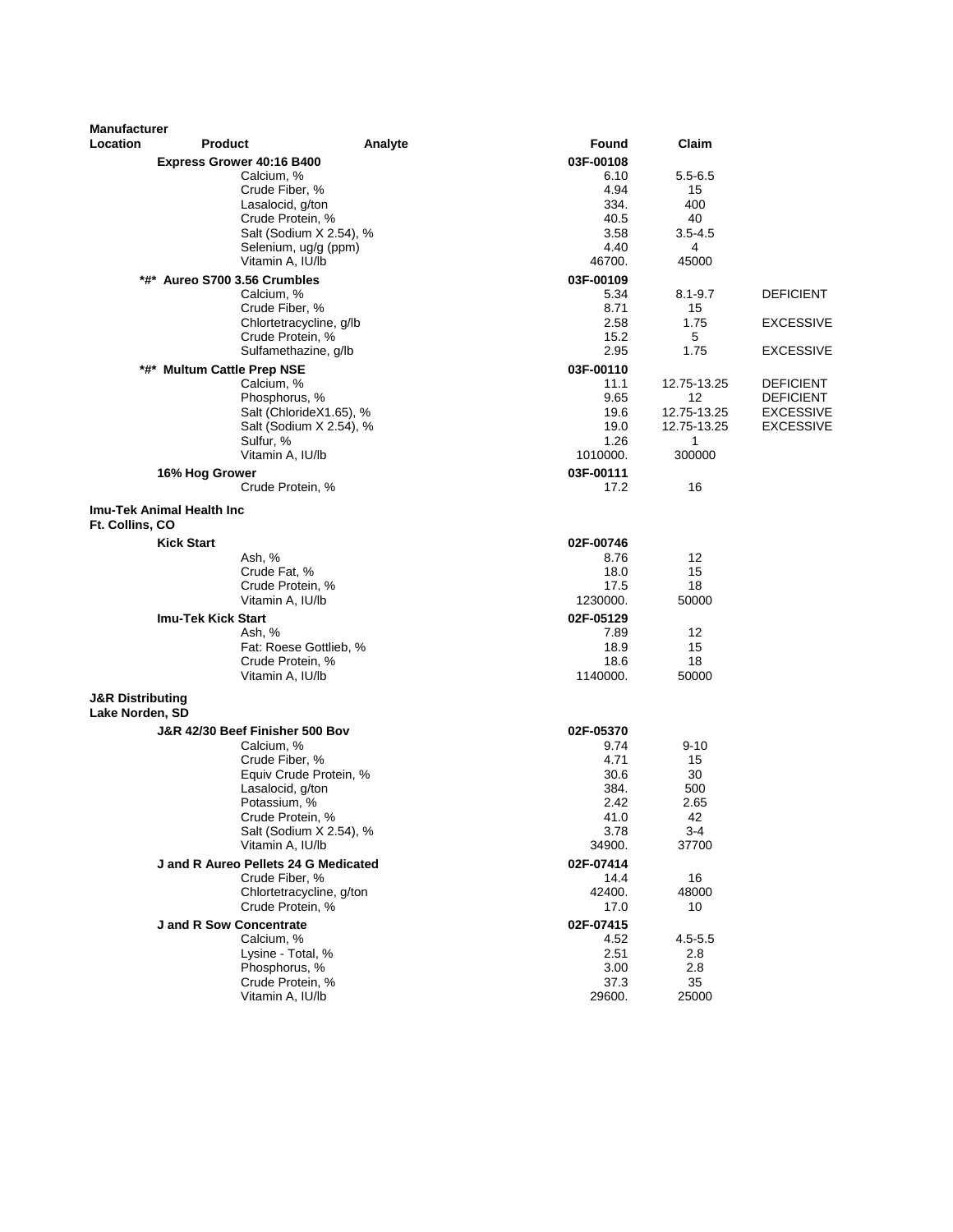| <b>Manufacturer</b><br>Location                 | <b>Product</b>                                       | Analyte                 | Found             | Claim              |                                      |
|-------------------------------------------------|------------------------------------------------------|-------------------------|-------------------|--------------------|--------------------------------------|
| <b>JRB Food Inc</b><br><b>Sharon Center, OH</b> |                                                      |                         |                   |                    |                                      |
|                                                 | <b>Catty Shack Beef and Bacon Flavor</b>             |                         | 02F-05204         |                    |                                      |
|                                                 | Crude Fat, %                                         |                         | 12.6              | 10                 |                                      |
|                                                 | Oven Moisture, %                                     |                         | 29.4              | 30                 |                                      |
|                                                 | Crude Protein, %                                     |                         | 28.9              | 25                 |                                      |
| Kal Kan Foods Inc                               |                                                      |                         |                   |                    |                                      |
| Vernon, CA                                      |                                                      |                         |                   |                    |                                      |
|                                                 | <b>Pedigree Little Champions</b><br>Oven Moisture, % |                         | 02F-00108<br>80.9 | 82                 |                                      |
|                                                 | Crude Protein, %                                     |                         | 9.06              | 8                  |                                      |
|                                                 | Pedigree Little Champions Chunks in Gravy            |                         | 02F-04974         |                    |                                      |
|                                                 | Oven Moisture, %                                     |                         | 82.1              | 82                 |                                      |
|                                                 | Crude Protein, %                                     |                         | 8.85              | 8                  |                                      |
|                                                 | *#* Pedigree Marro Bone                              |                         | 02F-05196         |                    |                                      |
|                                                 | Calcium, %                                           |                         | 2.89              | $2 - 2.5$<br>9     | <b>EXCESSIVE</b>                     |
|                                                 | Crude Fat, %<br>Oven Moisture, %                     |                         | 11.3<br>9.57      | 12                 |                                      |
|                                                 | Crude Protein, %                                     |                         | 16.3              | 10                 |                                      |
|                                                 | <b>Pedigree with Chunky Beef</b>                     |                         | 02F-17990         |                    |                                      |
|                                                 | Crude Fat, %                                         |                         | 6.44              | 6                  |                                      |
|                                                 | Oven Moisture, %                                     |                         | 79.4              | 78                 |                                      |
|                                                 | Crude Protein, %                                     |                         | 8.85              | 8                  |                                      |
| <b>Kay Dee Feed Company</b><br>Sioux City, IA   |                                                      |                         |                   |                    |                                      |
|                                                 | *#* K-20 20% All Natural Protein Block               |                         | 02F-02215         |                    |                                      |
|                                                 | Calcium, %                                           |                         | 4.38              | 3-4                |                                      |
|                                                 | Crude Protein, %                                     |                         | 18.8              | 20                 | <b>DEFICIENT</b>                     |
|                                                 | Vitamin A, IU/lb                                     | Salt (Sodium X 2.54), % | 14.0<br>31600.    | $12 - 14$<br>30000 |                                      |
|                                                 | <b>Range Grazer 20</b>                               |                         | 02F-03789         |                    |                                      |
|                                                 | Crude Protein, %                                     |                         | 21.8              | 20                 |                                      |
|                                                 |                                                      | Salt (Sodium X 2.54), % | 15.2              | 14.25-17           |                                      |
|                                                 | Vitamin A, IU/lb                                     |                         | 17400.            | 20000              |                                      |
|                                                 | <b>Mineral Block</b>                                 |                         | 02F-03939         |                    |                                      |
|                                                 | Calcium, %<br>Phosphorus, %                          |                         | 12.8<br>12.1      | $11 - 13$<br>12    |                                      |
|                                                 |                                                      | Salt (Sodium X 2.54), % | 11.7              | $11 - 12$          |                                      |
|                                                 | Selenium, ug/g (ppm)                                 |                         | 25.3              | 28                 |                                      |
|                                                 | Vitamin A, IU/lb                                     |                         | 127000.           | 100000             |                                      |
|                                                 | <b>Kaydets Calving-Lactating-Rebreeding</b>          |                         | 02F-05394         |                    |                                      |
|                                                 | Calcium, %                                           |                         | 14.3              | 12.5-15            |                                      |
|                                                 | Phosphorus, %                                        | Salt (Sodium X 2.54), % | 11.1<br>19.7      | 12<br>$15 - 18$    |                                      |
|                                                 | Selenium, ug/g (ppm)                                 |                         | 24.5              | 28                 |                                      |
|                                                 | Vitamin A, IU/lb                                     |                         | 527000.           | 350000             |                                      |
|                                                 | *#* Kaydets 8.2 mineral                              |                         | 02F-07181         |                    |                                      |
|                                                 | Calcium, %                                           |                         | 20.8              | 19-22              |                                      |
|                                                 | Phosphorus, %                                        | Salt (ChlorideX1.65), % | 7.22<br>13.3      | 8.2<br>$9 - 10.8$  | <b>DEFICIENT</b><br><b>EXCESSIVE</b> |
|                                                 |                                                      | Salt (Sodium X 2.54), % | 13.1              | $9 - 10.8$         | EXCESSIVE                            |
|                                                 | Selenium, ug/g (ppm)                                 |                         | 29.8              | 28                 |                                      |
|                                                 | Vitamin A, IU/lb                                     |                         | 204000.           | 150000             |                                      |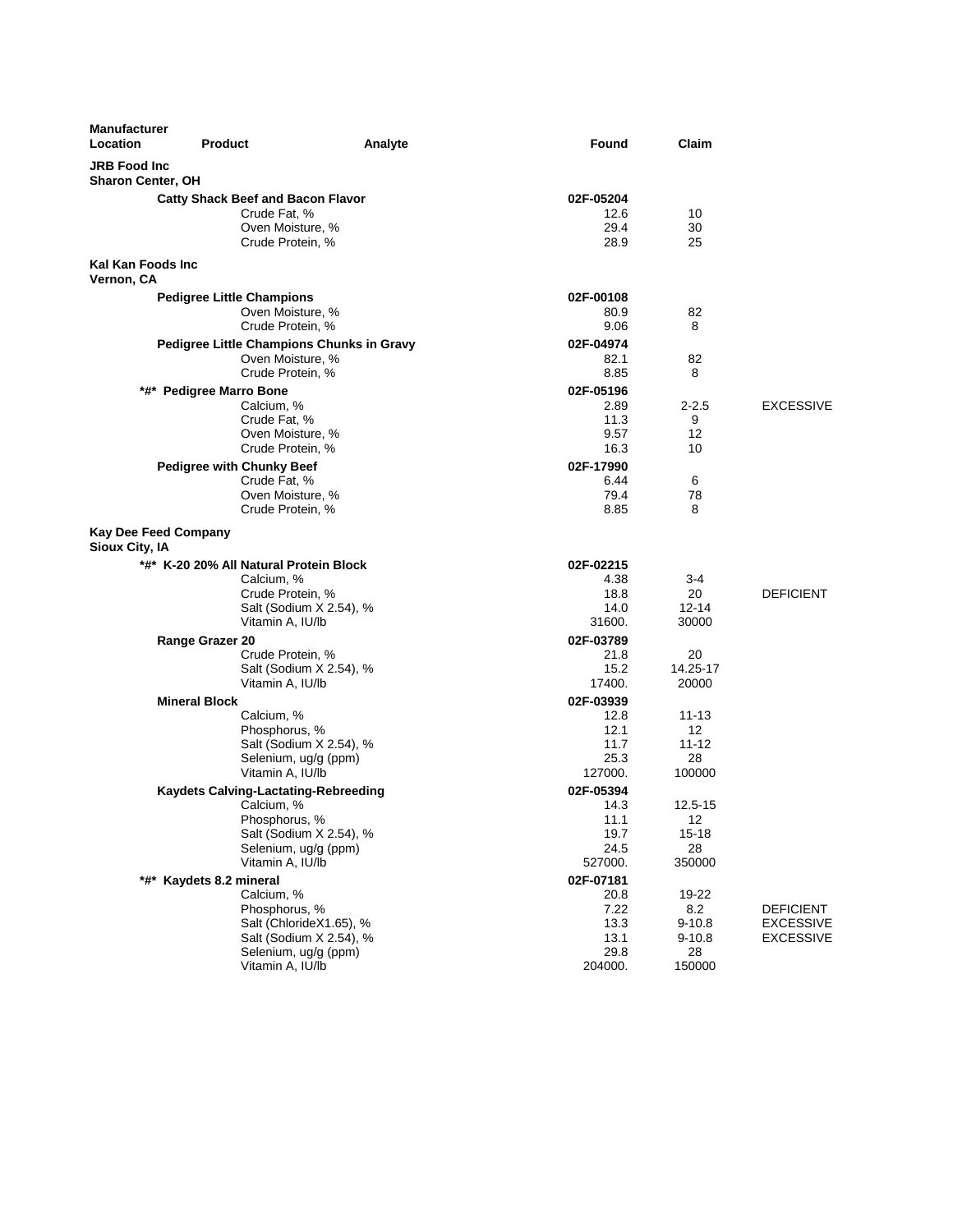| <b>Manufacturer</b>                           |                                  |                                                 |                |                  |                                      |
|-----------------------------------------------|----------------------------------|-------------------------------------------------|----------------|------------------|--------------------------------------|
| Location                                      | <b>Product</b>                   | Analyte                                         | <b>Found</b>   | Claim            |                                      |
|                                               |                                  | K-20 20% "All Natural" Protein Block            | 02F-07183      |                  |                                      |
|                                               |                                  | Calcium, %                                      | 3.89           | 3-4              |                                      |
|                                               |                                  | Crude Protein, %                                | 20.1           | 20               |                                      |
|                                               |                                  | Salt (Sodium X 2.54), %<br>Vitamin A, IU/lb     | 12.9<br>37800. | 12-14<br>30000   |                                      |
|                                               | A-N-Dee                          |                                                 | 02F-07238      |                  |                                      |
|                                               |                                  | Calcium, %                                      | 9.10           | $8 - 9.6$        |                                      |
|                                               |                                  | Crude Fiber, %                                  | 3.07           | 11               |                                      |
|                                               |                                  | Crude Protein, %                                | 10.8           | 10               |                                      |
|                                               |                                  | Vitamin A, IU/lb                                | 1840000.       | 2000000          |                                      |
|                                               | K-32 Protein Block "all natural" |                                                 | 02F-12514      |                  |                                      |
|                                               |                                  | Calcium, %                                      | 1.66           | $1 - 2$          |                                      |
|                                               |                                  | Crude Protein, %                                | 33.5           | 32               |                                      |
|                                               |                                  | Salt (Sodium X 2.54), %<br>Vitamin A, IU/lb     | 12.8<br>68100. | 13.5-16<br>60000 |                                      |
|                                               |                                  |                                                 |                |                  |                                      |
| <b>Kaytee Products Inc</b><br>Chilton, WI     |                                  |                                                 |                |                  |                                      |
|                                               | <b>Chew Biscuits</b>             |                                                 | 02F-00813      |                  |                                      |
|                                               |                                  | Fat: Acid Hydrolysis, %                         | 7.10           | 5                |                                      |
|                                               |                                  | Oven Moisture, %                                | 6.72           | 12               |                                      |
|                                               |                                  | Crude Protein, %                                | 16.4           | 15               |                                      |
|                                               | <b>Kaytee Fiesta</b>             |                                                 | 02F-00815      |                  |                                      |
|                                               |                                  | Crude Fiber, %<br>Crude Fat, %                  | 7.09<br>7.35   | 14<br>6          |                                      |
|                                               |                                  | Oven Moisture, %                                | 10.0           | 12               |                                      |
|                                               |                                  | Crude Protein, %                                | 16.8           | 16               |                                      |
|                                               | <b>Forti-Diet Hamster Feed</b>   |                                                 | 02F-00903      |                  |                                      |
|                                               |                                  | Crude Fiber, %                                  | 6.19           | 11               |                                      |
|                                               |                                  | Oven Moisture, %                                | 10.5           | 12               |                                      |
|                                               |                                  | Crude Protein, %                                | 13.5           | 12               |                                      |
|                                               | Kaytee R Forti-Diet R Ferret     |                                                 | 02F-02931      |                  |                                      |
|                                               |                                  | Crude Fat, %                                    | 18.0           | 18               |                                      |
|                                               |                                  | Oven Moisture, %<br>Crude Protein, %            | 7.96<br>37.5   | 12<br>35         |                                      |
|                                               | <b>Kaytee Wild Finches</b>       |                                                 | 02F-07219      |                  |                                      |
|                                               |                                  | Crude Fiber, %                                  | 6.57           | 12               |                                      |
|                                               |                                  | Crude Fat, %                                    | 21.7           | 15               |                                      |
|                                               |                                  | Oven Moisture, %                                | 7.45           | 12               |                                      |
|                                               |                                  | Crude Protein, %                                | 16.4           | 15               |                                      |
|                                               |                                  | Kaytee - Orange Blossum Honey Treat             | 02F-07354      |                  |                                      |
|                                               |                                  | Crude Fiber, %                                  | 7.73           | 10               |                                      |
|                                               |                                  | Crude Fat, %                                    | 8.43<br>9.36   | 6<br>12          |                                      |
|                                               |                                  | Oven Moisture, %<br>Crude Protein, %            | 14.8           | 13               |                                      |
|                                               | <b>Hamster Food</b>              |                                                 | 02F-12860      |                  |                                      |
|                                               |                                  | Crude Fiber, %                                  | 5.72           | 11               |                                      |
|                                               |                                  | Oven Moisture, %                                | 9.88           | 12               |                                      |
|                                               |                                  | Crude Protein, %                                | 13.0           | 12               |                                      |
| <b>Kent Feeds Inc</b><br><b>Muscatine, IA</b> |                                  |                                                 |                |                  |                                      |
|                                               | *#* Mineral 12:12                |                                                 | 02F-00906      |                  |                                      |
|                                               |                                  | Calcium, %                                      | 11.7           | 11-13.2          |                                      |
|                                               |                                  | Phosphorus, %                                   | 11.6           | 12               |                                      |
|                                               |                                  | Salt (ChlorideX1.65), %                         | 9.78<br>10.2   | $7.4 - 8.8$      | <b>EXCESSIVE</b><br><b>EXCESSIVE</b> |
|                                               |                                  | Salt (Sodium X 2.54), %<br>Selenium, ug/g (ppm) | 6.76           | $7.4 - 8.8$<br>7 |                                      |
|                                               |                                  | Vitamin A, IU/lb                                | 310000.        | 200000           |                                      |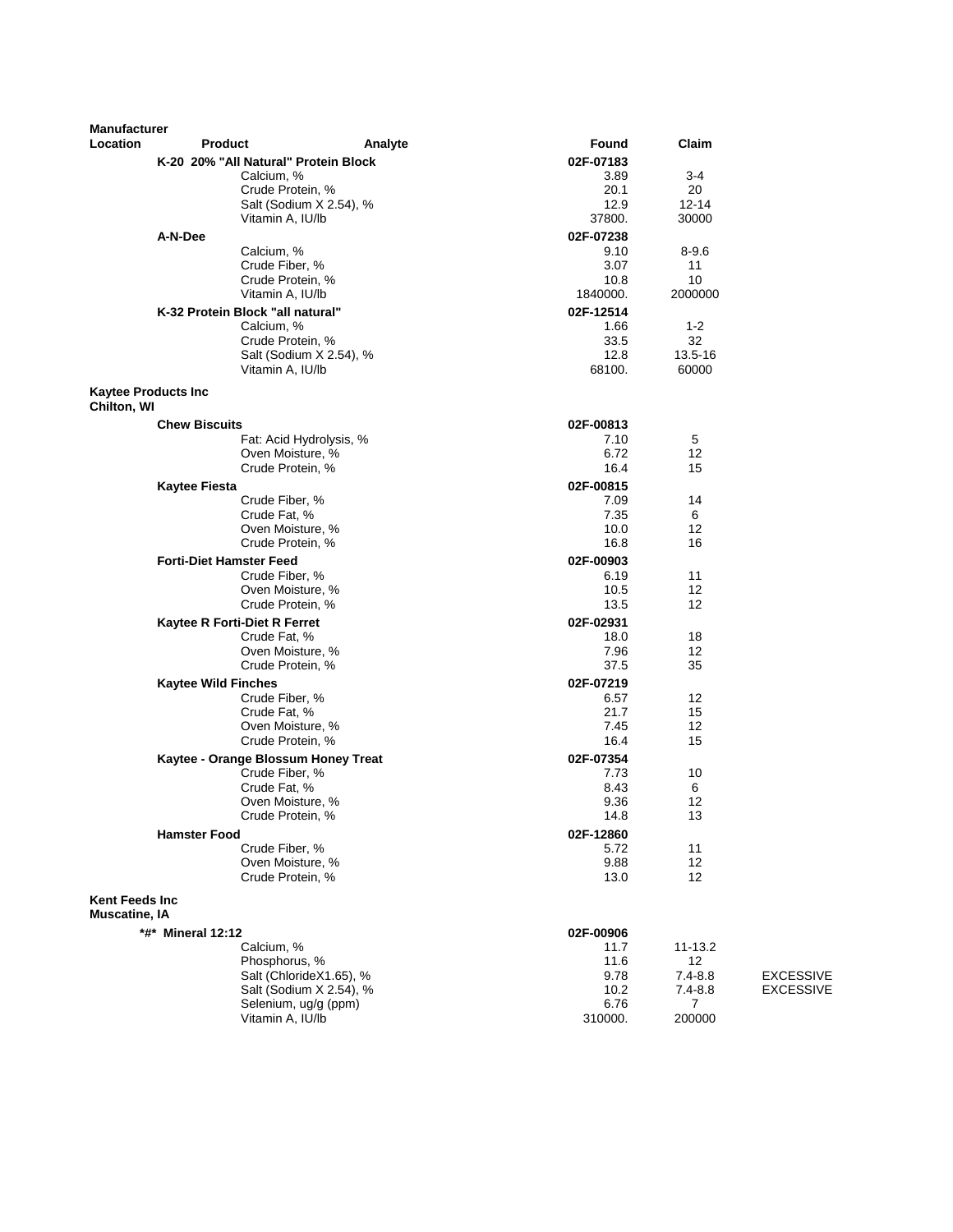| <b>Manufacturer</b>                |                                                |                                                   |                    |               |                  |
|------------------------------------|------------------------------------------------|---------------------------------------------------|--------------------|---------------|------------------|
| Location                           | <b>Product</b>                                 | Analyte                                           | <b>Found</b>       | Claim         |                  |
|                                    | Milk Formula 21-20 DQ Med.                     |                                                   | 02F-00907          |               |                  |
|                                    |                                                | Decoquinate, g/ton                                | 46.8               | 45.4          |                  |
|                                    |                                                | Fat: Roese Gottlieb, %                            | 21.2               | 20            |                  |
|                                    |                                                | Crude Protein, %<br>Vitamin A, IU/lb              | 22.0<br>23300.     | 21<br>30000   |                  |
|                                    |                                                |                                                   |                    |               |                  |
|                                    | <b>Western Range Cow Mineral</b><br>Calcium, % |                                                   | 02F-01809<br>14.2  | 12-14         |                  |
|                                    |                                                | Phosphorus, %                                     | 7.90               | 8.5           |                  |
|                                    |                                                | Selenium, ug/g (ppm)                              | 24.2               | 25            |                  |
|                                    |                                                | Vitamin A, IU/lb                                  | 505000.            | 400000        |                  |
|                                    | Baby Beef 44 500B                              |                                                   | 02F-01810          |               |                  |
|                                    | Calcium, %                                     |                                                   | 6.88               | $6 - 7.2$     |                  |
|                                    |                                                | Equiv Crude Protein, %                            | 18.1               | 18            |                  |
|                                    |                                                | Lasalocid, g/ton                                  | 468.               | 500           |                  |
|                                    |                                                | Crude Protein, %<br>Vitamin A, IU/lb              | 45.0<br>38400.     | 44<br>40000   |                  |
|                                    |                                                |                                                   |                    |               |                  |
|                                    | Swine Safe - Guard 800                         | Fenbendazole, %                                   | 02F-01813<br>0.690 | 0.72          |                  |
|                                    |                                                | Western Breeder Mineral Custom Feed CTC Medicated | 02F-05361          |               |                  |
|                                    | Calcium, %                                     |                                                   | 12.9               | $12 - 14.4$   |                  |
|                                    |                                                | Chlortetracycline, g/lb                           | 1.74               | 1.87          |                  |
|                                    |                                                | Phosphorus, %                                     | 7.84               | 8.5           |                  |
|                                    |                                                | Selenium, ug/g (ppm)                              | 28.1               | 33            |                  |
|                                    |                                                | Vitamin A, IU/lb                                  | 376000.            | 400000        |                  |
|                                    | <b>Kent ADE Mineral</b>                        |                                                   | 02F-05362          |               |                  |
|                                    | Calcium, %                                     |                                                   | 15.6               | 15-18         |                  |
|                                    |                                                | Phosphorus, %                                     | 7.54               | 8             |                  |
|                                    |                                                | Salt (Sodium X 2.54), %<br>Selenium, ug/g (ppm)   | 19.5<br>31.6       | 17-20.4<br>28 |                  |
|                                    |                                                | Vitamin A, IU/lb                                  | 401000.            | 400000        |                  |
|                                    | <b>Western Breeder Mineral</b>                 |                                                   | 02F-14963          |               |                  |
|                                    | Calcium, %                                     |                                                   | 13.4               | $12 - 13$     |                  |
|                                    |                                                | Phosphorus, %                                     | 7.97               | 8.5           |                  |
|                                    |                                                | Selenium, ug/g (ppm)                              | 34.5               | 33            |                  |
|                                    |                                                | Vitamin A, IU/lb                                  | 504000.            | 400000        |                  |
|                                    | <b>Feedlot 40-20 500B</b>                      |                                                   | 02F-14966          |               |                  |
|                                    | Calcium, %                                     |                                                   | 8.91               | $8 - 9.5$     |                  |
|                                    |                                                | Crude Fiber, %                                    | 4.96               | 14            |                  |
|                                    |                                                | Lasalocid, g/ton<br>Crude Protein, %              | 424.<br>40.5       | 500<br>40     |                  |
|                                    |                                                | Vitamin A, IU/lb                                  | 28600.             | 30000         |                  |
| <b>L/M Animal Farms</b>            |                                                |                                                   |                    |               |                  |
| Pleasant Plain, OH                 |                                                |                                                   |                    |               |                  |
|                                    | *#* Hamster Food                               | Oven Moisture, %                                  | 02F-00754<br>12.1  | 10            | <b>EXCESSIVE</b> |
|                                    |                                                | Crude Protein, %                                  | 11.3               | 12            | DEFICIENT        |
| Waubay, SD                         | Labolt Farmers Grain Waubay Branch             |                                                   |                    |               |                  |
|                                    | <b>Custom Feed</b>                             |                                                   | 02F-07220          |               |                  |
|                                    |                                                | Monensin, g/ton                                   | 47.5               | 58            |                  |
| <b>Lambert Kay</b><br>Cranbury, NJ |                                                |                                                   |                    |               |                  |
|                                    | <b>Theralin V-M-P Tablets</b>                  |                                                   | 02F-00904          |               |                  |
|                                    | Calcium, %                                     |                                                   | 5.87               | 5.24-6.19     |                  |
|                                    |                                                | Phosphorus, %                                     | 5.19               | 5.5           |                  |
|                                    | Sodium, %                                      |                                                   | 1.23               | 1.1           |                  |
|                                    |                                                | Vitamin A, IU/lb                                  | 281000.            | 226800        |                  |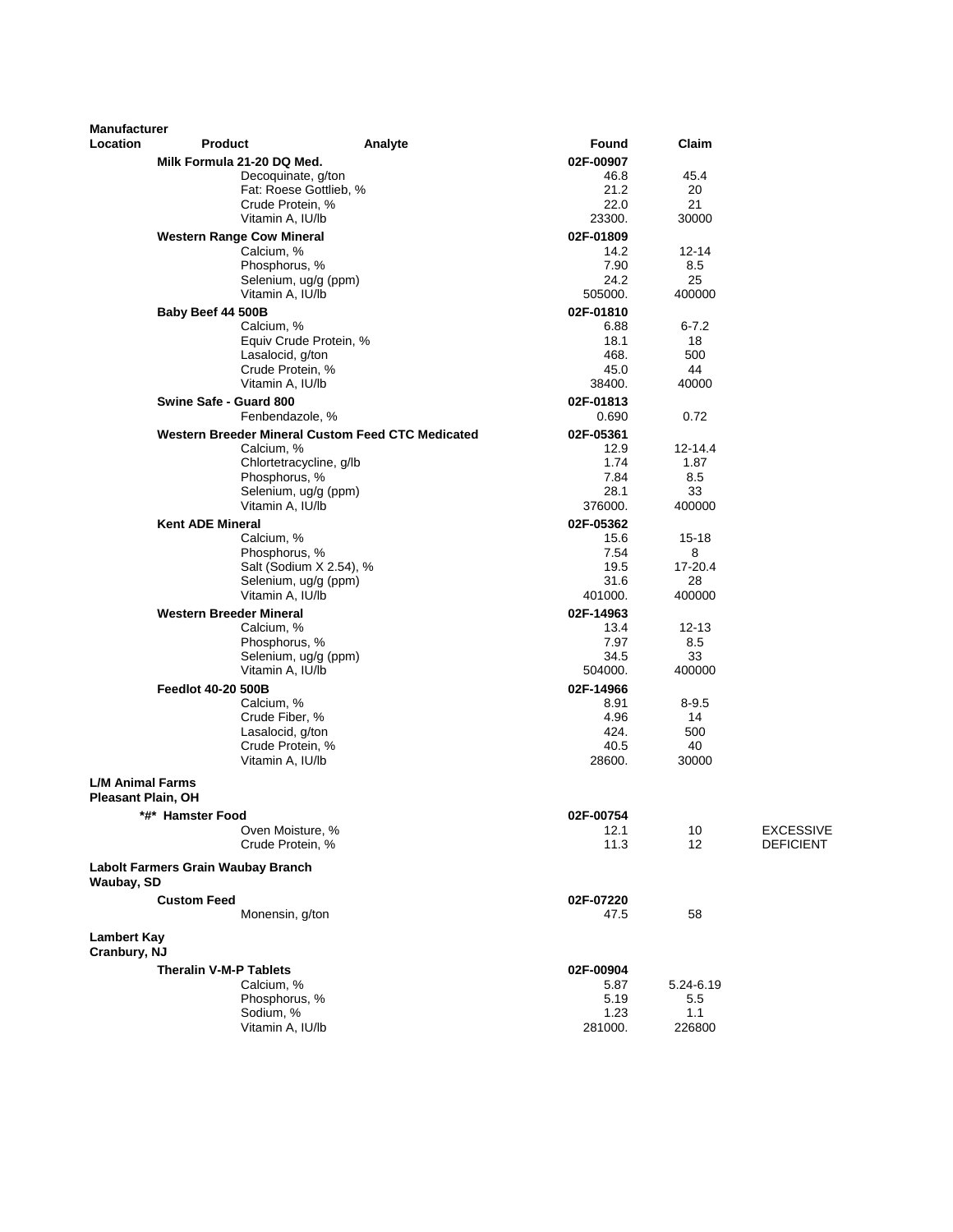| <b>Manufacturer</b><br>Location                    | <b>Product</b>                                                                                 | Analyte                                     | Found                                | Claim                                 |                                      |
|----------------------------------------------------|------------------------------------------------------------------------------------------------|---------------------------------------------|--------------------------------------|---------------------------------------|--------------------------------------|
| <b>Land O Lakes Farmland Feed</b><br>Ft. Dodge, IA |                                                                                                |                                             |                                      |                                       |                                      |
|                                                    | *#* L. O. L. Custom 50-18                                                                      |                                             | 02F-00879                            |                                       |                                      |
|                                                    | Acid Detergent Fiber, %<br>Calcium, %<br>Equiv Crude Protein, %<br>Crude Protein, %            |                                             | 11.0<br>3.68<br>18.5<br>50.6         | 8<br>$3-4$<br>18<br>50                | <b>EXCESSIVE</b>                     |
|                                                    | Salt (Sodium X 2.54), %<br>Selenium, ug/g (ppm)<br>Vitamin A, IU/lb                            |                                             | 3.02<br>6.65<br>21500.               | 3-4<br>6<br>30000                     |                                      |
|                                                    | Van Dyke Mix R500 H.5 010202<br>Crude Fiber, %<br>Monensin, g/ton<br>Crude Protein, %          |                                             | 02F-00880<br>19.7<br>501.<br>12.4    | 30<br>500<br>8                        |                                      |
|                                                    | <b>Commercial Advantage 10</b><br>Crude Fat, %                                                 |                                             | 02F-00881<br>7.57                    | 7.5                                   |                                      |
|                                                    | Crude Protein, %<br>*#* Brook Ag 1-16% Complete Horse<br>Crude Fiber, %                        |                                             | 24.6<br>02F-00882<br>17.1            | 22<br>17.5                            |                                      |
|                                                    | Crude Protein, %<br><b>Steak Maker 40-20 R500</b>                                              |                                             | 15.2<br>02F-00883                    | 16                                    | <b>DEFICIENT</b>                     |
|                                                    | Calcium, %<br>Crude Fiber, %<br>Equiv Crude Protein, %                                         |                                             | 6.71<br>9.76<br>19.2                 | $7-8$<br>12<br>20                     |                                      |
|                                                    | Monensin, g/ton<br>Potassium, %<br>Crude Protein, %                                            | Salt (Sodium X 2.54), %                     | 484.<br>2.95<br>40.4<br>3.92         | 500<br>3<br>40<br>$3.5 - 4.5$         |                                      |
|                                                    | Selenium, ug/g (ppm)<br>Vitamin A, IU/lb                                                       | Humboldt-Becker RC30-10 B1000 2X VTM 120401 | 5.30<br>42100.<br>02F-00884          | 4.1<br>40000                          |                                      |
|                                                    | Calcium, %<br>Crude Fiber, %<br>Equiv Crude Protein, %<br>Lasalocid, g/ton<br>Crude Protein, % |                                             | 2.10<br>9.75<br>9.74<br>852.<br>30.6 | $1.7 - 2.2$<br>12<br>10<br>1000<br>30 |                                      |
|                                                    | Vitamin A, IU/lb<br><b>Intense Calf Mixer B-120</b><br>Acid Detergent Fiber, %                 |                                             | 541000.<br>02F-00885<br>9.10         | 125000<br>11                          |                                      |
|                                                    | Calcium, %<br>Lasalocid, g/ton<br>Crude Protein, %                                             |                                             | 2.00<br>109.<br>36.2                 | $1.7 - 2.2$<br>120<br>37              |                                      |
|                                                    | Peterson Bull Grower 30% R500<br>Calcium, %<br>Crude Fiber, %<br>Monensin, g/ton               |                                             | 02F-00886<br>5.40<br>9.70<br>486.    | 5.4-6.4<br>15<br>500                  |                                      |
|                                                    | Crude Protein, %<br>Salt (Sodium X 2.54), %<br>Vitamin A, IU/lb                                |                                             | 32.3<br>3.07<br>27000.               | 30<br>$3 - 4$<br>32000                |                                      |
|                                                    | *#* Bos Builder G Mineral<br>Calcium, %<br>Magnesium, %<br>Phosphorus, %                       |                                             | 02F-00887<br>13.7<br>1.35<br>11.4    | 12.6-15.1<br>2<br>12.5                | <b>DEFICIENT</b><br><b>DEFICIENT</b> |
|                                                    | Salt (Sodium X 2.54), %<br>Selenium, ug/g (ppm)<br>Vitamin A, IU/lb                            |                                             | 13.7<br>24.9<br>195000.              | 15-18<br>35<br>200000                 | <b>DEFICIENT</b>                     |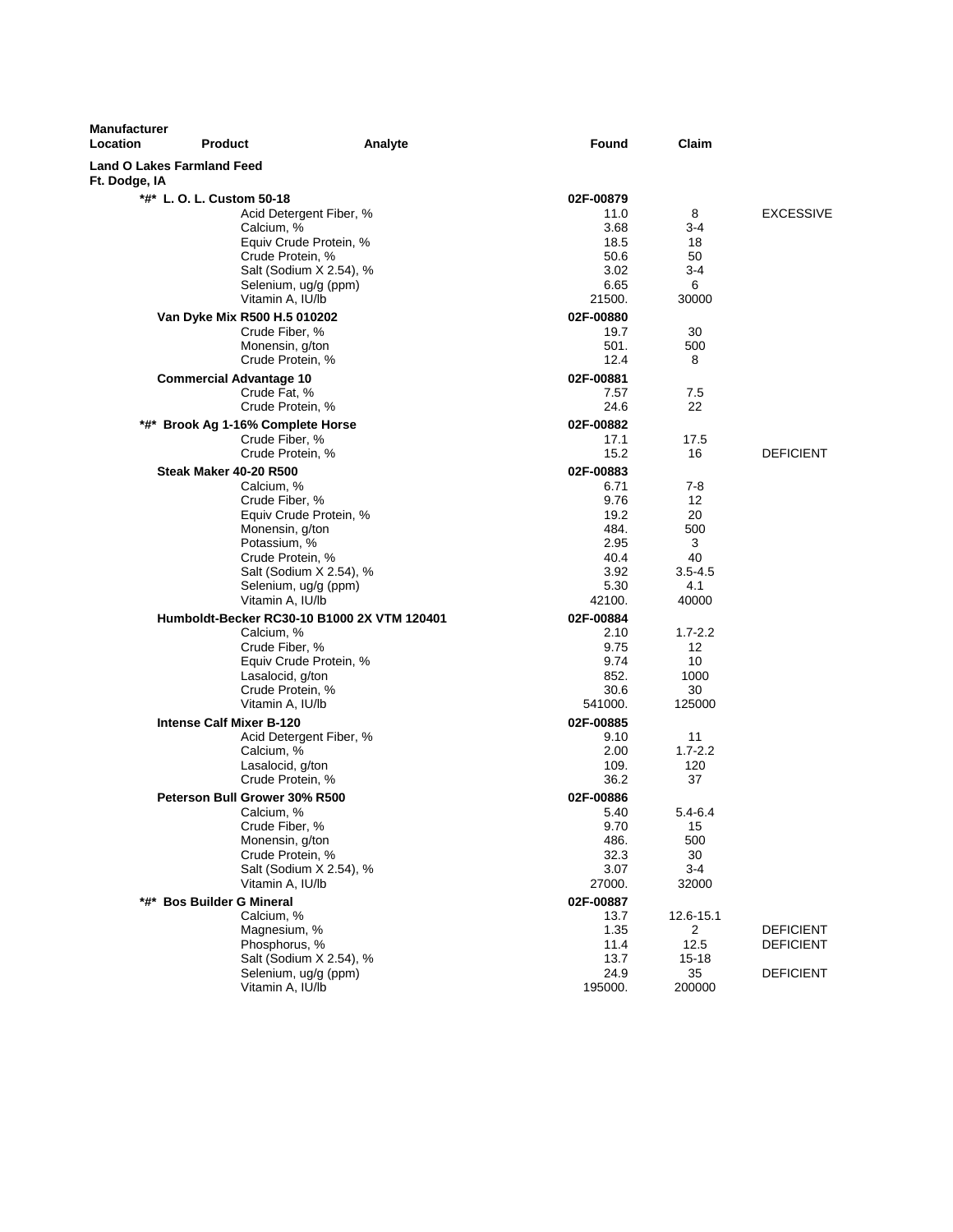| <b>Manufacturer</b> |                                          |         |                   |                   |                  |
|---------------------|------------------------------------------|---------|-------------------|-------------------|------------------|
| Location            | <b>Product</b>                           | Analyte | Found             | Claim             |                  |
|                     | *#* Bos Builder B Mineral                |         | 02F-00888         |                   |                  |
|                     | Calcium, %                               |         | 12.9              | 12.5-14.9         |                  |
|                     | Magnesium, %                             |         | 1.48              | 2                 | <b>DEFICIENT</b> |
|                     | Phosphorus, %                            |         | 12.0              | 12.5              |                  |
|                     | Salt (Sodium X 2.54), %                  |         | 13.0<br>20.9      | 11.8-14.2<br>35   | <b>DEFICIENT</b> |
|                     | Selenium, ug/g (ppm)<br>Vitamin A, IU/lb |         | 250000.           | 450000            | <b>DEFICIENT</b> |
|                     |                                          |         |                   |                   |                  |
|                     | Aureo 4 MP<br>Calcium, %                 |         | 02F-03351<br>6.23 | $6 - 7$           |                  |
|                     | Crude Fiber, %                           |         | 19.8              | 29                |                  |
|                     | Chlortetracycline, g/lb                  |         | 4.03              | 4                 |                  |
|                     | Crude Protein, %                         |         | 12.2              | 8                 |                  |
|                     | *#* ProPhos 12 Mineral                   |         | 02F-04532         |                   |                  |
|                     | Calcium, %                               |         | 11.9              | 11.5-13.5         |                  |
|                     | Magnesium, %                             |         | 1.65              | 2                 |                  |
|                     | Phosphorus, %                            |         | 12.2              | 12                |                  |
|                     | Salt (Sodium X 2.54), %                  |         | 11.1              | $11 - 13$         |                  |
|                     | Selenium, ug/g (ppm)<br>Vitamin A, IU/lb |         | 13.2<br>257000.   | 22<br>200000      | <b>DEFICIENT</b> |
|                     |                                          |         |                   |                   |                  |
|                     | *#* Hi-Mag Mineral<br>Calcium, %         |         | 02F-04533<br>10.4 | 10-12             |                  |
|                     | Magnesium, %                             |         | 12.8              | 13                |                  |
|                     | Phosphorus, %                            |         | 5.05              | 6                 | <b>DEFICIENT</b> |
|                     | Salt (Sodium X 2.54), %                  |         | 14.7              | 12-14             |                  |
|                     | Selenium, ug/g (ppm)                     |         | 24.7              | 17                |                  |
|                     | Vitamin A, IU/lb                         |         | 123000.           | 150000            |                  |
|                     | Creep Pasture Gest 12-B-68               |         | 02F-04809         |                   |                  |
|                     | Crude Fiber, %                           |         | 22.3              | 25                |                  |
|                     | Lasalocid, g/ton                         |         | 52.1              | 68                |                  |
|                     | Crude Protein, %                         |         | 13.9              | 12                |                  |
|                     | <b>Steak Maker 40-28 R-500</b>           |         | 02F-04810         |                   |                  |
|                     | Calcium, %                               |         | 8.55              | $9 - 10$          |                  |
|                     | Crude Fiber, %<br>Equiv Crude Protein, % |         | 6.62<br>23.6      | 12<br>28          |                  |
|                     | Monensin, g/ton                          |         | 424.              | 500               |                  |
|                     | Potassium, %                             |         | 2.87              | 3                 |                  |
|                     | Crude Protein, %                         |         | 39.6              | 40                |                  |
|                     | Salt (Sodium X 2.54), %                  |         | 3.85              | $3.5 - 4.5$       |                  |
|                     | Selenium, ug/g (ppm)                     |         | 4.50              | 4.1               |                  |
|                     | Vitamin A, IU/lb                         |         | 50400.            | 40000             |                  |
|                     | Aureomycin S700 2G                       |         | 02F-04813         |                   |                  |
|                     | Chlortetracycline, g/lb                  |         | 1.49              | $\overline{c}$    |                  |
|                     | Sulfamethazine, g/lb                     |         | 1.62              | $\overline{2}$    |                  |
|                     | <b>Pro Phos 12 Mineral Aureo</b>         |         | 02F-05284         |                   |                  |
|                     | Calcium, %<br>Chlortetracycline, g/ton   |         | 12.4<br>3340.     | 11.5-13.5<br>3500 |                  |
|                     | Phosphorus, %                            |         | 11.5              | 12                |                  |
|                     | Salt (Sodium X 2.54), %                  |         | 12.0              | $11 - 13$         |                  |
|                     | Selenium, ug/g (ppm)                     |         | 21.7              | 22                |                  |
|                     | Vitamin A, IU/lb                         |         | 228000.           | 190000            |                  |
|                     | Pro Phos 8 Mineral W/ Altosid            |         | 02F-05285         |                   |                  |
|                     | Calcium. %                               |         | 12.2              | 12.5-15           |                  |
|                     | Magnesium, %                             |         | 1.70              | 2                 |                  |
|                     | Phosphorus, %                            |         | 7.96              | 8                 |                  |
|                     | Salt (Sodium X 2.54), %                  |         | 16.4              | 16-18.5           |                  |
|                     | Selenium, ug/g (ppm)<br>Vitamin A, IU/lb |         | 16.5<br>151000.   | 22<br>150000      |                  |
|                     |                                          |         |                   |                   |                  |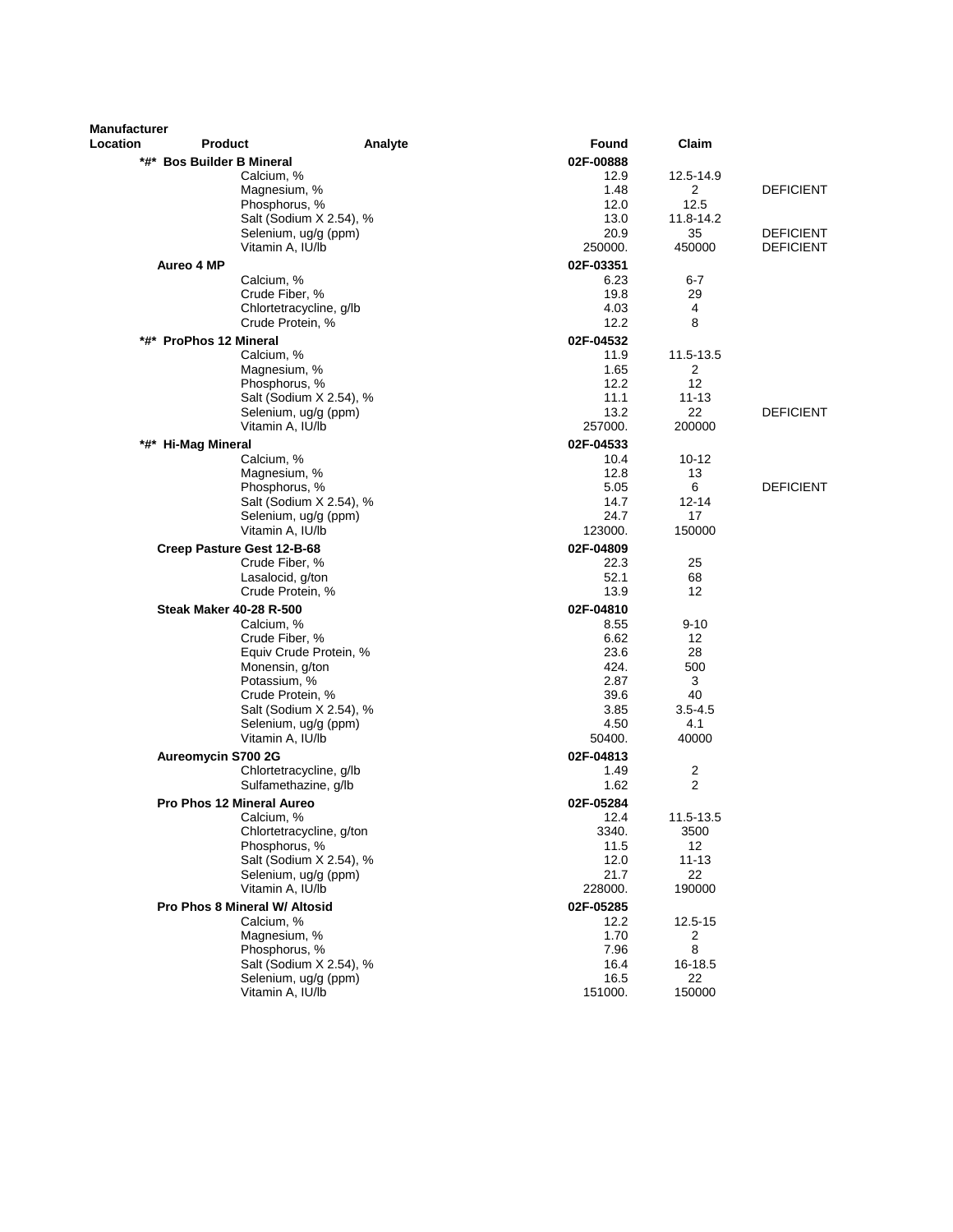| <b>Manufacturer</b> |                                             |                                                   |                   |                 |                  |
|---------------------|---------------------------------------------|---------------------------------------------------|-------------------|-----------------|------------------|
| Location            | <b>Product</b>                              | Analyte                                           | Found             | Claim           |                  |
|                     | *#* Pasture Gainer Block 37 R350            |                                                   | 02F-05286         |                 |                  |
|                     | Calcium, %                                  |                                                   | 2.47              | $2.5 - 3.5$     |                  |
|                     |                                             | Equiv Crude Protein, %                            | 19.0              | 16.5            | <b>EXCESSIVE</b> |
|                     |                                             | Monensin, g/ton                                   | 328.              | 350             |                  |
|                     |                                             | Crude Protein, %<br>Salt (ChlorideX1.65), %       | 40.6<br>14.9      | 37<br>13.5-14.5 |                  |
|                     |                                             | Salt (Sodium X 2.54), %                           | 12.0              | 13.5-14.5       | <b>DEFICIENT</b> |
|                     |                                             | Vitamin A, IU/lb                                  | 93800.            | 125000          |                  |
|                     | *#* Rangeland All Stock 28VP                |                                                   | 02F-05288         |                 |                  |
|                     | Calcium, %                                  |                                                   | 1.98              | $2 - 2.5$       |                  |
|                     |                                             | Crude Protein, %                                  | 27.5              | 28              |                  |
|                     |                                             | Salt (ChlorideX1.65), %                           | 8.04              | 10.5-11.5       | <b>DEFICIENT</b> |
|                     |                                             | Salt (Sodium X 2.54), %                           | 8.32              | 10.5-11.5       | <b>DEFICIENT</b> |
|                     |                                             | Vitamin A, IU/lb                                  | 28100.            | 30000           |                  |
|                     | Pro-Phos 6 Mag Mineral                      |                                                   | 02F-05384         |                 |                  |
|                     | Calcium, %                                  |                                                   | 11.2              | $11 - 13$       |                  |
|                     |                                             | Magnesium, %                                      | 9.01              | 10              |                  |
|                     |                                             | Phosphorus, %<br>Salt (Sodium X 2.54), %          | 5.75<br>15.0      | 6<br>13-15.5    |                  |
|                     |                                             | Selenium, ug/g (ppm)                              | 25.2              | 22              |                  |
|                     |                                             | Vitamin A. IU/lb                                  | 176000.           | 150000          |                  |
| *#*                 | <b>Beef Grower Formulator B-1200</b>        |                                                   | 02F-05385         |                 |                  |
|                     | Calcium, %                                  |                                                   | 12.0              | $12 - 13$       |                  |
|                     |                                             | Lasalocid, g/ton                                  | 1200.             | 1200            |                  |
|                     |                                             | Crude Protein, %                                  | 13.8              | 9               |                  |
|                     |                                             | Salt (Sodium X 2.54), %                           | 13.2              | 12.5-13.5       |                  |
|                     |                                             | Selenium, ug/g (ppm)                              | 7.91              | 11              | <b>DEFICIENT</b> |
|                     |                                             | Vitamin A, IU/lb                                  | 105000.           | 100000          |                  |
|                     |                                             | <b>Land O Lakes Sweet'ner Dried Molasses Feed</b> | 02F-05386         |                 |                  |
|                     |                                             | Crude Fiber, %                                    | 23.8<br>42.2      | 24<br>38        |                  |
|                     |                                             | Total Sugars(Invert), %                           |                   |                 |                  |
|                     | <b>Commercial Advantage 30CX</b>            |                                                   | 02F-06360         |                 |                  |
|                     |                                             | Carbadox, %<br>Crude Fat, %                       | 0.00515<br>6.69   | 0.0055<br>6     |                  |
|                     |                                             | Crude Protein, %                                  | 22.7              | 20              |                  |
|                     | <b>Land O'Lakes Sweetner Dried Molasses</b> |                                                   | 02F-07203         |                 |                  |
|                     |                                             | Crude Fiber, %                                    | 25.0              | 24              |                  |
|                     |                                             | Total Sugars(Invert), %                           | 50.1              | 38              |                  |
|                     | Peak Plus 35 Hi-Fat                         |                                                   | 02F-07217         |                 |                  |
|                     |                                             | Acid Detergent Fiber, %                           | 6.54              | 8.5             |                  |
|                     | Calcium, %                                  |                                                   | 2.26              | $2.1 - 2.6$     |                  |
|                     |                                             | Fat: Acid Hydrolysis, %                           | 7.25              | 8               |                  |
|                     |                                             | Crude Protein, %                                  | 34.3              | 35              |                  |
|                     | <b>Pro Leader</b>                           |                                                   | 02F-07240         |                 |                  |
|                     | Calcium, %                                  |                                                   | 3.01              | $2.8 - 3.8$     |                  |
|                     |                                             | Lysine - Total, %<br>Crude Protein, %             | 2.58<br>41.0      | 2.6<br>40       |                  |
|                     |                                             |                                                   |                   |                 |                  |
|                     | <b>Ultra Wean Plus</b>                      | Chlortetracycline, g/ton                          | 02F-07343         |                 |                  |
|                     |                                             | Crude Protein, %                                  | 292.<br>25.2      | 400<br>22       |                  |
|                     |                                             |                                                   |                   |                 |                  |
|                     | Steakmaker Grower 38-0 (vp)<br>Calcium, %   |                                                   | 02F-07397<br>4.15 | 4-5             |                  |
|                     |                                             | Crude Fiber, %                                    | 3.40              | 15              |                  |
|                     |                                             | Crude Protein, %                                  | 37.1              | 38              |                  |
|                     |                                             | Salt (Sodium X 2.54), %                           | 3.37              | $3 - 4$         |                  |
|                     |                                             | Vitamin A, IU/lb                                  | 27300.            | 32000           |                  |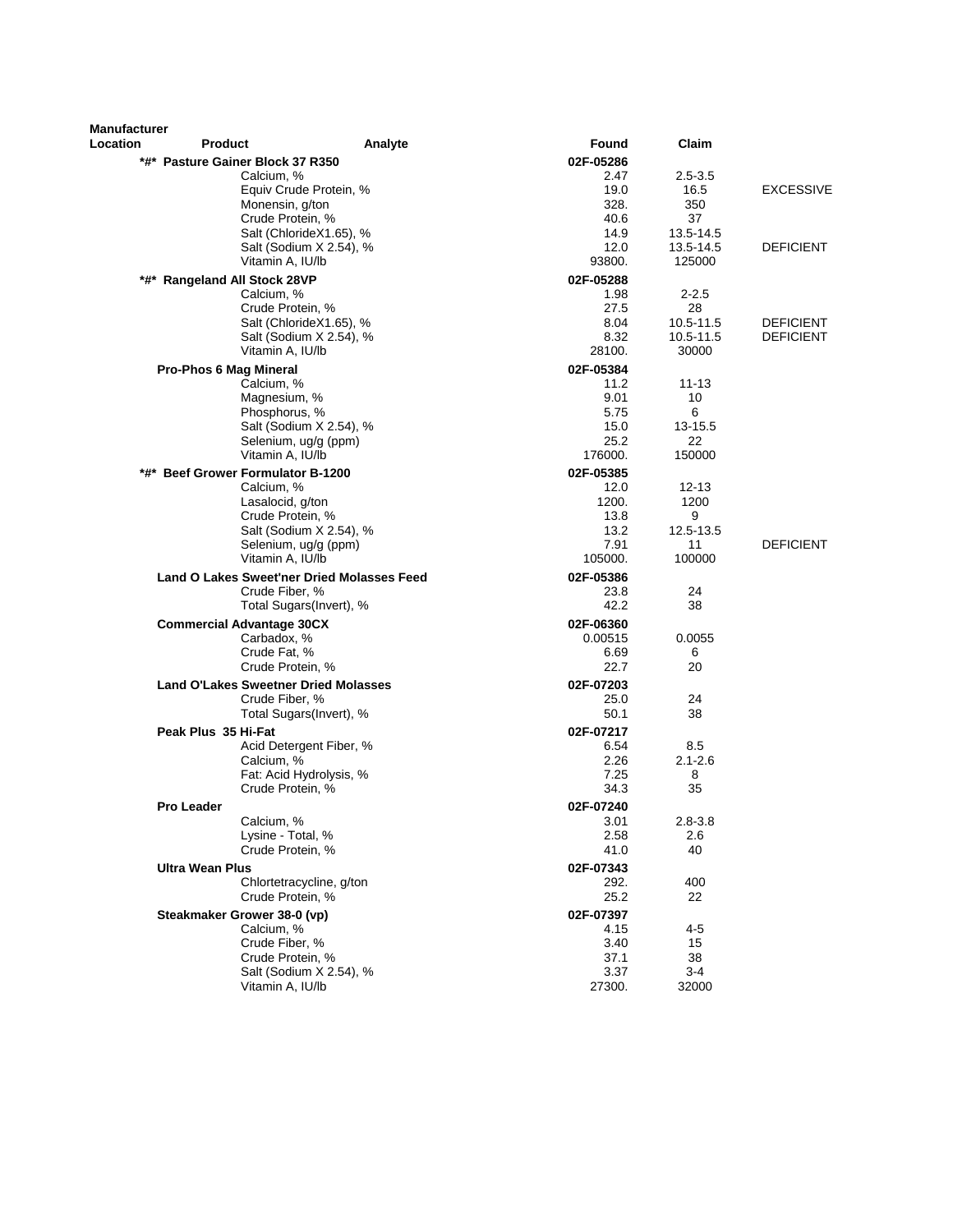| <b>Manufacturer</b> |                                         |                                                |                   |                         |                  |
|---------------------|-----------------------------------------|------------------------------------------------|-------------------|-------------------------|------------------|
| Location            | <b>Product</b>                          | Analyte                                        | Found             | Claim                   |                  |
|                     | *#* Steak Maker 40-20 R500 Medicated    |                                                | 02F-07413         |                         |                  |
|                     | Calcium, %                              |                                                | 7.07              | $7-8$                   |                  |
|                     | Crude Fiber, %                          |                                                | 11.0              | 12                      |                  |
|                     |                                         | Equiv Crude Protein, %                         | 18.8              | 20                      |                  |
|                     | Monensin, g/ton                         |                                                | 494.<br>2.79      | 500<br>3                |                  |
|                     | Potassium, %<br>Crude Protein, %        |                                                | 38.3              | 40                      | <b>DEFICIENT</b> |
|                     |                                         | Salt (Sodium X 2.54), %                        | 4.40              | $3.5 - 4.5$             |                  |
|                     | Vitamin A, IU/lb                        |                                                | 35400.            | 40000                   |                  |
|                     | Beef Crumbles AS700 2+2                 |                                                | 02F-17136         |                         |                  |
|                     | Calcium, %                              |                                                | 5.24              | 4-5                     |                  |
|                     | Crude Fiber, %                          |                                                | 17.6              | 30                      |                  |
|                     |                                         | Chlortetracycline, g/lb                        | 1.77              | 2                       |                  |
|                     | Crude Protein, %                        |                                                | 14.2              | 10                      |                  |
|                     | Sulfamethazine, g/lb                    |                                                | 1.85              | 2                       |                  |
| Fort Dodge, IA      | <b>Land O Lakes Farmland Feeds</b>      |                                                |                   |                         |                  |
|                     |                                         |                                                |                   |                         |                  |
|                     | 37 Pasture Liquid                       | Equiv Crude Protein, %                         | 02F-06355<br>34.8 | 36                      |                  |
|                     | Oven Moisture, %                        |                                                | 40.8              | 40                      |                  |
|                     | Crude Protein, %                        |                                                | 40.2              | 37                      |                  |
|                     |                                         | Salt (Sodium X 2.54), %                        | 4.63              | $4.5 - 5.5$             |                  |
|                     | Vitamin A, IU/lb                        |                                                | 30600.            | 36320                   |                  |
|                     |                                         | Platte-Sybesma L40(0Ca)RK-500 AvZC x Medicated | 02F-06356         |                         |                  |
|                     |                                         | Equiv Crude Protein, %                         | 37.5              | 39                      |                  |
|                     | Oven Moisture, %                        |                                                | 40.8              | 40                      |                  |
|                     | Monensin, g/ton                         |                                                | 508.              | 500                     |                  |
|                     | Potassium, %                            |                                                | 2.23              | 2                       |                  |
|                     | Crude Protein, %                        |                                                | 42.3              | 40                      |                  |
|                     |                                         | Salt (Sodium X 2.54), %                        | 4.60              | $4.5 - 5.5$             |                  |
|                     | Vitamin A, IU/lb                        |                                                | 34400.            | 36320                   |                  |
|                     | <b>Koxy Krumbles</b>                    |                                                | 02F-07205         |                         |                  |
|                     | Amprolium, %                            |                                                | 1.01              | 1.25                    |                  |
|                     | Crude Fiber, %                          |                                                | 6.61              | 15                      |                  |
|                     | Crude Protein, %                        |                                                | 15.2              | 11.5                    |                  |
|                     | *#* Beef Feed Range Cubes               |                                                | 02F-07226         |                         |                  |
|                     | Calcium, %                              |                                                | 1.25              | $1.8 - 2.3$             | <b>DEFICIENT</b> |
|                     | Crude Fiber, %                          |                                                | 14.6              | 15<br>5.2               |                  |
|                     | Crude Protein, %                        | Equiv Crude Protein, %                         | 5.15<br>20.4      | 20                      |                  |
|                     |                                         |                                                |                   |                         |                  |
|                     | Crude Protein, %                        | 47% Dehulled Soybean Meal Solvent Extracted    | 02F-14741<br>46.8 | 42                      |                  |
|                     |                                         |                                                |                   |                         |                  |
|                     | <b>CTC 4 Crumbles</b><br>Crude Fiber, % |                                                | 02F-14742         | 29                      |                  |
|                     |                                         | Chlortetracycline, g/lb                        | 21.0<br>3.77      | $\overline{\mathbf{4}}$ |                  |
|                     | Crude Protein, %                        |                                                | 12.9              | 8                       |                  |
|                     | <b>Phosphos 12 Mineral</b>              |                                                | 02F-14743         |                         |                  |
|                     | Calcium, %                              |                                                | 12.5              | 11.5-13.5               |                  |
|                     | Magnesium, %                            |                                                | 1.74              | 2                       |                  |
|                     | Phosphorus, %                           |                                                | 11.4              | 12                      |                  |
|                     |                                         | Salt (Sodium X 2.54), %                        | 11.6              | $11 - 13$               |                  |
|                     |                                         | Selenium, ug/g (ppm)                           | 22.2              | 22                      |                  |
|                     | Vitamin A, IU/lb                        |                                                | 239000.           | 200000                  |                  |
|                     | Steak Maker 40-20                       |                                                | 02F-14744         |                         |                  |
|                     | Calcium, %                              |                                                | 6.56              | 7-8                     |                  |
|                     | Crude Fiber, %                          |                                                | 5.61              | 12                      |                  |
|                     | Crude Protein, %                        |                                                | 39.7              | 40                      |                  |
|                     |                                         | Salt (Sodium X 2.54), %                        | 4.04              | $3.5 - 4.5$             |                  |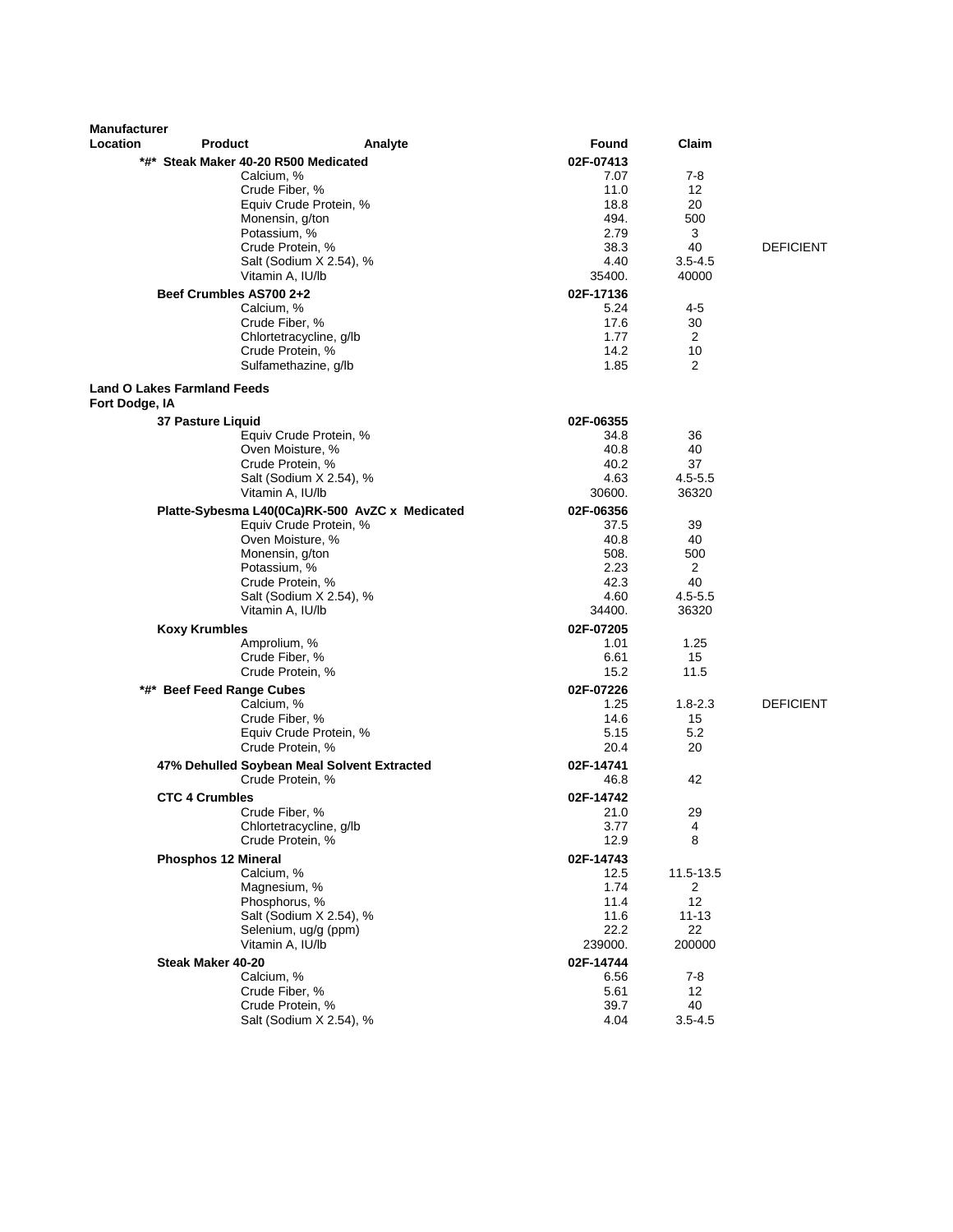| <b>Manufacturer</b><br>Location     | <b>Product</b>                        | Analyte                                         | Found         | Claim               |                  |
|-------------------------------------|---------------------------------------|-------------------------------------------------|---------------|---------------------|------------------|
| Land O Lakes Inc.<br>Fort Dodge, IA |                                       |                                                 |               |                     |                  |
|                                     | Steakmaker 40-20 R500                 |                                                 | 02F-05304     |                     |                  |
|                                     | Calcium, %                            |                                                 | 6.74          | $7-8$               |                  |
|                                     | Crude Fiber, %                        |                                                 | 9.27          | 12                  |                  |
|                                     |                                       | Equiv Crude Protein, %                          | 20.4          | 20                  |                  |
|                                     | Monensin, g/ton                       |                                                 | 485.          | 500                 |                  |
|                                     | Potassium, %                          |                                                 | 2.94          | 3                   |                  |
|                                     | Crude Protein, %                      |                                                 | 40.6          | 40                  |                  |
|                                     |                                       | Salt (Sodium X 2.54), %<br>Selenium, ug/g (ppm) | 4.00<br>5.38  | $3.5 - 4.5$<br>4.1  |                  |
|                                     | Vitamin A, IU/lb                      |                                                 | 31800.        | 40000               |                  |
|                                     | Creep Pasture Gest 14-B 68            |                                                 | 02F-05313     |                     |                  |
|                                     | Crude Fiber, %                        |                                                 | 18.3          | 25                  |                  |
|                                     | Lasalocid, g/ton                      |                                                 | 61.8          | 68                  |                  |
|                                     | Crude Protein, %                      |                                                 | 15.4          | 14                  |                  |
|                                     | <b>Pro-Phos 12 Mineral</b>            |                                                 | 02F-05782     |                     |                  |
|                                     | Calcium, %                            |                                                 | 11.6          | 11.5-13.5           |                  |
|                                     | Magnesium, %                          |                                                 | 1.78          | 2                   |                  |
|                                     | Phosphorus, %                         |                                                 | 11.3          | 12                  |                  |
|                                     |                                       | Salt by Sodium, Ib/ton                          | 12.6          | $11 - 13$           |                  |
|                                     |                                       | Selenium, ug/g (ppm)                            | 20.5          | 22                  |                  |
|                                     | Vitamin A, IU/lb                      |                                                 | 246000.       | 200000              |                  |
|                                     | Herd Maker 16 B70 Pellet              |                                                 | 02F-05783     |                     |                  |
|                                     |                                       | Acid Detergent Fiber, %                         | 7.29          | 9.5                 |                  |
|                                     | Lasalocid, g/ton                      |                                                 | 62.5          | 70                  |                  |
|                                     | Crude Protein, %                      |                                                 | 16.2          | 16                  |                  |
|                                     | <b>ProLeader</b>                      |                                                 | 02F-05784     |                     |                  |
|                                     | Calcium, %                            |                                                 | 3.08          | $2.8 - 3.8$         |                  |
|                                     | Lysine - Total, %<br>Crude Protein, % |                                                 | 2.51<br>41.0  | 2.6<br>40           |                  |
|                                     |                                       |                                                 |               |                     |                  |
|                                     | <b>Country Choice Egg Maker BMD</b>   |                                                 | 02F-06770     |                     |                  |
|                                     | Calcium, %<br>Lysine - Total, %       |                                                 | 3.62<br>0.915 | $3.1 - 4.1$<br>0.77 |                  |
|                                     |                                       | Methionine - Total, %                           | 0.311         | 0.33                |                  |
|                                     | Crude Protein, %                      |                                                 | 18.4          | 18                  |                  |
|                                     | <b>Stock Starter OTC 250</b>          |                                                 | 02F-06771     |                     |                  |
|                                     | Crude Fiber, %                        |                                                 | 20.5          | 25                  |                  |
|                                     |                                       | Oxytetracycline, g/ton                          | 196.          | 250                 |                  |
|                                     | Crude Protein, %                      |                                                 | 13.2          | 12                  |                  |
|                                     | *#* Lean Gain Premix                  |                                                 | 02F-06788     |                     |                  |
|                                     | Calcium, %                            |                                                 | 20.1          | 19.9-23.9           |                  |
|                                     | Phosphorus, %                         |                                                 | 9.22          | 9                   |                  |
|                                     |                                       | Salt (Sodium X 2.54), %                         | 12.9          | 11.8-14.2           |                  |
|                                     |                                       | Selenium, ug/g (ppm)                            | 5.80          | 9.2                 | <b>DEFICIENT</b> |
|                                     | Vitamin A, IU/lb                      |                                                 | 116000.       | 111000              |                  |
|                                     | <b>Steakmaker Grower 35-0</b>         |                                                 | 02F-14977     |                     |                  |
|                                     | Calcium, %                            |                                                 | 5.80          | 6-7                 |                  |
|                                     | Crude Fiber, %<br>Crude Protein, %    |                                                 | 3.46          | 15<br>35            |                  |
|                                     |                                       | Salt (Sodium X 2.54), %                         | 34.3<br>3.58  | $3 - 4$             |                  |
|                                     | Vitamin A, IU/lb                      |                                                 | 25500.        | 32000               |                  |
|                                     | <b>Commercial Advantage 20 CX</b>     |                                                 | 02F-15289     |                     |                  |
|                                     | Carbadox, g/ton                       |                                                 | 48.0          |                     |                  |
|                                     | Crude Fat, %                          |                                                 | 6.53          |                     |                  |
|                                     | Crude Protein, %                      |                                                 | 22.5          |                     |                  |
|                                     |                                       |                                                 |               |                     |                  |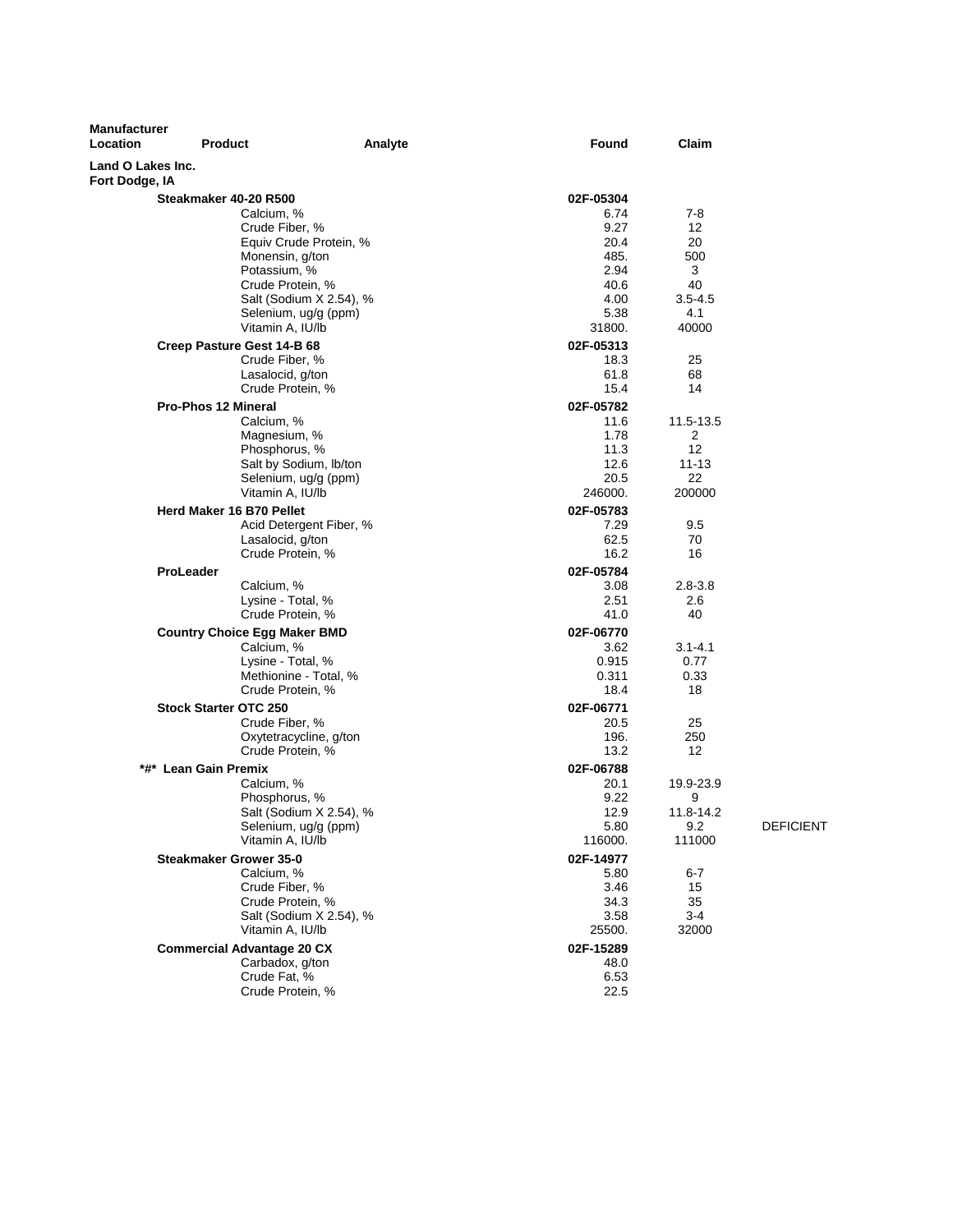| <b>Manufacturer</b><br>Location                       | <b>Product</b>                                                               | Analyte | Found                          | Claim                    |                  |
|-------------------------------------------------------|------------------------------------------------------------------------------|---------|--------------------------------|--------------------------|------------------|
| <b>Land O Lakes/Farmland Feeds</b><br>Sioux Falls, SD |                                                                              |         |                                |                          |                  |
|                                                       | Luthold Heifer Developer B400 112801<br>Calcium, %<br>Equiv Crude Protein, % |         | 02F-07341<br>2.24<br>10.5      | $2.2 - 2.7$<br>11        |                  |
|                                                       | Lasalocid, g/ton<br>Crude Protein, %<br>Selenium, ug/g (ppm)                 |         | 373.<br>36.9<br>4.98           | 400<br>36<br>5.5         |                  |
| Rum-Liq 33                                            | Vitamin A, IU/lb                                                             |         | 41100.<br>02F-12512            | 50000                    |                  |
|                                                       | Vacuum Moisture, %<br>Crude Protein, %<br>Vitamin A, IU/lb                   |         | 37.4<br>35.0<br>48400.         | 36<br>33<br>30000        |                  |
| <b>Land O Lakes/Harvest States</b><br>Fort Dodge, IA  |                                                                              |         |                                |                          |                  |
|                                                       | <b>Pheasant Breeder Ration</b><br>Calcium, %<br>Crude Protein, %             |         | 03F-00106<br>2.14<br>17.7      | $2.1 - 2.6$<br>17        |                  |
| <b>Land O Lakes/Harvest States</b>                    |                                                                              |         |                                |                          |                  |
| Ft. Dodge, IA                                         | Beef Mix H 1.0 Medicated<br>Calcium, %                                       |         | 02F-03238<br>3.14              | $3.5 - 4.5$              |                  |
|                                                       | Crude Fiber, %<br>Crude Protein, %                                           |         | 11.0<br>12.5                   | 12<br>10                 |                  |
| Lesterville Feed & Grain<br>Lesterville, SD           |                                                                              |         |                                |                          |                  |
| <b>Country Pig</b>                                    | Calcium, %                                                                   |         | 02F-01808<br>1.85              | $2 - 3$                  |                  |
|                                                       | Crude Fat, %<br>Crude Protein, %                                             |         | 30.1<br>15.2                   | 18<br>15                 |                  |
|                                                       | <b>Country Mix Concentrate</b>                                               |         | 02F-01811                      |                          |                  |
|                                                       | Calcium, %<br>Lysine - Total, %<br>Crude Protein, %                          |         | 3.84<br>3.09<br>39.2           | $3.8 - 4.8$<br>2.9<br>40 |                  |
|                                                       | *#* Custom Beef Popper<br>Calcium, %                                         |         | 02F-01812<br>4.33              | $3 - 4$                  |                  |
|                                                       | Crude Fat, %<br>Lasalocid, g/ton<br>Crude Protein, %<br>Vitamin A, IU/lb     |         | 5.98<br>443.<br>34.8<br>42500. | 6<br>500<br>37<br>40000  | <b>DEFICIENT</b> |
| <b>Manna Pro Corporation</b><br>St. Louis, MO         |                                                                              |         |                                |                          |                  |
| Aureomycin                                            |                                                                              |         | 02F-00742                      |                          |                  |
|                                                       | Crude Fiber, %<br>Chlortetracycline, g/lb<br>Crude Protein, %                |         | 15.4<br>3.64<br>10.0           | 25<br>4<br>9             |                  |
| <b>Unimilk</b>                                        | Fat: Roese Gottlieb, %                                                       |         | 02F-00745<br>16.1              | 15                       |                  |
|                                                       | Oven Moisture, %<br>Crude Protein, %<br>Vitamin A, IU/lb                     |         | 3.59<br>22.8<br>24800.         | 6<br>22<br>30000         |                  |
|                                                       | <b>Manna All Purpose Mineral with Vitamins</b><br>Calcium, %                 |         | 02F-05278<br>24.6              | 23-27.6                  |                  |
|                                                       | Phosphorus, %<br>Salt (ChlorideX1.65), %<br>Salt (Sodium X 2.54), %          |         | 4.19<br>19.0<br>14.4           | 4<br>16-19.2<br>16-19.2  | <b>DEFICIENT</b> |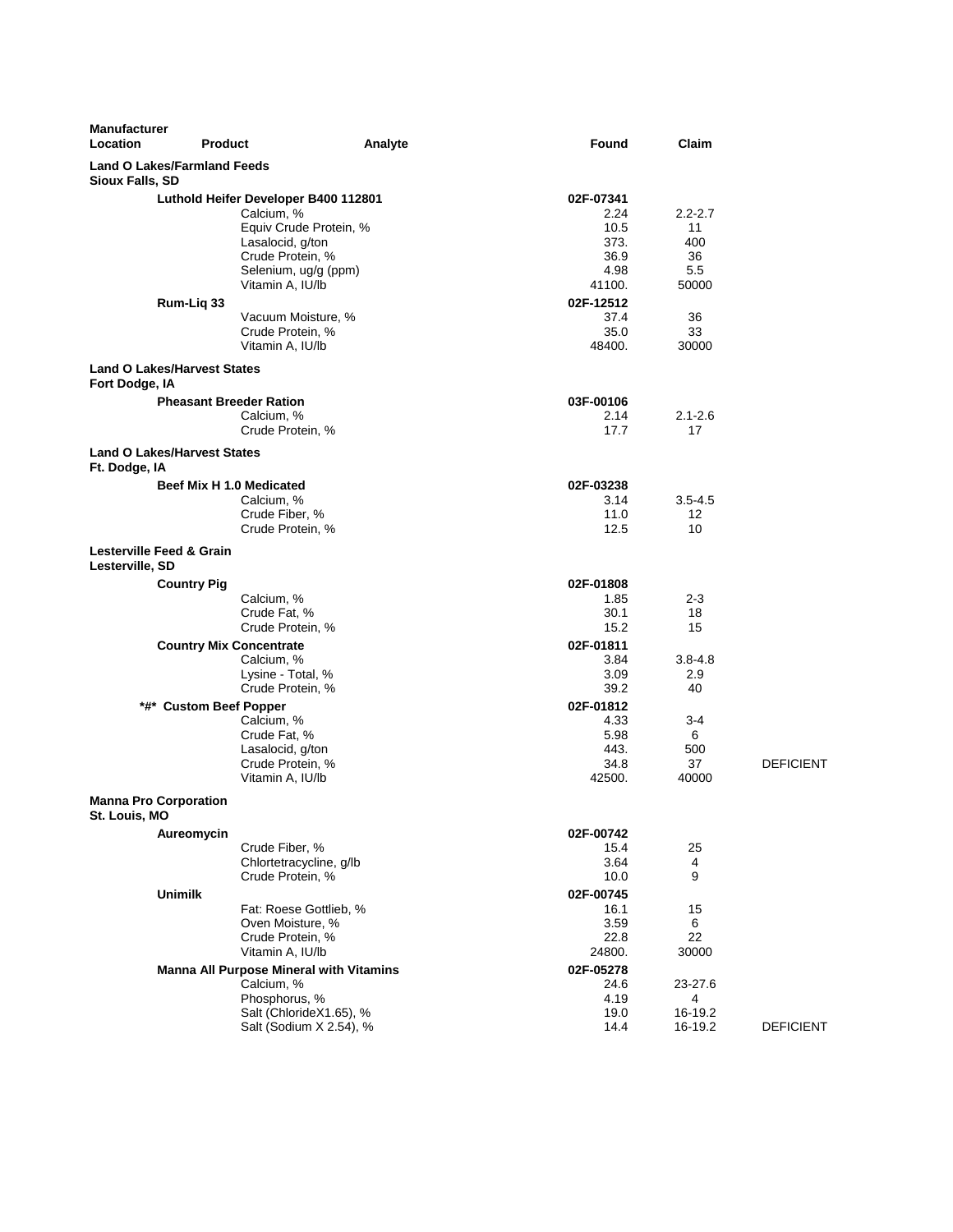| Manufacturer  |                                                  |                                           |                   |                  |                  |
|---------------|--------------------------------------------------|-------------------------------------------|-------------------|------------------|------------------|
| Location      | <b>Product</b>                                   | Analyte                                   | Found             | Claim            |                  |
|               | <b>Optimil Concentrate Calf Supplement</b>       |                                           | 02F-07176         |                  |                  |
|               |                                                  | Oxytetracycline, g/lb                     | 2.74              | 3.2              |                  |
|               |                                                  | Crude Protein, %                          | 7.97              | 6.5              |                  |
|               |                                                  | Vitamin A, IU/lb                          | 696000.           | 800000           |                  |
|               | <b>Bite-sized Apple Falvored Nuggets</b>         | Crude Fiber, %                            | 02F-07178<br>11.8 | 15               |                  |
|               |                                                  | Crude Protein, %                          | 17.3              | 16               |                  |
|               | Manna All Purpose Mineral w/ Vitamins            |                                           | 02F-14704         |                  |                  |
|               | Calcium, %                                       |                                           | 25.0              | 23-27.6          |                  |
|               |                                                  | Phosphorus, %                             | 3.66              | 4                |                  |
|               |                                                  | Salt (Sodium X 2.54), %                   | 15.0              | 16-19.2          |                  |
|               | *#* All Purpose 4% Mineral Block                 |                                           | 02F-14705         |                  |                  |
|               | Calcium, %                                       |                                           | 25.6              | 21-25            |                  |
|               |                                                  | Phosphorus, %                             | 3.40              | 4                | <b>DEFICIENT</b> |
|               |                                                  | Salt (Sodium X 2.54), %<br>Selenium, ppm  | 14.9<br>3.66      | $16 - 19$<br>3.5 |                  |
|               |                                                  |                                           |                   |                  |                  |
| McFleeg Inc   |                                                  |                                           |                   |                  |                  |
| Watertown, SD |                                                  |                                           |                   |                  |                  |
|               | *#* Soybean Meal                                 | Crude Protein, %                          | 02F-05296<br>42.1 | 44               | <b>DEFICIENT</b> |
|               |                                                  |                                           |                   |                  |                  |
|               | <b>McFeeg Focus-Gilt Developer</b><br>Calcium, % |                                           | 02F-07398<br>12.6 | 11-13            |                  |
|               |                                                  | Crude Fat, %                              | 4.76              | 5                |                  |
|               |                                                  | Phosphorus, %                             | 4.83              | 5                |                  |
|               |                                                  | Crude Protein, %                          | 26.2              | 25               |                  |
|               | McFeeg Max Two Turkey Starter Pak                |                                           | 02F-07399         |                  |                  |
|               | Calcium, %                                       |                                           | 8.53              | $8 - 9.5$        |                  |
|               |                                                  | Crude Fat, %                              | 5.84              | 5.5              |                  |
|               |                                                  | Phosphorus, %                             | 4.24              | 4.5              |                  |
|               |                                                  | Crude Protein, %                          | 48.5              | 46               |                  |
|               | <b>Mid-States Distributing Company</b>           |                                           |                   |                  |                  |
| St Paul, MN   |                                                  |                                           |                   |                  |                  |
|               | DuraLife 37% Block                               |                                           | 02F-01807         |                  |                  |
|               | Calcium, %                                       |                                           | 7.23              | 6-7              |                  |
|               |                                                  | Equiv Crude Protein, %                    | 18.8              | 18.5             |                  |
|               |                                                  | Crude Protein, %                          | 37.2              | 37               |                  |
|               | Sodium, %                                        | Salt (Sodium X 2.54), %                   | 14.9<br>5.85      | $16 - 19$<br>5-7 |                  |
|               |                                                  | Vitamin A, IU/lb                          | 27400.            | 29000            |                  |
|               | 37% Block (stl)                                  |                                           | 02F-07365         |                  |                  |
|               | Calcium, %                                       |                                           | 6.59              | $6-7$            |                  |
|               |                                                  | Equiv Crude Protein, %                    | 18.6              | 18.5             |                  |
|               |                                                  | Crude Protein, %                          | 37.0              | 37               |                  |
|               |                                                  | Salt (Sodium X 2.54), %                   | 14.6              | 16-19            |                  |
|               | Sodium, %                                        |                                           | 5.73              | $5 - 7$          |                  |
|               |                                                  | Vitamin A, IU/lb                          | 24900.            | 29000            |                  |
|               | Dura Block (stl) Horse Block                     |                                           | 02F-07367         |                  |                  |
|               | Calcium, %                                       |                                           | 5.94              | 6-6              |                  |
|               |                                                  | Phosphorus, %<br>Crude Protein, %         | 3.06<br>18.3      | 3.25<br>18       |                  |
|               |                                                  | Vitamin A, IU/lb                          | 28900.            | 33000            |                  |
|               |                                                  | Dura Life Cat Food - Savory Salmon Dinner | 02F-07404         |                  |                  |
|               | Ash, %                                           |                                           | 1.90              | 3                |                  |
|               |                                                  | Oven Moisture, %                          | 78.3              | 78               |                  |
|               |                                                  | Crude Protein, %                          | 11.8              | 10               |                  |
|               |                                                  | Taurine - Total, %                        | 0.046             | 0.05             |                  |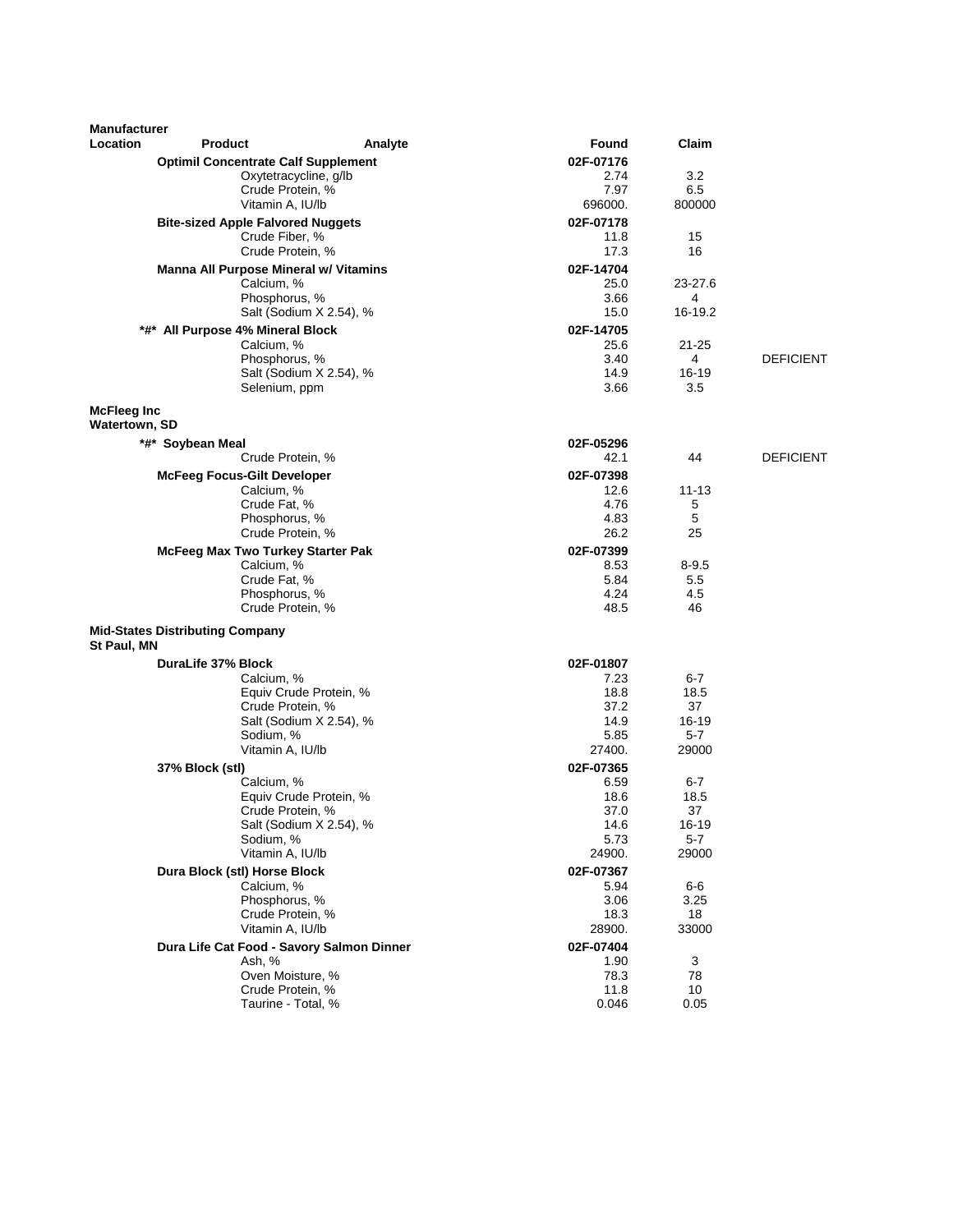| <b>Manufacturer</b>                            |                                         |                                                        |              |                  |                  |
|------------------------------------------------|-----------------------------------------|--------------------------------------------------------|--------------|------------------|------------------|
| Location                                       | <b>Product</b>                          | Analyte                                                | Found        | Claim            |                  |
|                                                | *#* Duralife Mineral Block STL          |                                                        | 02F-14726    |                  |                  |
|                                                | Calcium, %                              |                                                        | 17.6         | 23-27            | <b>DEFICIENT</b> |
|                                                | Phosphorus, %                           |                                                        | 3.05         | 4                | <b>DEFICIENT</b> |
|                                                |                                         | Salt (ChlorideX1.65), %                                | 15.6         | 18-21            | <b>DEFICIENT</b> |
|                                                |                                         | Salt (Sodium X 2.54), %                                | 14.3         | 18-21            | <b>DEFICIENT</b> |
|                                                | Sodium, %                               |                                                        | 5.62         | $6-8$            |                  |
|                                                | Vitamin A, IU/lb                        |                                                        | 48400.       | 79000            | <b>DEFICIENT</b> |
|                                                | *#*  37% Block STL                      |                                                        | 02F-14727    |                  |                  |
|                                                | Calcium, %<br>Crude Protein, %          |                                                        | 6.12<br>38.9 | 6-7<br>37        |                  |
|                                                |                                         | Salt (Sodium X 2.54), %                                | 14.7         | $16 - 19$        |                  |
|                                                | Sodium, %                               |                                                        | 5.78         | $5 - 7$          |                  |
|                                                | Vitamin A, IU/lb                        |                                                        | 16700.       | 29000            | <b>DEFICIENT</b> |
|                                                | <b>Midwest Agri-Commodities</b>         |                                                        |              |                  |                  |
| Corte Madera, CA                               |                                         |                                                        |              |                  |                  |
|                                                | <b>Beet Pulp Shreds w/Molasses</b>      |                                                        | 02F-05295    |                  |                  |
|                                                | Crude Fiber, %                          |                                                        | 17.8         | 22               |                  |
|                                                | Crude Protein, %                        |                                                        | 7.62         | 6                |                  |
|                                                | <b>Beet Pulp</b>                        |                                                        | 02F-07223    |                  |                  |
|                                                | Crude Fiber, %                          |                                                        | 19.4         | 22               |                  |
|                                                | Crude Protein, %                        |                                                        | 8.28         | 6                |                  |
| Evansville, IN                                 | Midwestern Pet Food Inc.                |                                                        |              |                  |                  |
|                                                |                                         | Pro Pac Cat Adult Premium Cat Food Chicken Rice & Lamb | 02F-00750    |                  |                  |
|                                                | Ash, %                                  |                                                        | 2.35         | 1.9              |                  |
|                                                | Oven Moisture, %                        |                                                        | 71.7         | 78               |                  |
|                                                | Total Fat, %                            |                                                        | 8.410        | 5                |                  |
|                                                | Crude Protein, %                        |                                                        | 9.54         | 9                |                  |
| <b>Mighty Deer Lick</b><br>Powers, MI          |                                         |                                                        |              |                  |                  |
|                                                | <b>Mighty Deer Lick Sweet Apple</b>     |                                                        | 02F-08680    |                  |                  |
|                                                |                                         | Salt (Sodium X 2.54), %                                | 94.5         | 93-98            |                  |
| Dundee, IL                                     | <b>Milk Specialties Company</b>         |                                                        |              |                  |                  |
|                                                | *#* Advanced Calf Medic Medicated       |                                                        | 02F-01805    |                  |                  |
|                                                | Ash, %                                  |                                                        | 10.1         | 10               |                  |
|                                                |                                         | Fat: Roese Gottlieb, %                                 | 26.2         | 25               |                  |
|                                                |                                         | Oxytetracycline, g/ton                                 | 674.         | 800              |                  |
|                                                | Crude Protein, %                        |                                                        | 20.9         | 20               |                  |
|                                                | Sodium, %                               |                                                        | 1.39         | $\mathbf{1}$     |                  |
|                                                | Vitamin A, IU/lb                        |                                                        | 40000.       | 100000           | <b>DEFICIENT</b> |
|                                                | <b>Advance Prolyte Plus</b>             |                                                        | 02F-14729    |                  |                  |
|                                                | Dextrose, %                             |                                                        | 59.3         | 60               |                  |
|                                                |                                         | Salt (ChlorideX1.65), %                                | 10.4         | 7.25-7.75        | <b>EXCESSIVE</b> |
|                                                | Sodium, %                               | Salt (Sodium X 2.54), %                                | 10.6<br>4.19 | 7.25-7.75<br>4-5 | <b>EXCESSIVE</b> |
|                                                |                                         |                                                        |              |                  |                  |
| <b>Morton International Inc</b><br>Chicago, IL |                                         |                                                        |              |                  |                  |
|                                                | <b>Morton R lofixt R T-M Salt Brick</b> |                                                        | 02F-02929    |                  |                  |
|                                                |                                         | Salt (Sodium X 2.54), %                                | 93.7         | 97-98.5          |                  |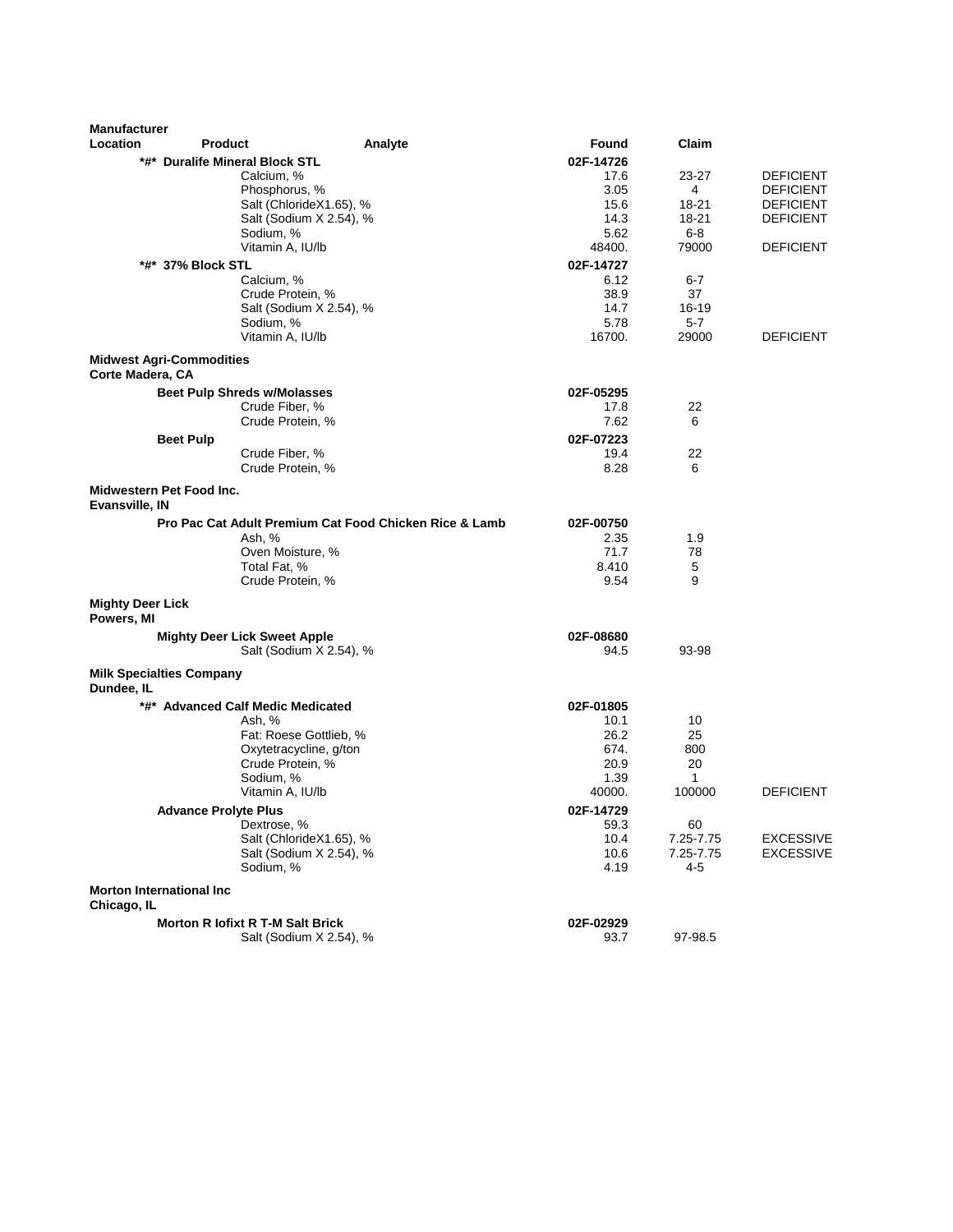| <b>Manufacturer</b><br>Location               | <b>Product</b>                 |                                             | Analyte | <b>Found</b>   | Claim       |                  |
|-----------------------------------------------|--------------------------------|---------------------------------------------|---------|----------------|-------------|------------------|
| <b>Muellers Feed Mill</b><br>Martin, SD       |                                |                                             |         |                |             |                  |
|                                               | <b>Mueller Deccox Crumbles</b> |                                             |         | 02F-00710      |             |                  |
|                                               |                                | Crude Fiber, %                              |         | 8.75           | 29          |                  |
|                                               |                                | Decoquinate, g/ton                          |         | 770.           | 908         |                  |
|                                               |                                | Crude Fat, %                                |         | 2.32           | 2           |                  |
|                                               |                                | Crude Protein, %                            |         | 16.7           | 15          |                  |
|                                               | Beef Ranger 20                 |                                             |         | 02F-02604      |             |                  |
|                                               |                                | Crude Fiber, %                              |         | 8.81           | 12          |                  |
|                                               |                                | Crude Protein, %<br>Vitamin A, IU/lb        |         | 19.7<br>28300. | 20<br>30000 |                  |
|                                               |                                |                                             |         | 02F-02605      |             |                  |
|                                               | *#* 16% Complete Layer         | Calcium, %                                  |         | 2.28           | 2.75-3.75   | <b>DEFICIENT</b> |
|                                               |                                | Crude Protein, %                            |         | 17.4           | 16          |                  |
|                                               |                                |                                             |         |                |             |                  |
| <b>Nabisco Foods</b>                          |                                |                                             |         |                |             |                  |
| E Hanover, NJ                                 |                                |                                             |         |                |             |                  |
|                                               | <b>Milk Bone Dog Treats</b>    |                                             |         | 02F-01821      |             |                  |
|                                               |                                | Crude Fat, %<br>Oven Moisture, %            |         | 6.42<br>7.95   | 5<br>12.5   |                  |
|                                               |                                | Crude Protein, %                            |         | 19.5           | 15          |                  |
|                                               |                                |                                             |         |                |             |                  |
| <b>Nash Finch</b><br><b>Minneapolis, MN</b>   |                                |                                             |         |                |             |                  |
|                                               |                                | <b>Our Family Beef Jerky Strips</b>         |         | 02F-02738      |             |                  |
|                                               |                                | Crude Fat, %                                |         | 11.2           | 10          |                  |
|                                               |                                | Oven Moisture, %                            |         | 22.0           | 24          |                  |
|                                               |                                | Crude Protein, %                            |         | 33.4           | 30          |                  |
|                                               |                                | Our Family Chunk Style Dog Food             |         | 02F-02740      |             |                  |
|                                               |                                | Fat: Acid Hydrolysis, %<br>Oven Moisture, % |         | 10.0<br>7.84   | 10<br>12    |                  |
|                                               |                                | Crude Protein, %                            |         | 24.0           | 21          |                  |
|                                               | <b>Fame Cat Food</b>           |                                             |         | 02F-07369      |             |                  |
|                                               |                                | Crude Fat, %                                |         | 10.1           | 9           |                  |
|                                               |                                | Oven Moisture, %                            |         | 6.78           | 12          |                  |
|                                               |                                | Crude Protein, %                            |         | 32.6           | 30          |                  |
|                                               |                                | 100% Complete & Balanced Dog Food           |         | 02F-07370      |             |                  |
|                                               |                                | Fat: Acid Hydrolysis, %                     |         | 10.9           | 10          |                  |
|                                               |                                | Oven Moisture, %                            |         | 8.08           | 12          |                  |
|                                               |                                | Crude Protein, %                            |         | 22.2           | 21          |                  |
| <b>Natura Pet Products</b><br>Santa Clara, CA |                                |                                             |         |                |             |                  |
|                                               | *#* Dog Food                   |                                             |         | 02F-00751      |             |                  |
|                                               |                                | Oven Moisture, %                            |         | 75.7           | 74          |                  |
|                                               |                                | Total Fat, %                                |         | 7.770          | 6           |                  |
|                                               |                                | Crude Protein, %                            |         | 7.39           | 9           | <b>DEFICIENT</b> |
|                                               | Innova Dog Food                |                                             |         | 02F-00752      |             |                  |
|                                               |                                | Oven Moisture, %                            |         | 76.4           | 74          |                  |
|                                               |                                | Total Fat, %                                |         | 6.760          | 6           |                  |
|                                               |                                | Crude Protein, %                            |         | 9.75           | 9           |                  |
| <b>Nestle Purina</b><br>St. Louis, MO         |                                |                                             |         |                |             |                  |
|                                               | <b>ALPO Chunky with Liver</b>  |                                             |         | 02F-17991      |             |                  |
|                                               |                                | Oven Moisture, %                            |         | 76.5           | 78          |                  |
|                                               |                                | Total Fat, %                                |         | 6.040          | 5           |                  |
|                                               |                                | Crude Protein, %                            |         | 11.7           | 10          |                  |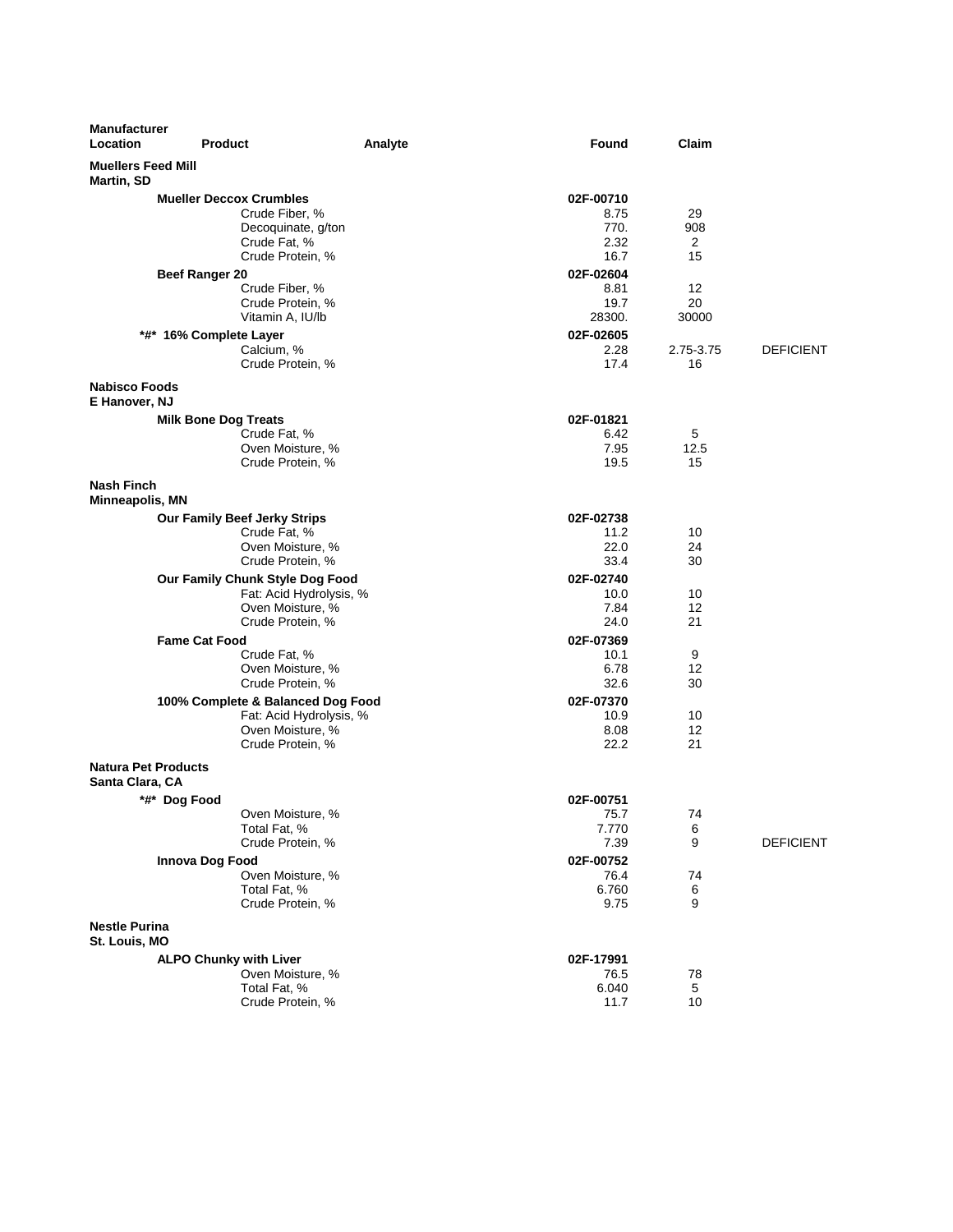| <b>Manufacturer</b><br>Location                         | <b>Product</b>           | Analyte                                        | Found           | Claim       |                  |
|---------------------------------------------------------|--------------------------|------------------------------------------------|-----------------|-------------|------------------|
| <b>New Generation Feeds</b><br><b>Belle Fourche, SD</b> |                          |                                                |                 |             |                  |
|                                                         | *#* SmartLic R NE-Mag 22 |                                                | 02F-02926       |             |                  |
|                                                         |                          | Calcium, %                                     | 2.28            | $2.3 - 2.8$ |                  |
|                                                         |                          | Equiv Crude Protein, %                         | 8.76            | 10          |                  |
|                                                         |                          | Fat: Roese Gottlieb, %                         | 4.91            |             |                  |
|                                                         |                          | Magnesium, %                                   | 1.87            | 2           |                  |
|                                                         |                          | Phosphorus, %<br>Potassium, %                  | 1.94<br>1.97    | 2<br>2.5    | <b>DEFICIENT</b> |
|                                                         |                          | Crude Protein, %                               | 22.0            | 22          |                  |
|                                                         |                          | Selenium, ug/g (ppm)                           | 8.16            | 6.6         |                  |
|                                                         |                          | Vitamin A, IU/lb                               | 82500.          | 80000       |                  |
| <b>New Underwood Grain</b><br>New Underwood, SD         |                          |                                                |                 |             |                  |
|                                                         | <b>Chicken Scratch</b>   |                                                | 02F-03784       |             |                  |
|                                                         |                          | Crude Protein, %                               | 10.2            | 10          |                  |
| North American Salt Company<br><b>Overland Park, KS</b> |                          |                                                |                 |             |                  |
|                                                         |                          | American Stockman Trace Mineralized Stock Salt | 02F-14719       |             |                  |
|                                                         |                          | Salt (ChlorideX1.65), %                        | 96.3            | 96-99       |                  |
|                                                         |                          | Salt (Sodium X 2.54), %                        | 95.1            | 96-99       |                  |
| <b>Northern Plains Coop</b><br>Dupree, SD               |                          |                                                |                 |             |                  |
|                                                         | <b>Sweet Chop</b>        |                                                | 02F-12516       |             |                  |
|                                                         |                          | Crude Protein, %                               | 12.2            | 10          |                  |
| <b>Northern Plains Seed</b><br>Sioux Falls, SD          |                          |                                                |                 |             |                  |
|                                                         | Classic                  |                                                | 02F-07338       |             |                  |
|                                                         |                          | Crude Fiber, %                                 | 8.94            | 14          |                  |
|                                                         |                          | Crude Fat, %                                   | 19.6            | 10          |                  |
|                                                         |                          | Crude Protein, %                               | 12.5            | 12          |                  |
|                                                         | <b>Fancy Finch Mix</b>   |                                                | 02F-07339       |             |                  |
|                                                         |                          | Crude Fiber, %<br>Crude Fat, %                 | 10.5<br>18.7    | 13<br>16    |                  |
|                                                         |                          | Crude Protein, %                               | 16.6            | 15          |                  |
| <b>Nutrena Feeds</b>                                    |                          |                                                |                 |             |                  |
| Minneapolis, MN                                         |                          |                                                |                 |             |                  |
|                                                         | *#* TM Crumbles          |                                                | 02F-00741       |             |                  |
|                                                         |                          | Crude Fiber, %                                 | 10.8            | 15          |                  |
|                                                         |                          | Chlortetracycline, g/ton                       | 23.8            | 0           | <b>EXCESSIVE</b> |
|                                                         |                          | Oxytetracycline, g/lb                          | 1.33            | 2           | <b>DEFICIENT</b> |
|                                                         |                          | Crude Protein, %<br>Vitamin A, IU/lb           | 16.7<br>130000. | 14<br>27000 |                  |
|                                                         | *#* Rabbit Pellets       |                                                | 02F-00744       |             |                  |
|                                                         |                          | Crude Fiber, %                                 | 15.3            | 17-20       |                  |
|                                                         |                          | Crude Protein, %                               | 16.8            | 16          |                  |
|                                                         |                          | <b>Naturewise Gamebird Grower</b>              | 02F-00909       |             |                  |
|                                                         |                          | Lysine - Total, %                              | 1.13            | 1.1         |                  |
|                                                         |                          | Methionine - Total, %                          | 0.362           | 0.45        |                  |
|                                                         |                          | Crude Protein, %                               | 20.4            | 20          |                  |
|                                                         | Triumph - 10 Sweet Feed  |                                                | 02F-04828       |             |                  |
|                                                         |                          | Crude Fiber, %                                 | 9.49            | 17          |                  |
|                                                         |                          | Crude Protein, %                               | 13.6            | 10          |                  |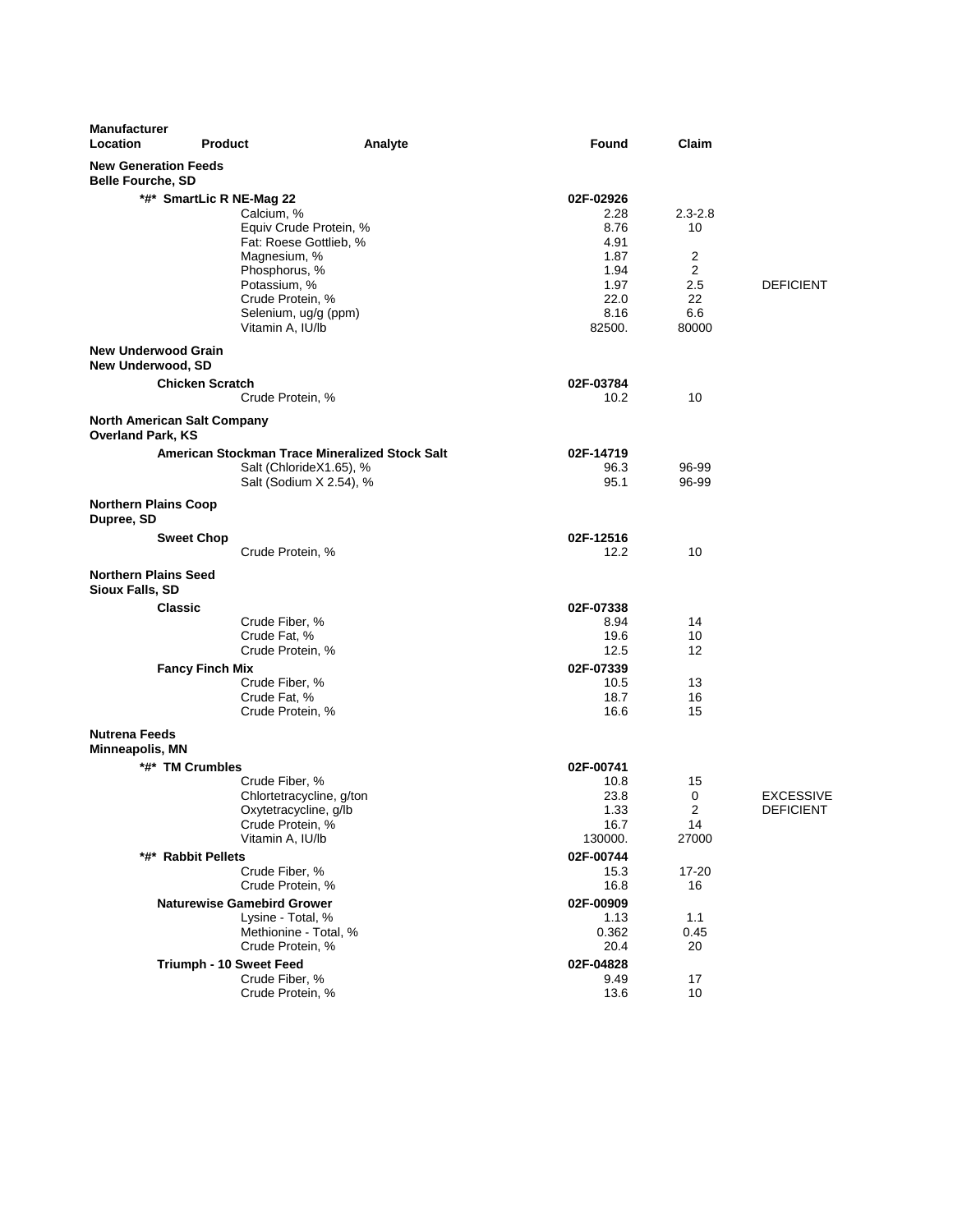| <b>Manufacturer</b>                               |                                            |                                                     |                   |           |                  |
|---------------------------------------------------|--------------------------------------------|-----------------------------------------------------|-------------------|-----------|------------------|
| <b>Location</b>                                   | <b>Product</b>                             | Analyte                                             | Found             | Claim     |                  |
|                                                   | <b>Nutrena Sweet Nuggets Horse Treats</b>  |                                                     | 02F-07211         |           |                  |
|                                                   | Crude Fat, %<br>Crude Protein, %           |                                                     | 10.4<br>11.7      | 8.5<br>10 |                  |
|                                                   | <b>Naturewise Cracked Corn</b>             |                                                     | 02F-14707         |           |                  |
|                                                   | Crude Protein, %                           |                                                     | 6.85              | 7         |                  |
|                                                   |                                            | <b>Naturewise Starter/Grower Crumbs-Unmedicated</b> | 02F-14713         |           |                  |
|                                                   | Lysine - Total, %                          |                                                     | 0.853             | 0.85      |                  |
|                                                   | Crude Protein, %                           | Methionine - Total, %                               | 0.265<br>18.3     | 0.3<br>18 |                  |
| *#*                                               | Dairyway CalfStarter Textured 18/Medicated |                                                     | 02F-14714         |           |                  |
|                                                   |                                            | Acid Detergent Fiber, %                             | 7.32              | 8.2       |                  |
|                                                   |                                            | Decoquinate, g/ton                                  | 44.7              | 50        |                  |
|                                                   | Crude Protein, %                           |                                                     | 16.7              | 18        | <b>DEFICIENT</b> |
|                                                   | Vitamin A, IU/lb                           |                                                     | 17500.            | 20000     |                  |
|                                                   | <b>Aureomycin 4G Crumbles</b>              |                                                     | 02F-14728         |           |                  |
|                                                   |                                            | Chlortetracycline, g/lb                             | 4.08              | 4         |                  |
|                                                   | <b>Naturewise Prem. Gamebird Feed</b>      |                                                     | 02F-14732<br>1.26 | 1.1       |                  |
|                                                   | Lysine - Total, %                          | Methionine - Total, %                               | 0.375             | 0.4       |                  |
|                                                   | Crude Protein, %                           |                                                     | 21.5              | 20        |                  |
|                                                   | *#* Natures Choice Rabbit Pellets          |                                                     | 02F-14733         |           |                  |
|                                                   | Crude Fiber, %                             |                                                     | 20.9              | 17-20     |                  |
|                                                   | Crude Protein, %                           |                                                     | 14.5              | 16        | <b>DEFICIENT</b> |
| <b>Nutritec Inc.</b><br>Vernon Hills, IL          |                                            |                                                     |                   |           |                  |
|                                                   | <b>Apple Flavored Vita Treats</b>          |                                                     | 02F-02509         |           |                  |
|                                                   | Ash, %                                     |                                                     | 5.34              | 6         |                  |
|                                                   | Crude Protein, %                           |                                                     | 15.9              | 14.4      |                  |
| <b>Nylabone Products</b><br>Neptune, NJ           |                                            |                                                     |                   |           |                  |
|                                                   | *#* Flexibone Carrot Dog Chew              |                                                     | 02F-02739         |           |                  |
|                                                   | Ash, %                                     |                                                     | 4.45              | 6         |                  |
|                                                   | Oven Moisture, %                           |                                                     | 9.68              | 13<br>35  | <b>DEFICIENT</b> |
|                                                   | Crude Protein, %                           |                                                     | 28.8              |           |                  |
| <b>Path Valley Farm</b><br><b>Willow Hill, PA</b> |                                            |                                                     |                   |           |                  |
|                                                   | Path Valley Farm Ferret Formula            |                                                     | 02F-02492         |           |                  |
|                                                   | Oven Moisture, %                           | Fat: Acid Hydrolysis, %                             | 20.5<br>5.34      | 22<br>10  |                  |
|                                                   |                                            | Omega-3 Fatty Acids, %                              | 0.510             | 0.5       |                  |
|                                                   |                                            | Omega-6 Fatty Acids, %                              | 3.86              | 3.5       |                  |
|                                                   | Crude Protein, %                           |                                                     | 37.7              | 34        |                  |
|                                                   | Taurine - Total, %                         |                                                     | 0.122             | 0.15      |                  |
| Penn Pak Inc<br><b>Madison, GA</b>                |                                            |                                                     |                   |           |                  |
|                                                   | <b>Pennington Sunflower Seed</b>           |                                                     | 02F-02741         |           |                  |
|                                                   | Crude Fiber, %                             |                                                     | 18.7              | 35        |                  |
|                                                   | Crude Fat, %                               |                                                     | 37.5              | 20        |                  |
|                                                   | Crude Protein, %                           |                                                     | 17.8              | 14        |                  |
| Los Angeles, CA                                   | Pet Pro Products Inc.                      |                                                     |                   |           |                  |
|                                                   | *#* Health Pro R Vita Gravy DVM Formula    |                                                     | 02F-02732         |           |                  |
|                                                   |                                            | Fat: Acid Hydrolysis, %                             | 3.64              | 3         |                  |
|                                                   | Oven Moisture, %                           | Linoleic Acid 18:2, %                               | 0.460<br>84.3     | 3<br>85.6 | <b>DEFICIENT</b> |
|                                                   |                                            |                                                     |                   |           |                  |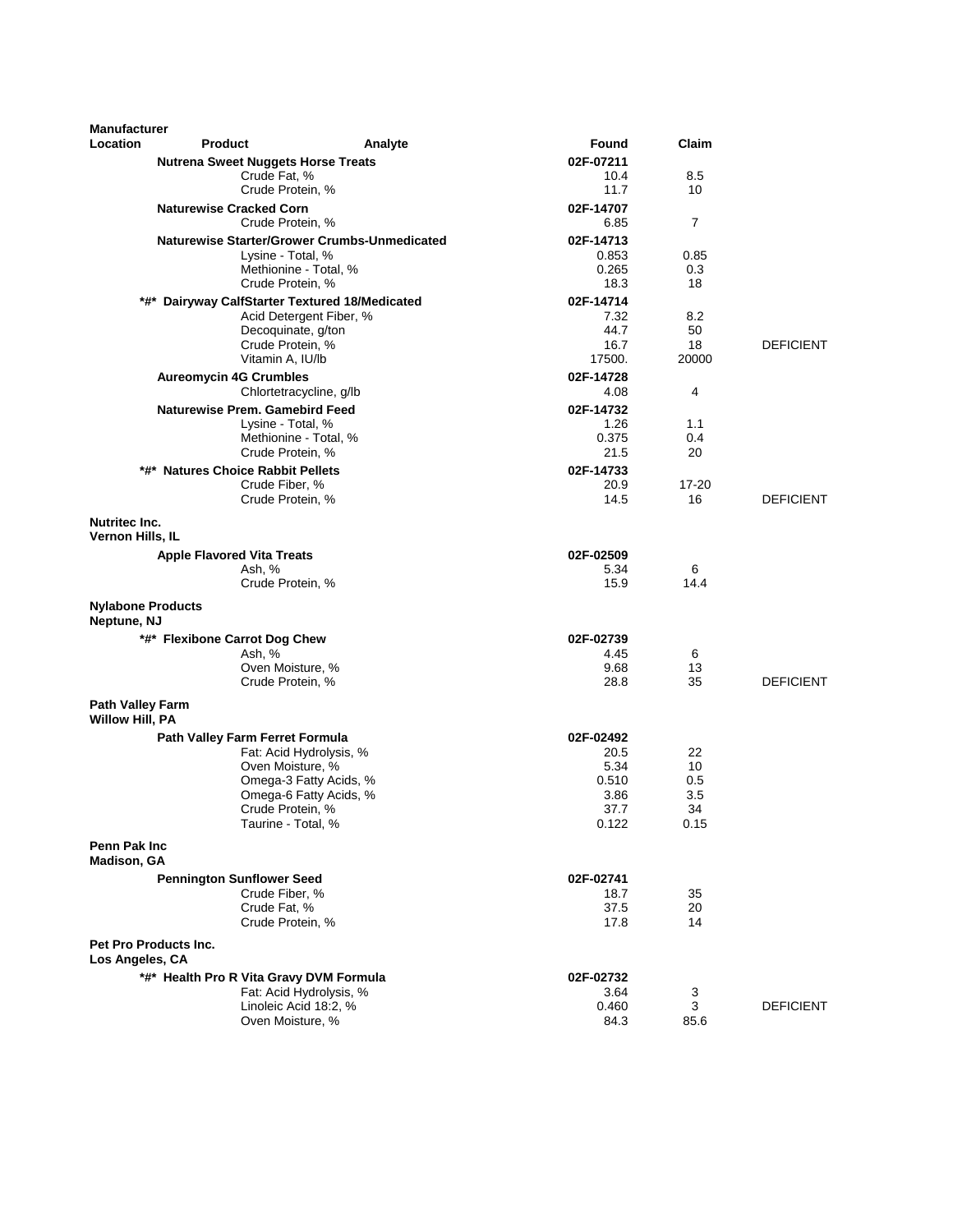| <b>Manufacturer</b>                               |                                         |                                                                  |                   |           |                  |
|---------------------------------------------------|-----------------------------------------|------------------------------------------------------------------|-------------------|-----------|------------------|
| Location                                          | <b>Product</b>                          | Analyte                                                          | Found             | Claim     |                  |
|                                                   |                                         | *#* Health Pro-Vita Gravy "Bacon n Cheese"                       | 02F-07351         |           |                  |
|                                                   |                                         | Crude Fat, %                                                     | 3.06              | $3 - 4$   |                  |
|                                                   |                                         | Linoleic Acid 18:2, %                                            | 0.378             | 3         | <b>DEFICIENT</b> |
|                                                   |                                         | Oven Moisture, %                                                 | 84.4              | 85.6      |                  |
|                                                   |                                         | *#* Health Pro-Daily Vita Gravy For Dog Food "T Bone"            | 02F-07352         |           |                  |
|                                                   |                                         | Crude Fat, %                                                     | 3.24<br>0.416     | 3-4<br>3  | <b>DEFICIENT</b> |
|                                                   |                                         | Linoleic Acid 18:2, %<br>Oven Moisture, %                        | 83.5              | 85.6      |                  |
|                                                   |                                         |                                                                  | 02F-07353         |           |                  |
|                                                   |                                         | *#* Health Pro-Vita Gravy For Dog Food "chicken"<br>Crude Fat, % | 2.91              | 3-4       |                  |
|                                                   |                                         | Linoleic Acid 18:2, %                                            | 0.363             | 3         | <b>DEFICIENT</b> |
|                                                   |                                         | Oven Moisture, %                                                 | 84.4              | 85.6      |                  |
|                                                   |                                         |                                                                  |                   |           |                  |
| <b>PMI Nutrition Inc.</b><br><b>Brentwood, MO</b> |                                         |                                                                  |                   |           |                  |
|                                                   |                                         |                                                                  |                   |           |                  |
|                                                   | <b>Mazuri Chinchilla Diet</b><br>Ash, % |                                                                  | 02F-03936<br>7.38 | 9         |                  |
|                                                   |                                         | Crude Fiber, %                                                   | 14.7              | 18        |                  |
|                                                   |                                         | Oven Moisture, %                                                 | 11.0              | 12        |                  |
|                                                   |                                         | Crude Protein, %                                                 | 21.7              | 20        |                  |
| <b>Prairie Pride</b>                              |                                         |                                                                  |                   |           |                  |
| <b>Mankato, MN</b>                                |                                         |                                                                  |                   |           |                  |
|                                                   | *#* Prairie Pride Deer Game Blk         |                                                                  | 02F-00810         |           |                  |
|                                                   |                                         | Calcium, %                                                       | 3.91              | 4-5       |                  |
|                                                   |                                         | Crude Protein, %                                                 | 14.8              | 14        |                  |
|                                                   |                                         | Salt (Sodium X 2.54), %                                          | 8.68              | $9 - 10$  |                  |
|                                                   |                                         | Vitamin A, IU/lb                                                 | 12800.            | 20000     | <b>DEFICIENT</b> |
|                                                   | <b>High Energy Horse Block</b>          |                                                                  | 02F-07179         |           |                  |
|                                                   |                                         | Calcium, %                                                       | 4.65              | 4-5       |                  |
|                                                   |                                         | Crude Protein, %                                                 | 16.4              | 16        |                  |
|                                                   |                                         | Salt (Sodium X 2.54), %                                          | 16.2              | $14 - 16$ |                  |
|                                                   |                                         | Vitamin A, IU/lb                                                 | 21600.            | 25000     |                  |
|                                                   | <b>High Energy Horse Block</b>          |                                                                  | 02F-14706         |           |                  |
|                                                   |                                         | Calcium, %<br>Crude Protein, %                                   | 4.60<br>15.9      | 4-5<br>16 |                  |
|                                                   |                                         | Salt (Sodium X 2.54), %                                          | 15.8              | $14 - 16$ |                  |
|                                                   |                                         | Vitamin A, IU/lb                                                 | 19300.            | 25000     |                  |
|                                                   | <b>Prairie Pride Deer Block</b>         |                                                                  | 02F-15313         |           |                  |
|                                                   |                                         | Calcium, %                                                       | 4.52              | 4-5       |                  |
|                                                   |                                         | Crude Protein, %                                                 | 14.2              | 14        |                  |
|                                                   |                                         | Salt (Sodium X 2.54), %                                          | 9.50              | $9 - 10$  |                  |
|                                                   |                                         | Vitamin A, IU/lb                                                 | 18000.            | 20000     |                  |
| <b>Premier Farmtech</b>                           |                                         |                                                                  |                   |           |                  |
| Kansas City, MO                                   |                                         |                                                                  |                   |           |                  |
|                                                   | Aureomycin 50g                          |                                                                  | 02F-03349         |           |                  |
|                                                   |                                         | Chlortetracycline, g/lb                                          | 53.8              | 50        |                  |
| <b>Professional Pet Foods</b><br>St. Thomas, MO   |                                         |                                                                  |                   |           |                  |
|                                                   |                                         |                                                                  |                   |           |                  |
|                                                   | Ash, %                                  | *#* Professional Adult Cat Reduced Fat                           | 02F-02493<br>4.78 | 5         |                  |
|                                                   |                                         | Fat: Acid Hydrolysis, %                                          | 15.6              | 14-16     |                  |
|                                                   |                                         | Oven Moisture, %                                                 | 1.93              | 10        |                  |
|                                                   |                                         | Omega-3 Fatty Acids, %                                           | 0.382             | 0.4       |                  |
|                                                   |                                         | Omega-6 Fatty Acids, %                                           | 3.67              | $2.4\,$   |                  |
|                                                   |                                         | Crude Protein, %                                                 | 28.7              | 28        |                  |
|                                                   |                                         | Taurine - Total, %                                               | 0.111             | 0.15      | <b>DEFICIENT</b> |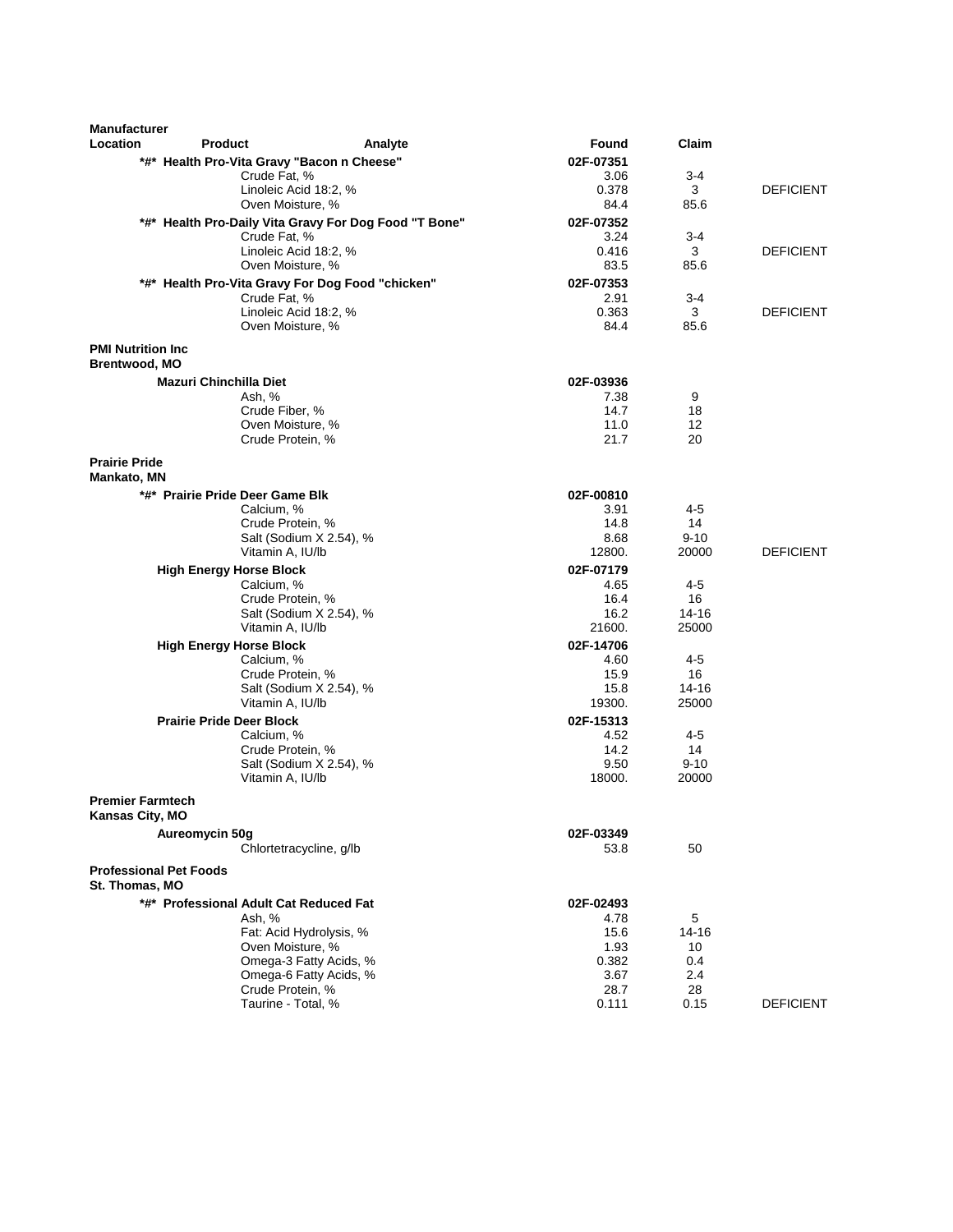| <b>Manufacturer</b><br>Location             | <b>Product</b>                                                                                                                | Analyte                                           | Found                                                     | Claim                                                 |                                      |
|---------------------------------------------|-------------------------------------------------------------------------------------------------------------------------------|---------------------------------------------------|-----------------------------------------------------------|-------------------------------------------------------|--------------------------------------|
| <b>Profile Nutrition</b><br>Arden Hills, MN |                                                                                                                               |                                                   |                                                           |                                                       |                                      |
|                                             | <b>Profile Meat Maker Finisher 20 AMP</b><br>Amprolium, %<br>Lysine - Total, %<br>Methionine - Total, %<br>Crude Protein, %   |                                                   | 02F-06872<br>0.0176<br>1.13<br>0.429<br>19.5              | 0.0175<br>1.1<br>0.4<br>20                            |                                      |
|                                             | <b>Profile Turkey &amp; Phesant Starter</b><br>Amprolium, %<br>Lysine - Total, %<br>Methionine - Total, %<br>Crude Protein, % |                                                   | 02F-06873<br>0.0168<br>1.83<br>0.483<br>31.2              | 0.0175<br>1.7<br>0.6<br>30                            |                                      |
|                                             | <b>Profile Turkey Starter BMD</b><br>Lysine - Total, %<br>Methionine - Total, %<br>Crude Protein, %                           |                                                   | 02F-17187<br>1.90<br>0.620<br>30.2                        | 1.7<br>0.6<br>30                                      |                                      |
| <b>Purina Mills</b><br>St. Louis, MO        |                                                                                                                               |                                                   |                                                           |                                                       |                                      |
|                                             | <b>Purina One Biscuits</b><br>Crude Fat, %<br>Oven Moisture, %<br>Crude Protein, %                                            |                                                   | 02F-01223<br>5.72<br>8.15<br>21.3                         | 6<br>12<br>20                                         |                                      |
|                                             | <b>Purina Accuration 2HL RM 130</b><br>Calcium, %<br>Crude Fat, %<br>Monensin, g/ton<br>Crude Protein, %                      | Equiv Crude Protein, %<br>Salt (Sodium X 2.54), % | 02F-02219<br>2.13<br>16.6<br>9.86<br>117.<br>33.5<br>5.13 | $1.5 - 2$<br>16<br>9<br>130<br>32<br>$4.5 - 5.5$      |                                      |
|                                             | *#* Purina Mills Start and Grow<br>Crude Protein, %                                                                           |                                                   | 02F-03933<br>16.2                                         | 17                                                    | <b>DEFICIENT</b>                     |
| *#*                                         | Sup-R-Block 2N HL<br>Calcium, %<br>Magnesium, %<br>Crude Protein, %                                                           |                                                   | 02F-03934<br>3.04<br>3.50<br>19.2                         | 1.75-2.25<br>2<br>20                                  | <b>EXCESSIVE</b><br><b>DEFICIENT</b> |
|                                             | <b>Purina Premium Wild Bird Block</b><br>Calcium, %<br>Crude Protein, %                                                       |                                                   | 02F-03935<br>2.03<br>9.79                                 | $1.5-2$<br>6                                          |                                      |
|                                             | Purina Strategy Professional Formula GX<br>Crude Fat, %<br>Crude Protein, %                                                   |                                                   | 02F-04534<br>6.37<br>15.1                                 | 6<br>14                                               |                                      |
|                                             | <b>Sweetooth Feed and Forage Coating</b><br>Crude Protein, %                                                                  | Equiv Crude Protein, %                            | 02F-05297<br>6.66<br>11.2                                 | 8<br>10                                               |                                      |
|                                             | Animax<br>Lysine - Total, %<br>Methionine - Total. %<br>Crude Protein. %                                                      | Acid Detergent Fiber, %                           | 02F-05298<br>4.20<br>1.66<br>0.378<br>28.7                | 6<br>1.5<br>0.4<br>28                                 |                                      |
|                                             | *#* Purina Accuration Concentrate 32 RM130<br>Calcium, %<br>Crude Fat, %<br>Monensin, g/ton<br>Crude Protein, %               | Equiv Crude Protein, %<br>Salt (Sodium X 2.54), % | 02F-05801<br>1.89<br>16.8<br>10.0<br>137.<br>33.5<br>4.95 | $2.2 - 2.7$<br>19<br>12.5<br>130<br>32<br>$5.5 - 6.5$ | <b>DEFICIENT</b><br><b>DEFICIENT</b> |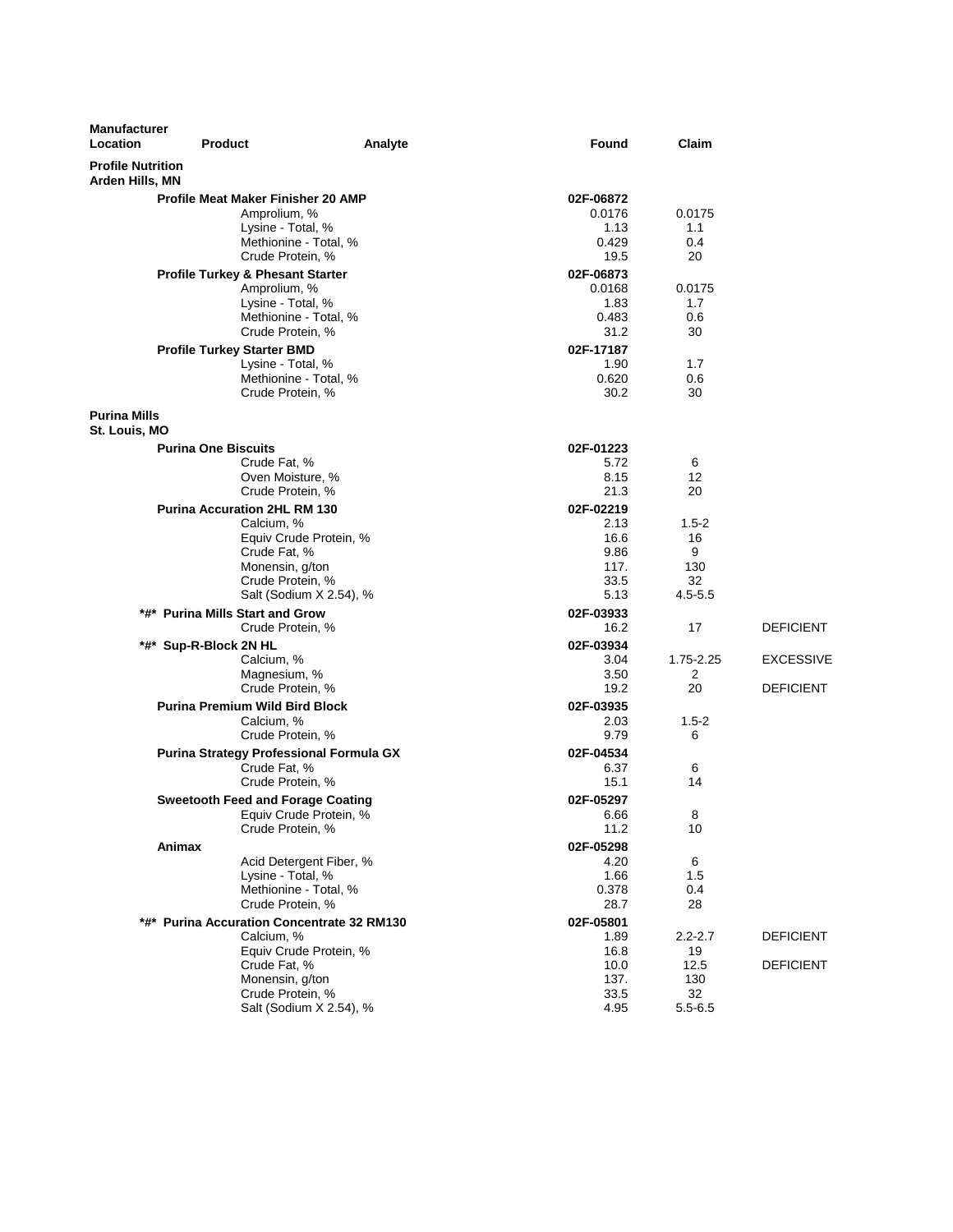| Manufacturer |                                           |         |                   |              |
|--------------|-------------------------------------------|---------|-------------------|--------------|
| Location     | <b>Product</b>                            | Analyte | Found             | Claim        |
|              | Team Lean Gro/Fin Pak                     |         | 02F-06767         |              |
|              | Calcium, %                                |         | 15.0              | 15-17        |
|              | Phosphorus, %                             |         | 6.14              | 5.75         |
|              | Crude Protein, %                          |         | 11.1              | 6            |
|              | Salt (Sodium X 2.54), %                   |         | 11.0              | $9.8 - 11.7$ |
|              | Selenium, ug/g (ppm)                      |         | 6.65              | 6            |
|              | <b>Purina CommercialFeedlot 50 RM 400</b> |         | 02F-06769         |              |
|              | Calcium, %                                |         | 6.64              | $6.5 - 7.5$  |
|              | Crude Fiber, %                            |         | 5.76              | 11           |
|              | Equiv Crude Protein, %                    |         | 24.5              | 25           |
|              | Monensin, g/ton                           |         | 385.              | 400          |
|              | Crude Protein, %                          |         | 51.4              | 50           |
|              | Vitamin A, IU/lb                          |         | 37800.            | 33500        |
|              | <b>NutriBlend Gold</b>                    |         | 02F-06792         |              |
|              | Ash, %                                    |         | 5.19              | 6.5          |
|              | Crude Fat, %                              |         | 6.62              | 7            |
|              | Crude Protein, %                          |         | 17.3              | 14           |
|              | <b>Purina Accuration</b>                  |         |                   |              |
|              | Calcium, %                                |         | 02F-06911<br>1.98 | $1 - 2$      |
|              | Equiv Crude Protein, %                    |         | 17.0              | 16           |
|              | Crude Fat, %                              |         | 9.40              | 5            |
|              | Crude Protein, %                          |         | 32.8              | 32           |
|              | Salt (Sodium X 2.54), %                   |         | 5.23              | $4.5 - 5.5$  |
|              |                                           |         |                   |              |
|              | Hog Chow 40 w/o                           |         | 02F-06919         |              |
|              | Calcium, %                                |         | 4.34              | $3.5 - 4.5$  |
|              | Lysine - Total, %                         |         | 2.34<br>39.5      | 2.33<br>40   |
|              | Crude Protein, %                          |         |                   |              |
|              | Animax                                    |         | 02F-06920         |              |
|              | Acid Detergent Fiber, %                   |         | 4.43              | 6            |
|              | Lysine - Total, %                         |         | 1.73              | 1.5          |
|              | Methionine - Total, %                     |         | 0.388             | 0.4          |
|              | Crude Protein, %                          |         | 28.8              | 28           |
|              | Impact 44 (med) RM-227 T90                |         | 02F-07182         |              |
|              | Calcium, %                                |         | 5.41              | $5.5 - 6.5$  |
|              | Crude Fiber, %                            |         | 8.36              | 20           |
|              | Equiv Crude Protein, %                    |         | 25.4              | 26           |
|              | Monensin, g/ton                           |         | 216.              | 227          |
|              | Potassium, %                              |         | 2.36              | 2.5          |
|              | Crude Protein, %                          |         | 45.0              | 44           |
|              | Tylosin, g/ton                            |         | 89.3              | 90           |
|              | Purina Sup-r-lix 2HL                      |         | 02F-07184         |              |
|              | Calcium, %                                |         | 2.00              | 1.75-2.25    |
|              | Equiv Crude Protein, %                    |         | 28.3              | 31           |
|              | Fat: Roese Gottlieb, %                    |         | 5.29              | 5            |
|              | Oven Moisture, %                          |         | 31.8              | 30           |
|              | pH                                        |         | 6.28              | 4.3-7.4      |
|              | Crude Protein, %                          |         | 34.1              | 32           |
|              | <b>Purina Accuration 2HL RM130</b>        |         | 02F-07185         |              |
|              | Calcium, %                                |         | 2.08              | $1.5 - 2$    |
|              | Equiv Crude Protein, %                    |         | 17.2              | 16           |
|              | Crude Fat, %                              |         | 9.43              | 9            |
|              | Monensin, g/ton                           |         | 126.              | 130          |
|              | Crude Protein, %                          |         | 32.9              | 32           |
|              | Salt (Sodium X 2.54), %                   |         | 5.10              | $4.5 - 5.5$  |
|              | <b>Equine Senior Horse Feed</b>           |         | 02F-12863         |              |
|              | Crude Fiber, %                            |         | 13.2              | 16           |
|              | Crude Protein, %                          |         | 15.0              | 14           |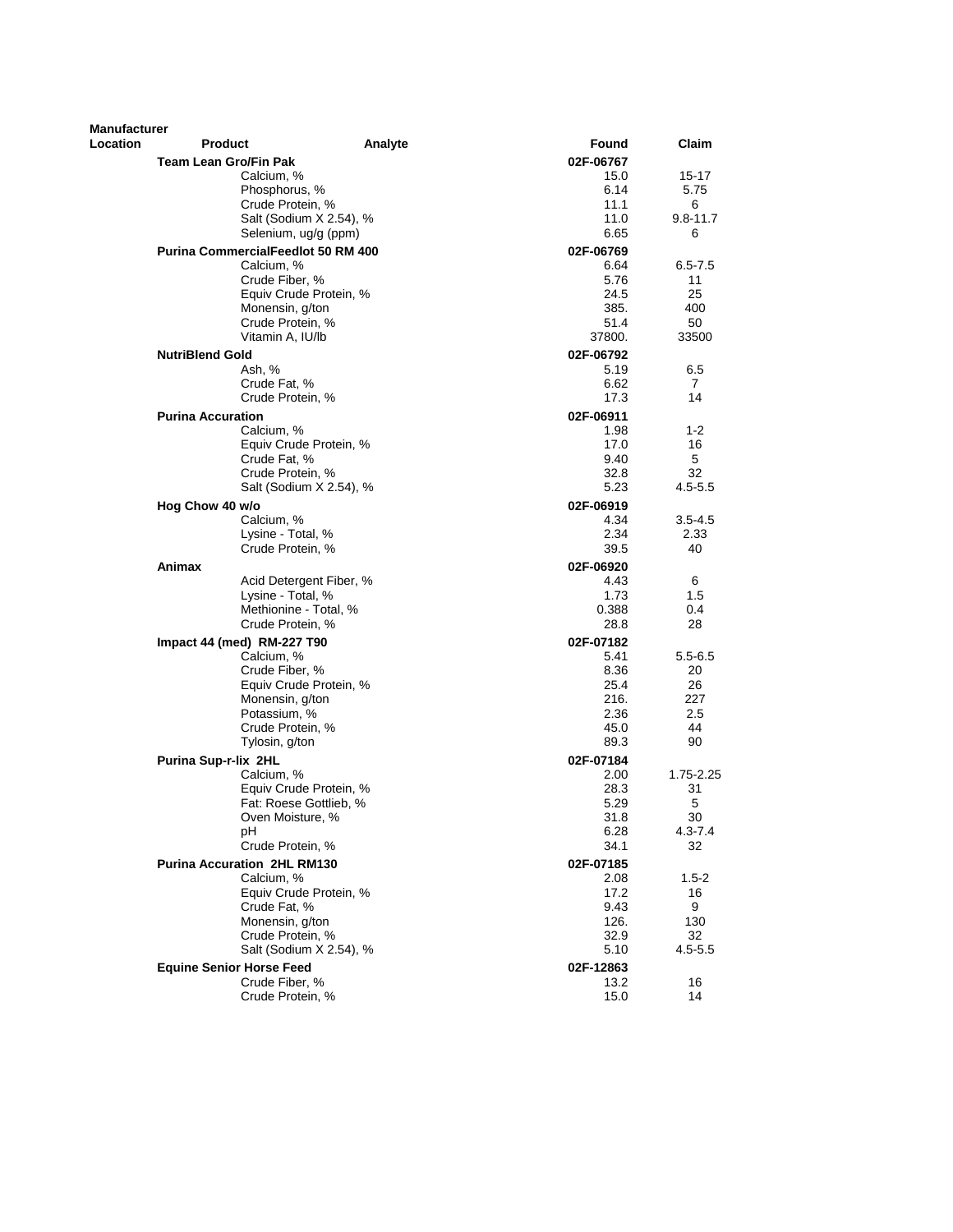| <b>Manufacturer</b>                               |                                                 |         |                |                |                  |
|---------------------------------------------------|-------------------------------------------------|---------|----------------|----------------|------------------|
| Location                                          | <b>Product</b>                                  | Analyte | Found          | Claim          |                  |
|                                                   | *#* Range Mineral 12-6                          |         | 02F-17139      |                |                  |
|                                                   | Calcium, %                                      |         | 13.5           | 12-14          |                  |
|                                                   | Chlortetracycline, g/lb                         |         | 1.26           | 1.4            |                  |
|                                                   | S-Methoprene, g/Ton                             |         | 4.25           | 95.2           | <b>DEFICIENT</b> |
|                                                   | Phosphorus, %                                   |         | 5.84           | 6              |                  |
|                                                   | Salt (Sodium X 2.54), %<br>Selenium, ug/g (ppm) |         | 26.2<br>29.4   | 26-28<br>24    |                  |
|                                                   | Vitamin A, IU/lb                                |         | 136000.        | 75000          |                  |
|                                                   |                                                 |         |                |                |                  |
| Pyco Industries, Inc.<br>Lubbock, TX              |                                                 |         |                |                |                  |
|                                                   | <b>Solvent Extracted Cottonseed Meal</b>        |         | 02F-04816      |                |                  |
|                                                   | Crude Fiber, %                                  |         | 11.8           | 13             |                  |
|                                                   | Crude Protein, %                                |         | 43.7           | 41             |                  |
| <b>Quality Liquid Feed</b><br>Menomonie, WI       |                                                 |         |                |                |                  |
| <b>Molasses</b>                                   |                                                 |         | 02F-17186      |                |                  |
|                                                   | Vacuum Moisture, %                              |         | 27.6           | 29             |                  |
|                                                   | Crude Protein, %                                |         | 5.54           | 2.8            |                  |
|                                                   | Total Sugars(Invert), %                         |         | 45.2           | 43             |                  |
| <b>Quality Liquid Feeds Inc</b><br>Dodgeville, WI |                                                 |         |                |                |                  |
|                                                   | *#* QLF 70-30 Cane Whey Blend (43%)             |         | 02F-02280      |                |                  |
|                                                   | Vacuum Moisture, %                              |         | 33.1           | 37             |                  |
|                                                   | Total Sugars(Invert), %                         |         | 30.2           | 36             | <b>DEFICIENT</b> |
|                                                   | <b>Rumensin R500</b>                            |         | 02F-03738      |                |                  |
|                                                   | Calcium, %                                      |         | 7.51           | $7.3 - 8.7$    |                  |
|                                                   | Equiv Crude Protein, %                          |         | 45.6           | 46             |                  |
|                                                   | Vacuum Moisture, %                              |         | 35.2           | 32             |                  |
|                                                   | Monensin, g/ton                                 |         | 523.<br>3.66   | 500<br>3.5     |                  |
|                                                   | Potassium, %<br>Crude Protein, %                |         | 50.4           | 50             |                  |
|                                                   | Selenium, ug/g (ppm)                            |         | 3.57           | 4              |                  |
|                                                   | Total Sugars(Invert), %                         |         | 7.82           | 7              |                  |
|                                                   | Vitamin A, IU/lb                                |         | 40200.         | 40000          |                  |
|                                                   | <b>QLF Pasture Plus 20C</b>                     |         | 02F-12517      |                |                  |
|                                                   | Equiv Crude Protein, %                          |         | 13.0           | 15             |                  |
|                                                   | Vacuum Moisture, %                              |         | 35.9           | 34             |                  |
|                                                   | Potassium, %                                    |         | 2.67           | $\overline{c}$ |                  |
|                                                   | Crude Protein, %                                |         | 20.5           | 20<br>33       |                  |
|                                                   | Total Sugars(Invert), %<br>Vitamin A, IU/lb     |         | 35.1<br>16700. | 20000          |                  |
|                                                   | *#* QLF Super 40C                               |         | 02F-12518      |                |                  |
|                                                   | Equiv Crude Protein, %                          |         | 24.2           | 35             |                  |
|                                                   | Vacuum Moisture, %                              |         | 33.2           | 34             |                  |
|                                                   | Crude Protein, %                                |         | 33.5           | 40             | <b>DEFICIENT</b> |
|                                                   | Total Sugars(Invert), %                         |         | 32.9           | 29             |                  |
|                                                   | Vitamin A, IU/lb                                |         | 23600.         | 30000          |                  |
|                                                   | *#* QLF Super 40C-3 DR                          |         | 02F-16351      |                |                  |
|                                                   | Vacuum Moisture, %                              |         | 34.5           | 33             |                  |
|                                                   | Crude Protein, %                                |         | 38.8           | 40             | <b>DEFICIENT</b> |
|                                                   | Total Sugars(Invert), %                         |         | 31.0           | 28             |                  |
|                                                   | Vitamin A, IU/lb                                |         | 25300.         | 40000          | <b>DEFICIENT</b> |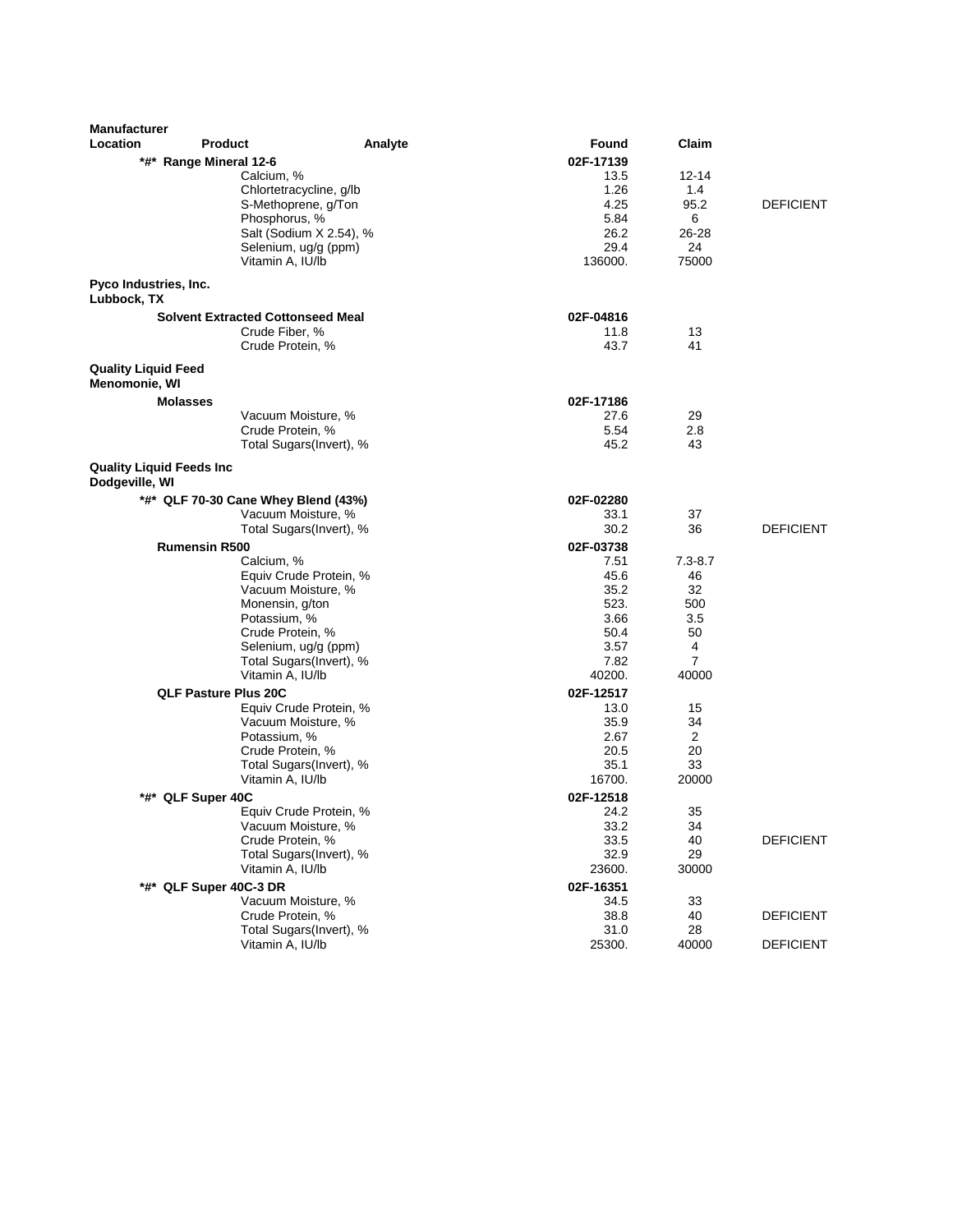| <b>Manufacturer</b><br>Location          | <b>Product</b>                                       | Analyte                 | <b>Found</b> | Claim            |                  |
|------------------------------------------|------------------------------------------------------|-------------------------|--------------|------------------|------------------|
| <b>Quality Stores</b><br>N. Muskegon, MI |                                                      |                         |              |                  |                  |
|                                          | <b>Quality Country with Chicken</b>                  |                         | 02F-05792    |                  |                  |
|                                          | Fat: Acid Hydrolysis, %                              |                         | 5.53         | 6                |                  |
|                                          | Moisture, %                                          |                         | 76.30        | 78               |                  |
|                                          | Crude Protein, %                                     |                         | 11.5         | 9                |                  |
| R.E. Brokers<br><b>Rushmore, MN</b>      |                                                      |                         |              |                  |                  |
| Urea                                     |                                                      |                         | 02F-05817    |                  |                  |
|                                          |                                                      | Equiv Crude Protein, %  | 267.         | 287              |                  |
|                                          | Total Nitrogen, %                                    |                         | 45.8         | 46               |                  |
| <b>Ragland Mills Inc</b><br>Neosho, MO   |                                                      |                         |              |                  |                  |
|                                          | *#* Ragland 37% Range Blk                            |                         | 02F-00809    |                  |                  |
|                                          |                                                      | Acid Detergent Fiber, % | 6.90         | 6                | <b>EXCESSIVE</b> |
|                                          | Calcium, %                                           |                         | 5.76         | 5-6              |                  |
|                                          |                                                      | Equiv Crude Protein, %  | 19.2         | 18.5             |                  |
|                                          | Crude Protein, %                                     |                         | 35.2         | 37               | <b>DEFICIENT</b> |
|                                          |                                                      | Salt (Sodium X 2.54), % | 15.6         | $15 - 17$        |                  |
|                                          | Vitamin A, IU/lb                                     |                         | 42000.       | 30000            |                  |
|                                          | <b>3Way SweetBlock</b>                               |                         | 02F-14718    |                  |                  |
|                                          |                                                      | Acid Detergent Fiber, % | 7.37         | 11               |                  |
|                                          | Calcium, %                                           |                         | 4.17         | $3.5 - 4.5$      |                  |
|                                          | Crude Fiber, %                                       |                         | 5.70         | 10               |                  |
|                                          | Phosphorus, %                                        |                         | 4.32         | 4                |                  |
|                                          | Total Sugars(Invert), %                              | Salt (Sodium X 2.54), % | 15.8<br>20.3 | 14-16.5<br>20    |                  |
|                                          | Vitamin A, IU/lb                                     |                         | 57300.       | 60000            |                  |
| Ramona Warehouse<br>Ramona, SD           |                                                      |                         |              |                  |                  |
|                                          |                                                      |                         | 02F-03217    |                  |                  |
|                                          | Dry Extruded Whole Soybeans No. 9019<br>Crude Fat, % |                         | 18.6         | 18               |                  |
|                                          | Crude Protein, %                                     |                         | 36.2         | 36               |                  |
| <b>Ration Maker Products Inc.</b>        |                                                      |                         |              |                  |                  |
| Laurens, IA                              |                                                      |                         |              |                  |                  |
|                                          | <b>Sheep Feeder B Medication</b>                     |                         | 02F-07336    |                  |                  |
|                                          | Calcium, %                                           |                         | 22.5         | 23.5-28          |                  |
|                                          | Lasalocid, g/ton                                     |                         | 1270.        | 1440             |                  |
|                                          | Phosphorus, %                                        |                         | 6.25         | 6                |                  |
|                                          |                                                      | Salt (Sodium X 2.54), % | 15.6         | 14-16            |                  |
| <b>Ridley Block Operations</b>           | Vitamin A, IU/lb                                     |                         | 316000.      | 350000           |                  |
| Whitewood, SD                            |                                                      |                         |              |                  |                  |
|                                          | *#* Crystalyx HE-20%                                 |                         | 02F-01384    |                  |                  |
|                                          |                                                      | Equiv Crude Protein, %  | 7.88         | 8                |                  |
|                                          | Fat: Roese Gottlieb, %<br>Potassium, %               |                         | 5.15<br>2.42 | $\mathbf 5$<br>3 | <b>DEFICIENT</b> |
|                                          | Crude Protein, %                                     |                         | 21.2         | 20               |                  |
|                                          | Selenium, ug/g (ppm)                                 |                         | 3.97         | 4.4              |                  |
|                                          | Vitamin A, IU/lb                                     |                         | 93700.       | 80000            |                  |
|                                          | *#* Crystalyx Sweet 14% TM                           |                         | 02F-01386    |                  |                  |
|                                          | Potassium, %                                         |                         | 2.49         | 3                | <b>DEFICIENT</b> |
|                                          | Crude Protein, %                                     |                         | 15.2         | 14               |                  |
|                                          | Selenium, ug/g (ppm)                                 |                         | 4.42         | 4.4              |                  |
|                                          | Vitamin A, IU/lb                                     |                         | 44600.       | 50000            |                  |
|                                          |                                                      |                         |              |                  |                  |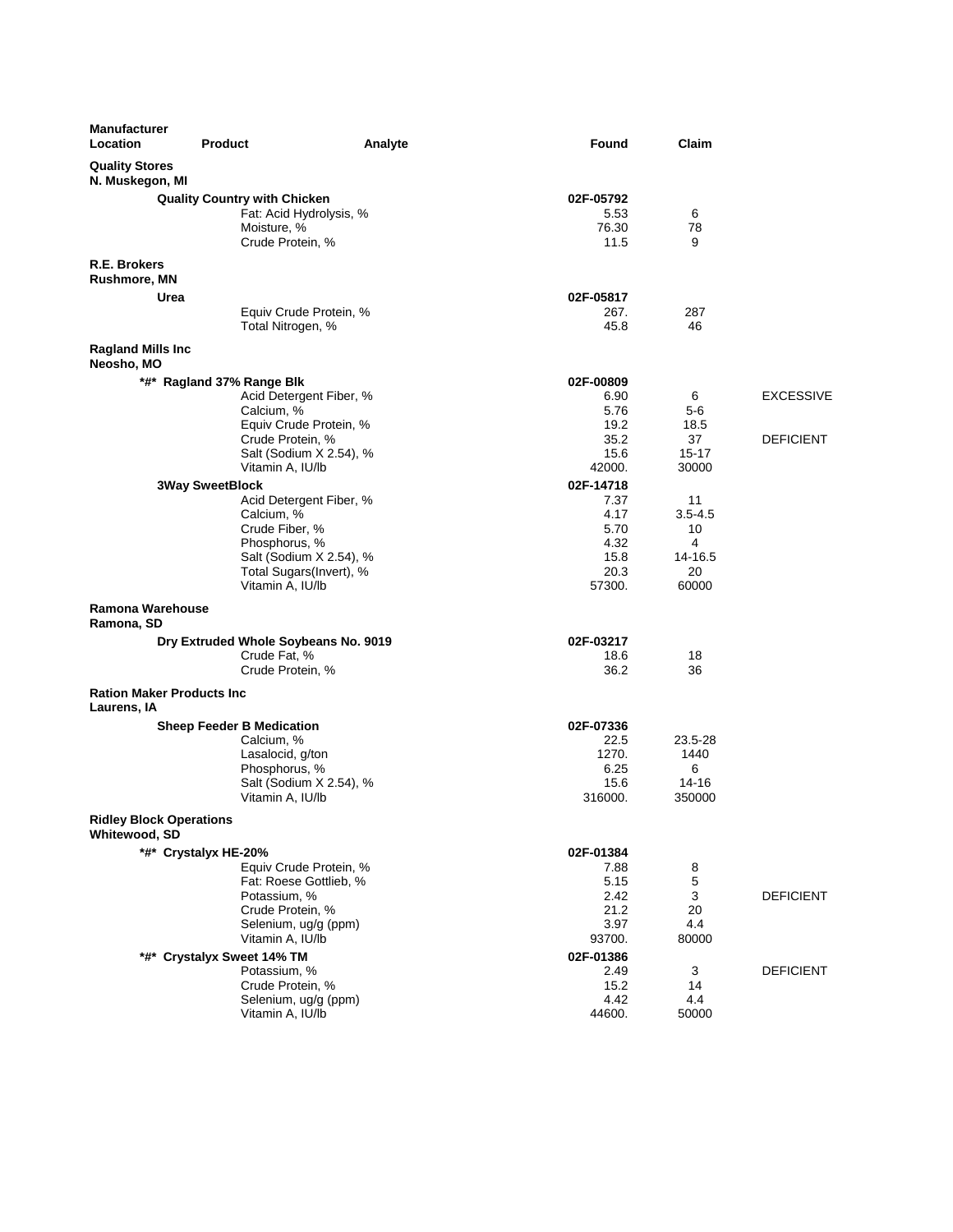| <b>Manufacturer</b><br><b>Location</b>         | <b>Product</b>                                                      | Analyte                                             | Found         | Claim          |                  |
|------------------------------------------------|---------------------------------------------------------------------|-----------------------------------------------------|---------------|----------------|------------------|
| Parsippany, NJ                                 | <b>Roche Vitamins &amp; Fine Chemicals</b>                          |                                                     |               |                |                  |
|                                                | <b>Aureo S Granular</b>                                             |                                                     | 02F-02602     |                |                  |
|                                                | Chlortetracycline, g/lb<br>Sulfamethazine, %                        |                                                     | 36.2<br>7.27  | 35<br>7.7      |                  |
| Safeway Inc.<br>Pleasanton, CA                 |                                                                     |                                                     |               |                |                  |
|                                                |                                                                     | Safeway Select Ultra Gourmet Sliced Turkey in Gravy | 02F-02731     |                |                  |
|                                                | Ash, %                                                              |                                                     | 2.29          | 2.5            |                  |
|                                                | Oven Moisture, %                                                    |                                                     | 78.3          | 78             |                  |
|                                                | Crude Protein, %<br>Taurine - Total, %                              |                                                     | 9.38<br>0.065 | 9<br>0.05      |                  |
|                                                |                                                                     |                                                     | 02F-02733     |                |                  |
|                                                | <b>Safeway Tasty Snacks Dog Biscuits</b><br>Fat: Acid Hydrolysis, % |                                                     | 7.97          | $\overline{7}$ |                  |
|                                                | Oven Moisture, %                                                    |                                                     | 7.83          | 12             |                  |
|                                                | Crude Protein, %                                                    |                                                     | 22.5          | 20             |                  |
| Scranton, ND                                   | <b>Scranton Equity Exchange</b>                                     |                                                     |               |                |                  |
|                                                | 47% Soybean Meal (Plant)                                            |                                                     | 02F-04520     |                |                  |
|                                                | Crude Protein, %                                                    |                                                     | 46.2          | 47             |                  |
| <b>SD Soybean Processors</b><br>Volga, SD      |                                                                     |                                                     |               |                |                  |
|                                                | Soybean Meal 44%                                                    |                                                     | 02F-03790     |                |                  |
|                                                | Crude Protein, %                                                    |                                                     | 43.3          | 44             |                  |
|                                                | Soybean Meal                                                        |                                                     | 02F-06789     |                |                  |
|                                                | Crude Protein, %                                                    |                                                     | 46.4          | 46             |                  |
| Narragansett, RI                               | Sea Starr Animal Health, Inc.                                       |                                                     |               |                |                  |
|                                                | Sea Pet Omega-3 Fish Oil                                            |                                                     | 02F-07356     |                |                  |
|                                                | Crude Fat, %                                                        |                                                     | 103.          | 100            |                  |
|                                                | Oven Moisture, %                                                    |                                                     | 0.20          | 1              |                  |
|                                                | Omega-3 Fatty Acids, %                                              |                                                     | 32.6          | 35             |                  |
| <b>Shurfine International</b><br>Northlake, IL |                                                                     |                                                     |               |                |                  |
|                                                | <b>Shur Fine Deluxe Beef Dinner</b>                                 |                                                     | 02F-17989     |                |                  |
|                                                | Oven Moisture, %                                                    |                                                     | 73.7          | 78             |                  |
|                                                | Total Fat, %                                                        |                                                     | 7.590         | 6<br>9         |                  |
|                                                | Crude Protein, %                                                    |                                                     | 10.8          |                |                  |
| <b>St Paul Pet</b><br>South St. Paul, MN       |                                                                     |                                                     |               |                |                  |
|                                                | <b>Turkey Tenders</b>                                               |                                                     | 02F-12858     |                |                  |
|                                                | Crude Fat, %                                                        |                                                     | 5.94          | $2 - 7$        |                  |
|                                                | Oven Moisture, %<br>Crude Protein, %                                |                                                     | 31.6<br>21.8  | 32<br>18       |                  |
| <b>Sterling Technology</b><br>Toronto, SD      |                                                                     |                                                     |               |                |                  |
|                                                | *#* Nurse Mate                                                      |                                                     | 02F-06914     |                |                  |
|                                                | Fat: Roese Gottlieb, %                                              |                                                     | 7.50          | 5.8            |                  |
|                                                | Crude Protein, %                                                    |                                                     | 19.7          | 9.8            |                  |
|                                                | Vitamin A, IU/lb                                                    |                                                     | 21800.        | 33000          | <b>DEFICIENT</b> |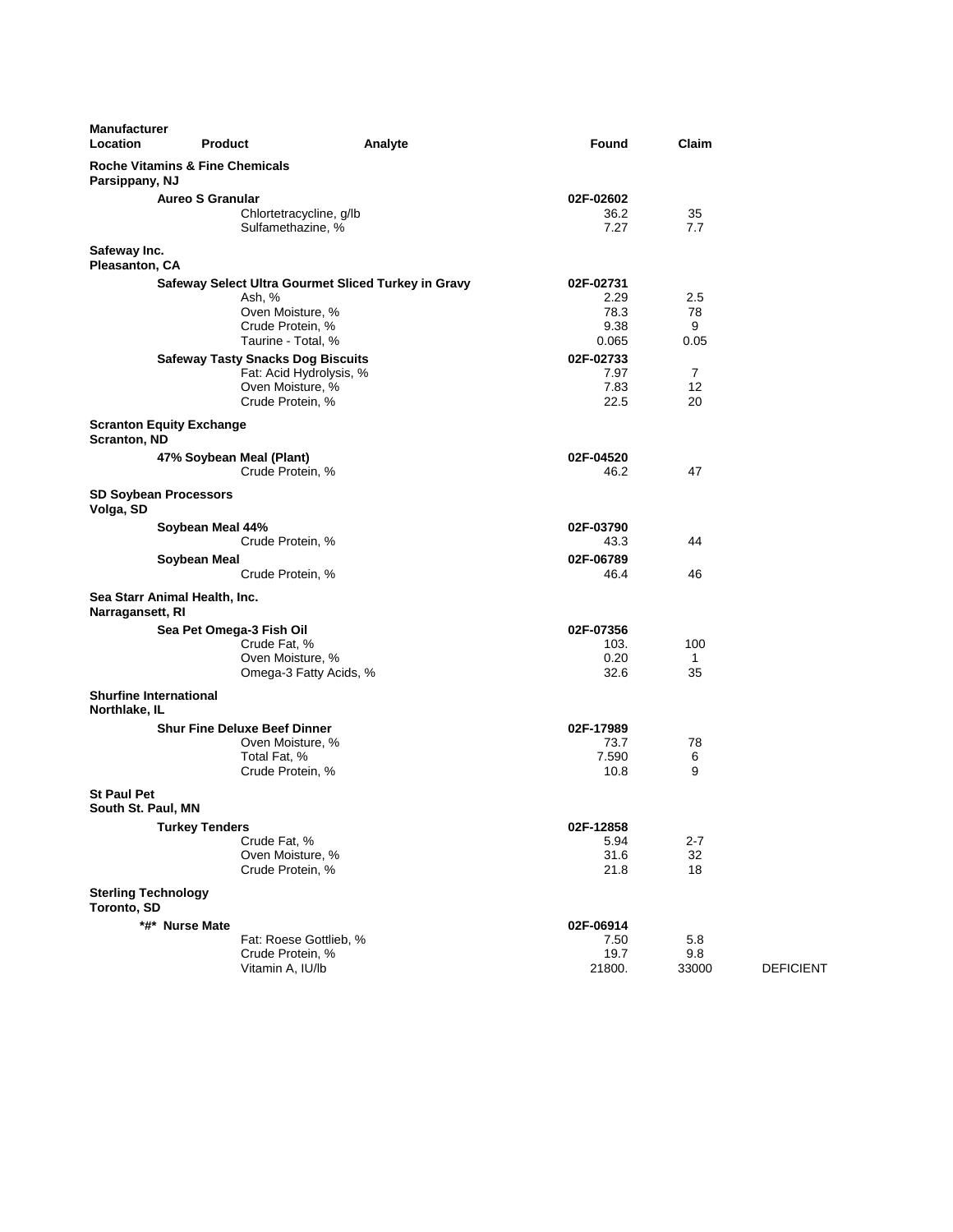| <b>Manufacturer</b><br>Location           | <b>Product</b>                                        | Analyte | <b>Found</b>      | Claim           |                  |
|-------------------------------------------|-------------------------------------------------------|---------|-------------------|-----------------|------------------|
| <b>Bowling Green, OH</b>                  | <b>Sun Seed Company Inc</b>                           |         |                   |                 |                  |
|                                           | <b>Canary Conditioner with Vitamins</b>               |         | 02F-00753         |                 |                  |
|                                           | Crude Fiber, %                                        |         | 5.41              | 10              |                  |
|                                           | Crude Fat, %                                          |         | 11.3              | 5               |                  |
|                                           | Oven Moisture, %                                      |         | 10.1              | 12              |                  |
|                                           | Crude Protein, %                                      |         | 17.9              | 13              |                  |
| <b>Swift &amp; Company</b><br>Greeley, CO |                                                       |         |                   |                 |                  |
|                                           | 85% Blood Meal                                        |         | 02F-06413         |                 |                  |
|                                           | Crude Protein, %                                      |         | 93.6              | 85              |                  |
|                                           | 50% Meat & Bone Meal                                  |         | 02F-06414         |                 |                  |
|                                           | Calcium, %                                            |         | 8.23              | $8.7 - 10.3$    |                  |
|                                           | Crude Fat, %                                          |         | 10.4<br>4.32      | 8<br>4          |                  |
|                                           | Phosphorus, %<br>Crude Protein, %                     |         | 54.4              | 50              |                  |
|                                           |                                                       |         |                   |                 |                  |
| <b>Tetra Sales</b><br>Blacksburg, VA      |                                                       |         |                   |                 |                  |
|                                           | <b>Tetra R Holiday Week-end Sticks</b>                |         | 02F-02737         |                 |                  |
|                                           | Fat: Acid Hydrolysis, %                               |         | 9.42              | 8               |                  |
|                                           | Oven Moisture, %                                      |         | 4.52              | 8               |                  |
|                                           | Crude Protein, %                                      |         | 39.0              | 35.5            |                  |
| Groveland, MA                             | The Hamilton Horse Cookie Company                     |         |                   |                 |                  |
|                                           | *#* Tally Oats Horse Treats                           |         | 02F-14712         |                 |                  |
|                                           | Crude Fiber, %                                        |         | 18.6              | 14.06           | <b>EXCESSIVE</b> |
|                                           | Moisture, %                                           |         | 3.82              | 8.48            |                  |
|                                           | Crude Protein, %                                      |         | 14.5              | 13.1            |                  |
|                                           | Starch, %                                             |         | 14.9              | 20.55           | <b>DEFICIENT</b> |
|                                           | Sucrose, %                                            |         | 12.8              | 28.2            | <b>DEFICIENT</b> |
| The lams Company<br>Dayton, OH            |                                                       |         |                   |                 |                  |
|                                           | lams Adult Lamb Meal and Rice                         |         | 02F-01224         |                 |                  |
|                                           | Fat: Acid Hydrolysis, %                               |         | 13.3              | 12              |                  |
|                                           | Oven Moisture, %                                      |         | 8.06              | 10              |                  |
|                                           | Crude Protein, %                                      |         | 23.0              | 22              |                  |
|                                           | lam's Active Maturity                                 |         | 02F-01822         |                 |                  |
|                                           | Fat: Acid Hydrolysis, %                               |         | 10.8              | 10              |                  |
|                                           | Oven Moisture, %<br>Crude Protein, %                  |         | 6.89<br>25.7      | 10<br>24        |                  |
|                                           |                                                       |         |                   |                 |                  |
|                                           | <b>IAMS Weight Control</b><br>Fat: Acid Hydrolysis, % |         | 02F-17189<br>10.5 | 10-12.5         |                  |
|                                           | Moisture, %                                           |         | 7.67              | 10 <sup>1</sup> |                  |
|                                           | Omega-3 Fatty Acids, %                                |         | 0.229             | 0.2             |                  |
|                                           | Omega-6 Fatty Acids, %                                |         | 2.12              | $\overline{2}$  |                  |
|                                           | Crude Protein, %                                      |         | 21.5              | 20              |                  |
|                                           | <b>IAMS Active Maturity Cat Food</b>                  |         | 02F-17190         |                 |                  |
|                                           | Ash, %                                                |         | 6.22              | $\overline{7}$  |                  |
|                                           | Fat: Acid Hydrolysis, %                               |         | 15.2              | 14-16.5         |                  |
|                                           | Moisture, %                                           |         | 7.11<br>0.331     | 10<br>0.23      |                  |
|                                           | Omega-3 Fatty Acids, %<br>Omega-6 Fatty Acids, %      |         | 2.98              | 2.3             |                  |
|                                           | Crude Protein, %                                      |         | 33.0              | 32              |                  |
|                                           | Taurine - Total, %                                    |         | 0.125             | 0.15            |                  |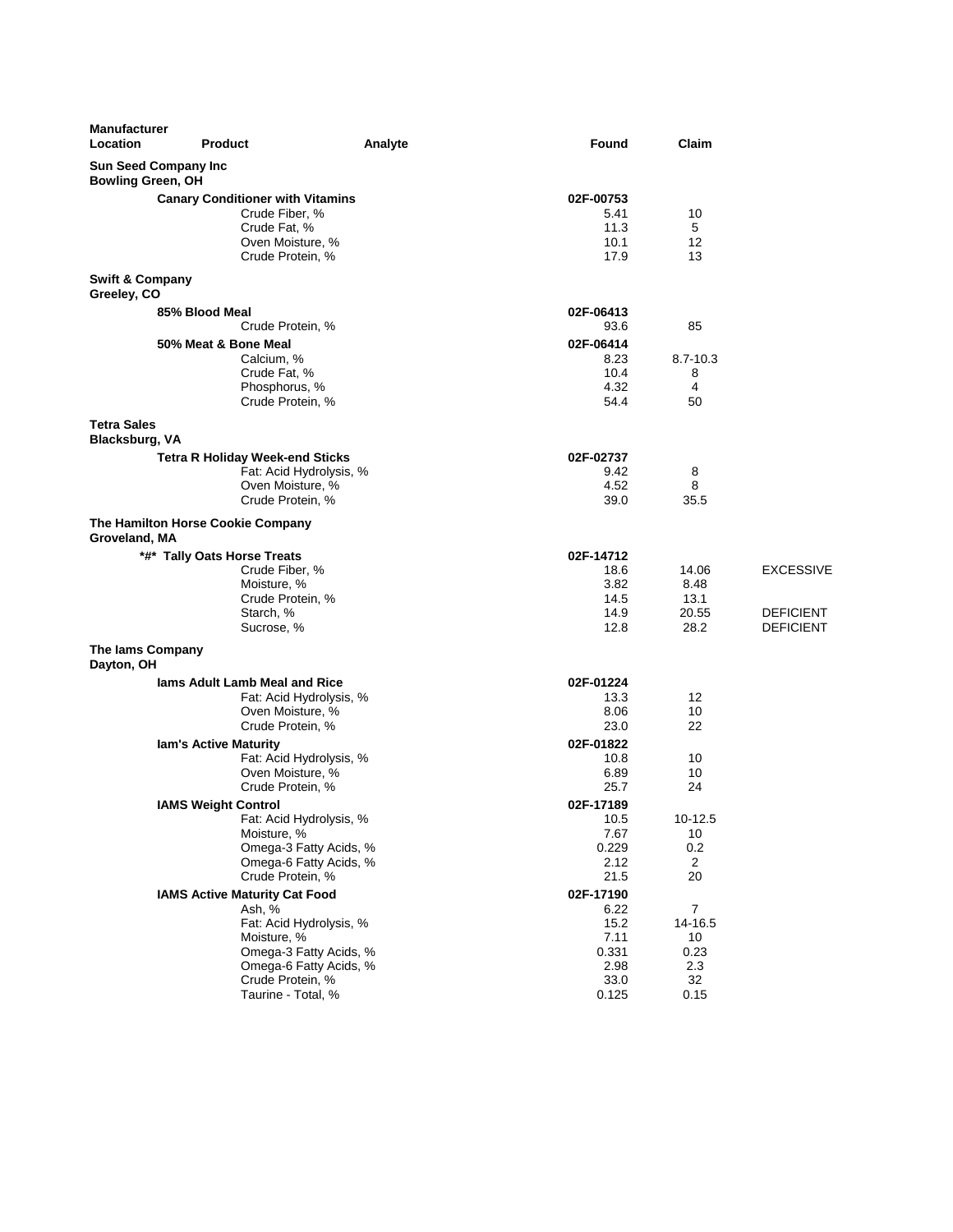| <b>Manufacturer</b>                |                                             |                                                  |                 |              |                  |
|------------------------------------|---------------------------------------------|--------------------------------------------------|-----------------|--------------|------------------|
| Location                           | <b>Product</b>                              | Analyte                                          | Found           | Claim        |                  |
|                                    | <b>IAMS Chunks</b>                          |                                                  | 02F-17992       |              |                  |
|                                    | Fat: Acid Hydrolysis, %                     |                                                  | 15.2            | 15           |                  |
|                                    | Oven Moisture, %                            |                                                  | 7.19            | 10           |                  |
|                                    |                                             | Omega-3 Fatty Acids, %<br>Omega-6 Fatty Acids, % | 0.287<br>3.14   | 0.25<br>2.5  |                  |
|                                    | Crude Protein, %                            |                                                  | 28.0            | 26           |                  |
| <b>Mankato, MN</b>                 | <b>Tradition Feed Products Company</b>      |                                                  |                 |              |                  |
|                                    | *#* Rumen Booster                           |                                                  | 01F-08588       |              |                  |
|                                    |                                             | Acid Detergent Fiber, %                          | 8.06            | 10           |                  |
|                                    | Crude Protein, %                            |                                                  | 16.7            | 11.5         |                  |
|                                    | Selenium, ug/g (ppm)<br>Vitamin A, IU/lb    |                                                  | 27.7<br>108000. | 24<br>300000 | <b>DEFICIENT</b> |
|                                    | *#* Beef Pack B1440                         |                                                  | 02F-03219       |              |                  |
|                                    | Lasalocid, g/ton                            |                                                  | 847.            | 1440         | <b>DEFICIENT</b> |
|                                    | <b>Tradition Game Bird Flight Feed</b>      |                                                  | 02F-03225       |              |                  |
|                                    | Lysine - Total, %                           |                                                  | 0.880           | 0.8          |                  |
|                                    | Methionine - Total. %                       |                                                  | 0.405           | 0.43         |                  |
|                                    | Crude Protein, %                            |                                                  | 19.3            | 19           |                  |
|                                    | <b>Tradition 14% Pullet Developer</b>       |                                                  | 02F-03786       |              |                  |
|                                    | Crude Protein, %                            |                                                  | 14.0            | 14           |                  |
|                                    | *#* OptiCare Chlortetracycline Crumbles 10g |                                                  | 02F-04332       |              |                  |
|                                    | Calcium, %                                  |                                                  | 9.19            | $5.5 - 6.6$  | <b>EXCESSIVE</b> |
|                                    | Crude Fiber, %<br>Chlortetracycline, g/lb   |                                                  | 13.3<br>8.81    | 25<br>10     |                  |
|                                    | Crude Protein, %                            |                                                  | 12.6            | 5            |                  |
|                                    | <b>Chlortetracycline Crumbles 10G</b>       |                                                  | 02F-05289       |              |                  |
|                                    | Calcium, %                                  |                                                  | 4.86            | $5.5 - 6.5$  |                  |
|                                    | Crude Fiber, %                              |                                                  | 11.3            | 25           |                  |
|                                    | Chlortetracycline, g/lb                     |                                                  | 9.88            | 10           |                  |
|                                    | Crude Protein, %                            |                                                  | 19.1            | 5            |                  |
|                                    | <b>Medicated Broiler Finisher</b>           |                                                  | 02F-05401       |              |                  |
|                                    | Amprolium, %                                |                                                  | 0.0102          | 0.0125       |                  |
|                                    | Lysine - Total, %<br>Methionine - Total, %  |                                                  | 0.910<br>0.359  | 1<br>0.3     |                  |
|                                    | Crude Protein, %                            |                                                  | 20.0            | 20           |                  |
|                                    | <b>Tradition 17% Chick Grower</b>           |                                                  | 02F-05768       |              |                  |
|                                    | Amprolium, %                                |                                                  | 0.0114          | 0.0125       |                  |
|                                    | Lysine - Total, %                           |                                                  | 0.904           | 0.78         |                  |
|                                    | Methionine - Total, %                       |                                                  | 0.347           | 0.3          |                  |
|                                    | Crude Protein, %                            |                                                  | 19.7            | 17           |                  |
|                                    | <b>Chlortetracycline Crumbles 4</b>         |                                                  | 02F-05770       |              |                  |
|                                    | Calcium, %                                  |                                                  | 6.71            | $5.5 - 6.5$  |                  |
|                                    | Crude Fiber, %<br>Chlortetracycline, g/lb   |                                                  | 13.5<br>3.84    | 25<br>4      |                  |
|                                    | Crude Protein, %                            |                                                  | 12.4            | 5            |                  |
| <b>TSC Stores</b><br>Nashville, TN |                                             |                                                  |                 |              |                  |
|                                    | Dumor 37* Range Block                       |                                                  | 02F-14720       |              |                  |
|                                    |                                             | Acid Detergent Fiber, %                          | 6.12            | 6            |                  |
|                                    | Calcium, %                                  |                                                  | 5.63            | $5-6$        |                  |
|                                    |                                             | Equiv Crude Protein, %                           | 16.4            | 18.5         |                  |
|                                    | Crude Protein, %                            |                                                  | 37.7            | 37           |                  |
|                                    |                                             | Salt (Sodium X 2.54), %                          | 14.7            | $15 - 17$    |                  |
|                                    | Vitamin A, IU/lb                            |                                                  | 21500.          | 30000        |                  |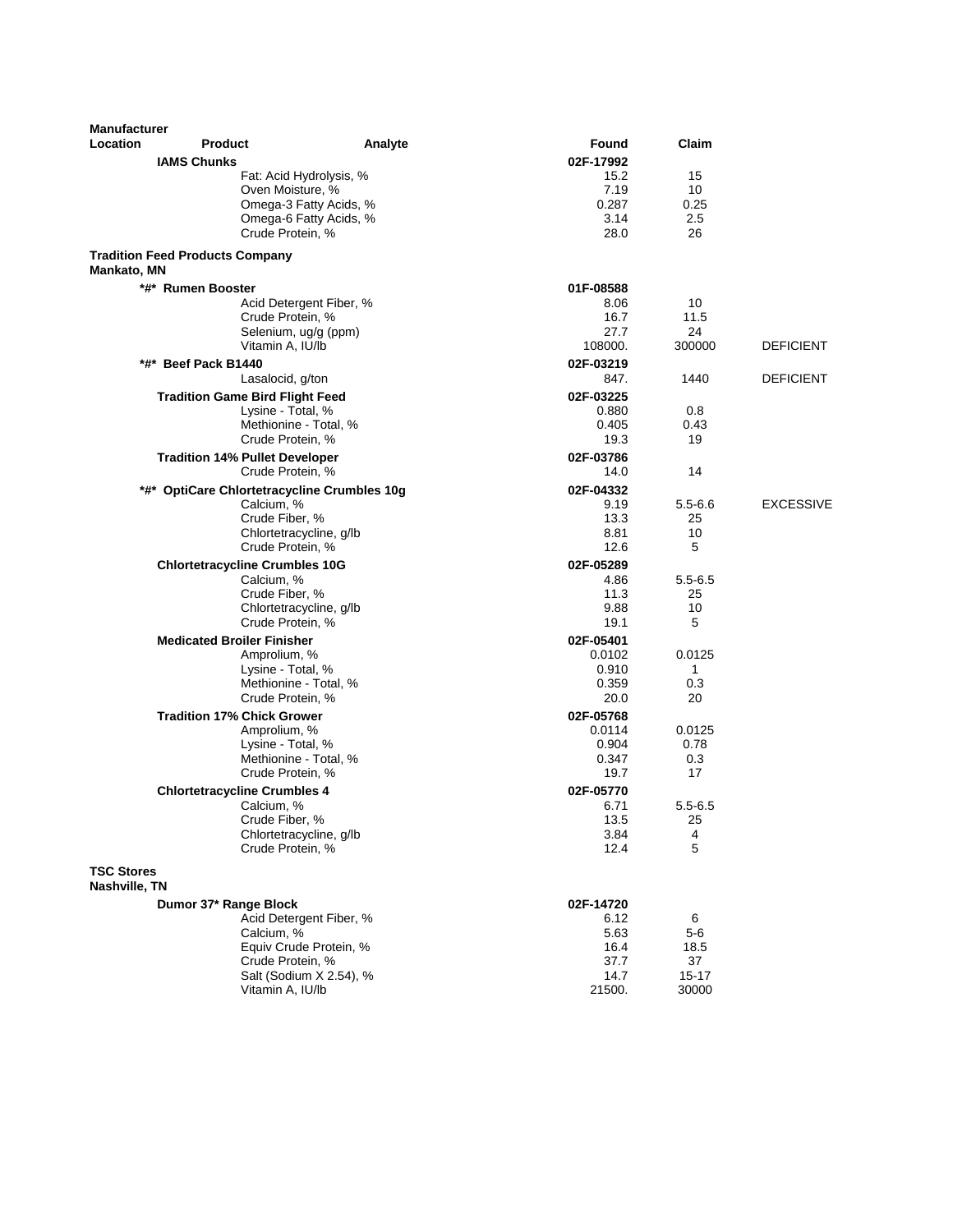| <b>Manufacturer</b>     |                                  |                                                 |         |           |                |
|-------------------------|----------------------------------|-------------------------------------------------|---------|-----------|----------------|
| Location                | <b>Product</b>                   |                                                 | Analyte | Found     | Claim          |
|                         |                                  | <b>Producer's Pride Rolled Oats</b>             |         | 02F-14721 |                |
|                         |                                  | Crude Fiber, %                                  |         | 8.42      | 13             |
|                         |                                  | Crude Fat, %                                    |         | 4.69      | 4              |
|                         |                                  | Crude Protein, %                                |         | 11.6      | 9.5            |
|                         |                                  | <b>Dumor Rabbit Show Formula</b>                |         | 02F-14723 |                |
|                         |                                  | Crude Fiber, %                                  |         | 19.0      | $16 - 18$      |
|                         |                                  | Crude Protein, %                                |         | 17.5      | 17             |
|                         |                                  |                                                 |         |           |                |
|                         | <b>Chick Starter Grower 20%</b>  |                                                 |         | 02F-14724 |                |
|                         |                                  | Lysine - Total, %                               |         | 1.23      | 1.5            |
|                         |                                  | Methionine - Total, %                           |         | 0.425     | 0.5            |
|                         |                                  | Crude Protein, %                                |         | 21.9      | 20             |
| <b>U.A.P.-BASIN</b>     |                                  |                                                 |         |           |                |
| Basin, WY               |                                  |                                                 |         |           |                |
|                         | <b>Western Alfalfa Cubes</b>     |                                                 |         | 02F-15306 |                |
|                         |                                  | Crude Fiber, %                                  |         | 23.2      | 30             |
|                         |                                  | Crude Protein, %                                |         | 18.5      | 14             |
|                         |                                  |                                                 |         |           |                |
| <b>United Salt Corp</b> |                                  |                                                 |         |           |                |
| Houston, TX             |                                  |                                                 |         |           |                |
|                         |                                  | <b>Ranch House Cobalt lodized Salt Block</b>    |         | 02F-12896 |                |
|                         |                                  | Salt (ChlorideX1.65), %                         |         | 96.9      | 93-96          |
|                         |                                  | Salt (Sodium X 2.54), %                         |         | 86.7      | 93-96          |
|                         |                                  |                                                 |         |           |                |
|                         | United Suppliers Inc.            |                                                 |         |           |                |
| Eldora, IA              |                                  |                                                 |         |           |                |
|                         |                                  | Aureo 5-700 Type B Medi. Crumbles               |         | 02F-04519 |                |
|                         |                                  | Crude Fiber, %                                  |         | 13.6      | 25             |
|                         |                                  | Chlortetracycline, g/lb                         |         | 2.05      | 2              |
|                         |                                  | Crude Protein, %                                |         | 12.6      | 9              |
|                         |                                  | Sulfamethazine, %                               |         | 0.387     | 0.44           |
| <b>Valley Splendor</b>  |                                  |                                                 |         |           |                |
| Fargo, ND               |                                  |                                                 |         |           |                |
|                         |                                  |                                                 |         |           |                |
|                         | <b>Wild Bird Food Seed</b>       |                                                 |         | 02F-01806 |                |
|                         |                                  | Crude Fiber, %                                  |         | 5.08      | 14             |
|                         |                                  | Crude Protein, %                                |         | 10.7      | 8              |
|                         | <b>Vigortone Ag Products Inc</b> |                                                 |         |           |                |
| Cedar Rapids, IA        |                                  |                                                 |         |           |                |
|                         |                                  | <b>Triple V Brand Free Choice Horse Mineral</b> |         | 02F-03231 |                |
|                         |                                  | Calcium, %                                      |         | 14.0      | 13.5-16.2      |
|                         |                                  | Phosphorus, %                                   |         | 7.04      | $\overline{7}$ |
|                         |                                  | Salt (Sodium X 2.54), %                         |         | 21.3      | 18.2-21.8      |
|                         |                                  | Selenium, ug/g (ppm)                            |         | 20.9      | 21             |
|                         |                                  | Vitamin A, IU/lb                                |         | 251000.   | 300000         |
|                         |                                  |                                                 |         |           |                |
| Virboc Alt Inc.         |                                  |                                                 |         |           |                |
| Fort Worth, TX          |                                  |                                                 |         |           |                |
|                         | <b>Pet Tabs Supplement</b>       |                                                 |         | 02F-12859 |                |
|                         |                                  | Calcium, %                                      |         | 2.93      | $2.5 - 3.5$    |
|                         |                                  | Phosphorus, %                                   |         | 2.73      | 2.5            |
|                         |                                  | Vitamin A, IU/tablet                            |         | 1760.     | 1000           |
|                         |                                  |                                                 |         |           |                |
|                         | <b>VitaKraft Pet Products</b>    |                                                 |         |           |                |
| <b>Bound Brook, NJ</b>  |                                  |                                                 |         |           |                |
|                         | <b>Yogurt Drops</b>              |                                                 |         | 02F-00756 |                |
|                         |                                  | Ash, %                                          |         | 2.88      | 3              |
|                         |                                  | Crude Fat, %                                    |         | 24.3      | 24             |
|                         |                                  | Oven Moisture, %                                |         | 1.96      | $\overline{2}$ |
|                         |                                  | Crude Protein, %                                |         | 12.6      | 5.5            |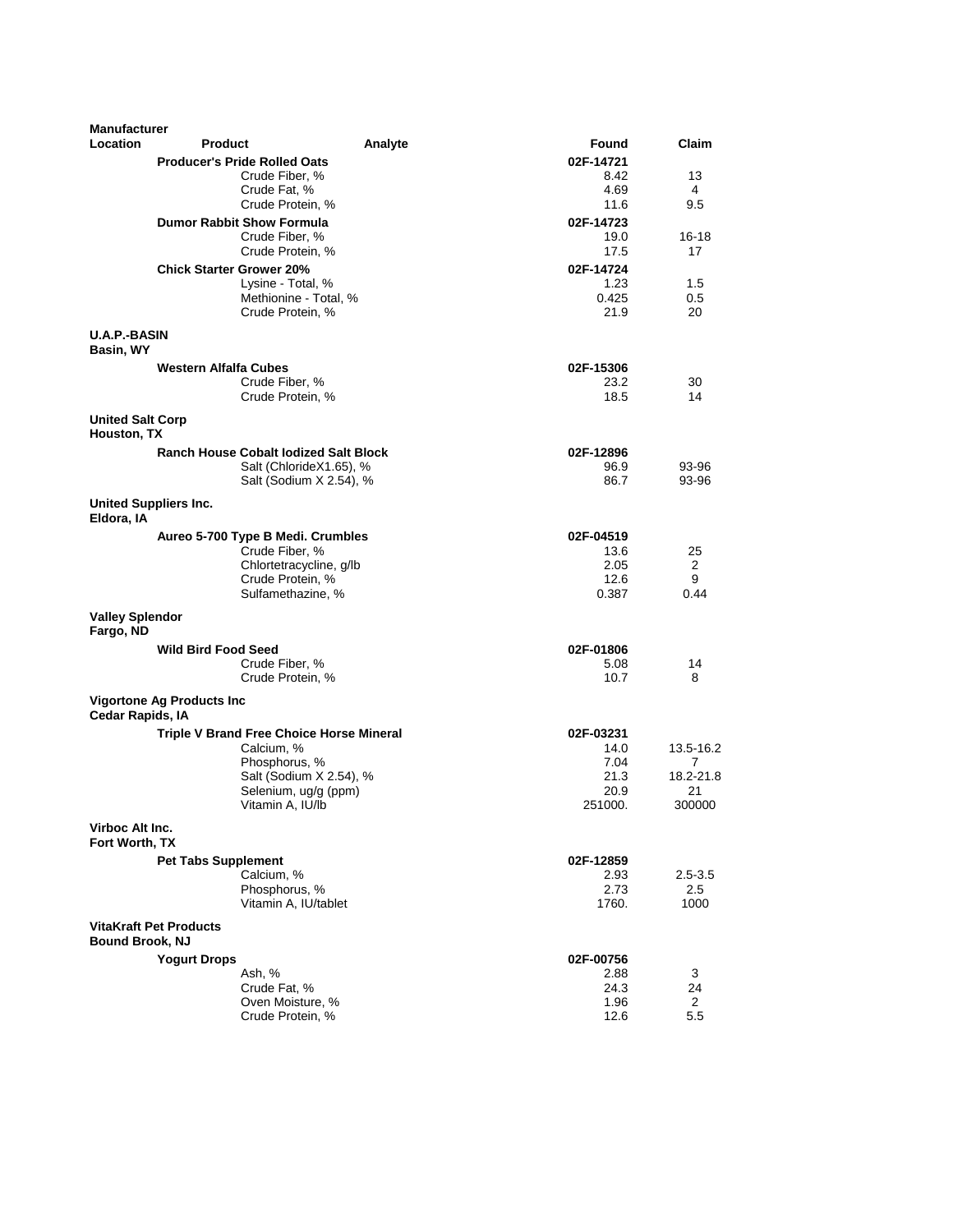| <b>Manufacturer</b>                                    |                                                 |                         |              |            |                  |
|--------------------------------------------------------|-------------------------------------------------|-------------------------|--------------|------------|------------------|
| Location                                               | <b>Product</b>                                  | Analyte                 | Found        | Claim      |                  |
| <b>Wal Mart Stores Inc.</b><br><b>Bentonville, AR</b>  |                                                 |                         |              |            |                  |
|                                                        | <b>Special Kitty Turkey and Giblets Banquet</b> |                         | 02F-05205    |            |                  |
|                                                        | Ash, %                                          |                         | 2.82<br>75.0 | 3          |                  |
|                                                        | Oven Moisture, %<br>Total Fat, %                |                         | 7.640        | 78<br>7    |                  |
|                                                        | Crude Protein, %                                |                         | 12.4         | 11         |                  |
|                                                        | Taurine - Total, %                              |                         | 0.080        | 0.05       |                  |
| <b>West Central Coop</b><br>Ralston, IA                |                                                 |                         |              |            |                  |
|                                                        | Soy Plus                                        |                         | 02F-06415    |            |                  |
|                                                        | Ash, %                                          |                         | 5.63         | 7          |                  |
|                                                        | Crude Protein, %                                |                         | 42.1         | 42.5       |                  |
| <b>Westway Feed Products</b><br>New Orleans, LA        |                                                 |                         |              |            |                  |
|                                                        | <b>Dried Molasses</b>                           |                         | 02F-03948    |            |                  |
|                                                        | Crude Fiber, %                                  |                         | 21.4         | 24         |                  |
|                                                        | Total Sugars(Invert), %                         |                         | 35.8         | 38         |                  |
|                                                        | Wes Las 79.5 Brix Cane Molasses                 |                         | 02F-04817    |            |                  |
|                                                        | Vacuum Moisture, %<br>Total Sugars(Invert), %   |                         | 28.2<br>47.8 | 27<br>43   |                  |
|                                                        | <b>Dried Molasses Sweet 45</b>                  |                         | 02F-05290    |            |                  |
|                                                        | Crude Fiber, %                                  |                         | 20.5         | 24         |                  |
|                                                        | Oven Moisture, %                                |                         | 3.73         | 6          |                  |
|                                                        | Total Sugars(Invert), %                         |                         | 38.9         | 38         |                  |
|                                                        | <b>Dried Molasses Sweet 45</b>                  |                         | 02F-05395    |            |                  |
|                                                        | Crude Fiber, %                                  |                         | 17.8         | 24         |                  |
|                                                        | Oven Moisture, %                                |                         | 3.68         | 6          |                  |
|                                                        | Total Sugars(Invert), %                         |                         | 39.9         | 38         |                  |
| <b>Westway Trading</b><br>New Orleans, LA              |                                                 |                         |              |            |                  |
|                                                        | Molasses - liquid 32%                           |                         | 02F-07216    |            |                  |
|                                                        | Crude Protein, %                                |                         | 41.8         | 32         |                  |
| <b>Whitetail Inst. of North America</b><br>Pintala, AL |                                                 |                         |              |            |                  |
|                                                        | *#* Imperial White Tail 30-06                   |                         | 02F-08678    |            |                  |
|                                                        | Calcium, %                                      |                         | 14.6         | 15.17-18.2 |                  |
|                                                        | Phosphorus, %                                   |                         | 3.86         | 4          |                  |
|                                                        | Selenium, ug/g (ppm)                            | Salt (Sodium X 2.54), % | 44.5<br>8.21 | 40-45<br>9 |                  |
|                                                        | Vitamin A, IU/lb                                |                         | 85000.       | 160000     | <b>DEFICIENT</b> |
| <b>Wildlife Sciences Inc.</b><br><b>Excelsior, MN</b>  |                                                 |                         |              |            |                  |
|                                                        | <b>High Protein Suet Blend</b>                  |                         | 02F-12576    |            |                  |
|                                                        | Crude Fat, %                                    |                         | 49.1         | 35         |                  |
|                                                        | Crude Protein, %                                |                         | 9.63         | 9.5        |                  |
| <b>Wildwood Farms</b><br>Fulton, IL                    |                                                 |                         |              |            |                  |
|                                                        | <b>Wildwood Farms Wildlife Mix</b>              |                         | 02F-15314    |            |                  |
|                                                        | Crude Fat, %                                    |                         | 11.3         | 6.5        |                  |
|                                                        | Crude Protein, %                                |                         | 11.1         | 10         |                  |
|                                                        |                                                 |                         |              |            |                  |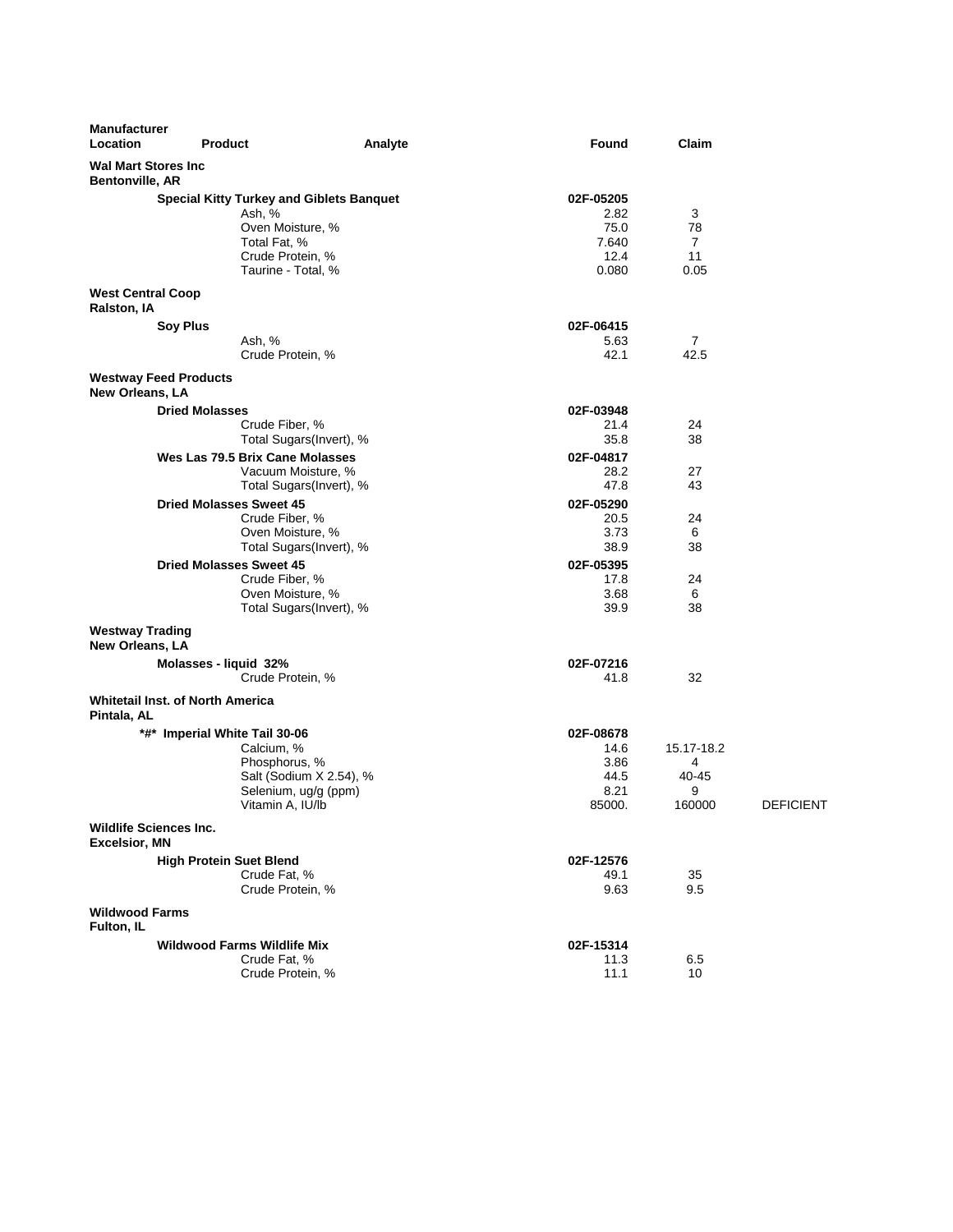| <b>Manufacturer</b><br>Location      | <b>Product</b>                                 | Analyte                                                      | <b>Found</b>   | Claim          |                                      |
|--------------------------------------|------------------------------------------------|--------------------------------------------------------------|----------------|----------------|--------------------------------------|
| Dickinson, ND                        | <b>Woody's Performance Horse Feed Products</b> |                                                              |                |                |                                      |
|                                      | <b>Horseman's Complete</b>                     |                                                              | 02F-03232      |                |                                      |
|                                      | Crude Fiber, %                                 |                                                              | 16.0           | 24             |                                      |
|                                      | Crude Protein, %                               |                                                              | 15.7           | 12             |                                      |
|                                      | *#* Woody's R Futurity Blend 30/C              |                                                              | 02F-03233      |                |                                      |
|                                      | Calcium, %                                     |                                                              | 2.42           | $2.5 - 3$      |                                      |
|                                      | Chromium, ug/g (ppm)                           |                                                              | 11.4           | 5.54           |                                      |
|                                      | Lysine - Total, %                              |                                                              | 1.71           | 1.93           |                                      |
|                                      | Magnesium, %                                   |                                                              | 1.70           | $\overline{2}$ |                                      |
|                                      | Methionine - Total, %                          |                                                              | 0.517          | 0.62           |                                      |
|                                      | Phosphorus, %                                  |                                                              | 1.49           | 2.25           | <b>DEFICIENT</b>                     |
|                                      | Crude Protein, %                               |                                                              | 31.6           | 30             |                                      |
|                                      | <b>Woody's Futurity Blend 16</b>               |                                                              | 02F-03237      |                |                                      |
|                                      | Lysine - Total, %                              |                                                              | 0.869          | 0.76           |                                      |
|                                      | Methionine - Total. %                          |                                                              | 0.266          | 0.23           |                                      |
|                                      | Crude Protein, %                               |                                                              | 18.2           | 16             |                                      |
| <b>Y-Tex Corporation</b><br>Cody, WY |                                                |                                                              |                |                |                                      |
|                                      | *#* Tuttles Liquid 747                         |                                                              | 02F-14725      |                |                                      |
|                                      | Arginine - Total, %                            |                                                              | 0.025          | 0.1973         | <b>DEFICIENT</b>                     |
|                                      | Cystine - Total, %                             |                                                              | 0.014          | 0.045          | <b>DEFICIENT</b>                     |
|                                      | Histidine - Total, %                           |                                                              | 0.020          | 0.086          | <b>DEFICIENT</b>                     |
|                                      | Isoleucine - Total, %                          |                                                              | 0.056          | 0.177          | <b>DEFICIENT</b>                     |
|                                      | Leucine - Total, %                             |                                                              | 0.082          | 0.276          | <b>DEFICIENT</b>                     |
|                                      | Lysine - Total, %                              |                                                              | 0.037          | 0.252          | <b>DEFICIENT</b>                     |
|                                      | Methionine - Total, %                          |                                                              | 0.010          | 0.0628         | <b>DEFICIENT</b>                     |
|                                      | Vacuum Moisture, %                             |                                                              | 35.7           | 40.7           |                                      |
|                                      | Phenylalanine-Total, %                         |                                                              | 0.029          | 0.151          | <b>DEFICIENT</b>                     |
|                                      | Crude Protein, %                               |                                                              | 4.43           | 5.8            | <b>DEFICIENT</b>                     |
|                                      | Threonine - Total, %                           |                                                              | 0.064          | 0.161          | <b>DEFICIENT</b>                     |
|                                      | Tyrosine - Total, %<br>Valine - Total. %       |                                                              | 0.031<br>0.107 | 0.111<br>0.205 | <b>DEFICIENT</b><br><b>DEFICIENT</b> |
|                                      | Vitamin A, IU/lb                               |                                                              | 97000.         | 240000         | <b>DEFICIENT</b>                     |
| Yaggies Inc<br>Yankton, SD           |                                                |                                                              |                |                |                                      |
|                                      |                                                | Crumbles Stress Granules with Chlortetracycline TriTech Inc. | 02F-03847      |                |                                      |
|                                      | Chlortetracycline, g/lb                        |                                                              | 9.39           | 10             |                                      |
|                                      | *#* Custom Mix A 5201 BW Feed Y2K              |                                                              | 02F-05814      |                |                                      |
|                                      | Cobalt, ug/g (ppm)                             |                                                              | 364.           | 263            |                                      |
|                                      | Copper, ug/g (ppm)                             |                                                              | 29900.         | 34115          |                                      |
|                                      | Manganese, ug/g (ppm)                          |                                                              | 41300.         | 39104          |                                      |
|                                      | Selenium, ug/g (ppm)                           |                                                              | 297.           | 269            |                                      |
|                                      | Vitamin A, IU/lb                               |                                                              | 1180000.       | 2988704        | <b>DEFICIENT</b>                     |
|                                      | Zinc, ppm                                      |                                                              | 109000.        | 111122         |                                      |
|                                      |                                                |                                                              |                |                |                                      |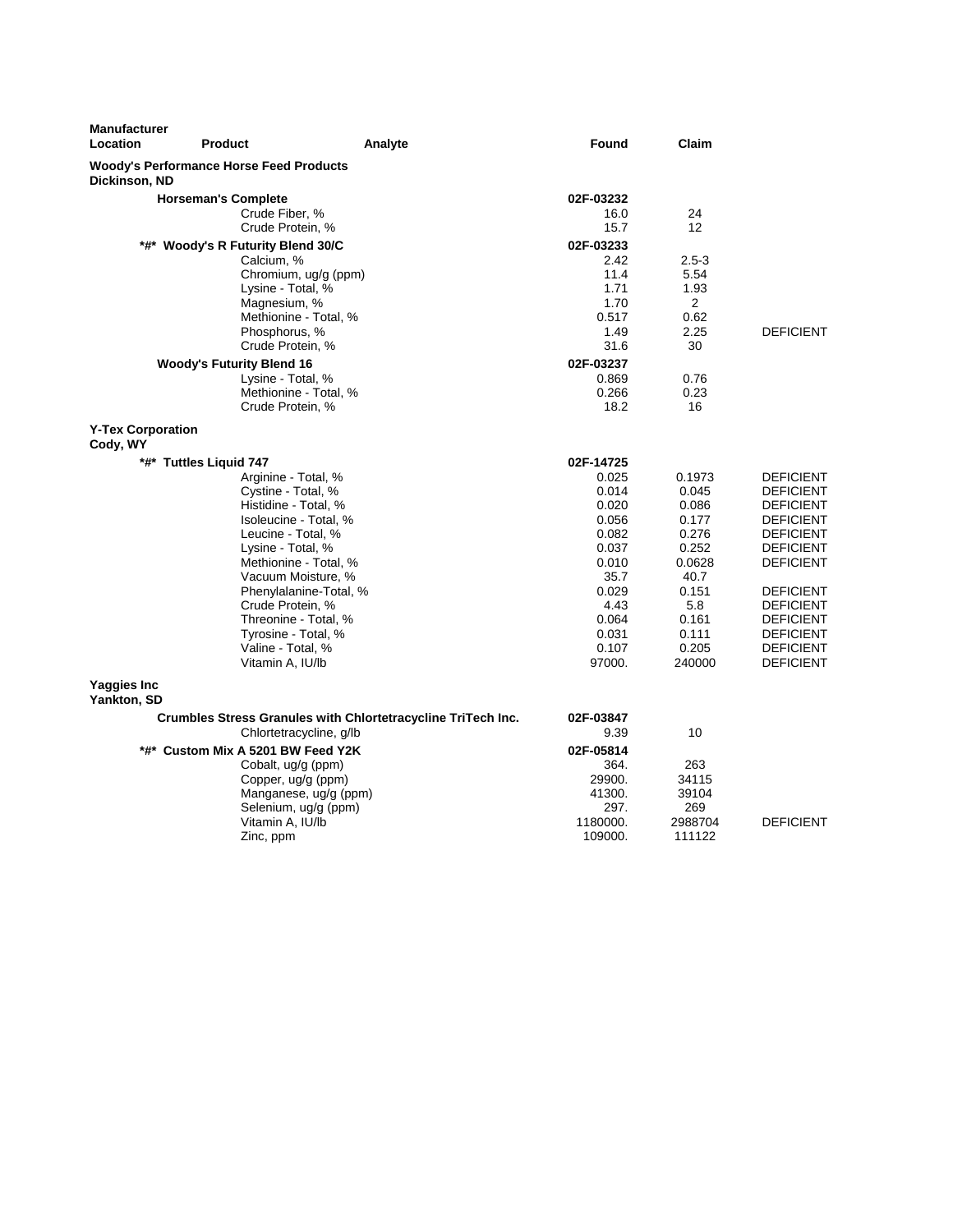## ANIMAL FEED & DRUG CONTAMINANTS MONITORING PROGRAM

### Adulteration by Noxious Weed Seeds

Noxious weeds are a problem in South Dakota. One method being used to try to control the distribution of noxious weed in the state is to reduce or eliminate them from animal feeds. Several sections of the South Dakota Commercial Feed Law and Regulations address the issue of commercial feeds containing noxious weed seeds.

Section 39-14-53 of the South Dakota Commercial Feed Law States that "a commercial feed shall be deemed to be adulterated if it contains vialble weed seeds in amounts exceeding the limits which the Secretary of Agriculture shall establish by rule pursuant to the provisions of Chapter 1-26."

These rules are further addressed in the Administrative Rules of South Dakota (ARSD), Chapter 12:53:01:10, which states:

All screenings or by-products of grains and seeds containing prohibited or restricted weed seeds, as defined in chapter 12:36:03, when used in commercial feed or sold as such to the ultimate consumer, must be ground fine enough or otherwise treated to destroy the viability of weed seeds. The finished product may contain no viable prohibited weed seeds per pound and not more than 4.5 viable restricted weed seeds per pound.

Regulation 9(b) of the commercial feed regulations (and the Uniform Feed Bill and Regulations) essentially repeats this.

Chapter 12:36:03:02 of the South Dakota Seed Law, SDCL 38-12A, defines those noxious weed seeds that are prohibited and restricted. They are listed as follows:

### 12:36:03:01 Prohibited noxious weed seeds.

- 
- 
- (3) Hoary cress (7) Quackgrass
- (4) Russian knapweed (8) Horse nettle

12:36:03:02 Restricted noxious weed seeds.

- 
- 
- 
- $(4)$  Hedge bindweed
- 
- (1) Field bindweed (5) Perennial sowthistle
- (2) Leafy spurge (6) Canada thistle
	-
	-
- (1) Wild oats (7) Annual bluegrass (2) Dodder (8) Spotted knapweed<br>
(3) Wild mustard (9) Giant foxtail (3) Wild mustard (9) Giant foxtail<br>
(4) Hedge bindweed (10) Musk thistle (5) Wild carrott (11) Plumeless thistle

Based on our test results, we find feed samples containing noxious weed seeds. We are not analyzing a representative cross-section of the commercial feed supply, however, we are only analyzing those products which appear to contain noxious weed seeds. Additionally, the weed seeds need to be **viable** in order for the product to violative. From 1989 through 2002 the South Dakota Department of Agriculture analyzed 520 feed samples for noxious weed seeds. 96 of those samples (18%) were reported NOT PASSED, because they contained viable noxious weed seeds in excess of the standards specified above. AS-FS-102

## SAMPLING PROGRAM

While many feeds and feed ingredients have little or no contamination by weed seeds, other feeds and ingredients have a higher probability of containing noxious wedd seeds. By concentrating our sampling and analysis on those feeds and feeed ingredients that have a higher chance of containing noxious weed seeds, we may get better compliance with the regulations and decrease the amount of contaminated feed distributed. Grain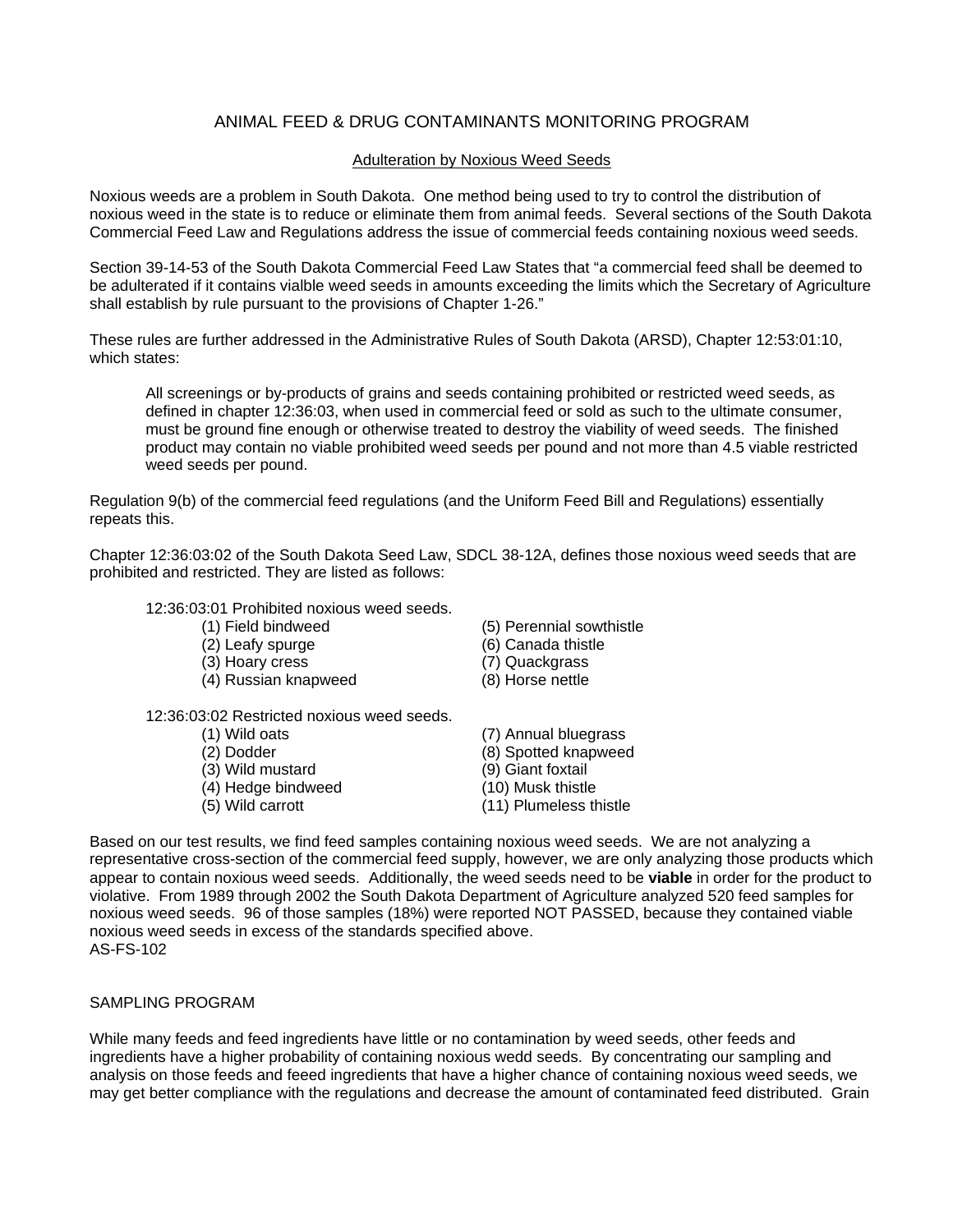screenings, custom formula feeds, texturized feeds, and wild bird food are products of primary concern at this time.

Rather than collect extra samples for weed seed analysis, we will analyze a number of our routine samples for weed seeds, in addition to the routine analytes. We will continue monitoring commercial feeds for contamination by viable noxious weed seeds.

Specific instructions to field staff for our weed seed monitoring program are as follows:

- 1. The lab will only analyze for weed seeds when requested by the Inspector or the Office of Agronomy Services.
- 2. Visually inspect each sample collected
- 3. Determine if the product sampled fits into one of the priority catagories. These catagories are:
	- Grain screeenings
	- Custom formula feeds, especially those containing whole grains or screenings,
	- Texturized and other feeds containing whole grains, and
	- Wild bird food.
- 4. Other products may be submitted for analysis if there appears to be a high probability of weed seed contamination.
- 5. When collecting a samle for weed seed analysis and label analysis, please collect an additional pound of feed for the weed seed analysis.
- 6. Make a note in the "Remarks" section of the Report of Sample form requesting analysis for weed seed.

If the sample is reported NOT PASSED after analysis, it will be handled like any other violative sample. Any product remaining of the lot sampled will be placed under Stop Sale Order as an adulterated product. The product can be released from Stop Sale only for remanufacturing to render the weed seeds non-viable or disposal.

> Issuing Office: South Dakota Department of Agriculture Office of Agronomy Services Issue Date: October 21, 1991 Review Date: October 21, 1999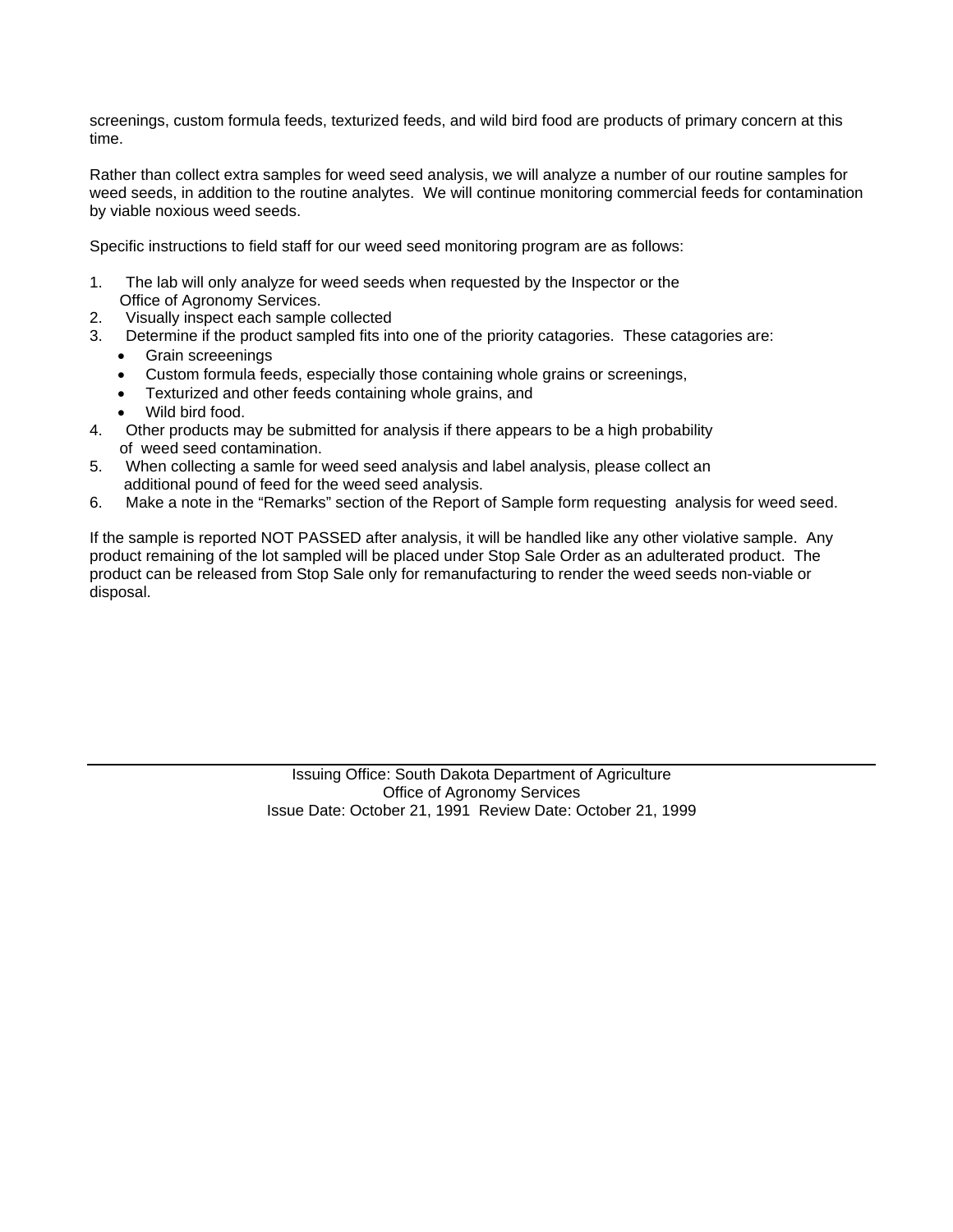#### **SUMMARY OF WEED SEED OCCURRENCE IN COMMERCIAL FEEDS**

Commercial Feeds Sampled January 1, 2002- December 31, 2002

| Total samples analyzed for weed seed contamination: | 25 |
|-----------------------------------------------------|----|
| Number of samples analyzed reported as PASSED:      | 24 |
| Number of samples analyzed reported NOT PASSED:     | 1  |
| Percent of samples reported NOT PASSED:             | 4% |
| Number of samples actually containing weed seeds:   | 4  |
| Number of samples containing no weed seeds:         | 21 |

Sampling was confined to products that looked like they may contain noxious weed seeds. Some of the samples that passed did contain some weed seeds. However, the factor that determines if a sample passes or not is seed viability. The weed seeds need to be viable to be violative. Samples containing noxious weed seeds but reported as PASSED contained less than 4.5 viable *restricted* weed seeds per pound or no viable *prohibited* weed seeds. In some cases, there were no viable weed seeds in the sample.

| Type of feed analyzed for weed seeds         | Number analyzed | Number<br><b>NOT PASSED</b> | Percent<br><b>NOT</b><br><b>PASSED</b> |
|----------------------------------------------|-----------------|-----------------------------|----------------------------------------|
| Texturized feed, scratch feeds, poultry feed |                 |                             | 20%                                    |
| Customer formula feeds                       |                 |                             | --                                     |
| Grain, grain screenings                      |                 |                             | $-$                                    |
| Wild bird feeds                              |                 |                             |                                        |

In 2001 we analyzed 32 samples for weed seed contamination and reported 7 samples as NOT PASSED, an 22% noncompliance rate. Since 1989 we have analyzed approximately 520 samples for weed seeds, reporting about 96 of them as NOT PASSED, for a non-compliance rate of about 18% during that time period.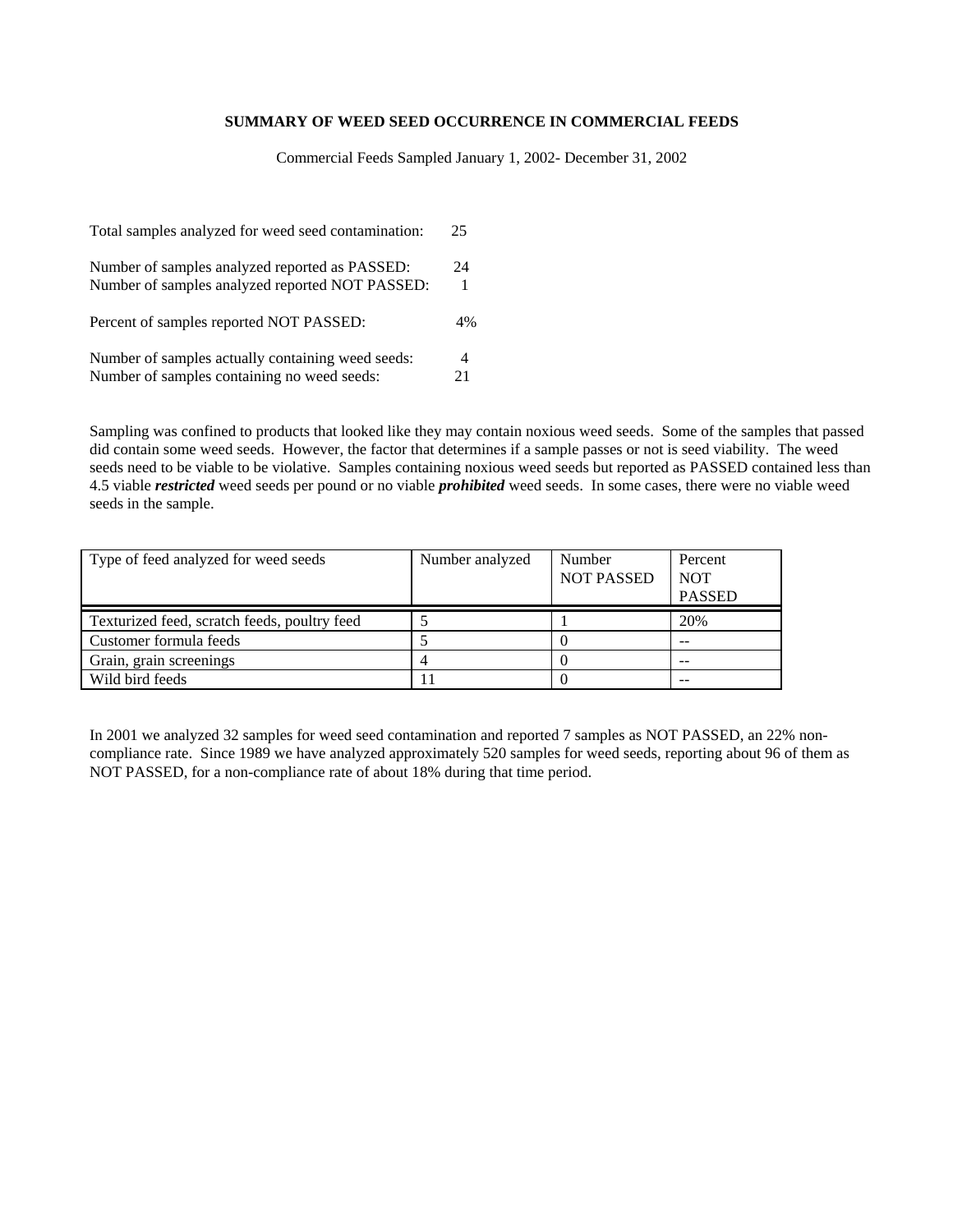## **WEED SEED ANALYSIS OF COMMERCIAL FEEDS**

Commercial Feeds Sampled Jan. 1, 2001 - Dec. 31, 2001

\* Results marked by an asterisk indicate that the number of restricted noxious weed seeds found in that sample was below the tolerance of 4.5 restricted noxious weed seeds per pound. In these instances, viability was not determined.

| <b>American Agco</b>                             |            |
|--------------------------------------------------|------------|
| S. St. Paul, MN                                  |            |
| Wild Bird Feed                                   | Passed     |
| None found                                       |            |
| <b>BCA Products</b>                              |            |
| Sleepy Eye, MN                                   |            |
| Premium Wild Bird                                | Passed     |
| None Found                                       |            |
| Wild Bird Food                                   | Passed     |
| None Found                                       |            |
| <b>Broin Enterprises, Inc.</b>                   |            |
| Scotland, SD                                     |            |
| Distillers Grain                                 | Passed     |
| None Found                                       |            |
| <b>Cammack Ranch Supply</b>                      |            |
| Union Center, SD                                 |            |
| Custom Soybean Mix                               | Passed     |
| None Found                                       |            |
| <b>Corner Feed &amp; Seed</b>                    |            |
| Tripp, SD                                        |            |
| Dry Extruded Whole Soybeans<br>None Found        | Passed     |
| Dakota Mill & Grain                              |            |
| Sturgis, SD                                      |            |
| Hen Scratch                                      | Not Passed |
| One Field Bindweed and five Wild Oats germinated |            |
| <b>Farmers Coop Assn</b>                         |            |
| Gordon, NE                                       |            |
| Hen Scrch Mix                                    | Passed     |
| None Found                                       |            |
| Hen Scratch Mix                                  | Passed     |
| None Found                                       |            |
| <b>FreMar Farmer's Coop</b>                      |            |
| Freeman, SD                                      |            |
| <b>Custom Feed</b>                               | Passed     |
| None Found                                       |            |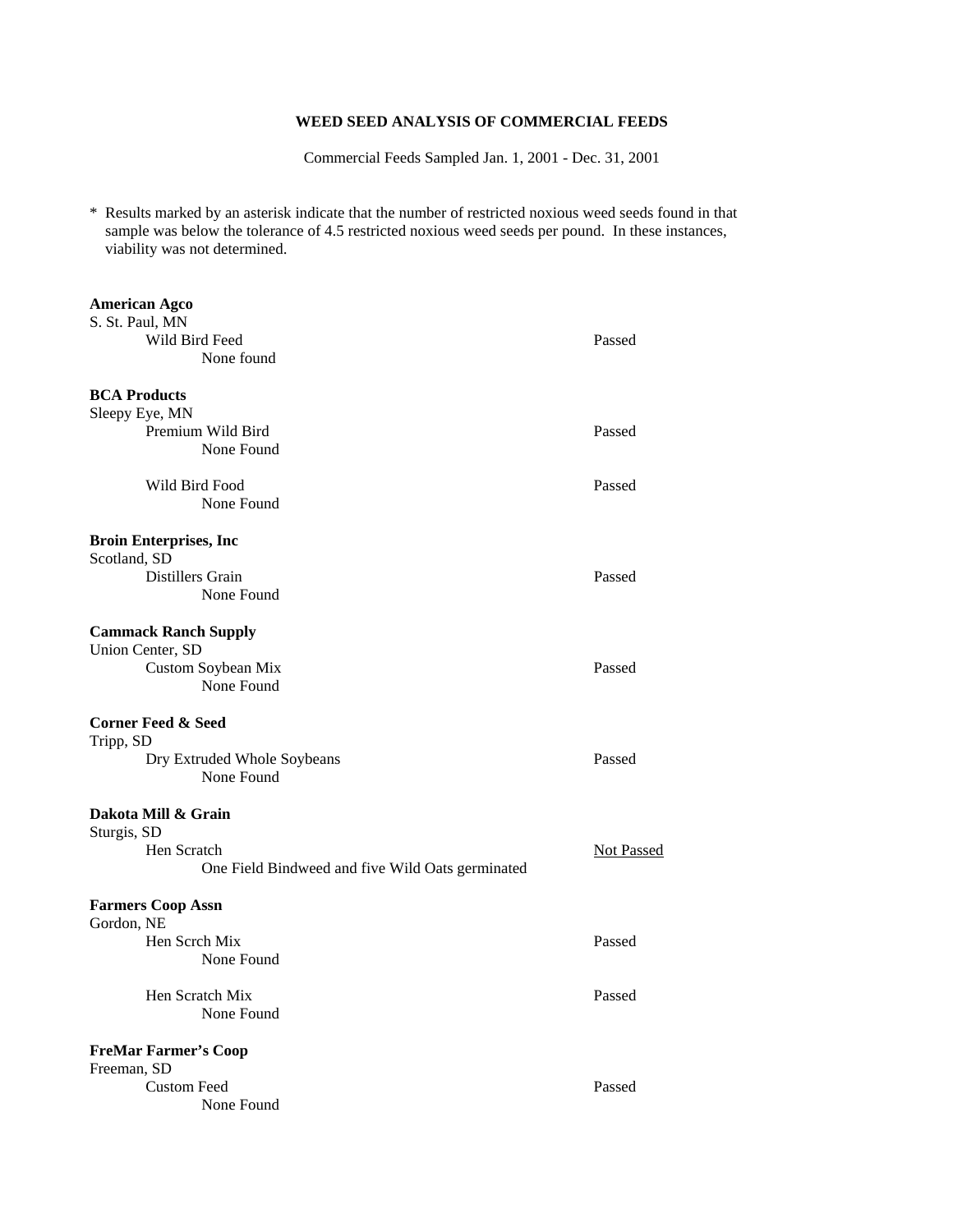| Gutwein & Co                             |        |
|------------------------------------------|--------|
| Francesville, IN                         |        |
| Morning Song Wild Bird Mini-Snack        | Passed |
| None Found                               |        |
| <b>Hartz Mountain Corp</b>               |        |
| Secaucus, NJ                             |        |
| Hartz Cockatiel Diet                     | Passed |
| None Found                               |        |
|                                          |        |
| <b>Hubbard Feeds</b>                     |        |
| Mankato, MN                              |        |
| <b>Western Sweet</b>                     | Passed |
| None Found                               |        |
| <b>Kaylor Grain Company</b>              |        |
| Kaylor, SD                               |        |
| <b>Custom Mix</b>                        | Passed |
| None Found                               |        |
| <b>Kaytee Products</b>                   |        |
| Chilton, WI                              |        |
| Kaytee Wild Finches                      | Passed |
| None Found                               |        |
|                                          |        |
| New Underwood Grain Co.                  |        |
| New Underwood, SD                        |        |
| Chicken Scratch                          | Passed |
| Found: 2 Field Bindweed, none germinated |        |
|                                          |        |
| <b>Northern Plains Seed</b>              |        |
| Sioux Falls, SD                          |        |
| Fancy Finch Mix                          | Passed |
| Found: Mustard Seed, none germinated     |        |
| <b>Penn Pak</b>                          |        |
| Madison, GA                              |        |
| Pennington Sunflower Seed                | Passed |
| None Found                               |        |
|                                          |        |
| <b>Professional Management Service</b>   |        |
| Groton, SD                               |        |
| <b>Custom Mix</b>                        | Passed |
| Found: 1 Wild Oat, none germinated       |        |
|                                          |        |
| <b>Roslyn Elevator</b><br>Roslyn, SD     |        |
| <b>Custom Blend Feed</b>                 | Passed |
| None Found                               |        |
|                                          |        |
| <b>Custom Blend Feed</b>                 | Passed |
| None Found                               |        |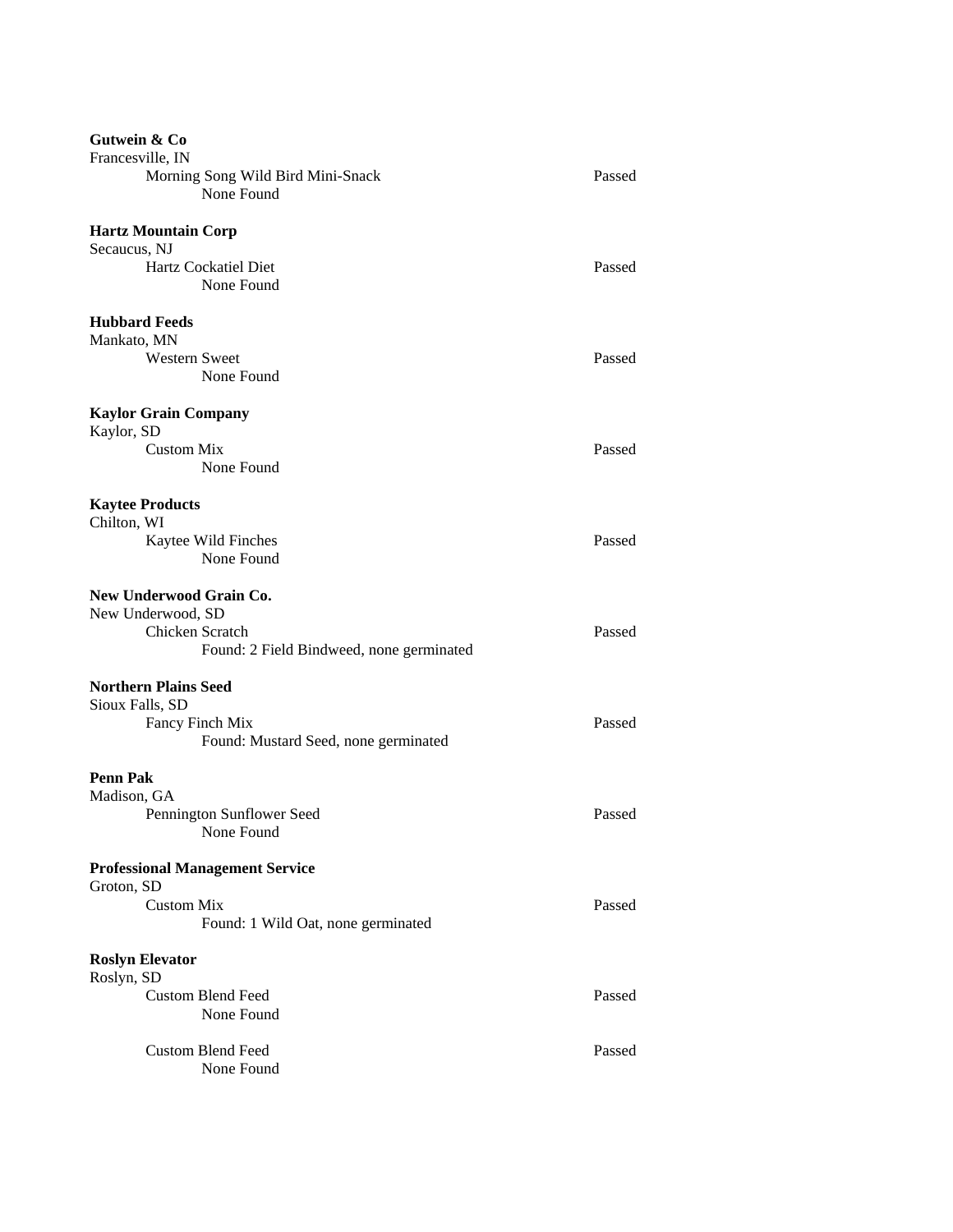| <b>Valley Splendor</b><br>Fargo, ND    |        |
|----------------------------------------|--------|
| Wild Bird Food Seed                    | Passed |
| None Found                             |        |
| <b>Watertown Coop Elevator-Webster</b> |        |
| Webster, SD                            |        |
| Sunflower Birdseed                     | Passed |
| None Found                             |        |
| <b>Bird Seed</b>                       | Passed |
| None Found                             |        |
| <b>Bird Seed</b>                       | Passed |
| None Found                             |        |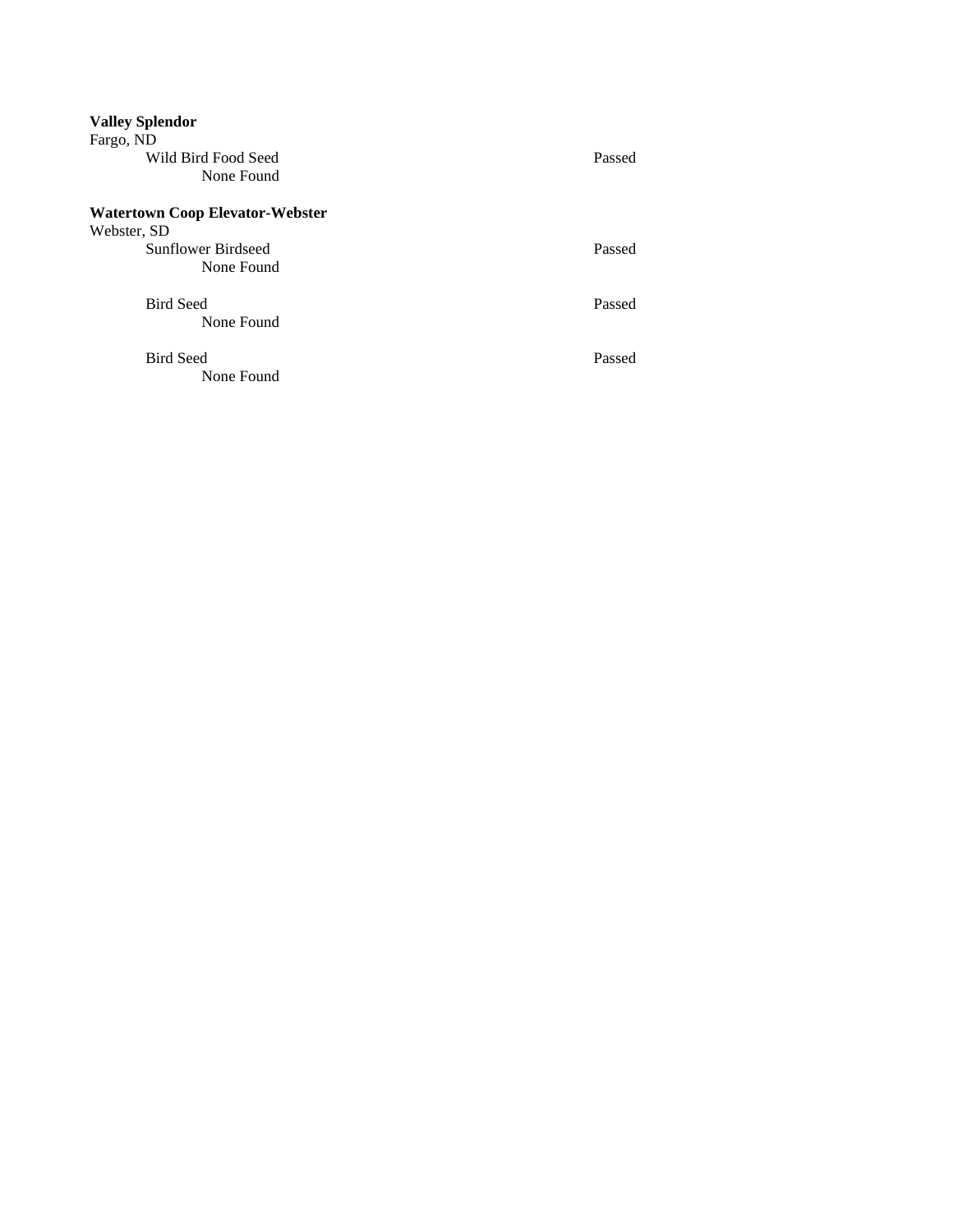# **MYCOTOXIN OCCURANCE IN UNHARVESTED CORN**

In the fall of 2002 a project was conducted to examine the occurrence of mycotoxin contamination in unharvested corn in South Dakota. Although the project size was small we were able to learn some valuable information about the general extent of the contamination and the methods used to determine the level of contamination. Because the number of samples collected was so small, we cannot say with certainty that contamination was or was not widespread in any particular sampling area.

This project consisted of sampling 25 ears of corn (per field) from 50 fields in the eastern half of South Dakota. The number of samples taken in a particular county was based on the number of acres in corn production. This meant that in some counties 2 samples were taken and in other areas only 1 sample was taken for a 2 county area. The samples were sent to South Dakota State University where the samples were dried, evaluated under a blacklight, ground and an immunoassay determination done. Then the samples were sent to North Dakota State University for evaluation with standard laboratory equipment.

 In addition to the analytes listed on the following page, the following analytes were also tested for and none were detected in any of the samples: DAS, 3-Acetyl DON, Fusarenone-X, Neosolaniol, Nivalenol, 15-Acet-Scirp, Scirpentriol, Acetyl T-2, HT-2 Toxin, Iso T-2 Toxin, T-2 Tetraol, T-2 Toxin, T-2 Triol.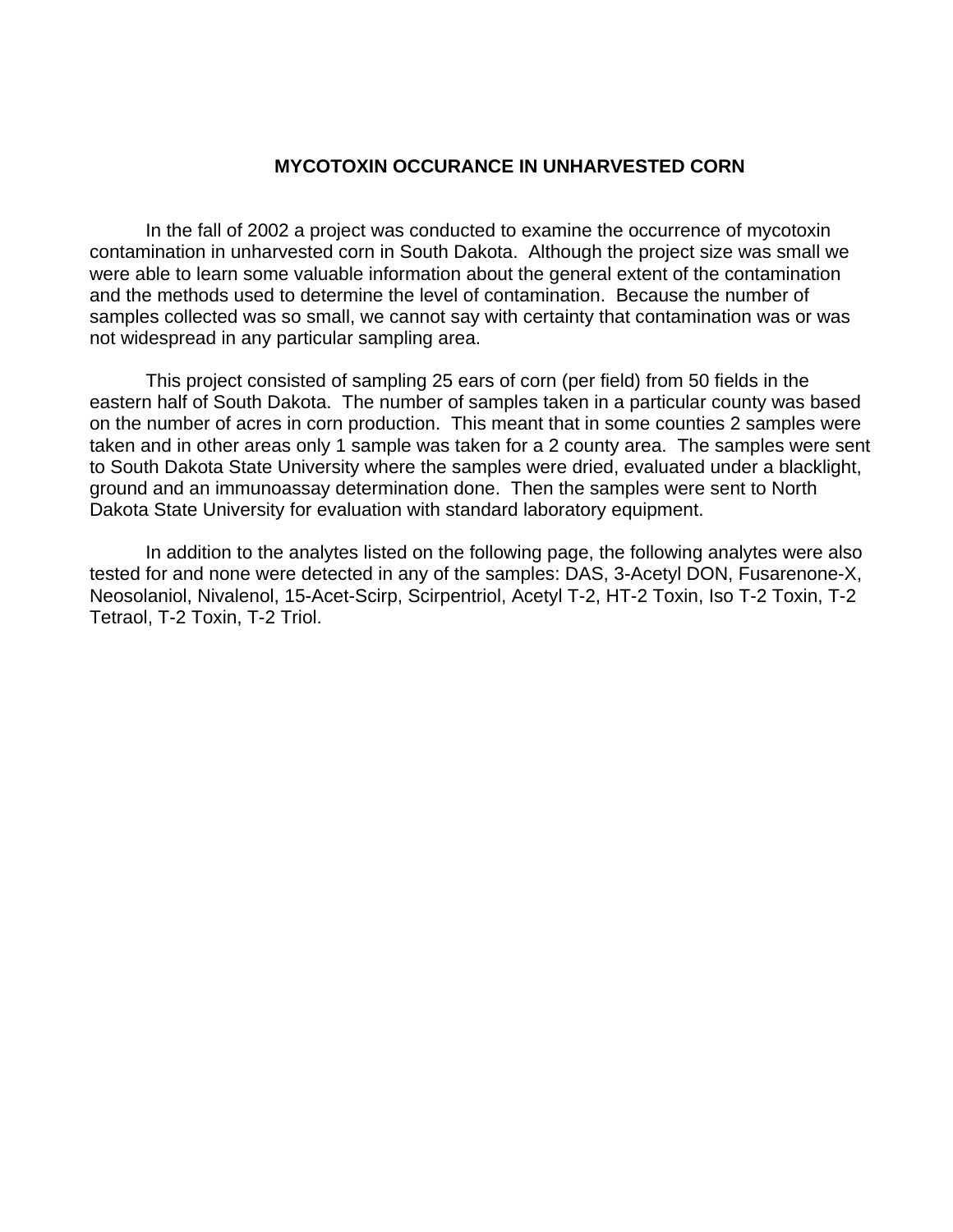| <b>ND</b><br>1.00<br><b>ND</b><br><b>ND</b><br><b>ND</b><br>7.00<br>11.4<br><b>ND</b><br><b>ND</b><br>Hutchinson<br>20<br><b>ND</b><br>2.00<br><b>ND</b><br>4<br><b>ND</b><br>1.00<br><b>ND</b><br><b>ND</b><br>1.15<br><b>ND</b><br>Hutchinson<br><b>ND</b><br><b>ND</b><br>Yankton<br>4<br><b>ND</b><br>1.45<br><b>ND</b><br><b>ND</b><br>12.00<br>24.0<br><b>ND</b><br>291<br><b>ND</b><br>16.2<br><b>ND</b><br>17<br>0.310<br><b>ND</b><br><b>ND</b><br>7.00<br><b>ND</b><br>Yankton<br>$\overline{7}$<br><b>ND</b><br>0.300<br>139<br><b>ND</b><br><b>ND</b><br><b>ND</b><br>3.00<br>3.40<br><b>ND</b><br>Bon Homme<br><b>ND</b><br>0.020<br>8.60<br><b>ND</b><br><b>ND</b><br><b>ND</b><br>4.00<br>14.8<br><b>ND</b><br>Bon Homme<br>18<br>2.7<br><b>ND</b><br><b>ND</b><br>1.55<br>0.25<br><b>ND</b><br><b>ND</b><br>3.00<br><b>ND</b><br>14<br>Gregory<br><b>ND</b><br><b>Charles Mix</b><br>9<br><b>ND</b><br>1.00<br>0.25<br><b>ND</b><br><b>ND</b><br>2.00<br>2.85<br><b>ND</b><br><b>ND</b><br>13<br><b>ND</b><br>1.60<br><b>ND</b><br><b>ND</b><br><b>ND</b><br>3.00<br>3.35<br><b>ND</b><br>Douglas<br>1.00<br><b>ND</b><br><b>ND</b><br><b>ND</b><br><b>ND</b><br><b>ND</b><br><b>ND</b><br>1.00<br><b>ND</b><br>10<br>Spink<br>1.00<br><b>ND</b><br>18<br><b>ND</b><br><b>ND</b><br><b>ND</b><br><b>ND</b><br><b>ND</b><br>1.00<br><b>ND</b><br>Hand<br><b>ND</b><br>Faulk<br>11<br><b>ND</b><br>1.00<br><b>ND</b><br><b>ND</b><br><b>ND</b><br><b>ND</b><br>1.00<br><b>ND</b><br><b>ND</b><br>16<br><b>ND</b><br>1.30<br>3.5<br>0.40<br><b>ND</b><br><b>ND</b><br>1.00<br><b>ND</b><br><b>Brown</b><br><b>ND</b><br>14<br>1.00<br><b>ND</b><br><b>ND</b><br><b>ND</b><br><b>ND</b><br><b>ND</b><br>Walworth<br><b>ND</b><br>1.00<br>$\overline{\mathbf{c}}$<br><b>ND</b><br><b>ND</b><br><b>ND</b><br>Potter<br><b>ND</b><br>1.00<br><b>ND</b><br><b>ND</b><br>1.00<br><b>ND</b><br><b>ND</b><br>6<br><b>ND</b><br>1.00<br><b>ND</b><br><b>ND</b><br><b>ND</b><br><b>ND</b><br>1.05<br><b>ND</b><br>Hyde<br><b>ND</b><br><b>ND</b><br>1.55<br><b>ND</b><br><b>ND</b><br><b>ND</b><br>1.75<br><b>ND</b><br>14<br><b>ND</b><br>Aurora<br><b>ND</b><br><b>Brule</b><br>9<br><b>ND</b><br>1.00<br>0.70<br><b>ND</b><br><b>ND</b><br><b>ND</b><br>4.05<br><b>ND</b><br><b>ND</b><br>8<br><b>ND</b><br>1.45<br><b>ND</b><br><b>ND</b><br><b>ND</b><br><b>ND</b><br>1.00<br><b>ND</b><br>Davison<br><b>ND</b><br>8<br>23.60<br><b>ND</b><br>3.95<br><b>ND</b><br>Hanson<br>0.020<br><b>ND</b><br><b>ND</b><br>2.00<br><b>ND</b><br>Miner<br>13<br><b>ND</b><br>1.30<br><b>ND</b><br><b>ND</b><br><b>ND</b><br>7.00<br>13.80<br><b>ND</b><br><b>ND</b><br>15<br><b>ND</b><br>1.00<br><b>ND</b><br><b>ND</b><br><b>ND</b><br><b>ND</b><br>1.00<br><b>ND</b><br>Sanborn<br>1.45<br><b>ND</b><br>18<br>1.4<br><b>ND</b><br>3.00<br>6.30<br><b>ND</b><br>Jerauld<br><b>ND</b><br>1.20<br><b>ND</b><br>Grant<br>11<br><b>ND</b><br>1.00<br>0.25<br><b>ND</b><br><b>ND</b><br><b>ND</b><br>1.00<br><b>ND</b><br><b>ND</b><br><b>ND</b><br>12<br><b>ND</b><br>1.00<br><b>ND</b><br><b>ND</b><br><b>ND</b><br>1.00<br><b>ND</b><br>Roberts<br><b>ND</b><br><b>ND</b><br>19<br><b>ND</b><br>1.00<br><b>ND</b><br><b>ND</b><br><b>ND</b><br>1.00<br><b>ND</b><br>Day<br><b>ND</b><br><b>ND</b><br><b>ND</b><br><b>ND</b><br>Marshall<br>19<br><b>ND</b><br>1.00<br>0.25<br><b>ND</b><br>1.00<br><b>ND</b><br><b>ND</b><br><b>ND</b><br>18<br><b>ND</b><br>1.20<br>3.0<br>2.00<br>3.80<br>Minnehaha<br>1.60<br><b>ND</b><br>20<br><b>ND</b><br>1.00<br><b>ND</b><br><b>ND</b><br><b>ND</b><br>1.25<br>1.10<br>1.10<br>Moody<br><b>ND</b><br><b>ND</b><br>1.00<br><b>ND</b><br><b>ND</b><br><b>ND</b><br><b>ND</b><br>1.00<br><b>ND</b><br>Clark<br>19<br>1.30<br><b>ND</b><br>16<br><b>ND</b><br><b>ND</b><br><b>ND</b><br><b>ND</b><br><b>ND</b><br>1.00<br><b>ND</b><br>Codington<br><b>ND</b><br>8<br><b>ND</b><br>1.00<br><b>ND</b><br><b>ND</b><br><b>ND</b><br><b>ND</b><br>1.00<br><b>ND</b><br><b>Brookings</b><br><b>ND</b><br>16<br><b>ND</b><br>1.10<br><b>ND</b><br><b>ND</b><br><b>ND</b><br>1.2<br>1.00<br>1.00<br>Lake<br><b>ND</b><br>23<br><b>ND</b><br>1.00<br>0.80<br><b>ND</b><br><b>ND</b><br>1.00<br><b>ND</b><br>ND<br>Lake<br>12<br>1.00<br><b>ND</b><br><b>ND</b><br><b>ND</b><br><b>ND</b><br><b>ND</b><br><b>ND</b><br>1.00<br><b>ND</b><br>Kingsbury<br><b>ND</b><br>11<br><b>ND</b><br>1.00<br><b>ND</b><br><b>ND</b><br><b>ND</b><br><b>ND</b><br><b>ND</b><br><b>Beadle</b><br>1.00<br>21<br>1.10<br><b>ND</b><br>Hamlin<br><b>ND</b><br>1.00<br>0.95<br><b>ND</b><br><b>ND</b><br>1.00<br><b>ND</b><br>22<br>0.55<br><b>ND</b><br>Deuel<br><b>ND</b><br>1.00<br><b>ND</b><br>0.50<br><b>ND</b><br>1.40<br><b>ND</b> | County        | <b>Black Light (Number</b><br>of Ears Floursced) | Aflatoxins | Aflatoxin<br>ELISA (ppb) | Deoxynivalenol<br><b>ELISA</b> | 15-Acetyl<br><b>DON</b> | Deoxynivalenol | Fumonisin<br>B <sub>1</sub> | Fumonisin<br><b>ELISA</b> |           | Zearalenol Zearalenone |
|---------------------------------------------------------------------------------------------------------------------------------------------------------------------------------------------------------------------------------------------------------------------------------------------------------------------------------------------------------------------------------------------------------------------------------------------------------------------------------------------------------------------------------------------------------------------------------------------------------------------------------------------------------------------------------------------------------------------------------------------------------------------------------------------------------------------------------------------------------------------------------------------------------------------------------------------------------------------------------------------------------------------------------------------------------------------------------------------------------------------------------------------------------------------------------------------------------------------------------------------------------------------------------------------------------------------------------------------------------------------------------------------------------------------------------------------------------------------------------------------------------------------------------------------------------------------------------------------------------------------------------------------------------------------------------------------------------------------------------------------------------------------------------------------------------------------------------------------------------------------------------------------------------------------------------------------------------------------------------------------------------------------------------------------------------------------------------------------------------------------------------------------------------------------------------------------------------------------------------------------------------------------------------------------------------------------------------------------------------------------------------------------------------------------------------------------------------------------------------------------------------------------------------------------------------------------------------------------------------------------------------------------------------------------------------------------------------------------------------------------------------------------------------------------------------------------------------------------------------------------------------------------------------------------------------------------------------------------------------------------------------------------------------------------------------------------------------------------------------------------------------------------------------------------------------------------------------------------------------------------------------------------------------------------------------------------------------------------------------------------------------------------------------------------------------------------------------------------------------------------------------------------------------------------------------------------------------------------------------------------------------------------------------------------------------------------------------------------------------------------------------------------------------------------------------------------------------------------------------------------------------------------------------------------------------------------------------------------------------------------------------------------------------------------------------------------------------------------------------------------------------------------------------------------------------------------------------------------------------------------------------------------------------------------------------------------------------------------------------------------------------------------------------------------------------------------------------------------------------------------------------------------------------------------------------------------------------------------------------------------------------------------------------------------------------------------------------------------------------------------------|---------------|--------------------------------------------------|------------|--------------------------|--------------------------------|-------------------------|----------------|-----------------------------|---------------------------|-----------|------------------------|
|                                                                                                                                                                                                                                                                                                                                                                                                                                                                                                                                                                                                                                                                                                                                                                                                                                                                                                                                                                                                                                                                                                                                                                                                                                                                                                                                                                                                                                                                                                                                                                                                                                                                                                                                                                                                                                                                                                                                                                                                                                                                                                                                                                                                                                                                                                                                                                                                                                                                                                                                                                                                                                                                                                                                                                                                                                                                                                                                                                                                                                                                                                                                                                                                                                                                                                                                                                                                                                                                                                                                                                                                                                                                                                                                                                                                                                                                                                                                                                                                                                                                                                                                                                                                                                                                                                                                                                                                                                                                                                                                                                                                                                                                                                                                                   |               |                                                  |            |                          |                                |                         |                |                             |                           |           |                        |
|                                                                                                                                                                                                                                                                                                                                                                                                                                                                                                                                                                                                                                                                                                                                                                                                                                                                                                                                                                                                                                                                                                                                                                                                                                                                                                                                                                                                                                                                                                                                                                                                                                                                                                                                                                                                                                                                                                                                                                                                                                                                                                                                                                                                                                                                                                                                                                                                                                                                                                                                                                                                                                                                                                                                                                                                                                                                                                                                                                                                                                                                                                                                                                                                                                                                                                                                                                                                                                                                                                                                                                                                                                                                                                                                                                                                                                                                                                                                                                                                                                                                                                                                                                                                                                                                                                                                                                                                                                                                                                                                                                                                                                                                                                                                                   |               |                                                  |            |                          |                                |                         |                |                             |                           |           |                        |
|                                                                                                                                                                                                                                                                                                                                                                                                                                                                                                                                                                                                                                                                                                                                                                                                                                                                                                                                                                                                                                                                                                                                                                                                                                                                                                                                                                                                                                                                                                                                                                                                                                                                                                                                                                                                                                                                                                                                                                                                                                                                                                                                                                                                                                                                                                                                                                                                                                                                                                                                                                                                                                                                                                                                                                                                                                                                                                                                                                                                                                                                                                                                                                                                                                                                                                                                                                                                                                                                                                                                                                                                                                                                                                                                                                                                                                                                                                                                                                                                                                                                                                                                                                                                                                                                                                                                                                                                                                                                                                                                                                                                                                                                                                                                                   |               |                                                  |            |                          |                                |                         |                |                             |                           |           |                        |
|                                                                                                                                                                                                                                                                                                                                                                                                                                                                                                                                                                                                                                                                                                                                                                                                                                                                                                                                                                                                                                                                                                                                                                                                                                                                                                                                                                                                                                                                                                                                                                                                                                                                                                                                                                                                                                                                                                                                                                                                                                                                                                                                                                                                                                                                                                                                                                                                                                                                                                                                                                                                                                                                                                                                                                                                                                                                                                                                                                                                                                                                                                                                                                                                                                                                                                                                                                                                                                                                                                                                                                                                                                                                                                                                                                                                                                                                                                                                                                                                                                                                                                                                                                                                                                                                                                                                                                                                                                                                                                                                                                                                                                                                                                                                                   |               |                                                  |            |                          |                                |                         |                |                             |                           |           |                        |
|                                                                                                                                                                                                                                                                                                                                                                                                                                                                                                                                                                                                                                                                                                                                                                                                                                                                                                                                                                                                                                                                                                                                                                                                                                                                                                                                                                                                                                                                                                                                                                                                                                                                                                                                                                                                                                                                                                                                                                                                                                                                                                                                                                                                                                                                                                                                                                                                                                                                                                                                                                                                                                                                                                                                                                                                                                                                                                                                                                                                                                                                                                                                                                                                                                                                                                                                                                                                                                                                                                                                                                                                                                                                                                                                                                                                                                                                                                                                                                                                                                                                                                                                                                                                                                                                                                                                                                                                                                                                                                                                                                                                                                                                                                                                                   |               |                                                  |            |                          |                                |                         |                |                             |                           |           |                        |
|                                                                                                                                                                                                                                                                                                                                                                                                                                                                                                                                                                                                                                                                                                                                                                                                                                                                                                                                                                                                                                                                                                                                                                                                                                                                                                                                                                                                                                                                                                                                                                                                                                                                                                                                                                                                                                                                                                                                                                                                                                                                                                                                                                                                                                                                                                                                                                                                                                                                                                                                                                                                                                                                                                                                                                                                                                                                                                                                                                                                                                                                                                                                                                                                                                                                                                                                                                                                                                                                                                                                                                                                                                                                                                                                                                                                                                                                                                                                                                                                                                                                                                                                                                                                                                                                                                                                                                                                                                                                                                                                                                                                                                                                                                                                                   |               |                                                  |            |                          |                                |                         |                |                             |                           |           |                        |
|                                                                                                                                                                                                                                                                                                                                                                                                                                                                                                                                                                                                                                                                                                                                                                                                                                                                                                                                                                                                                                                                                                                                                                                                                                                                                                                                                                                                                                                                                                                                                                                                                                                                                                                                                                                                                                                                                                                                                                                                                                                                                                                                                                                                                                                                                                                                                                                                                                                                                                                                                                                                                                                                                                                                                                                                                                                                                                                                                                                                                                                                                                                                                                                                                                                                                                                                                                                                                                                                                                                                                                                                                                                                                                                                                                                                                                                                                                                                                                                                                                                                                                                                                                                                                                                                                                                                                                                                                                                                                                                                                                                                                                                                                                                                                   |               |                                                  |            |                          |                                |                         |                |                             |                           |           |                        |
|                                                                                                                                                                                                                                                                                                                                                                                                                                                                                                                                                                                                                                                                                                                                                                                                                                                                                                                                                                                                                                                                                                                                                                                                                                                                                                                                                                                                                                                                                                                                                                                                                                                                                                                                                                                                                                                                                                                                                                                                                                                                                                                                                                                                                                                                                                                                                                                                                                                                                                                                                                                                                                                                                                                                                                                                                                                                                                                                                                                                                                                                                                                                                                                                                                                                                                                                                                                                                                                                                                                                                                                                                                                                                                                                                                                                                                                                                                                                                                                                                                                                                                                                                                                                                                                                                                                                                                                                                                                                                                                                                                                                                                                                                                                                                   |               |                                                  |            |                          |                                |                         |                |                             |                           |           |                        |
|                                                                                                                                                                                                                                                                                                                                                                                                                                                                                                                                                                                                                                                                                                                                                                                                                                                                                                                                                                                                                                                                                                                                                                                                                                                                                                                                                                                                                                                                                                                                                                                                                                                                                                                                                                                                                                                                                                                                                                                                                                                                                                                                                                                                                                                                                                                                                                                                                                                                                                                                                                                                                                                                                                                                                                                                                                                                                                                                                                                                                                                                                                                                                                                                                                                                                                                                                                                                                                                                                                                                                                                                                                                                                                                                                                                                                                                                                                                                                                                                                                                                                                                                                                                                                                                                                                                                                                                                                                                                                                                                                                                                                                                                                                                                                   |               |                                                  |            |                          |                                |                         |                |                             |                           |           |                        |
|                                                                                                                                                                                                                                                                                                                                                                                                                                                                                                                                                                                                                                                                                                                                                                                                                                                                                                                                                                                                                                                                                                                                                                                                                                                                                                                                                                                                                                                                                                                                                                                                                                                                                                                                                                                                                                                                                                                                                                                                                                                                                                                                                                                                                                                                                                                                                                                                                                                                                                                                                                                                                                                                                                                                                                                                                                                                                                                                                                                                                                                                                                                                                                                                                                                                                                                                                                                                                                                                                                                                                                                                                                                                                                                                                                                                                                                                                                                                                                                                                                                                                                                                                                                                                                                                                                                                                                                                                                                                                                                                                                                                                                                                                                                                                   |               |                                                  |            |                          |                                |                         |                |                             |                           |           |                        |
|                                                                                                                                                                                                                                                                                                                                                                                                                                                                                                                                                                                                                                                                                                                                                                                                                                                                                                                                                                                                                                                                                                                                                                                                                                                                                                                                                                                                                                                                                                                                                                                                                                                                                                                                                                                                                                                                                                                                                                                                                                                                                                                                                                                                                                                                                                                                                                                                                                                                                                                                                                                                                                                                                                                                                                                                                                                                                                                                                                                                                                                                                                                                                                                                                                                                                                                                                                                                                                                                                                                                                                                                                                                                                                                                                                                                                                                                                                                                                                                                                                                                                                                                                                                                                                                                                                                                                                                                                                                                                                                                                                                                                                                                                                                                                   |               |                                                  |            |                          |                                |                         |                |                             |                           |           |                        |
|                                                                                                                                                                                                                                                                                                                                                                                                                                                                                                                                                                                                                                                                                                                                                                                                                                                                                                                                                                                                                                                                                                                                                                                                                                                                                                                                                                                                                                                                                                                                                                                                                                                                                                                                                                                                                                                                                                                                                                                                                                                                                                                                                                                                                                                                                                                                                                                                                                                                                                                                                                                                                                                                                                                                                                                                                                                                                                                                                                                                                                                                                                                                                                                                                                                                                                                                                                                                                                                                                                                                                                                                                                                                                                                                                                                                                                                                                                                                                                                                                                                                                                                                                                                                                                                                                                                                                                                                                                                                                                                                                                                                                                                                                                                                                   |               |                                                  |            |                          |                                |                         |                |                             |                           |           |                        |
|                                                                                                                                                                                                                                                                                                                                                                                                                                                                                                                                                                                                                                                                                                                                                                                                                                                                                                                                                                                                                                                                                                                                                                                                                                                                                                                                                                                                                                                                                                                                                                                                                                                                                                                                                                                                                                                                                                                                                                                                                                                                                                                                                                                                                                                                                                                                                                                                                                                                                                                                                                                                                                                                                                                                                                                                                                                                                                                                                                                                                                                                                                                                                                                                                                                                                                                                                                                                                                                                                                                                                                                                                                                                                                                                                                                                                                                                                                                                                                                                                                                                                                                                                                                                                                                                                                                                                                                                                                                                                                                                                                                                                                                                                                                                                   |               |                                                  |            |                          |                                |                         |                |                             |                           |           |                        |
|                                                                                                                                                                                                                                                                                                                                                                                                                                                                                                                                                                                                                                                                                                                                                                                                                                                                                                                                                                                                                                                                                                                                                                                                                                                                                                                                                                                                                                                                                                                                                                                                                                                                                                                                                                                                                                                                                                                                                                                                                                                                                                                                                                                                                                                                                                                                                                                                                                                                                                                                                                                                                                                                                                                                                                                                                                                                                                                                                                                                                                                                                                                                                                                                                                                                                                                                                                                                                                                                                                                                                                                                                                                                                                                                                                                                                                                                                                                                                                                                                                                                                                                                                                                                                                                                                                                                                                                                                                                                                                                                                                                                                                                                                                                                                   |               |                                                  |            |                          |                                |                         |                |                             |                           |           |                        |
|                                                                                                                                                                                                                                                                                                                                                                                                                                                                                                                                                                                                                                                                                                                                                                                                                                                                                                                                                                                                                                                                                                                                                                                                                                                                                                                                                                                                                                                                                                                                                                                                                                                                                                                                                                                                                                                                                                                                                                                                                                                                                                                                                                                                                                                                                                                                                                                                                                                                                                                                                                                                                                                                                                                                                                                                                                                                                                                                                                                                                                                                                                                                                                                                                                                                                                                                                                                                                                                                                                                                                                                                                                                                                                                                                                                                                                                                                                                                                                                                                                                                                                                                                                                                                                                                                                                                                                                                                                                                                                                                                                                                                                                                                                                                                   |               |                                                  |            |                          |                                |                         |                |                             |                           |           |                        |
|                                                                                                                                                                                                                                                                                                                                                                                                                                                                                                                                                                                                                                                                                                                                                                                                                                                                                                                                                                                                                                                                                                                                                                                                                                                                                                                                                                                                                                                                                                                                                                                                                                                                                                                                                                                                                                                                                                                                                                                                                                                                                                                                                                                                                                                                                                                                                                                                                                                                                                                                                                                                                                                                                                                                                                                                                                                                                                                                                                                                                                                                                                                                                                                                                                                                                                                                                                                                                                                                                                                                                                                                                                                                                                                                                                                                                                                                                                                                                                                                                                                                                                                                                                                                                                                                                                                                                                                                                                                                                                                                                                                                                                                                                                                                                   |               |                                                  |            |                          |                                |                         |                |                             |                           |           |                        |
|                                                                                                                                                                                                                                                                                                                                                                                                                                                                                                                                                                                                                                                                                                                                                                                                                                                                                                                                                                                                                                                                                                                                                                                                                                                                                                                                                                                                                                                                                                                                                                                                                                                                                                                                                                                                                                                                                                                                                                                                                                                                                                                                                                                                                                                                                                                                                                                                                                                                                                                                                                                                                                                                                                                                                                                                                                                                                                                                                                                                                                                                                                                                                                                                                                                                                                                                                                                                                                                                                                                                                                                                                                                                                                                                                                                                                                                                                                                                                                                                                                                                                                                                                                                                                                                                                                                                                                                                                                                                                                                                                                                                                                                                                                                                                   |               |                                                  |            |                          |                                |                         |                |                             |                           |           |                        |
|                                                                                                                                                                                                                                                                                                                                                                                                                                                                                                                                                                                                                                                                                                                                                                                                                                                                                                                                                                                                                                                                                                                                                                                                                                                                                                                                                                                                                                                                                                                                                                                                                                                                                                                                                                                                                                                                                                                                                                                                                                                                                                                                                                                                                                                                                                                                                                                                                                                                                                                                                                                                                                                                                                                                                                                                                                                                                                                                                                                                                                                                                                                                                                                                                                                                                                                                                                                                                                                                                                                                                                                                                                                                                                                                                                                                                                                                                                                                                                                                                                                                                                                                                                                                                                                                                                                                                                                                                                                                                                                                                                                                                                                                                                                                                   |               |                                                  |            |                          |                                |                         |                |                             |                           |           |                        |
|                                                                                                                                                                                                                                                                                                                                                                                                                                                                                                                                                                                                                                                                                                                                                                                                                                                                                                                                                                                                                                                                                                                                                                                                                                                                                                                                                                                                                                                                                                                                                                                                                                                                                                                                                                                                                                                                                                                                                                                                                                                                                                                                                                                                                                                                                                                                                                                                                                                                                                                                                                                                                                                                                                                                                                                                                                                                                                                                                                                                                                                                                                                                                                                                                                                                                                                                                                                                                                                                                                                                                                                                                                                                                                                                                                                                                                                                                                                                                                                                                                                                                                                                                                                                                                                                                                                                                                                                                                                                                                                                                                                                                                                                                                                                                   |               |                                                  |            |                          |                                |                         |                |                             |                           |           |                        |
|                                                                                                                                                                                                                                                                                                                                                                                                                                                                                                                                                                                                                                                                                                                                                                                                                                                                                                                                                                                                                                                                                                                                                                                                                                                                                                                                                                                                                                                                                                                                                                                                                                                                                                                                                                                                                                                                                                                                                                                                                                                                                                                                                                                                                                                                                                                                                                                                                                                                                                                                                                                                                                                                                                                                                                                                                                                                                                                                                                                                                                                                                                                                                                                                                                                                                                                                                                                                                                                                                                                                                                                                                                                                                                                                                                                                                                                                                                                                                                                                                                                                                                                                                                                                                                                                                                                                                                                                                                                                                                                                                                                                                                                                                                                                                   |               |                                                  |            |                          |                                |                         |                |                             |                           |           |                        |
|                                                                                                                                                                                                                                                                                                                                                                                                                                                                                                                                                                                                                                                                                                                                                                                                                                                                                                                                                                                                                                                                                                                                                                                                                                                                                                                                                                                                                                                                                                                                                                                                                                                                                                                                                                                                                                                                                                                                                                                                                                                                                                                                                                                                                                                                                                                                                                                                                                                                                                                                                                                                                                                                                                                                                                                                                                                                                                                                                                                                                                                                                                                                                                                                                                                                                                                                                                                                                                                                                                                                                                                                                                                                                                                                                                                                                                                                                                                                                                                                                                                                                                                                                                                                                                                                                                                                                                                                                                                                                                                                                                                                                                                                                                                                                   |               |                                                  |            |                          |                                |                         |                |                             |                           |           |                        |
|                                                                                                                                                                                                                                                                                                                                                                                                                                                                                                                                                                                                                                                                                                                                                                                                                                                                                                                                                                                                                                                                                                                                                                                                                                                                                                                                                                                                                                                                                                                                                                                                                                                                                                                                                                                                                                                                                                                                                                                                                                                                                                                                                                                                                                                                                                                                                                                                                                                                                                                                                                                                                                                                                                                                                                                                                                                                                                                                                                                                                                                                                                                                                                                                                                                                                                                                                                                                                                                                                                                                                                                                                                                                                                                                                                                                                                                                                                                                                                                                                                                                                                                                                                                                                                                                                                                                                                                                                                                                                                                                                                                                                                                                                                                                                   |               |                                                  |            |                          |                                |                         |                |                             |                           |           |                        |
|                                                                                                                                                                                                                                                                                                                                                                                                                                                                                                                                                                                                                                                                                                                                                                                                                                                                                                                                                                                                                                                                                                                                                                                                                                                                                                                                                                                                                                                                                                                                                                                                                                                                                                                                                                                                                                                                                                                                                                                                                                                                                                                                                                                                                                                                                                                                                                                                                                                                                                                                                                                                                                                                                                                                                                                                                                                                                                                                                                                                                                                                                                                                                                                                                                                                                                                                                                                                                                                                                                                                                                                                                                                                                                                                                                                                                                                                                                                                                                                                                                                                                                                                                                                                                                                                                                                                                                                                                                                                                                                                                                                                                                                                                                                                                   |               |                                                  |            |                          |                                |                         |                |                             |                           |           |                        |
|                                                                                                                                                                                                                                                                                                                                                                                                                                                                                                                                                                                                                                                                                                                                                                                                                                                                                                                                                                                                                                                                                                                                                                                                                                                                                                                                                                                                                                                                                                                                                                                                                                                                                                                                                                                                                                                                                                                                                                                                                                                                                                                                                                                                                                                                                                                                                                                                                                                                                                                                                                                                                                                                                                                                                                                                                                                                                                                                                                                                                                                                                                                                                                                                                                                                                                                                                                                                                                                                                                                                                                                                                                                                                                                                                                                                                                                                                                                                                                                                                                                                                                                                                                                                                                                                                                                                                                                                                                                                                                                                                                                                                                                                                                                                                   |               |                                                  |            |                          |                                |                         |                |                             |                           |           |                        |
|                                                                                                                                                                                                                                                                                                                                                                                                                                                                                                                                                                                                                                                                                                                                                                                                                                                                                                                                                                                                                                                                                                                                                                                                                                                                                                                                                                                                                                                                                                                                                                                                                                                                                                                                                                                                                                                                                                                                                                                                                                                                                                                                                                                                                                                                                                                                                                                                                                                                                                                                                                                                                                                                                                                                                                                                                                                                                                                                                                                                                                                                                                                                                                                                                                                                                                                                                                                                                                                                                                                                                                                                                                                                                                                                                                                                                                                                                                                                                                                                                                                                                                                                                                                                                                                                                                                                                                                                                                                                                                                                                                                                                                                                                                                                                   |               |                                                  |            |                          |                                |                         |                |                             |                           |           |                        |
|                                                                                                                                                                                                                                                                                                                                                                                                                                                                                                                                                                                                                                                                                                                                                                                                                                                                                                                                                                                                                                                                                                                                                                                                                                                                                                                                                                                                                                                                                                                                                                                                                                                                                                                                                                                                                                                                                                                                                                                                                                                                                                                                                                                                                                                                                                                                                                                                                                                                                                                                                                                                                                                                                                                                                                                                                                                                                                                                                                                                                                                                                                                                                                                                                                                                                                                                                                                                                                                                                                                                                                                                                                                                                                                                                                                                                                                                                                                                                                                                                                                                                                                                                                                                                                                                                                                                                                                                                                                                                                                                                                                                                                                                                                                                                   |               |                                                  |            |                          |                                |                         |                |                             |                           |           |                        |
|                                                                                                                                                                                                                                                                                                                                                                                                                                                                                                                                                                                                                                                                                                                                                                                                                                                                                                                                                                                                                                                                                                                                                                                                                                                                                                                                                                                                                                                                                                                                                                                                                                                                                                                                                                                                                                                                                                                                                                                                                                                                                                                                                                                                                                                                                                                                                                                                                                                                                                                                                                                                                                                                                                                                                                                                                                                                                                                                                                                                                                                                                                                                                                                                                                                                                                                                                                                                                                                                                                                                                                                                                                                                                                                                                                                                                                                                                                                                                                                                                                                                                                                                                                                                                                                                                                                                                                                                                                                                                                                                                                                                                                                                                                                                                   |               |                                                  |            |                          |                                |                         |                |                             |                           |           |                        |
|                                                                                                                                                                                                                                                                                                                                                                                                                                                                                                                                                                                                                                                                                                                                                                                                                                                                                                                                                                                                                                                                                                                                                                                                                                                                                                                                                                                                                                                                                                                                                                                                                                                                                                                                                                                                                                                                                                                                                                                                                                                                                                                                                                                                                                                                                                                                                                                                                                                                                                                                                                                                                                                                                                                                                                                                                                                                                                                                                                                                                                                                                                                                                                                                                                                                                                                                                                                                                                                                                                                                                                                                                                                                                                                                                                                                                                                                                                                                                                                                                                                                                                                                                                                                                                                                                                                                                                                                                                                                                                                                                                                                                                                                                                                                                   |               |                                                  |            |                          |                                |                         |                |                             |                           |           |                        |
|                                                                                                                                                                                                                                                                                                                                                                                                                                                                                                                                                                                                                                                                                                                                                                                                                                                                                                                                                                                                                                                                                                                                                                                                                                                                                                                                                                                                                                                                                                                                                                                                                                                                                                                                                                                                                                                                                                                                                                                                                                                                                                                                                                                                                                                                                                                                                                                                                                                                                                                                                                                                                                                                                                                                                                                                                                                                                                                                                                                                                                                                                                                                                                                                                                                                                                                                                                                                                                                                                                                                                                                                                                                                                                                                                                                                                                                                                                                                                                                                                                                                                                                                                                                                                                                                                                                                                                                                                                                                                                                                                                                                                                                                                                                                                   |               |                                                  |            |                          |                                |                         |                |                             |                           |           |                        |
|                                                                                                                                                                                                                                                                                                                                                                                                                                                                                                                                                                                                                                                                                                                                                                                                                                                                                                                                                                                                                                                                                                                                                                                                                                                                                                                                                                                                                                                                                                                                                                                                                                                                                                                                                                                                                                                                                                                                                                                                                                                                                                                                                                                                                                                                                                                                                                                                                                                                                                                                                                                                                                                                                                                                                                                                                                                                                                                                                                                                                                                                                                                                                                                                                                                                                                                                                                                                                                                                                                                                                                                                                                                                                                                                                                                                                                                                                                                                                                                                                                                                                                                                                                                                                                                                                                                                                                                                                                                                                                                                                                                                                                                                                                                                                   |               |                                                  |            |                          |                                |                         |                |                             |                           |           |                        |
|                                                                                                                                                                                                                                                                                                                                                                                                                                                                                                                                                                                                                                                                                                                                                                                                                                                                                                                                                                                                                                                                                                                                                                                                                                                                                                                                                                                                                                                                                                                                                                                                                                                                                                                                                                                                                                                                                                                                                                                                                                                                                                                                                                                                                                                                                                                                                                                                                                                                                                                                                                                                                                                                                                                                                                                                                                                                                                                                                                                                                                                                                                                                                                                                                                                                                                                                                                                                                                                                                                                                                                                                                                                                                                                                                                                                                                                                                                                                                                                                                                                                                                                                                                                                                                                                                                                                                                                                                                                                                                                                                                                                                                                                                                                                                   |               |                                                  |            |                          |                                |                         |                |                             |                           |           |                        |
|                                                                                                                                                                                                                                                                                                                                                                                                                                                                                                                                                                                                                                                                                                                                                                                                                                                                                                                                                                                                                                                                                                                                                                                                                                                                                                                                                                                                                                                                                                                                                                                                                                                                                                                                                                                                                                                                                                                                                                                                                                                                                                                                                                                                                                                                                                                                                                                                                                                                                                                                                                                                                                                                                                                                                                                                                                                                                                                                                                                                                                                                                                                                                                                                                                                                                                                                                                                                                                                                                                                                                                                                                                                                                                                                                                                                                                                                                                                                                                                                                                                                                                                                                                                                                                                                                                                                                                                                                                                                                                                                                                                                                                                                                                                                                   |               |                                                  |            |                          |                                |                         |                |                             |                           |           |                        |
|                                                                                                                                                                                                                                                                                                                                                                                                                                                                                                                                                                                                                                                                                                                                                                                                                                                                                                                                                                                                                                                                                                                                                                                                                                                                                                                                                                                                                                                                                                                                                                                                                                                                                                                                                                                                                                                                                                                                                                                                                                                                                                                                                                                                                                                                                                                                                                                                                                                                                                                                                                                                                                                                                                                                                                                                                                                                                                                                                                                                                                                                                                                                                                                                                                                                                                                                                                                                                                                                                                                                                                                                                                                                                                                                                                                                                                                                                                                                                                                                                                                                                                                                                                                                                                                                                                                                                                                                                                                                                                                                                                                                                                                                                                                                                   |               |                                                  |            |                          |                                |                         |                |                             |                           |           |                        |
|                                                                                                                                                                                                                                                                                                                                                                                                                                                                                                                                                                                                                                                                                                                                                                                                                                                                                                                                                                                                                                                                                                                                                                                                                                                                                                                                                                                                                                                                                                                                                                                                                                                                                                                                                                                                                                                                                                                                                                                                                                                                                                                                                                                                                                                                                                                                                                                                                                                                                                                                                                                                                                                                                                                                                                                                                                                                                                                                                                                                                                                                                                                                                                                                                                                                                                                                                                                                                                                                                                                                                                                                                                                                                                                                                                                                                                                                                                                                                                                                                                                                                                                                                                                                                                                                                                                                                                                                                                                                                                                                                                                                                                                                                                                                                   |               |                                                  |            |                          |                                |                         |                |                             |                           |           |                        |
|                                                                                                                                                                                                                                                                                                                                                                                                                                                                                                                                                                                                                                                                                                                                                                                                                                                                                                                                                                                                                                                                                                                                                                                                                                                                                                                                                                                                                                                                                                                                                                                                                                                                                                                                                                                                                                                                                                                                                                                                                                                                                                                                                                                                                                                                                                                                                                                                                                                                                                                                                                                                                                                                                                                                                                                                                                                                                                                                                                                                                                                                                                                                                                                                                                                                                                                                                                                                                                                                                                                                                                                                                                                                                                                                                                                                                                                                                                                                                                                                                                                                                                                                                                                                                                                                                                                                                                                                                                                                                                                                                                                                                                                                                                                                                   |               |                                                  |            |                          |                                |                         |                |                             |                           |           |                        |
|                                                                                                                                                                                                                                                                                                                                                                                                                                                                                                                                                                                                                                                                                                                                                                                                                                                                                                                                                                                                                                                                                                                                                                                                                                                                                                                                                                                                                                                                                                                                                                                                                                                                                                                                                                                                                                                                                                                                                                                                                                                                                                                                                                                                                                                                                                                                                                                                                                                                                                                                                                                                                                                                                                                                                                                                                                                                                                                                                                                                                                                                                                                                                                                                                                                                                                                                                                                                                                                                                                                                                                                                                                                                                                                                                                                                                                                                                                                                                                                                                                                                                                                                                                                                                                                                                                                                                                                                                                                                                                                                                                                                                                                                                                                                                   |               |                                                  |            |                          |                                |                         |                |                             |                           |           |                        |
|                                                                                                                                                                                                                                                                                                                                                                                                                                                                                                                                                                                                                                                                                                                                                                                                                                                                                                                                                                                                                                                                                                                                                                                                                                                                                                                                                                                                                                                                                                                                                                                                                                                                                                                                                                                                                                                                                                                                                                                                                                                                                                                                                                                                                                                                                                                                                                                                                                                                                                                                                                                                                                                                                                                                                                                                                                                                                                                                                                                                                                                                                                                                                                                                                                                                                                                                                                                                                                                                                                                                                                                                                                                                                                                                                                                                                                                                                                                                                                                                                                                                                                                                                                                                                                                                                                                                                                                                                                                                                                                                                                                                                                                                                                                                                   |               |                                                  |            |                          |                                |                         |                |                             |                           |           |                        |
|                                                                                                                                                                                                                                                                                                                                                                                                                                                                                                                                                                                                                                                                                                                                                                                                                                                                                                                                                                                                                                                                                                                                                                                                                                                                                                                                                                                                                                                                                                                                                                                                                                                                                                                                                                                                                                                                                                                                                                                                                                                                                                                                                                                                                                                                                                                                                                                                                                                                                                                                                                                                                                                                                                                                                                                                                                                                                                                                                                                                                                                                                                                                                                                                                                                                                                                                                                                                                                                                                                                                                                                                                                                                                                                                                                                                                                                                                                                                                                                                                                                                                                                                                                                                                                                                                                                                                                                                                                                                                                                                                                                                                                                                                                                                                   |               |                                                  |            |                          |                                |                         |                |                             |                           |           |                        |
|                                                                                                                                                                                                                                                                                                                                                                                                                                                                                                                                                                                                                                                                                                                                                                                                                                                                                                                                                                                                                                                                                                                                                                                                                                                                                                                                                                                                                                                                                                                                                                                                                                                                                                                                                                                                                                                                                                                                                                                                                                                                                                                                                                                                                                                                                                                                                                                                                                                                                                                                                                                                                                                                                                                                                                                                                                                                                                                                                                                                                                                                                                                                                                                                                                                                                                                                                                                                                                                                                                                                                                                                                                                                                                                                                                                                                                                                                                                                                                                                                                                                                                                                                                                                                                                                                                                                                                                                                                                                                                                                                                                                                                                                                                                                                   |               |                                                  |            |                          |                                |                         |                |                             |                           |           |                        |
|                                                                                                                                                                                                                                                                                                                                                                                                                                                                                                                                                                                                                                                                                                                                                                                                                                                                                                                                                                                                                                                                                                                                                                                                                                                                                                                                                                                                                                                                                                                                                                                                                                                                                                                                                                                                                                                                                                                                                                                                                                                                                                                                                                                                                                                                                                                                                                                                                                                                                                                                                                                                                                                                                                                                                                                                                                                                                                                                                                                                                                                                                                                                                                                                                                                                                                                                                                                                                                                                                                                                                                                                                                                                                                                                                                                                                                                                                                                                                                                                                                                                                                                                                                                                                                                                                                                                                                                                                                                                                                                                                                                                                                                                                                                                                   | <b>McCook</b> | 22                                               | <b>ND</b>  | 1.00                     | <b>ND</b>                      | <b>ND</b>               | <b>ND</b>      | <b>ND</b>                   | 1.00                      | <b>ND</b> | <b>ND</b>              |
| <b>ND</b><br><b>McCook</b><br>20<br><b>ND</b><br>1.00<br><b>ND</b><br><b>ND</b><br><b>ND</b><br>5.00<br>8.40<br><b>ND</b>                                                                                                                                                                                                                                                                                                                                                                                                                                                                                                                                                                                                                                                                                                                                                                                                                                                                                                                                                                                                                                                                                                                                                                                                                                                                                                                                                                                                                                                                                                                                                                                                                                                                                                                                                                                                                                                                                                                                                                                                                                                                                                                                                                                                                                                                                                                                                                                                                                                                                                                                                                                                                                                                                                                                                                                                                                                                                                                                                                                                                                                                                                                                                                                                                                                                                                                                                                                                                                                                                                                                                                                                                                                                                                                                                                                                                                                                                                                                                                                                                                                                                                                                                                                                                                                                                                                                                                                                                                                                                                                                                                                                                         |               |                                                  |            |                          |                                |                         |                |                             |                           |           |                        |
| <b>ND</b><br>1.60<br><b>ND</b><br><b>ND</b><br><b>ND</b><br>7.00<br>17.80<br><b>ND</b><br><b>ND</b><br>Turner<br>15                                                                                                                                                                                                                                                                                                                                                                                                                                                                                                                                                                                                                                                                                                                                                                                                                                                                                                                                                                                                                                                                                                                                                                                                                                                                                                                                                                                                                                                                                                                                                                                                                                                                                                                                                                                                                                                                                                                                                                                                                                                                                                                                                                                                                                                                                                                                                                                                                                                                                                                                                                                                                                                                                                                                                                                                                                                                                                                                                                                                                                                                                                                                                                                                                                                                                                                                                                                                                                                                                                                                                                                                                                                                                                                                                                                                                                                                                                                                                                                                                                                                                                                                                                                                                                                                                                                                                                                                                                                                                                                                                                                                                               |               |                                                  |            |                          |                                |                         |                |                             |                           |           |                        |
| 1.00<br><b>ND</b><br>3.00<br>4.40<br><b>ND</b><br>Turner<br>20<br><b>ND</b><br><b>ND</b><br><b>ND</b><br><b>ND</b>                                                                                                                                                                                                                                                                                                                                                                                                                                                                                                                                                                                                                                                                                                                                                                                                                                                                                                                                                                                                                                                                                                                                                                                                                                                                                                                                                                                                                                                                                                                                                                                                                                                                                                                                                                                                                                                                                                                                                                                                                                                                                                                                                                                                                                                                                                                                                                                                                                                                                                                                                                                                                                                                                                                                                                                                                                                                                                                                                                                                                                                                                                                                                                                                                                                                                                                                                                                                                                                                                                                                                                                                                                                                                                                                                                                                                                                                                                                                                                                                                                                                                                                                                                                                                                                                                                                                                                                                                                                                                                                                                                                                                                |               |                                                  |            |                          |                                |                         |                |                             |                           |           |                        |
| Union<br><b>ND</b><br>1.00<br><b>ND</b><br><b>ND</b><br><b>ND</b><br><b>ND</b><br>2.60<br><b>ND</b><br><b>ND</b><br>19                                                                                                                                                                                                                                                                                                                                                                                                                                                                                                                                                                                                                                                                                                                                                                                                                                                                                                                                                                                                                                                                                                                                                                                                                                                                                                                                                                                                                                                                                                                                                                                                                                                                                                                                                                                                                                                                                                                                                                                                                                                                                                                                                                                                                                                                                                                                                                                                                                                                                                                                                                                                                                                                                                                                                                                                                                                                                                                                                                                                                                                                                                                                                                                                                                                                                                                                                                                                                                                                                                                                                                                                                                                                                                                                                                                                                                                                                                                                                                                                                                                                                                                                                                                                                                                                                                                                                                                                                                                                                                                                                                                                                            |               |                                                  |            |                          |                                |                         |                |                             |                           |           |                        |
| Clay<br>24<br><b>ND</b><br>1.00<br><b>ND</b><br><b>ND</b><br><b>ND</b><br>12.40<br><b>ND</b><br><b>ND</b><br>6.00                                                                                                                                                                                                                                                                                                                                                                                                                                                                                                                                                                                                                                                                                                                                                                                                                                                                                                                                                                                                                                                                                                                                                                                                                                                                                                                                                                                                                                                                                                                                                                                                                                                                                                                                                                                                                                                                                                                                                                                                                                                                                                                                                                                                                                                                                                                                                                                                                                                                                                                                                                                                                                                                                                                                                                                                                                                                                                                                                                                                                                                                                                                                                                                                                                                                                                                                                                                                                                                                                                                                                                                                                                                                                                                                                                                                                                                                                                                                                                                                                                                                                                                                                                                                                                                                                                                                                                                                                                                                                                                                                                                                                                 |               |                                                  |            |                          |                                |                         |                |                             |                           |           |                        |
| <b>ND</b><br><b>ND</b><br><b>ND</b><br>Lincoln<br>18<br>1.00<br><b>ND</b><br><b>ND</b><br><b>ND</b><br>1.30<br><b>ND</b>                                                                                                                                                                                                                                                                                                                                                                                                                                                                                                                                                                                                                                                                                                                                                                                                                                                                                                                                                                                                                                                                                                                                                                                                                                                                                                                                                                                                                                                                                                                                                                                                                                                                                                                                                                                                                                                                                                                                                                                                                                                                                                                                                                                                                                                                                                                                                                                                                                                                                                                                                                                                                                                                                                                                                                                                                                                                                                                                                                                                                                                                                                                                                                                                                                                                                                                                                                                                                                                                                                                                                                                                                                                                                                                                                                                                                                                                                                                                                                                                                                                                                                                                                                                                                                                                                                                                                                                                                                                                                                                                                                                                                          |               |                                                  |            |                          |                                |                         |                |                             |                           |           |                        |
| 13<br><b>ND</b><br><b>ND</b><br><b>ND</b><br><b>ND</b><br><b>ND</b><br>1.85<br><b>ND</b><br><b>ND</b><br>Union<br>1.40                                                                                                                                                                                                                                                                                                                                                                                                                                                                                                                                                                                                                                                                                                                                                                                                                                                                                                                                                                                                                                                                                                                                                                                                                                                                                                                                                                                                                                                                                                                                                                                                                                                                                                                                                                                                                                                                                                                                                                                                                                                                                                                                                                                                                                                                                                                                                                                                                                                                                                                                                                                                                                                                                                                                                                                                                                                                                                                                                                                                                                                                                                                                                                                                                                                                                                                                                                                                                                                                                                                                                                                                                                                                                                                                                                                                                                                                                                                                                                                                                                                                                                                                                                                                                                                                                                                                                                                                                                                                                                                                                                                                                            |               |                                                  |            |                          |                                |                         |                |                             |                           |           |                        |